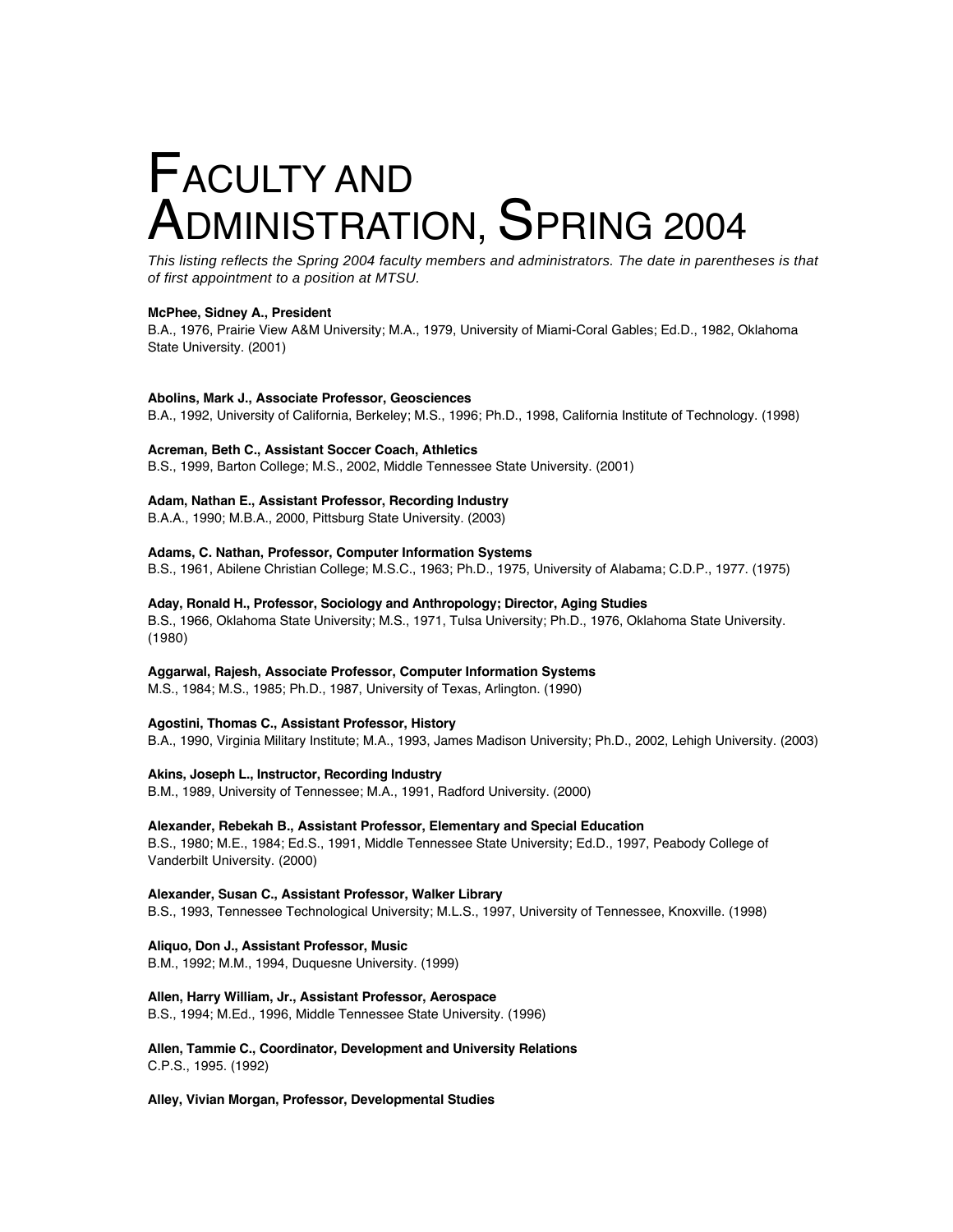B.S., 1983; M.S., 1985; Ed.S., 1992, Middle Tennessee State University; Ed.D., 1997, Tennessee State University. (1985)

### **Alleyne, Michael R., Assistant Professor, Recording Industry**

B.A., 1992; Ph.D., 1996, University of the West Indies. (2000)

#### **Allsbrook Boone, Nancy, Professor, Music**

B.S., 1970, Tennessee Wesleyan College; M.S., 1975, University of Tennessee; Ed.D., 1988, University of Illinois. (1979)

### **Altenhof, David A., Assistant Professor, Walker Library**

B.A., 1991; M.I.S., 2003, Indiana University. (2004)

### **Altman, Heidi M., Assistant Professor, Sociology and Anthropology**

B.A., 1987; M.A., 1990; M.A., 1996, Florida State University; Ph.D., 1997, University of California-Davis (2003)

### **Alverson, Shawn M., Manager, ID Office, Communication Support Services** (1999)

### **Amey, Foster K., Assistant Professor, Sociology and Anthropology**

B.A., 1979, University of Cape Coast; M.A., 1994; Ph.D., 1997, Bowling Green State University. (1999)

### **Amuzu, Boniface, Assistant Manager for Operations, Murphy Center Complex**

B.S., 1999; M.B.A., 2001, Middle Tennessee State University. (2002)

#### **Anderson, Deborah K., Professor, Speech and Theatre**

B.F.A., 1973; M.F.A., 1981, University of Florida. (1981)

### **Anderson, Michelle, Assistant Professor, Art**

B.F.A., 1999, University of Tennessee; M.F.A., 2001, New York University. (2003)

#### **Anderson, Robert Blake, Assistant Football Coach, Athletics**

B.S., 1992, Sam Houston State University; M.S., 1994, Eastern New Mexico State. (2002)

#### **Anderson, Warren Lee, Professor, Agribusiness and Agriscience**

B.S., 1971; M.S., 1974, University of Nebraska; Ph.D., 1978, University of Illinois. (1978)

#### **Anderson-Fields, Karen T., Instructor, Human Sciences**

B.S., 1988; M.Ed., 1990, East Tennessee State University. (1993)

#### **Apigian, Charles H., Assistant Professor, Computer Information Systems**

B.S., 1995, Bowling Green State University; M.B.A., 1998, Wayne State University; Ph.D., 2003, University of Toledo. (2002)

### **Applegate, Edward C., Professor, Journalism**

B.A., 1975; M.A., 1976; M.H.Ed., 1976; Ed.S., 1981, Morehead State University; Ed.D., 1984, Oklahoma State University. (1984)

### **Arik, Murat, Associate Director, Business and Economic Research Center, Jennings A. Jones College of Business**

B.A., 1989, Ankara University; M.A., 1994, Syracuse University; Ph.D., 2001, University of Connecticut. (2003)

#### **Armstrong, Rhonda K., Assistant Professor, Walker Library**

B.B.A., 1980, Middle Tennessee State University; M.L.S., 1991, Indiana University, Bloomington. (1994)

### **Arndt, Michael J., Assistant Professor, Music**

B.M., 1995, University of Missouri; M.M., 1998, University of Minnesota. (2002)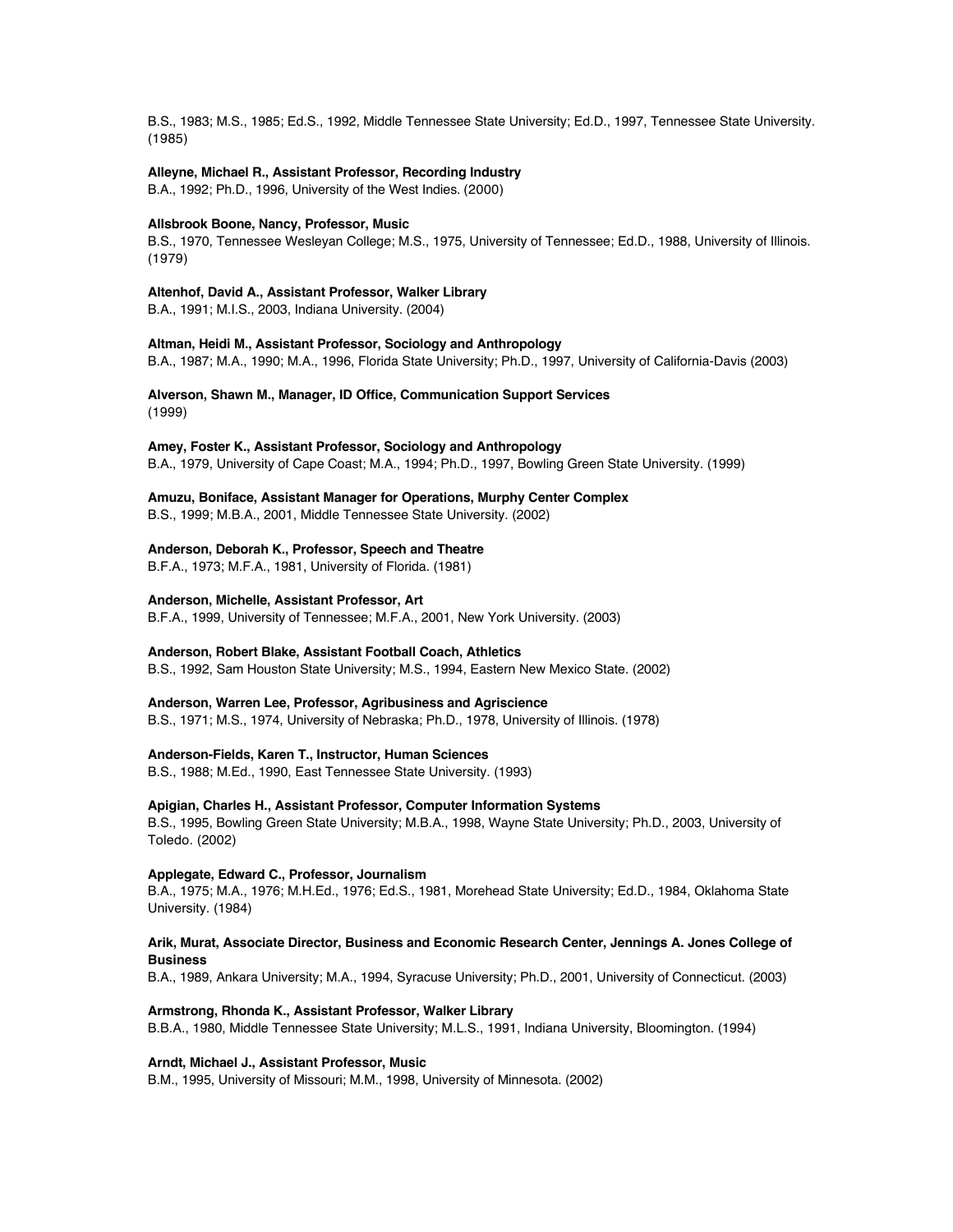### **Ash, Kay, Advancement Computing Support Specialist, Administrative Information System Services**

B.B.A., 1993; M.B.A., 2000, Middle Tennessee State University. (2002)

### **Asthana, Sanjay, Assistant Professor, Journalism**

B.A., 1985, Osmania University; M.A., 1992; M.A., 1993, University of Hyderabad; Ph.D., 2003, University of Minnesota. (2003)

### **Austin, Benjamin S., Associate Professor, Sociology and Anthropology**

B.S., 1966; M.A., 1970, Middle Tennessee State University; Graduate Study, University of Tennessee. (1970)

### **Austin, Karen Morgan, Assistant Director, Career and Employment Center**

B.S., 1996, Middle Tennessee State University. (2001)

### **Austin, M. Jill, Professor, Management and Marketing; Department Chair**

B.B.A., 1979; M.B.A., 1981, Delta State University; D.B.A., 1986, Mississippi State University. (1985)

### **Avent, Valerie, Director, Lifelong Learning, Division of Continuing Studies and Public Service** B.S., 1979; M.Ed., 1996, Middle Tennessee State University. (1998)

#### **Azarbarzin, Augusta Susan, Instructor, Developmental Studies**

A.S., 1972, Columbia State Community College; B.S., 1976, Tennessee Technological University; M.S., 2000, Tennessee State University; Ed.S., 2003, Middle Tennessee State University. (2001)

### **Babbili, Anantha, Dean, College of Mass Communication**

B.S., 1970, Osmania University; M.S., 1976, University of Oklahoma; Ph.D., 1981, University of Iowa. (2002)

### **Badger, David P., Professor, Journalism**

B.A., 1971, Duke University; M.S.J., 1972, Northwestern University; Ph.D., 1987, University of Tennessee, Knoxville. (1980)

### **Badley, Linda C., Professor, English**

B.A., 1966, Oklahoma Baptist University; M.A., 1967, University of Iowa; Ph.D., 1977, University of Louisville. (1979)

### **Badley, William, Associate Professor, Developmental Studies; Director, General Education**

B.A., 1967, University of Iowa; M.A., 1971, Southern Baptist Seminary; D.A., 1993, Middle Tennessee State University. (1985)

**Baggarly, Michael, Assistant Professor, Art** B.F.A., 1999, Western Kentucky University; M.A., 2001; M.F.A., 2002, University of Iowa. (2002)

### **Bailey, Calvin, Area Coordinator, Housing and Residential Life**

B.S., 2000; M.S., 2002, Mississippi State University. (2002)

### **Bailey, Carey I., Assistant Football Coach, Athletics**

B.A., 1992, University of Tennessee. (2003)

### **Bailey, Frank C., Associate Professor, Biology**

B.S., 1987, Rhodes College; Ph.D., 1994, Clemson University. (1994)

**Baily, Carol Ann, Director, Adult Services Center**

B.A., 1969, Florida Presbyterian College; M.A., 1977; Ed.D., 1992, Vanderbilt University. (1993)

### **Baines, Patricia, Instructor, English**

B.S., 1999; M.A., 2003, Middle Tennessee State University. (2003)

#### **Baird, Diane N., Associate Professor, Walker Library**

B.A., 1965, Austin Peay State University; M.L.S., 1969, George Peabody College; Ed.S., 1979, Vanderbilt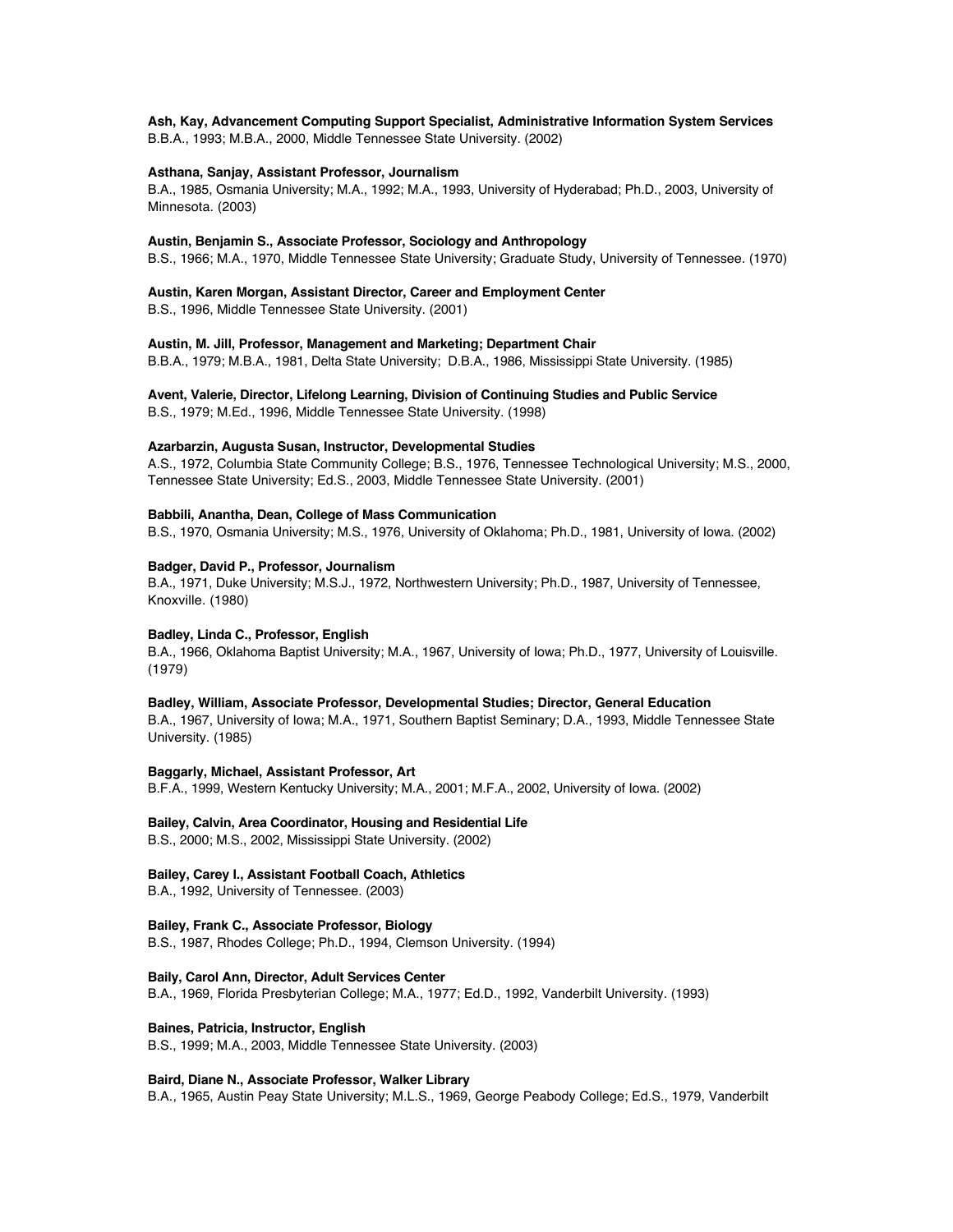University. (1991)

### **Bakari, Adonijah, Associate Professor, History; Director, African American Studies**

B.S., 1986, Tuskegee University; M.A., 1989, Northeastern Illinois University; Ph.D., 1999, Temple University. (1994)

### **Bakari, Kenneth M., LEAP Program Manager, Engineering Technology and Industrial Studies**

B.A., 1985, Fisk University; M.S., 1995, Meharry Medical College. (2003)

### **Baker, Lawanda McClellan, Graphic Designer, Publications and Graphics**

B.F.A., 1994, Middle Tennessee State University. (2002)

### **Balachandran, Martha E., Associate Professor, Business Education, Marketing Education, and Office Management**

B.S., 1974; M.B.E., 1983, Middle Tennessee State University; Ed.D., 1991, University of Memphis. (1999)

### **Balch, James V., Associate Professor, Mathematical Sciences**

B.A., 1964, Arkansas College; M.S., 1969; Ed.D., 1973, Oklahoma State University. (1984)

### **Bales, William J., Vice President, Development and University Relations**

B.S., 1981; M.S., 1986, University of Tennessee. (2002)

### **Barber, Nancy L., Associate Professor, Nursing**

B.S.N., 1991, University of Tennessee-Memphis; M.S.N., 1995, Belmont University; D.N.S., 2002, University of Tennessee-Memphis. (2004)

### **Barker, Gayle, Payroll Manager, Human Resource Services**

B.B.A., 1985; M.B.A., 1989, Middle Tennessee State University. (1985)

### **Barnes, Steven, Development Officer, College of Mass Communication; Development Office**

B.S., 1998, Middle Tennessee State University. (1999)

### **Barnet, Richard D., Professor, Recording Industry**

B.M., 1971, Illinois State University; M.M., 1975, Ithaca College; Ph.D., 1986, Arizona State University. (1991)

### **Barnett, Claudia, Associate Professor, English**

B.A., 1988, Cornell University; M.A., 1990; Ph.D., 1994, Ohio State University. (1994)

### **Barnwal, Rajesh K., Associate Professor, Mathematical Sciences**

B.S., 1982, Indian Statistical Institute; M.S., 1991, University of Western Ontario; Ph.D., 1990, University of Windsor. (1994)

### **Barr, Marc J., Professor, Electronic Media Communication**

B.A., 1974, State University College of New York, Oswego; M.F.A., 1978, Memphis State University. (1989)

### **Barrow, John, Assistant Professor, History**

B.A., 1988, Davidson College; M.A., 1991; Ph.D., 1996, Vanderbilt University. (2000)

### **Bartley, Dianne A.R., Professor, Health, Physical Education, Recreation, and Safety; Interim Department Chair**

B.S., 1969, Howard University; M.Ed., 1970, Pennsylvania State University; Ph.D., 1983, University of Maryland. (1991)

### **Batey, Lisa C., Manager, Human Resource Services**

C.P.S., 1993; B.B.A., 2000; M.B.A., 2003, Middle Tennessee State University. (1990)

### **Batson, JoAnn, Administrative Systems Analyst, Administrative Information System Services**

B.B.A., 1981, Middle Tennessee State University. (2001)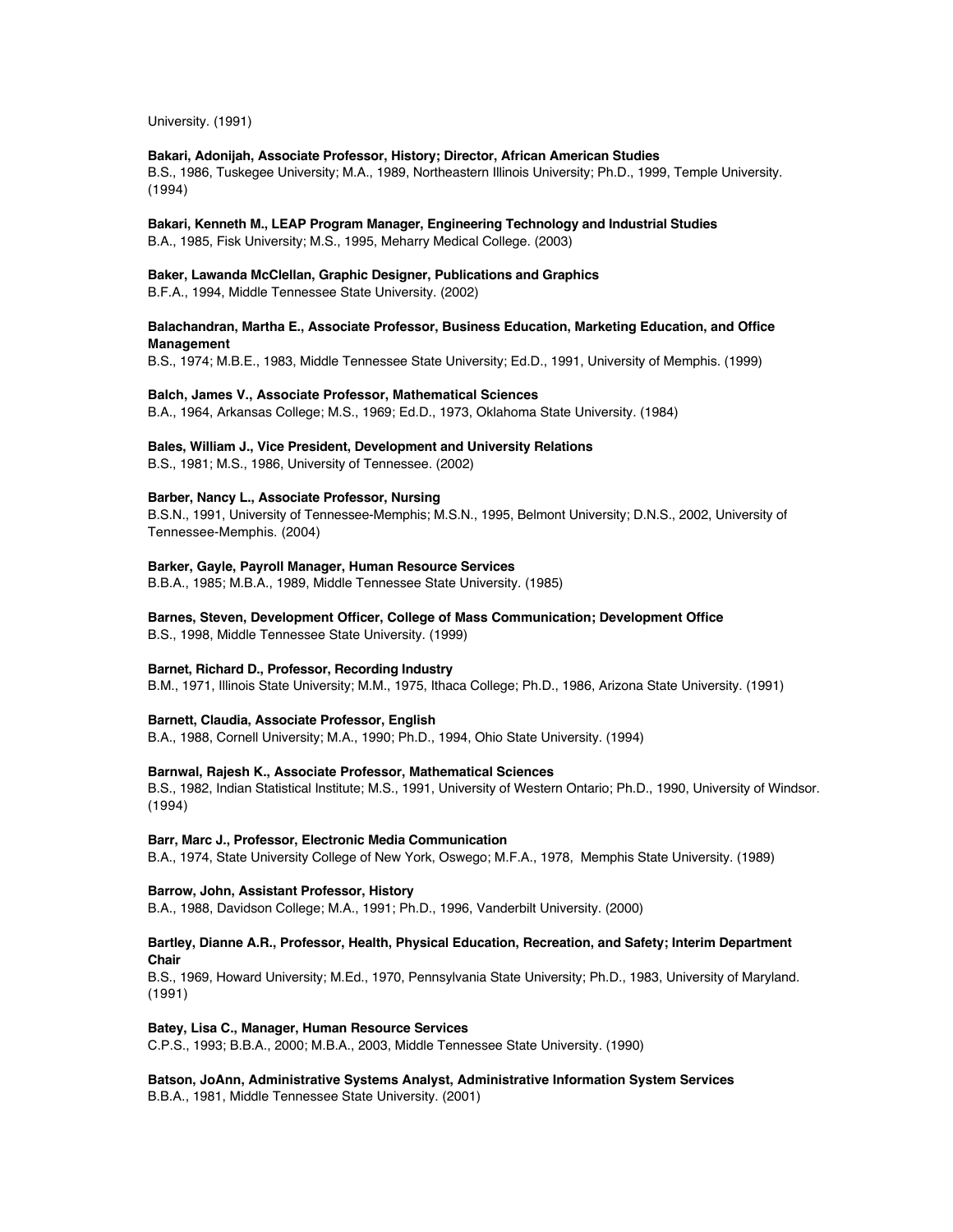### **Baty, Nancy N., Instructor, Mathematical Sciences**

B.S., 1986, Grove City College; M.S., 1988, Virginia Polytechnic Institute/State University. (2000)

#### **Bauder, Debbie, Director, Project HELP**

B.S., 1978, University of Tennessee; M.Ed., 1994, Middle Tennessee State University. (2000)

#### **Bauer, Richard H., Professor, Psychology**

B.A., 1964, University of Montana; M.A., 1965; Ph.D., 1970, University of Washington. (1981)

#### **Baum, Charles L., Assistant Professor, Economics and Finance**

B.S., 1995, Wake Forrest University; Ph.D., 1999, University of North Carolina. (1999)

#### **Baumer, Matthew R., Assistant Professor, Music**

B.M, 1998, Drake University; M.M., 1993; M.A., 1995; Ph.D., 2002, University of North Carolina-Chapel Hill. (2002)

### **Beard, Mala L., Associate Professor, Engineering Technology and Industrial Studies**

B.S., 1969, University of Tennessee, Knoxville; M.S., 1974, University of Oklahoma; Ph.D., 1994, Colorado State University. (1998)

### **Beasley, Brenda Gail, Coordinator of Research Collections, Center for Popular Music**

B.M., 1980, Mars Hill College; M.A., 1996, Penn State University; M.S.L.S., 2001, University of North Carolina-Chapel Hill. (2002)

#### **Beck, Michael, Associate Professor, Mathematical Sciences**

B.S.E., 1972; M.Mathematics, 1977; Ph.D., 1985, University of Tennessee. (1987)

### **Beemon, F.E., Professor, History**

B.A., 1967, University of Mississippi; M.A., 1974, Mississippi College; Ph.D., 1988, University of Tennessee, Knoxville. (1989)

#### **Bekaert, Denis A., Instructor, Geosciences**

B.S., 1965; D.V.M., 1969, Kansas State University; M.P.H., 1975, University of Minnesota. (2002)

### **Belcher, Deborah G., Assistant Professor, Human Sciences**

A.S., 1982, Young Harris College; B.S., 1984, Middle Tennessee State University; M.F.A., 1988, University of Georgia. (1991)

#### **Beller, Suzanne, Assistant Director, Student Financial Aid**

B.B.A., 1985, Middle Tennessee State University. (1990)

### **Belsky, Janet K., Associate Professor, Psychology**

B.A., 1969, University of Pennsylvania; Ph.D., 1976, University of Chicago. (1991)

### **Belton, Frederick A., Instructor, Developmental Studies**

B.S., 1979, University of Tennessee; M.S., 1995, University of Memphis. (2001)

### **Beltz, Gary, Technical Support Specialist, Server, Classroom, and Desktop Services**

A.S., 1986, Indiana Vocational Technical College. (2000)

# **Bennett, Jason P., Instructor, Health, Physical Education, Recreation, and Safety**

B.A., 1995; M.A., California State University, Chico. (2000)

### **Benz, George, Associate Professor, Biology**

B.S., 1976; M.S., 1980, University of Connecticut; Ph.D., 1994, University of British Columbia. (2004)

#### **Berg, Thomas R., Associate Professor, Electronic Media Communication**

B.F.A., 1970, University of South Dakota, M.S., 1974, Iowa State University; Ph.D., 1988, University of Georgia.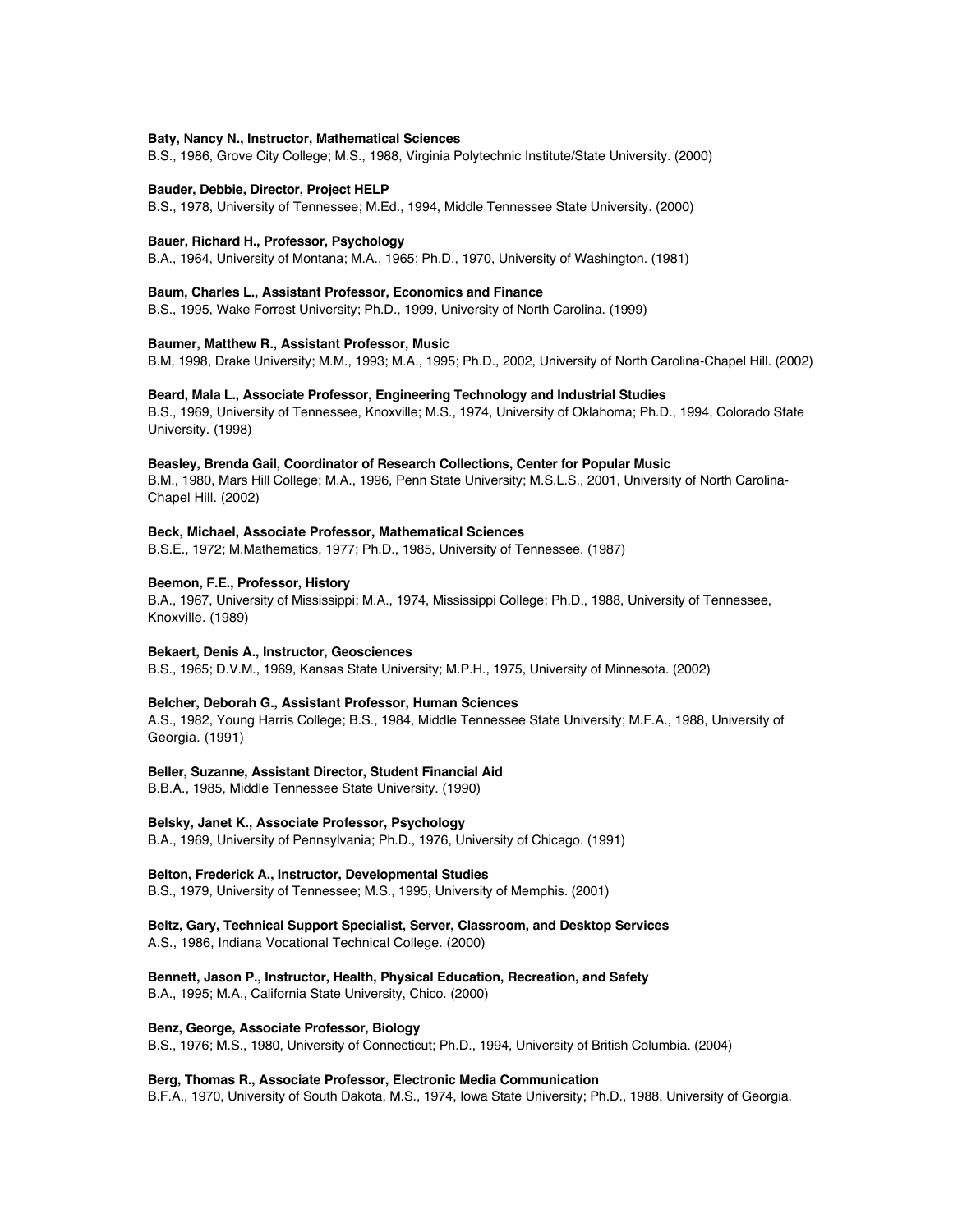(1991)

### **Bernstein, Stuart E., Assistant Professor, Psychology**

B.A., 1988, University of Rochester; M.A., 1992; Ph.D., 1996, Michigan State University. (1998)

### **Bertrand, John E., Associate Professor, Aerospace**

B.A., 1971; M.S., 1975, University of Tennessee; Ph.D., 1987, Ohio State University. (2002)

### **Bertrand, Nancy P., Professor, Elementary and Special Education**

B.S., 1971; M.S., 1975, University of Tennessee; Ph.D., 1983, Ohio State University. (1983)

### **Billingham, Greyson, Coordinator, Correspondence Courses, Division of Continuing Studies and Public Service**

B.A., 1999; M.B.A., 2003, Middle Tennessee State University. (2001)

### **Bills, Raymond P., Professor, Music**

B.M., 1959, Northwestern University; M.M., 1962, Yale University; Graduate Study, University of Texas. (1963)

#### **Bishop, David J., Instructor, Journalism**

B.A., 1964, Michigan State University. (2000)

### **Black, William K., Associate Professor, Walker Library**

B.A., 1972, University of Redlands; M.L.S., 1975, University of Michigan. (1996)

#### **Blackwell, Aleka, Assistant Professor, English**

B.S., 1989, Northwestern University; M.A., 1991, University of Illinois; Ph.D., 1998, Boston University. (2001)

### **Blair, Robert B., Associate Professor, Business Education, Marketing Education, and Office Management; Director, Center for Economic Education**

B.S., 1986, Oral Roberts University; M.B.E., 1987, Middle Tennessee State University; Ph.D., 1993, Louisiana State University. (2000)

#### **Blake, Kenneth, Associate Professor, Journalism**

B.A., 1988; M.A., 1990, Marshall University; Ph.D., 1997, University of North Carolina-Chapel Hill. (1996)

### **Blasingame-Boike, Kay, Instructor, Business Education, Marketing Education, and Office Management** B.S., 1973; M.B.A., 1980, Middle Tennessee State University. (2002)

### **Bloomer, Lisa A., Assistant Professor, Mathematical Sciences**

B.A., 1994, Goucher College; M.S., 1996; Ph.D., 2000, Georgia Institute of Technology. (2000)

### **Blum, Kurt E., Professor, Biology**

A.B., 1961, Hanover College; M.A., 1965, Indiana University; Ph.D., 1968, Florida State University. (1969)

### **Bodle, John V., Associate Professor, Journalism**

B.A., 1977, San Jose State University; M.S., 1992; Ph.D., 1993, Ohio University. (1993)

### **Boehm, Alan D., Associate Professor, Walker Library**

M.A., 1981, University of Wisconsin; Ph.D., 1992, Indiana University; M.L.S., 1997, University of Missouri. (1999)

### **Boldt, Allison, Instructor, English**

B.A., 1988, State University of New York; M.A., 1998, Tennessee State University. (2001)

### **Boles, Walter W., Professor, Engineering Technology and Industrial Studies; Department Chair**

B.S., 1997; M.S., 1978, Virginia Technological University-Blacksburg; Ph.D., 1990, University of Texas, Austin. (2001)

#### **Bombardi, Ronald J., Professor, Philosophy; Department Chair**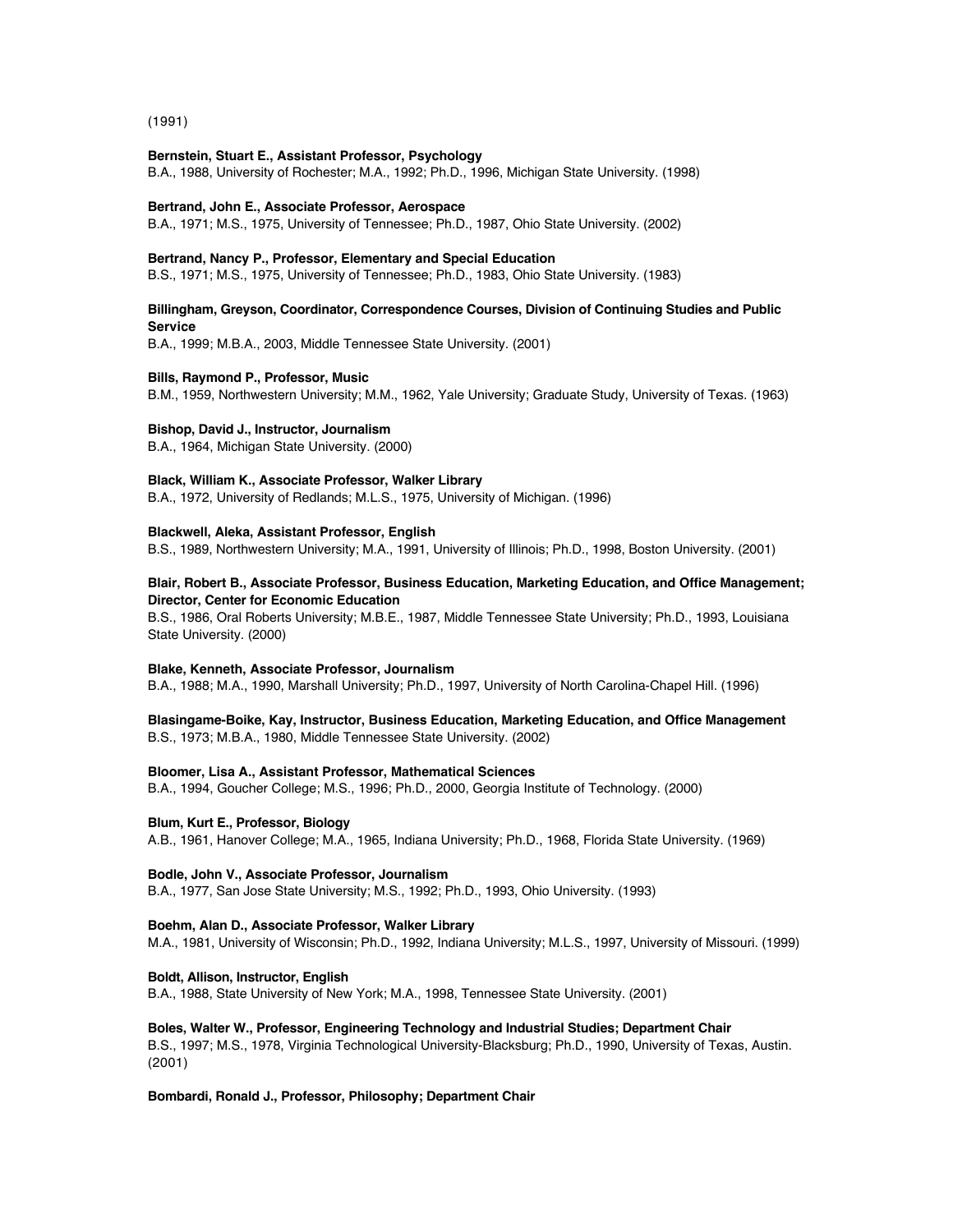B.A., 1975, LeMoyne College; Ph.D., 1984, Marquette University. (1984)

### **Bonicamp, Judith Madeline, Professor, Chemistry**

A.B., 1968, University of Chattanooga; M.S., 1972, Tennessee Technological University; Ph.D., 1977, Emory University. (1982)

### **Bonner, Gloria L., Professor, Educational Leadership; Dean, College of Education and Behavioral Science**

B.S., 1972; M.Ed., 1974; Ed.S., 1977, Middle Tennessee State University; Ed.D., 1988, Tennessee State University. (1985)

### **Borasky, Stacey J., Assistant Professor, Social Work**

B.S.W., 1987, Shepherd College; M.S.W., 1989, West Virginia University; Ed.D., 2002, Tennessee State University. (1996)

### **Bordine, Burton W., Professor, Geosciences**

B.S., 1963, Western Michigan University; M.S., 1965, Brigham Young University; Ph.D., 1974, Louisiana State University. (1986)

### **Boyd, Nancy, Assistant Professor, Accounting**

B.A., 1973, Minot State University; M.S., 1974, University of North Dakota; C.P.A., 1980; M.B.A., 1987, Middle Tennessee State University. (1976)

### **Boyer-Pennington, Michelle, Associate Professor, Psychology**

B.A., 1990, Emory University; M.S., 1992; Ph.D., 1995, University of Florida. (1995)

### **Bradley, Celia S., Assistant Director, Student Financial Aid**

B.B.A., 1981, Middle Tennessee State University. (1991)

### **Bradley, Patricia, Assistant Professor, English**

B.A., 1974, David Lipscomb University; M.A., 1992, Austin Peay State University; Ph.D., 2000, University of Tennessee. (2001)

### **Bragg, Nancy M., Assistant to the Dean, Jennings A. Jones College of Business**

B.S., 1976, Middle Tennessee State University. (1999)

### **Brandon, Larry D., Assistant Professor, Accounting**

B.S., 1977; J.D., 1980, Vanderbilt University; M.B.A., 1993, Middle Tennessee State University. (1986)

### **Brannan, Tom I., Director, Advancement Services**

B.S., 1995, Auburn University. (2000)

### **Brantley, William, Associate Professor, English**

B.A., 1977; M.A., 1981, Georgia State University; Ph.D., 1991, University of Wisconsin, Madison. (1992)

### **Braswell, Daniel E., Assistant Professor, Accounting**

B.A., 1994; M.A., 1997, Florida Atlantic University; Ph.D., 2000, Southern Illinois University. (2002)

### **Braswell, Jennifer, Coordinator of Pre-Professional Advising, Chemistry**

B.S., 1997, Middle Tennessee State University. (2003)

### **Bratten, L. Clare, Assistant Professor, Electronic Media Communication**

B.A., 1973, Rutgers; M.A., 1995, University of Texas, Austin. (2000)

### **Bray, Robert, Professor, English**

B.A., 1973; M.A., 1976, University of Southwestern Louisiana; Ph.D., 1982, University of Mississippi. (1994)

### **Breault, Kevin D., Professor, Sociology and Anthropology**

B.A., 1978, Reed College; M.A., 1983, University of Washington; Ph.D., 1986, University of Chicago. (1999)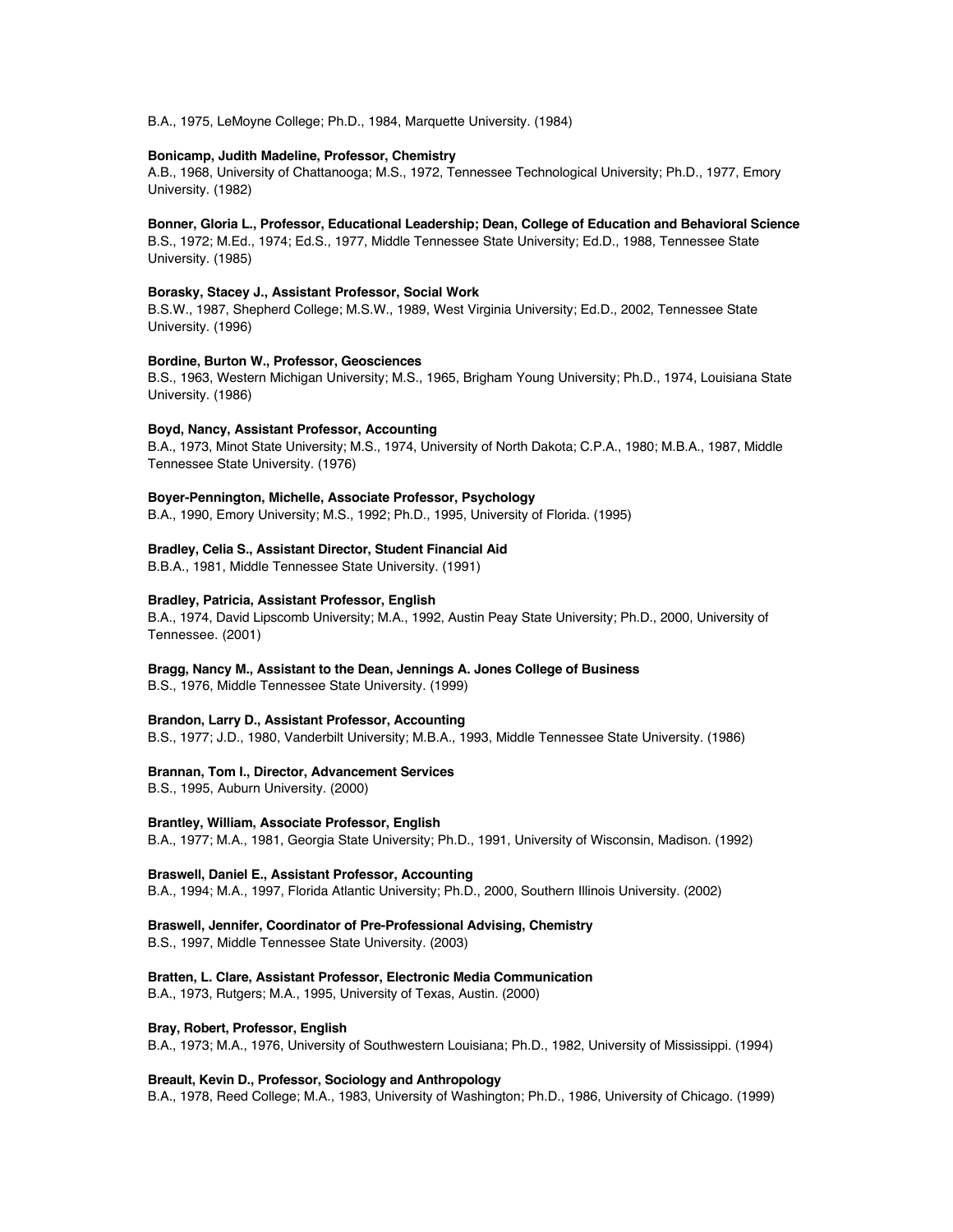### **Brewer, Gaylord, Associate Professor, English**

B.A., 1985, University of Louisville; M.A., 1988; Ph.D., 1992, Ohio State University. (1993)

**Brewer, Roy, Operations Commander and Assistant Director, Public Safety**

1996, Northwestern University Traffic Institute, School of Police Staff and Command. (1987)

### **Brink, M. Janine, Contract Review Manager, Business Office**

B.B.A., 1982, Middle Tennessee State University. (1994)

### **Brinthaupt, Thomas M., Professor, Psychology**

B.S., 1980, State University of New York; M.A., 1984, St. Bonaventure University; Ph.D., 1989, University of Pittsburgh. (1990)

### **Brissie, Jane E., Associate Professor, Psychology**

B.A., 1968, Carson-Newman College; M.A., 1982, Middle Tennessee State University; Ph.D., 1991, Vanderbilt University. (1989)

# **Brooks, John A., Director, Ticket Operations, Athletics**

(2000)

**Brooks, Steve, Assistant Director, Server, Classroom, and Desktop Services** B.S., 1979, Middle Tennessee State University. (1998)

### **Brookshire, Jerry H., Professor, History**

B.A., 1965, University of Georgia; M.A., 1967; Ph.D., 1970, Vanderbilt University. (1972)

**Brown, Heather J., Assistant Professor, Engineering Technology and Industrial Studies** B.S., 1997; M.S., 1998; Ph.D., 2001, Tennessee Technological University. (2001)

**Brown, Linda D., Program Coordinator, McNair Scholars Program, Academic Affairs** B.B.A., 1992; M.B.A., 1994, Middle Tennessee State University. (1995)

### **Brown, Tammie S., Assistant Professor, Educational Leadership**

B.S., 1984; M.Ed., 1989; Ed.D., 1992, University of Southern Mississippi. (2001)

**Bryant, Layne, Coordinator, Videoconferencing and Telecourses, Division of Continuing Studies and Public Service** B.A., 1998, Appalachian State University; M.B.A., 2003, Middle Tennessee State University. (2000)

**Bullard, E. Dwight, Professor, Business Education, Marketing Education, and Office Management; Associate Dean, Jennings A. Jones College of Business**

B.S.E., 1964, University of Central Arkansas; M.B.E., 1965; Ed.D., 1971, University of Mississippi. (1965)

### **Bullen, Robert A., Professor, Educational Leadership**

B.S., 1962; M.A., 1963, University of Tennessee; Ed.D., 1969, University of Alabama. (1969)

**Bullington, Kimball E., Associate Professor, Management and Marketing** B.S., 1981, University of Oklahoma; M.S., 1989, Auburn University; Ph.D., 1996, Mississippi State University. (1998)

**Bundage, Raphael B., Professor, Music**

B.M., 1976, Texas Christian University; M.M., 1983; D.M.A., 1985, Eastman School of Music. (1985)

**Bunde, Lisa D., Educational Specialist, MTSU Talent Search Program, College of Basic and Applied Sciences** A.S., 1990, Motlow State Community College; B.S., 1992, Middle Tennessee State University. (2003)

**Burden, D. Andrew, Assistant Professor, Chemistry**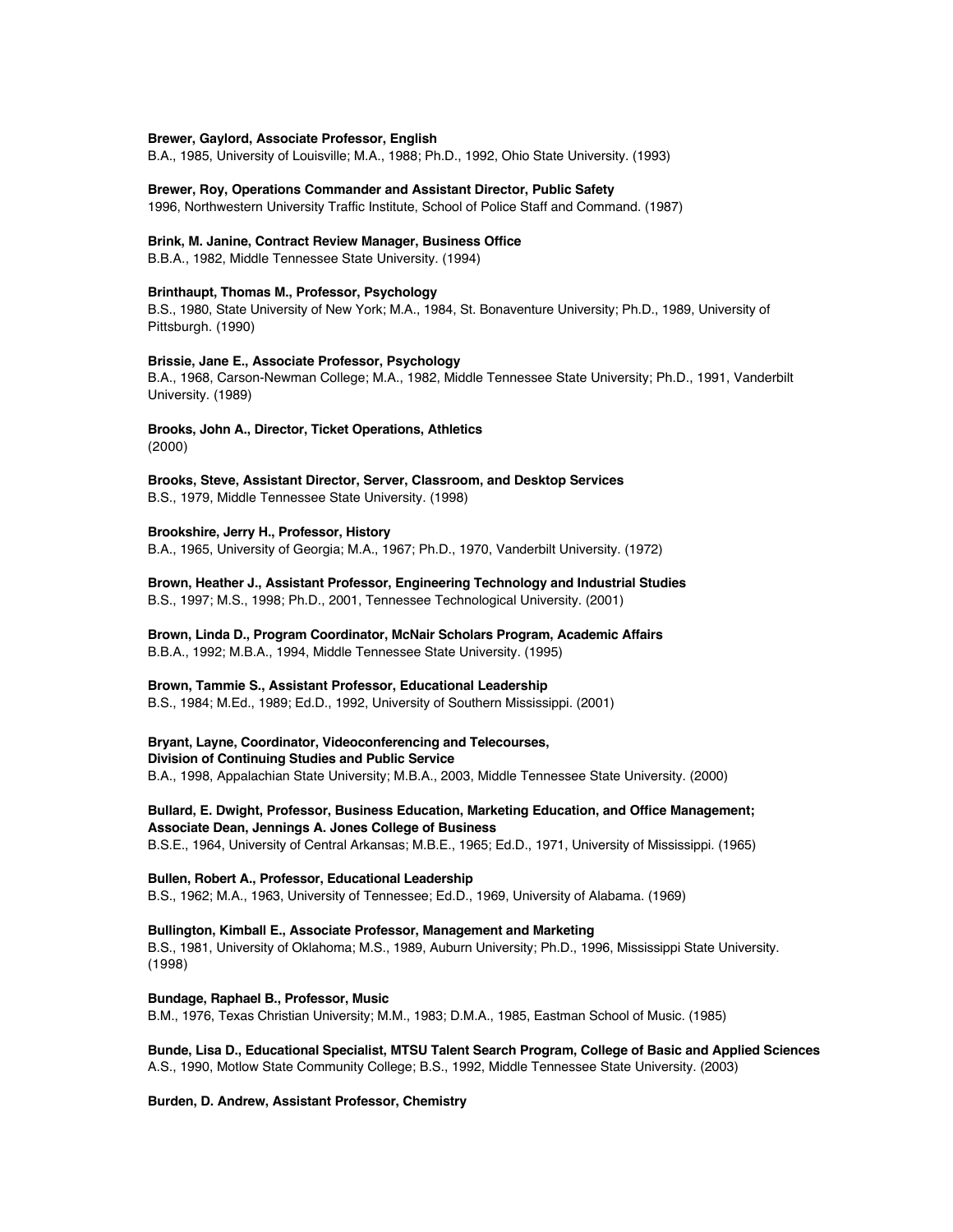B.S., 1987; M.S., 1989; Ph.D., 1993, University of Louisville. (1999)

### **Burke, Beverly G., Associate Professor, Psychology**

B.A., 1974; M.S., 1975, University of Southern Mississippi; M.S., 1981; Ph.D., 1994, Auburn University. (1991)

#### **Burkhart, Brenda H., Director, Internal Audit**

B.B.A., 1982, Austin Peay State University; C.P.A., 1986. (1986)

#### **Burks, Amy B., Adaptive Technology Coordinator, Disabled Student Services**

B.S., 1996, Middle Tennessee State University. (2002)

#### **Burks, Darrell R., Graphic Designer, Publications and Graphics**

B.F.A., 2000, Middle Tennessee State University. (2001)

### **Burleson, Matt, Instructor, English**

B.A., 1993, Abilene Christian University; M.A., 2001, Vanderbilt University. (2001)

### **Burriss, Kathleen Glascott, Professor, Elementary and Special Education**

B.A., 1972, State University of New York, Fredonia; M.S., 1975, State University of New York, Buffalo; Ed.D., 1992, Arizona State University. (1992)

### **Burriss, Larry L., Professor, Journalism; Interim School Director**

B.A., 1971; M.A., 1972, Ohio State University; M.A. 1978, University of Oklahoma; Ph.D., 1983, Ohio University. (1979)

### **Burton, E. James, Professor, Accounting; Executive Director, Jones Chairs of Excellence; Dean, Jennings A. Jones College of Business**

B.A., 1968, MacMurray College; M.B.A., 1969, Murray State University; C.P.A., 1975; Ph.D., 1976, University of Illinois; C.F.E., 1991. (1990)

### **Burton, Quintina, Event Coordinator, Event Coordination**

B.S., 2001; M.S. 2003; Middle Tennessee State University. (2003)

#### **Bush, Gayle B., Instructor, Health, Physical Education, Recreation, and Safety**

B.S.E., 1985; M.S.E., 1986, Baylor University. (1998)

### **Bush, James L., Jr., Associate Professor, Accounting**

B.B.A., 1967, Georgia Southern College; M.S., 1968, University of Georgia; C.P.A., 1975; Ph.D., 1977, University of Arkansas. (1985)

#### **Bussell, Becky R., Accountant I, Business Office**

B.B.A., 1991; B.B.A., 2001, Middle Tennessee State University. (1992)

### **Butler, James, Technical Support Specialist, Server, Classroom, and Desktop Services** A.S., 1984, Nashville State Tech. (2000)

### **Butler, Ralph M., Professor, Computer Science**

B.S., 1976, Tennessee Technological University; M.S., 1981; Ph.D., 1985, University of Missouri, Rolla. (2000)

### **Butler, William H., Jr., Assistant Professor, Biology**

B.S., 1963, Fisk University; M.S., 1970, Tennessee State University. (1988)

#### **Buxkamper, Barry B., Associate Professor, Art**

B.F.A., 1968, University of Texas, Austin; M.F.A., 1972, University of Illinois. (1989)

### **Byrd, Dana, Coordinator of Maintenance, Housing and Residential Life**

AMA Certification, 1998. (1995)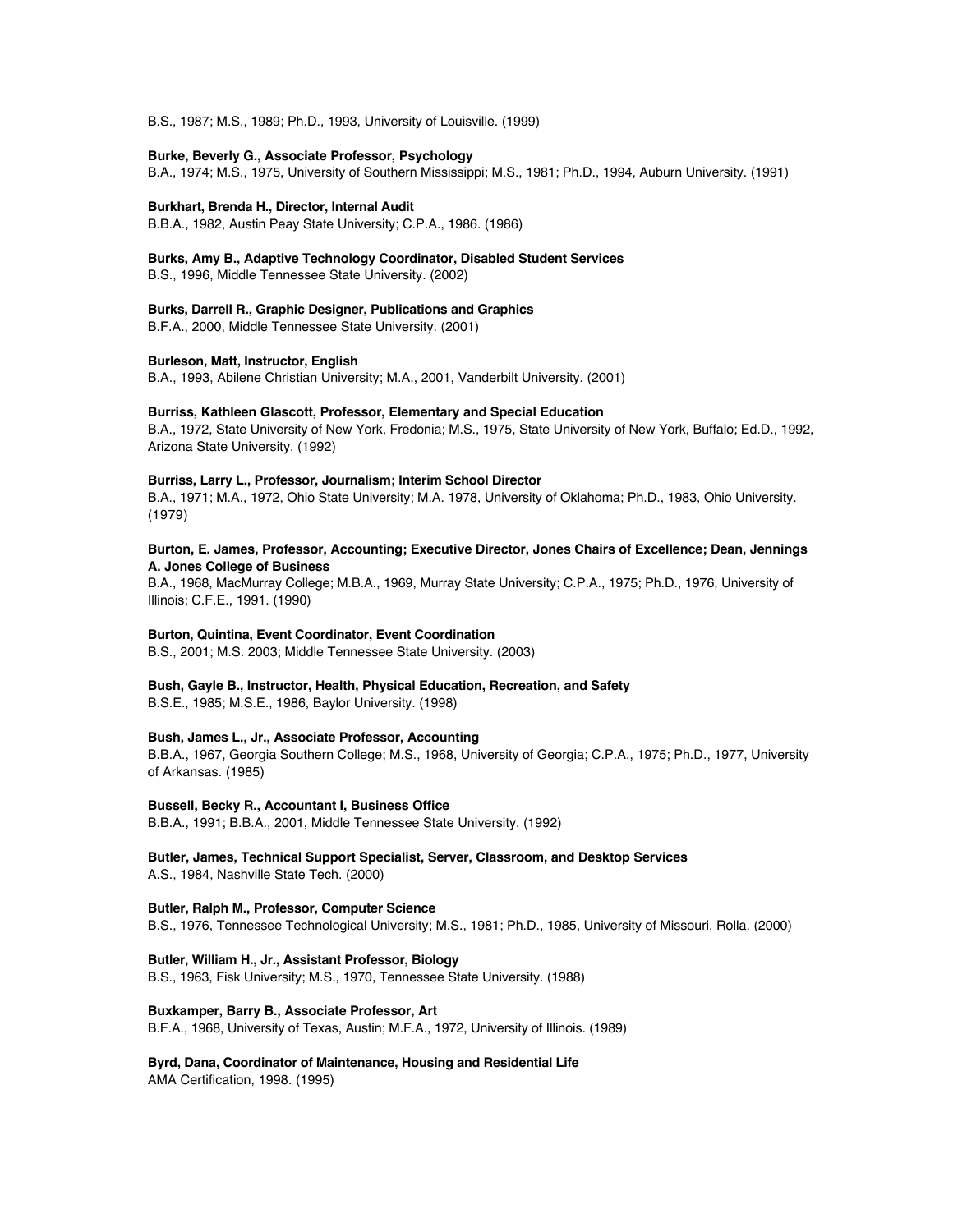#### **Byrnes, Mark E., Professor, Political Science**

B.S., 1983, Middle Tennessee State University; M.A., 1986, Vanderbilt University; School Diploma, 1987, London School of Economics and Political Science; Ph.D., 1991, Vanderbilt University. (1991)

#### **Cagle, Amy K., Assistant Director, Disabled Student Services**

B.S., 1997; M.A., 2000; Ed.S., 2001, Middle Tennessee State University. (2002)

#### **Cahoon, A. Bruce, Assistant Professor, Biology**

B.S., 1991; M.S., 1994, Virginia Commonwealth University; Ph.D., 2001, University of Virginia. (2003)

#### **Cain, Jimmie, Associate Professor, English**

B.A., 1979, Southeastern Louisiana University; M.A., 1982, University of Mississippi; Ph.D., 1996, Georgia State University. (1996)

#### **Calcari, Lucas M., Assistant Athletic Trainer, Athletics**

B.S., 1999, Illinois State University; M.S., 2002, Syracuse University. (2002)

### **Calder, James E., Professor, Elementary and Special Education**

B.S., 1968, Murray State University; M.Ed., 1971, University of Louisville; Ed.S., 1972, University of Florida; Ed.D., 1982, University of Alabama. (1991)

### **Camp, Janet. C., Supervisor of Educational Services, Center for the Study and Treatment of Dyslexia** B.S., 1963, Bucknell University; M.S., 1965, University of Wisconsin. (1997)

#### **Campbell, A. Ann, Professor, Elementary and Special Education**

B.S., 1969; M.S., 1970, University of Tennessee; Ed.D., 1977, Memphis State University. (1981)

**Campbell, Donald A., Associate Professor, Mathematical Sciences** B.S., 1966, University of Montevallo; M.A., 1968; Ph.D., 1973, University of Alabama. (1986)

# **Campbell, Jennifer J., Coordinator, International Education and**

**Exchange Programs**

B.A., 2002, Rollins College. (2002)

### **Campbell, Mary Judy, Associate Professor, Nursing**

R.N., 1967, Baptist Hospital School of Nursing; B.S. in Nursing, 1969, University of Kentucky; M.S. in Nursing, 1973, University of Alabama.; Ed.S., 1997, Middle Tennessee State University. (1988)

#### **Campbell, Richard, Professor, Journalism**

B.A., 1971, Marquette University; M.A., 1980, University of Wisconsin-Milwaukee; Ph.D., 1986, Northwestern University. (1997)

### **Canak, William L., Professor, Sociology and Anthropology**

B.A., 1970, University of Wisconsin-Milwaukee; M.S., 1975; Ph.D., 1981, University of Wisconsin, Madison. (1994)

### **Cancryn, Dina, Associate Professor, Music**

B.M., 1981, Eastman School of Music; M.M., 1988, Indiana University. (1989)

#### **Cantrell, Ayne, Professor, English**

B.S., 1964, Middle Tennessee State University; M.A., 1966, Pennsylvania State University; D.A., 1976, Middle Tennessee State University. (1975)

#### **Cantrell, Shirley W., Associate Professor, Nursing**

B.S.N., 1970, Florida State University; M.S.N., 1989, M.S.N., 1994, Valdosta State University; Ph.D., 2001, Georgia State University. (2002)

#### **Caputo, Jennifer L., Assistant Professor, Health, Physical Education, Recreation, and Safety**

B.A., 1994, Connecticut College; M.S., 1996; Ph.D., 2000, University of North Carolina, Greensboro. (2000)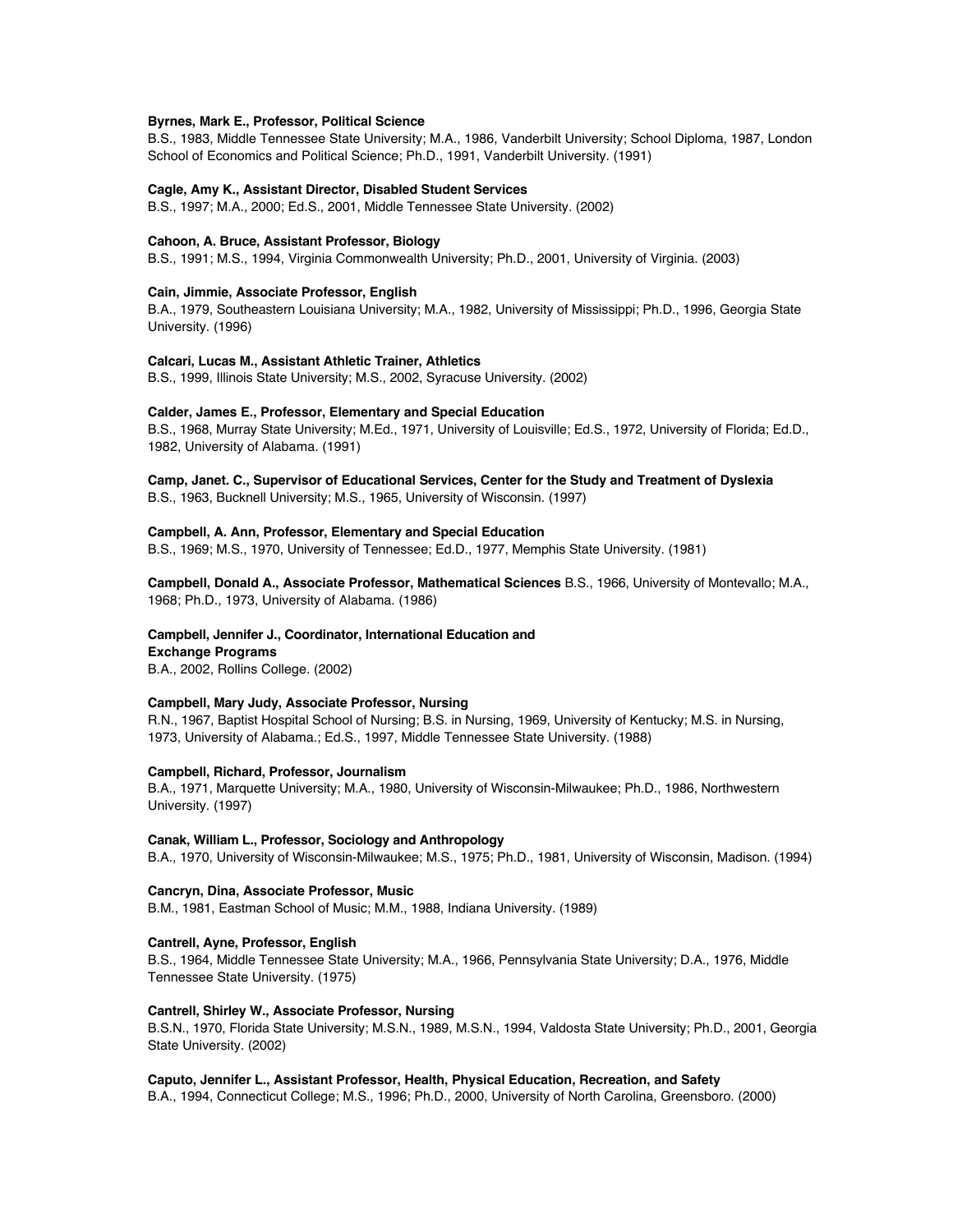### **Carleton, David E., Associate Professor, Political Science**

B.A., 1981, University of Connecticut; M.A., 1983; Ph.D., 1986, Purdue University. (1994)

### **Carlton, Robert F., Professor, Physics and Astronomy; Interim Dean and Vice Provost of Research, College of Graduate Studies**

B.A., 1964, Middle Tennessee State College; M.S., 1966; Ph.D., 1970, University of Georgia. (1968)

### **Carroll, Carole C., Associate Professor, Sociology and Anthropology**

B.A., 1963, Southern Methodist University; M.A., 1966, North Texas State University; Graduate Study, University of Arizona. (1969)

### **Carroll, Deborah L., Academic Advisor, Academic Support Center**

B.S., 1993; M.A., 2001, Middle Tennessee State University. (1997)

### **Carter, Alphonse, Jr., Professor, Engineering Technology and Industrial Studies**

B.S., 1972, Jackson State University; M.S., 1977, Memphis State University; Ph.D., 1981, Southern Illinois University. (1981)

### **Carter, Ami, Academic Advisor, College of Mass Communication**

B.S., 1994, Purdue University; M.S., 1997, Middle Tennessee State University. (1999)

### **Carter, William Craig, Assistant Professor, Sociology and Anthropology**

B.A., 1994, William Penn College; M.A., 1996; Ph.D., 2000, Louisiana State University. (2003)

### **Caruthers, Charlotte, Administrative Systems Analyst, Administrative Information System Services** B.B.A., 2002, Middle Tennessee State University. (2002)

#### **Casal, Elvira, Associate Professor, English**

B.A., 1976, Tulane University; M.A., 1977, University of Michigan; Ph.D., 1993, Vanderbilt University. (1996)

### **Case, Gerald D., Assistant Professor, Psychology**

B.G.S., 1974, University of Kentucky; M.A., 1978, Western Kentucky University; Ph.D., 1993, Ball State University. (1994)

### **Case, Karen, Program Coordinator and College Advisor, College of Basic and Applied Sciences**

B.A., 1970, Wilson College; M.A., 2000, Tennessee Technological University. (2002)

### **Casson, Flavis L., Instructor, English**

B.A., 1990, Middle Tennessee State University; M.A., 1995, University of Tennessee, Chattanooga. (1999)

### **Caudill, Gerald, Manager, Engineering and Building Services, Environmental Safety** M.S., 1984, University of Chattanooga. (1999)

### **Chadwick, Rene, Assistant Professor, Speech and Theatre**

B.S., 1993, University of Utah; M.F.A., 1997, University of Illinois-Urbana-Champaign. (2002)

# **Chambers, Amanda J., Academic Advisor, Jennings A. Jones College of Business**

B.S., 2001; M.A., Tennessee Technological University. (2004)

### **Chambers, David, Associate Director, Student Financial Aid**

B.S., 1981, Middle Tennessee State University. (1992)

# **Chambers, Kenneth R., Assistant Professor, Health, Physical Education, Recreation, and Safety**

B.S., 1964; M.A., 1965; Ed.S., 1967; Graduate Study, University of Alabama. (1967)

### **Chao, Yuan-ling, Associate Professor, History**

B.A., 1981, Hong Kong Baptist College; M.A., 1983, University of California-Santa Barbara; Ph.D., 1995, University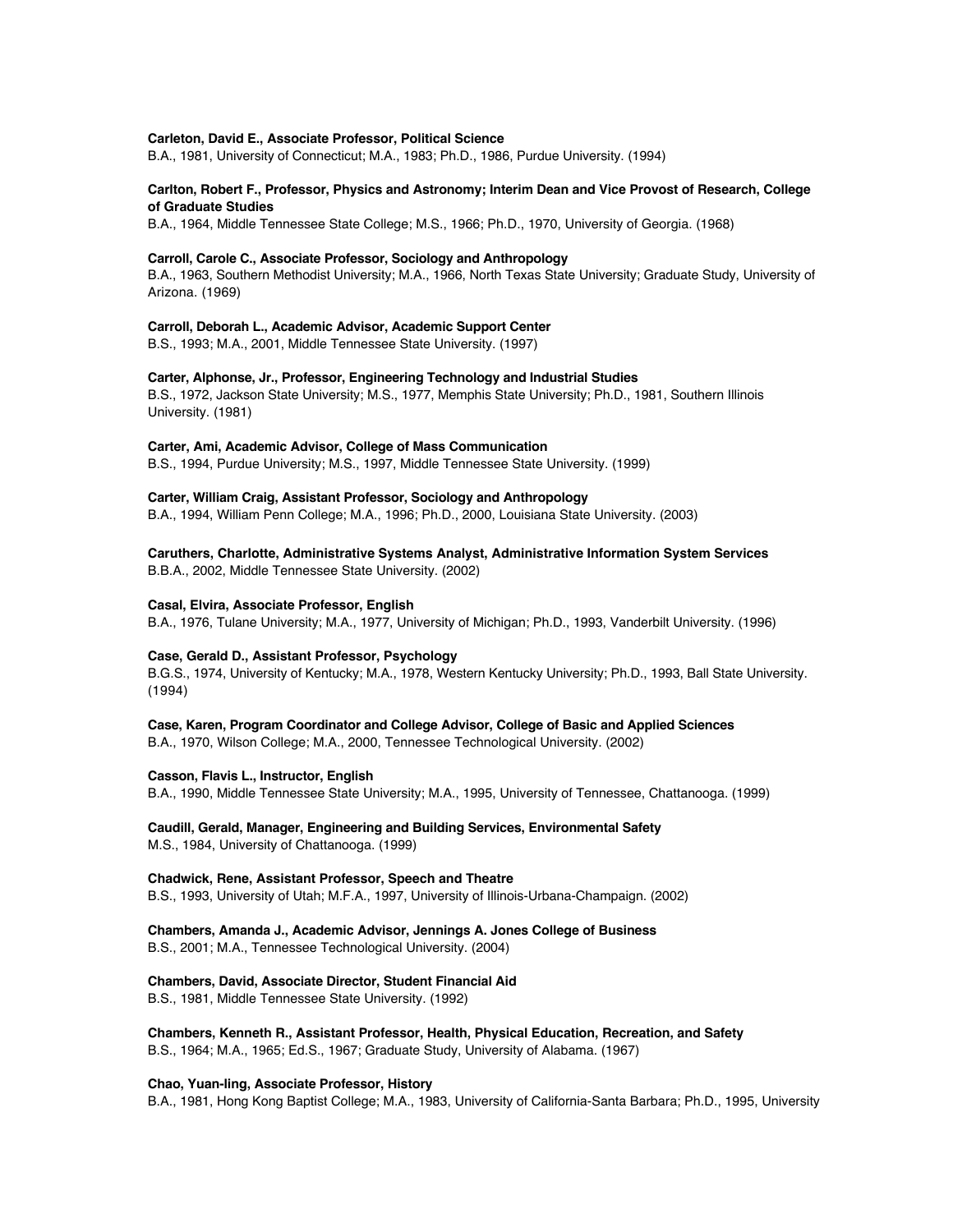of California-Los Angeles. (1995)

### **Chapman, Carol, Instructor, English**

B.A., 1993; M.S., 1998, Middle Tennessee State University. (1998)

**Chapman, Claude M. III, Assistant Men's Basketball Coach, Athletics**

B.A., 1997, Arizona State University. (2002)

### **Chapman, Richard L., Director, Health Services**

B.S., 1989, Union University; M.S., 1991, University of Alabama, Birmingham. (2000)

**Chappell, Michael F., Professor, Mathematical Sciences**

B.S., 1981; M.S.T., 1983, Georgia Southern College; Ph.D., 1991, Florida State University. (2001)

### **Chavis, Janie A., Accountant I, Business Office**

B.A., 1969, Central Washington State University. (1992)

**Cheatham, Thomas J., Professor, Computer Science; Dean, College of Basic and Applied Sciences**

B.S., 1966, Campbellsville College; M.S., 1968; Ph.D., 1971, University of Kentucky. (1990)

### **Chen, Chong, Associate Professor, Engineering Technology and Industrial Studies**

B.S., 1982, Hebei Institute of Technology; M.S., 1984, Tianjin University; Ph.D., 1990, University of Kentucky. (1990)

**Cheney, Austin C., Associate Professor, Engineering Technology and Industrial Studies** B.S., 1989; M.S., 1993, University of Dayton. (1998)

### **Chong, Ngee Sing, Assistant Professor, Chemistry**

B.A., 1981, Hanover College; M.S., 1986, Iowa State University; Ph.D., 1991, University of Georgia. (1998) **Choo, Tae M., Assistant Professor, Criminal Justice Administration** B.A., 1980, Kyung Hee University; M.P.A., 1982, Han Yang University; M.C.J., 1990, Florida International University; Ph.D., 1999, Florida State University. (2002)

### **Church, Curtis, K., Professor, Mathematical Sciences; Department Chair**

B.A., 1974; M.A., 1976; Ph.D., 1978, University of South Florida. (1986)

### **Church, Russell T., Professor, Speech and Theatre; Department Chair** B.A., 1968, Memphis State University; M.A., 1969, Southern Illinois University; Ph.D., 1977, Temple University. (1991)

### **Clark, Bertha Smith, Professor, Speech and Theatre**

B.S., 1964, Tennessee State University; M.A., 1965, George Peabody College for Teachers; Ph.D., 1982, Vanderbilt University. (1987)

### **Clark, Carol P., Professor, Computer Information Systems**

B.S., 1983, Campbellsville College; M.S., 1985; Ph.D., 1990, Northwestern University. (1988)

### **Clark, Gale, Professor, Chemistry**

A.B., 1962, Hendrix College; Ph.D., 1968, Vanderbilt University. (1969)

### **Clark, Linda, Assistant Professor, Developmental Studies**

B.S., 1995; M.S., 1997; Ed.S., 2001, Middle Tennessee State University. (1998)

### **Clark, Suma Maupin, Director, Publications and Graphics**

B.A., 1970; M.A., 1977, Middle Tennessee State University. (1978)

### **Clark, W. Jeff, Professor, Computer Information Systems**

B.A., 1975; M.A., 1977, Scarritt College; M.B.A., 1983; Northern Illinois University; Ph.D., 1989, Northwestern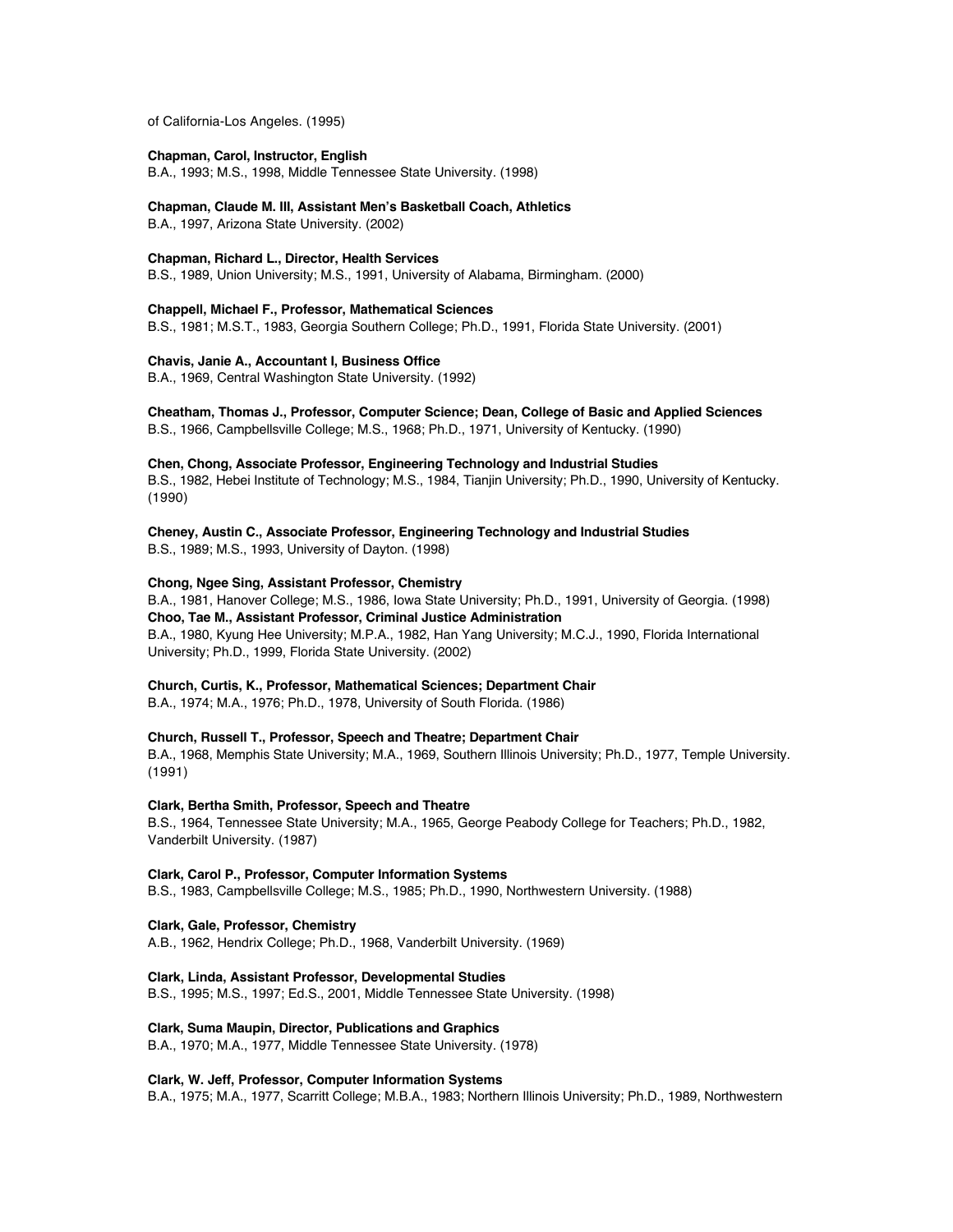University. (1988)

### **Clayton, Maria, Associate Professor, English**

B.A., 1973, North Carolina State University; M.A., 1979, California State University; D.A., 1998, Middle Tennessee State University. (1995)

### **Clinton, Andrew Rhodes, Assistant Women's Basketball Coach, Athletics**

B.S., 1999, University of Tennessee-Chattanooga. (2003)

### **Clinton, Trina, Employment Services Coordinator, Human Resource Services**

B.S., 1974, Middle Tennessee State University. (1996)

### **Clippard, Laura, Counselor, Student Support Services**

B.S., 1988, East Tennessee State University; M.S., 1999, University of Tennessee. (2002)

**Clippard, Steven, Coordinator of Microcomputers, Housing and Residential Life** (2001)

### **Cobb, Vincent A., Associate Professor, Biology**

B.S., 1987, University of Tennessee; M.S., 1989, University of Texas at Tyler; Ph.D., 1994, Idaho State University. (2002)

### **Cockrell, Lucinda P., Archivist, Center for Popular Music**

B.S., 1979, Middle Tennessee State University; M.A., 1986, College of William & Mary. (2001)

### **Colclough, Scott H., Professor, Health, Physical Education, Recreation, and Safety**

B.S., 1971, Campbell University; M.A., 1972, East Carolina University; D.A., 1986, Middle Tennessee State University. (1998)

### **Cole, Janice Dee, Assistant Professor, Business Education, Marketing Education, and Office Management** B.S.B.A., 1976; M.S., 1982; Ph.D., 1996, University of Tennessee. (2001)

# **Cole, Rebecca W., Associate Vice President for Academic Resources, Academic Affairs**

B.S., 1975; M.Ed., 1994, Middle Tennessee State University. (1991)

### **Coleman, Sharon S., Assistant Professor, Human Sciences**

B.S., 1978, Mississippi State University; M.S., 1983, University of Alabama. (1983)

### **Collier, Cosette R., Associate Professor, Recording Industry**

B.A., 1985; M.A., 1992, Memphis State University. (1993)

### **Collins, J. Michael, Assistant Football Coach, Athletics**

B.S., 1983; M.Ed., 1984, University of Louisiana-Monroe. (2004)

### **Colson, Janet, Professor, Human Sciences**

B.S., 1976, Mississippi College; M.S., 1979, University of Southern Mississippi; Ph.D., 1990, Florida State University. (1990)

### **Colvard, Robert G., Professor, Accounting**

B.B.A., 1959; C.P.A., 1964; M.B.A., 1968, Memphis State University; Ph.D., 1981, University of Georgia; C.F.P., 1993. (1978)

### **Colvin, Fred, Professor, History**

A.B., 1965; M.A., 1968, Louisiana Polytechnic Institute; Ph.D., 1974, University of Georgia. (1969)

### **Coman, Benjamin, Microcomputer Specialist, Public Safety**

B.S., 1998, Middle Tennessee State University. (1998)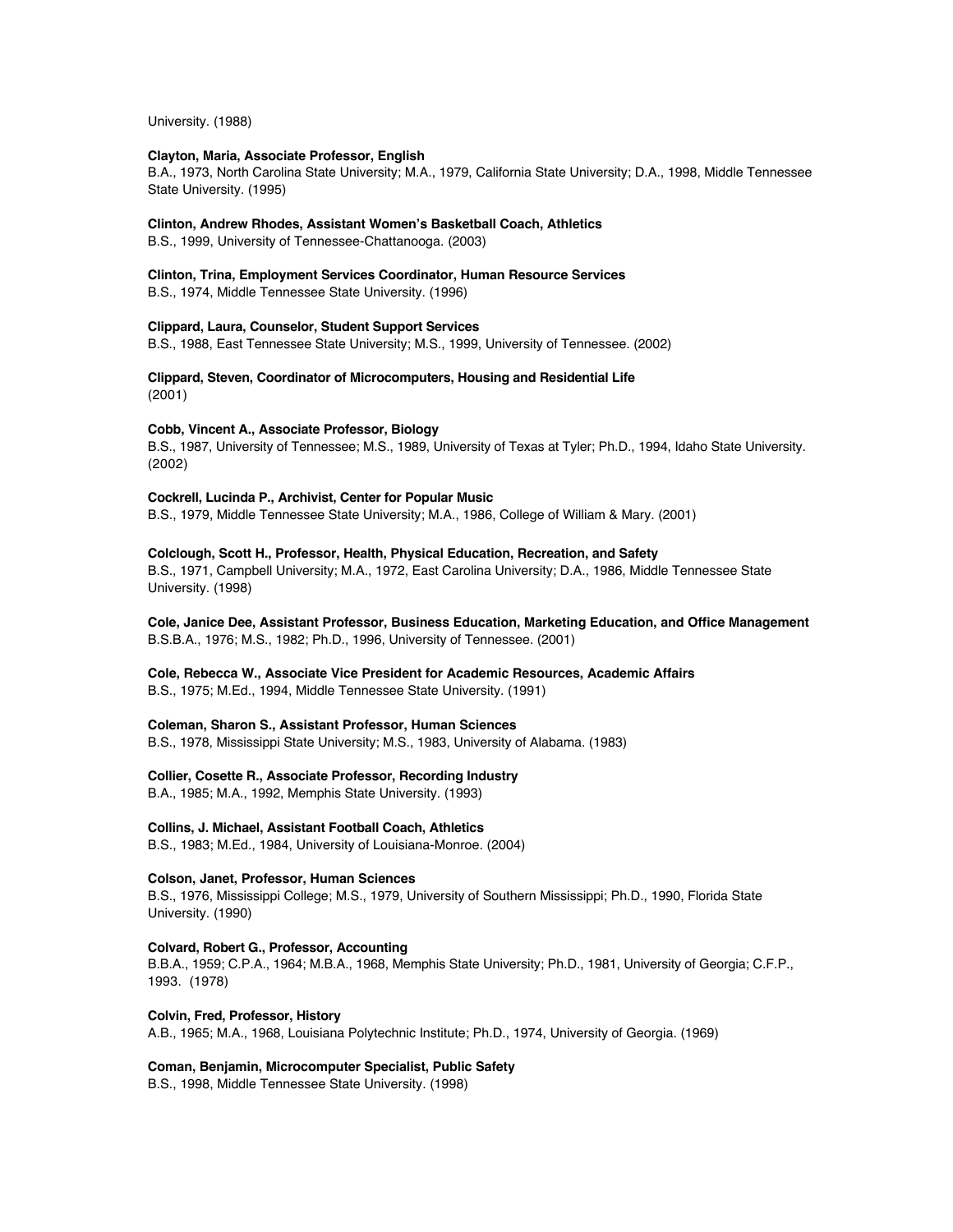### **Compton, William C., Professor, Psychology**

B.A., 1977, Northern Illinois University; M.A., 1982, University of Nebraska, Omaha; Ph.D., 1987, George Peabody College of Vanderbilt University. (1989)

#### **Conard, Rebecca A., Professor, History**

B.S., 1973, California State Polytechnic University; M.A., 1976, University of California, Los Angeles; Ph.D., 1984, University of California, Santa Barbara. (1998)

### **Conley, Patrick C., Assistant Professor, Foreign Languages and Literatures**

B.A., 1969; M.A., 1974, Indiana University; M.A., 1980; Ph.D., 1995, University of Tennessee. (1988)

### **Connelley, Cynthia E., Head Softball Coach, Athletics**

B.S., 1976, Springfield College; M.Ed, 1986, University of North Carolina-Charlotte; Ed.D., 2002, Tennessee State University. (2001)

### **Connelly, William, Professor, English; Department Chair**

A.B., 1966, University of Detroit; M.A., 1968; Ph.D., 1972, University of Oklahoma. (1970)

### **Conway, Carl R., Assistant Professor, Developmental Studies**

B.S., 1968, David Lipscomb University; M.S., 1972, Middle Tennessee State University. (2002)

### **Conway, Charles L., College Computing Director, College of Basic and Applied Sciences** B.S., 1988, Columbia College. (1990)

#### **Cook, James M., Professor, Physics and Astronomy**

B.S., 1962, Western Kentucky State University; Ph.D., 1967, Vanderbilt University. (1966)

#### **Coorts, Annette, Academic Advisor, College of Liberal Arts**

B.S., 1977; M.S., 1981, Southern Illinois University. (2001)

### **Coppinger, Jennifer M., Assistant Director, Budget Office**

B.B.A., 1984, Middle Tennessee State University; C.P.A., 1985, "Inactive." (1993)

### **Corley, Ginger, Director, Student Support Services**

B.B.A., 1989; M.Ed., 1992, Middle Tennessee State University. (1990)

### **Cornish, Craig S., Assistant Professor, Music**

B.M., 1980; M.M., 1991, University of Kentucky. (2002)

### **Coronel, Carlos M., Director, Computer Lab, Jennings A. Jones College of Business**

B.S., 1986, Polytechnic University; M.S., 1990, Middle Tennessee State University. (1990)

### **Cothern, Douglas K., Director, Database Administration Services** B.S., 1978, University of Missouri-Rolla; M.B.A., 1981, University of Arkansas. (2003)

### **Cothern, John W., Vice President, Business and Finance**

B.S., 1970; J.D., 1973, Memphis State University (2003)

### **Counts, Larry, Director of Athletic Relations, Blue Raider Athletic Association** B.S., 1972, Middle Tennessee State University. (1989)

**Counts, Wynnifred L., Associate Director, Student-Athlete Enhancement Center** B.S., 1973; M.Ed., 1980, Middle Tennessee State University. (1992)

#### **Covington, Linda W., Professor, Nursing**

B.S., 1975; M.S.N., 1978, University of Alabama, Birmingham; Ph.D., 1996, Georgia State University. (1996)

### **Cox, Bené Scanlon, Professor, English**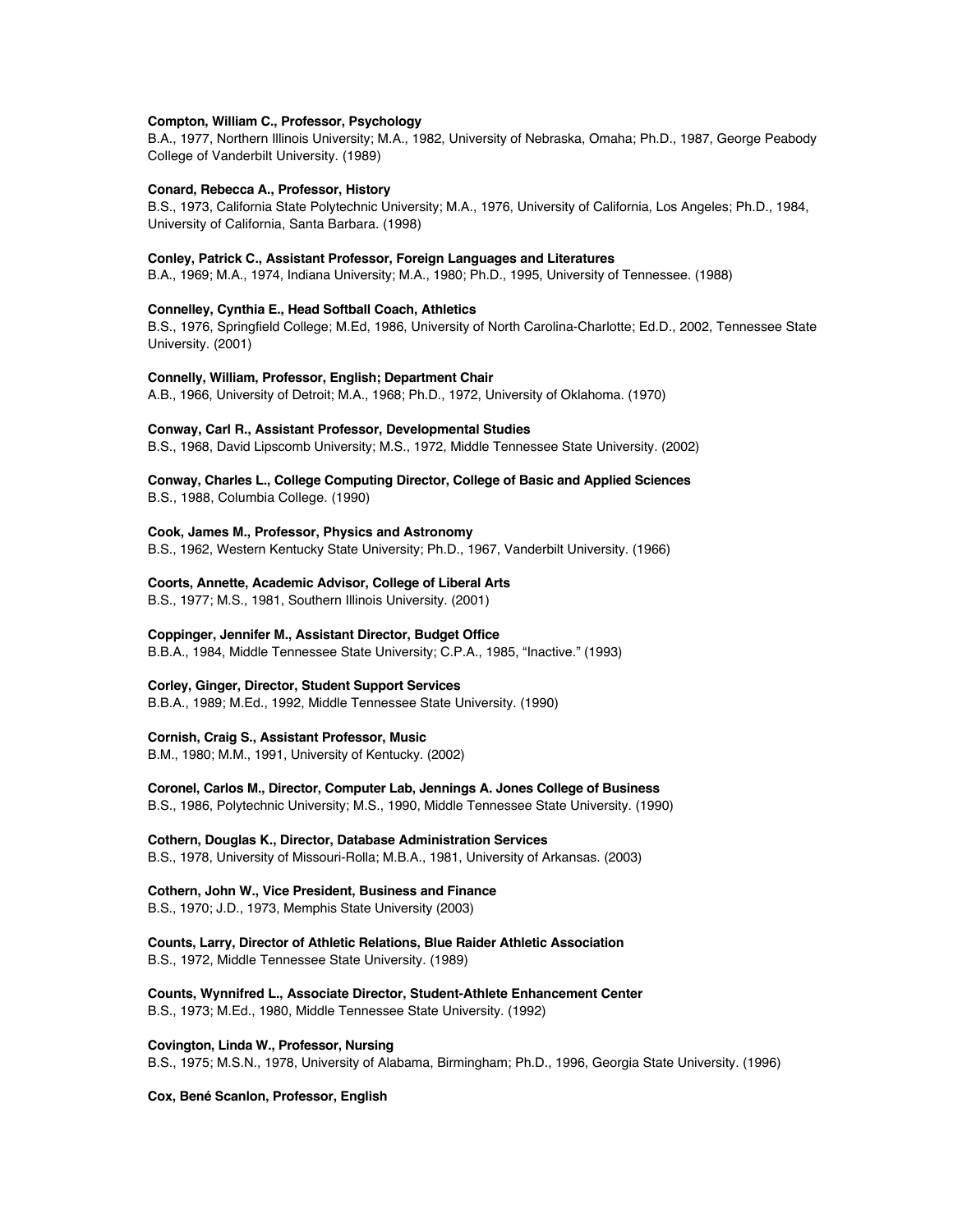B.A., 1972; M.A., 1976, University of Alabama; Ph.D., 1980, Vanderbilt University. (1976)

### **Cox, T. Denise, Development Officer, Jennings A. Jones College of Business; Development Office**

B.S., 1998, Middle Tennessee State University. (2003)

### **Craig, Dorothy Valcarcel, Associate Professor, Educational Leadership; Associate Dean for Teacher Education, College of Education and Behavioral Science**

B.S., 1986; M.A.Ed., 1988, East Carolina University; Ed.S., 1995, Middle Tennessee State University; Ed.D., 1997, Tennessee State University, Post-Doctoral Studies in ESL, University of Memphis. (1996)

### **Craig, J. Donald, Associate Professor; Dean of Walker Library**

B.A., 1967, David Lipscomb College; M.L.S., 1968, George Peabody College. (1972)

### **Craig, Paul A., Associate Professor, Aerospace; Department Chair**

B.S., 1979; M.Ed., 1980; Ed.S., 1995, Middle Tennessee State University; Ed.D., 1997, Tennessee State University. (1998)

### **Crawford, Frederic M., Jr., Professor, History**

A.B., 1953; M.A., 1958, University of North Carolina; Ph.D., 1969, University of Kentucky. (1964).

### **Crews, Nancy N., Associate Professor, Elementary and Special Education**

B.S., 1982, Tennessee State University; M.Ed., 1986; Ed.D., 1990, George Peabody College of Vanderbilt University. (1993)

### **Cribb, Joshua Warner, Professor, Geosciences**

B.S., 1983, Vanderbilt University; M.S., 1986, George Washington University; Ph.D., 1992, Ohio State University. (1993)

### **Cripps, Alfred H., Professor, Computer Science**

B.S., 1974; M.S., 1975, Middle Tennessee State University; Ph.D., 1980, University of Tennessee. (1981)

### **Crockett, Anita Bennett, Associate Professor, Nursing**

B.S.N., 1977, M.S., 1978, University of Tennessee-Memphis; Ph.D., 1997, University of Texas-Austin. (2001)

### **Crooks, Catherine E., Assistant Professor, Psychology**

B.S., 1981, Baylor College of Dentistry; M.Ed., 1985, University of Houston, Baylor; Ph.D., 1990, University of Tennessee. (1993)

### **Crouch, Jenny Tenpenny, Director, Student Publications**

B.S., 1977, Middle Tennessee State University. (1989)

### **Crowder, Donald E., Associate Professor, Aerospace**

B.S., 1965, Middle Tennessee State University; M.S., 1978, University of Northern Colorado; Ed.S., 1988, Troy State University. (1987)

### **Culbreath, Molly, Coordinator, Lifelong Learning, Division of Continuing Studies and Public Service** B.S., 1975, University of Tennessee, Martin; M.Ed., 1976, University of Memphis. (2001)

### **Cunningham, Peter H., Professor, Health, Physical Education, Recreation, and Safety; Interim Associate Dean, College of Graduate Studies**

B.S., 1976, Austin Peay State University; M.A., 1977, Murray State University; Re.D., 1985, Indiana University. (1991)

### **Currie, Bruce J., Director, Tennessee Miller Coliseum**

B.S., 1987, Western Kentucky University. (1988)

**Curry, Curt, Academic Senior Systems Analyst, Academic and Instructional Technology Services** B.S., 1993; M.A., 1995, Middle Tennessee State University. (1998)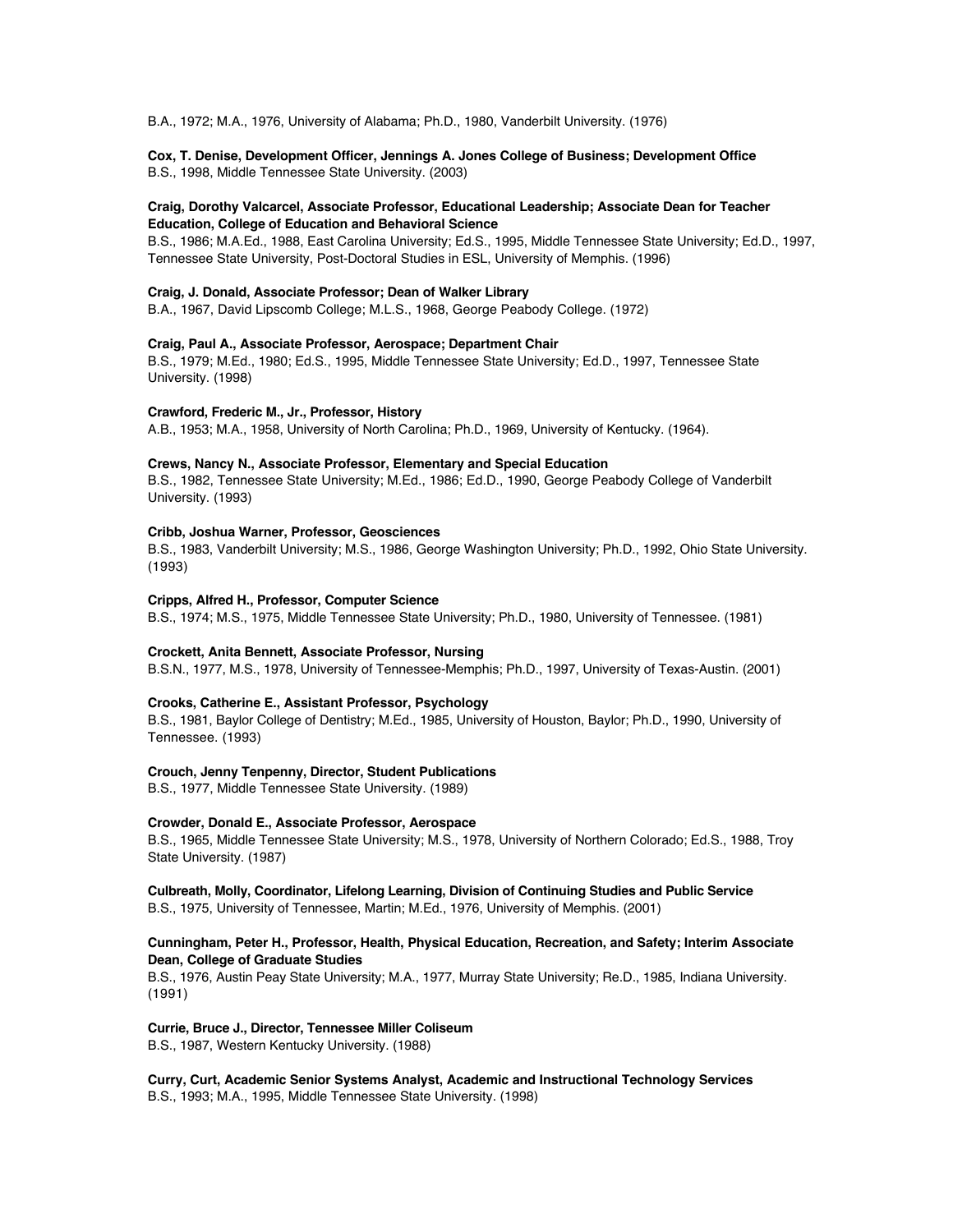### **Da, Jun, Assistant Professor, Foreign Languages and Literatures**

B.S., 1985, Shanghai Jiano Tong University; M.A., 1993, Ohio University; Ph.D., 2000, University of Texas. (2000)

### **Daniel, Karen, Coordinator of Annual Giving, Development Office**

B.A., 1999, Rhodes College. (2003)

### **Dansby, Virginia S., Associate Professor, Psychology**

B.A., 1969, Davis and Elkins College; M.A., 1982; Ed.D., 1989, West Virginia University. (1989)

### **Danylo, Jennifer L., Area Coordinator, Housing and Residential Life**

B.S., 1997; M.A., 2000, University of Northern Alabama. (2000)

### **Davila, Gerardo, Associate Professor, Music**

B.M.E., 1979, Corpus Christi State University; M.M.E., 1987, North Texas State University. (1987)

#### **Davis, Debbie A., Microcomputer Specialist, Server, Classroom, and Desktop Services**

A.A.S., 1989, Roane State Community College; B.B.A., 1991, Middle Tennessee State University. (2003)

### **Davis, Jane M., Assistant Professor, Walker Library**

B.S., 1997, Middle Tennessee State University; M.L.S., 2000, University of Tennessee. (2002)

### **Davis, John Kermit, Jr., Head Men's Basketball Coach, Athletics**

B.S., 1982; M.Ed., 1984, Mississippi State University. (2002)

### **Davis, Melvin, Assistant Professor, Walker Library**

B.A., 1996; M.A., 1999; M.L.I.S., 2001, University of Alabama. (2002)

### **Davis, Teresa L., Associate Professor, Psychology**

B.S., 1981, University of Richmond; M.S., 1988; Ph.D., 1992, University of Florida. (1993)

### **Dawkins, Sarah C., Associate Professor, Accounting**

B.S., 1968; M.S., 1970; Ph.D., 1978, Louisiana State University; C.P.A., 1983. (1987)

#### **Dawson, Carol W., Assistant Professor, Developmental Studies**

B.A., 1968, David Lipscomb College; M.A.T., 1970, Vanderbilt University; Ed.S., 1995, Middle Tennessee State University. (1989)

### **Day, William, Director of Equine Reproductive Physiology, Agribusiness and Agriscience**

B.S., 1984; M.S., 1994; Ph.D., 1999, Texas A&M University. (2003)

### **Dayton, Gail, Instructor, English**

B.A., 1994; M.A. 1996, Middle Tennessee State University. (2000)

### **Deboer, Edward, Event Coordinator, Event Coordination**

B.S., 1987, Middle Tennessee State University. (2001)

### **Debow, Rick, Administrative Director, Records**

B.S., 1991, Ferris State University. (2000)

### **Decker, Birgit, Instructor, Foreign Languages and Literatures**

B.A., 1993; M.A., 1995, Vanderbilt University. (2000)

### **Dell, Brian S., Project Manager, Campus Planning**

B.S., 1995, University of Wisconsin-Milwaukee; M.Arch., 1998; M.U.P., 1998, University of Illinois-Urbana-Champaign. (2001)

### **Demé, Mamit, Assistant Professor, Economics and Finance**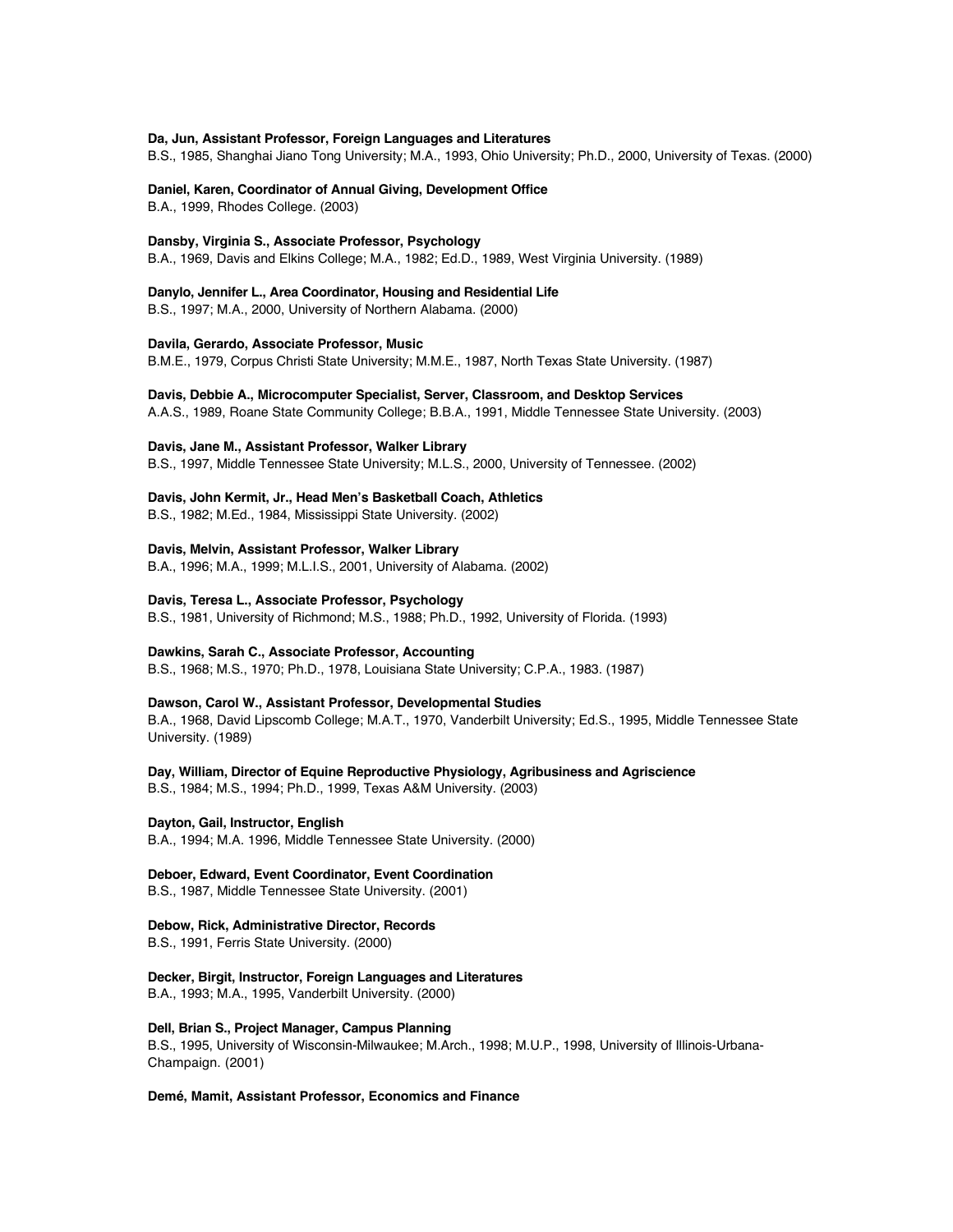B.B.A., 1974, Western Illinois University; M.P.P.A., 1979; M.A., 1980, Jackson State University; Ph.D., 1990, University of Texas, Austin. (1990)

### **Dennis, Georgia, Event Coordinator, University Honors College**

B.A., 2000, Middle Tennessee State University. (1978)

### **DePrince, Albert E., Jr., Professor, Economics and Finance**

B.A., 1963, Bucknell University; M.A., 1965, University of Michigan; Ph.D., 1978, New York University. (1991)

### **DeShane, Kenneth, Associate Professor, English**

B.A., 1991, Northwestern Oklahoma State University; M.A., 1992; Ph.D., University of Missouri-Columbia (2003)

### **Detmer, Carol M., Associate Professor, Human Sciences**

B.S., 1969, University of Wisconsin; M.A., 1981, Western Kentucky University; Ed.D., 1985, East Texas State University. (1998)

### **Detmer, Richard C., Professor, Computer Science; Department Chair**

B.S., 1966, University of Kentucky; M.A., 1970; Ph.D., 1972, University of Wisconsin, Madison. (1998)

### **Diaz-Ortiz, Oscar A., Associate Professor, Foreign Languages and Literatures**

B.A., 1986, Universidad Incca de Colombia; M.A., 1994, Kansas State University; Ph.D., 1997, Arizona State University. (1998)

### **DiVincenzo, John P., Associate Professor, Chemistry**

B.A., 1987; M.S., 1993; Ph.D., 1996, University of Delaware. (1996)

### **Djunaldi, Harry, Assistant Professor, Agribusiness and Agriscience**

B.S., 1983, Parahyangan Catholic University; M.S., 1989, University of Arkansas; Ph.D., 1993, Oklahoma State University. (2003)

#### **Doman, Craig M., Associate Director, Student Unions and Programming**

B.S., 1991, Middle Tennessee State University. (1993)

### **Domengeaux, Patricia, Librarian, McLean School of Music**

B.M., 1989, Trinity University; M.M., 1993, Indiana University. (2000)

### **Donnell, Virginia Ann, Professor, Speech and Theatre**

B.S., 1981, Middle Tennessee State University; M.F.A., 1983, Florida State University. (1984)

**Donnelly, James, Health, Physical Education, Recreation, and Safety/ Athletics; Director, Athletics** B.S., 1965; M.A., 1966, Middle Tennessee State University. (1978)

#### **Donovan, Ellen, Associate Professor, English**

B.A., 1978; M.A., 1980, Portland State University; Ph.D., 1988, University of Wisconsin, Madison. (1990)

### **Donovan, Kevin, Professor, English**

B.A., 1978, Boston College; M.A., 1980; Ph.D., 1987, University of Wisconsin, Madison. (1989)

#### **Dooley, Jennifer L., Associate Professor, Developmental Studies**

B.A., 1972, Western Kentucky University; M.A., 1974, University of Kentucky; Ed.D., 2000, Tennessee State University. (1989)

### **Dornan, Wayne A., Associate Professor, Aerospace**

B.A., 1982, Concordia University; M.S., 1985; Ph.D., 1989, University of Newfoundland. (2003)

### **Dorris, Terry E., Associate Professor, Aerospace**

B.S., 1987; M.Ed., 1991; Ed.S., 1994, Middle Tennessee State University. (1989)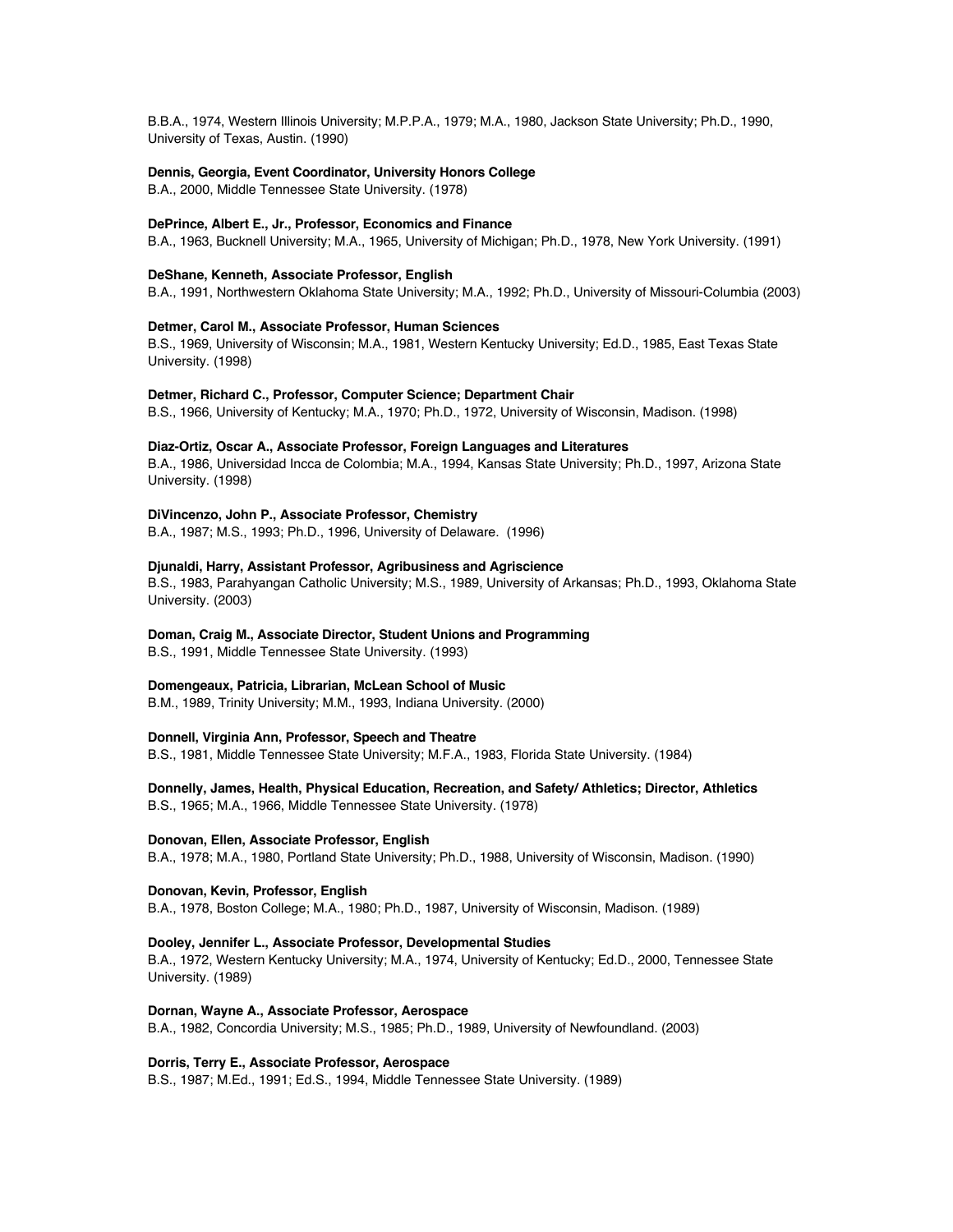### **Dorse, Shandora A., Physician's Assistant-Certified, Health Services**

B.S., 1988, Trevecca Nazarene University. (1996)

### **Dougan, John M. Assistant Professor, Recording Industry**

B.A., 1994, Westfield State College; M.A., 1990, Ph.D., 2001, College of William & Mary. (2001)

### **Douglass, James B., Assistant Professor, Music**

B.A., 1983; M.M., 1985, University of Alabama. (2003)

### **Dowdy, Jacqueline, Assistant Professor, Walker Library**

B.A., 1983; M.A., 1985, University of South Carolina. (2000)

**Downs, Kevin M., Assistant Professor, Agribusiness and Agriscience** B.S., 1995; M.S., 1997, University of Florida; Ph.D., 2000, Auburn University. (2000)

**Draude, Barbara J., Assistant Professor, Nursing; Director, Academic and Instructional Technology Services** B.S.N., 1981, Pennsylvania State University; M.S.N., 1986, Medical College of Virginia. (1986)

### **Driscoll, Joseph A., Assistant Professor, Computer Science**

B.E., 1996; M.S., 1998; Ph.D., 2000, Vanderbilt University. (2002)

### **Drugmand, Arlene M., Staff Nurse, Health Services**

R.N.; A.A.N., 1983, Austin Peay State University. (1985)

### **Drugmand, John S., Director, Public Safety**

A.S., 1983; B.S., 1988, State University of New York. (1983) **Dubek, Laura, Assistant Professor, English** B.A., 1990; M.A., 1993, University of Nebraska-Omaha; Ph.D., 2001, University of Iowa. (2002)

### **DuBois, John D., Professor, Biology**

B.S., 1978, Baldwin-Wallace College; M.S., 1980; Ph.D., 1983, Miami University of Ohio. (1989)

### **Dudinetz, Carol, Instructor, English**

B.A., 1988; M.A., 1993, Middle Tennessee State University. (2000)

# **Duke, Lana L., Educational Specialist, MTSU Talent Search Program, College of Basic and Applied Sciences**

A.S., 2000, Motlow State Community College; B.S., 2002, Tennessee Weslyan College. (2003)

### **Dunlap, Norma K., Associate Professor, Chemistry**

B.S., 1977, Eastern College, PA; Ph.D., 1985, University of Wyoming. (1998)

### **Dunne, Michael F., Professor, English**

A.B., 1964, Fordham University; M.A., 1966; Ph.D., 1969, Louisiana State University. (1969)

### **Dunne, Sara L., Professor, English**

B.A., 1966, Louisiana State University; M.A., 1975; D.A., 1994, Middle Tennessee State University. (1984)

### **Eaker, Robert E., Professor, Educational Leadership**

B.S., 1968, University of Chattanooga; M.Ed., 1970, University of Tennessee, Chattanooga; Ed.D., 1972, University of Tennessee. (1972)

### **Eason, David L., Professor, Journalism**

B.S., 1969, Lambuth College; M.A., 1972, State University of New York, Albany; Ph.D., 1977, Southern Illinois University. (1991)

### **Edgar, Kimberly S., Executive Assistant, Office of the President**

A.S., 1985, Jackson State Community College; B.S., 1987, University of Memphis. (2002)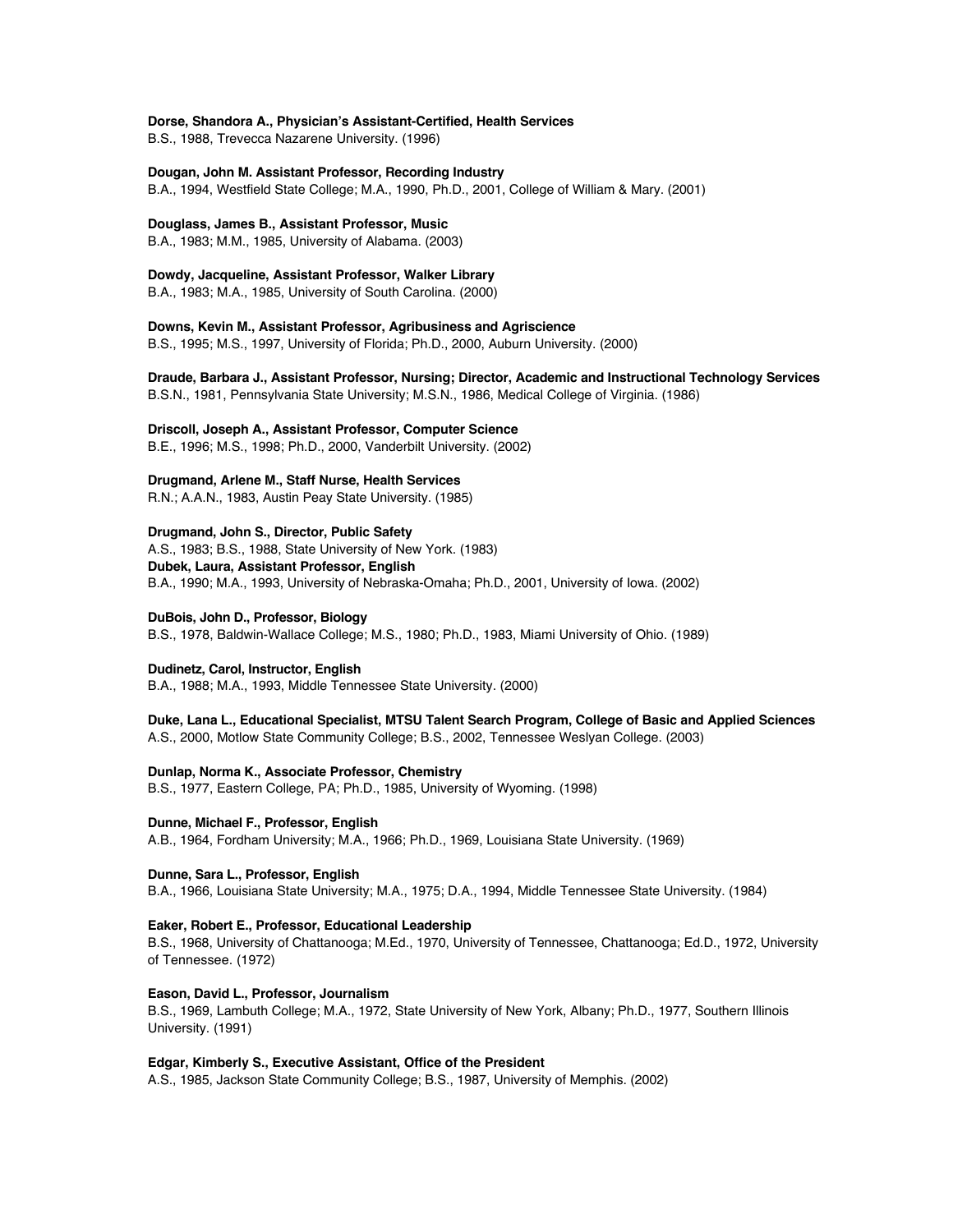### **Edlin, Maria L., Assistant Director, Center for Economic Education**

B.S., 1985; M.A., 1998, Middle Tennessee State University. (2002)

#### **Edmisson, Kenneth W., Associate Professor, Nursing**

Ed.D., 1995, Tennessee State University; M.S.N., 1996; D.N., 1996, Case Western Reserve University. (2002)

### **Edwards, M. Jo Geren, Professor, Health, Physical Education, Recreation, and Safety; Chairholder, Adams Chair of Excellence in Health Care Services**

B.S., 1972, University of Alabama; M.Ed., 1975, Memphis State University; Ed.D., 1982, University of Florida, Gainesville. (1992)

### **Edwards, Todd F., Assistant Professor, Speech and Theatre**

B.A., 1996, Jacksonville State University; M.F.A., 1999, University of Mississippi-Hattiesburg. (2003)

### **Eff, E. Anthon, Associate Professor, Economics and Finance**

B.A., 1981, University of Louisville; Ph.D., 1989, University of Texas, Austin. (1990)

### **Eller, Jackie L., Professor, Sociology and Anthropology**

B.S., 1974, Phillips University; M.S., 1977; Ph.D., 1978, Oklahoma State University. (1985)

#### **Ellis, Cheryl Slaughter, Professor, Health, Physical Education, Recreation, and Safety**

B.S., 1974; M.S.T., 1975, Jackson State University; M.S., 1980, University of Southern Mississippi; Ph.D., 1982, University of Tennessee. (1985)

### **Elrod-Erickson, Matthew J., Assistant Professor, Biology**

B.S., 1991, University of Texas, Austin; Ph.D., 1998, Massachusetts Institute of Technology. (2000)

#### **Emery, Beth C., Professor, Human Sciences**

B.S., 1975, University of Maine; M.S., 1983; Ph.D., 1987, Oregon State University. (1985)

#### **Emore, Travis W., Assistant Manager, Tennessee Livestock Center**

B.S., 1997, Middle Tennessee State University. (2003)

#### **Enderson, Mary C., Associate Professor, Mathematical Sciences**

B.S., 1985,; M.S., 1990, Old Dominion University; Ph.D., 1995, University of Georgia. (1999)

#### **England, Susan D., Financial Management Analyst, Human Resource Services**

B.S., 1978; M.S., 1979, Middle Tennessee State University. (1990)

#### **Eradat, Nayer, Assistant Professor, Physics**

B.Sc., 1990, University of Tabriz; M.S., 1997; Ph.D., 2001, University of Utah. (2003)

#### **Erenso, Daniel B., Assistant Professor, Physics**

B.Sc., 1990; M.S., 1997, Addis Ababa University; M.M.S., 2002; Ph.D., 2003, University of Arkansas. (2003)

### **Ermino, Kevin, Assistant Baseball Coach, Athletics**

B.A., 1991; M.A., 1993, Tusculum College. (2000)

#### **Ervin, M. Gore, Professor, Biology**

B.S., 1976; M.S., 1978, Middle Tennessee State University; Ph.D., 1982, Mississippi State University. (1997)

#### **Estes, Harriet M., Assistant Professor, Human Sciences**

B.S., 1968, University of Tennessee; M.A.Ed., 1980, Tennessee State University. (1980)

#### **Evans, Boyd A., Assistant Professor, Economics and Finance**

B.S., 1962, Lynchburg College; M.B.A., 1964, Auburn University; Graduate Study, Vanderbilt University. (1965)

### **Fadzillah, Ida, Assistant Professor, Sociology and Anthropology**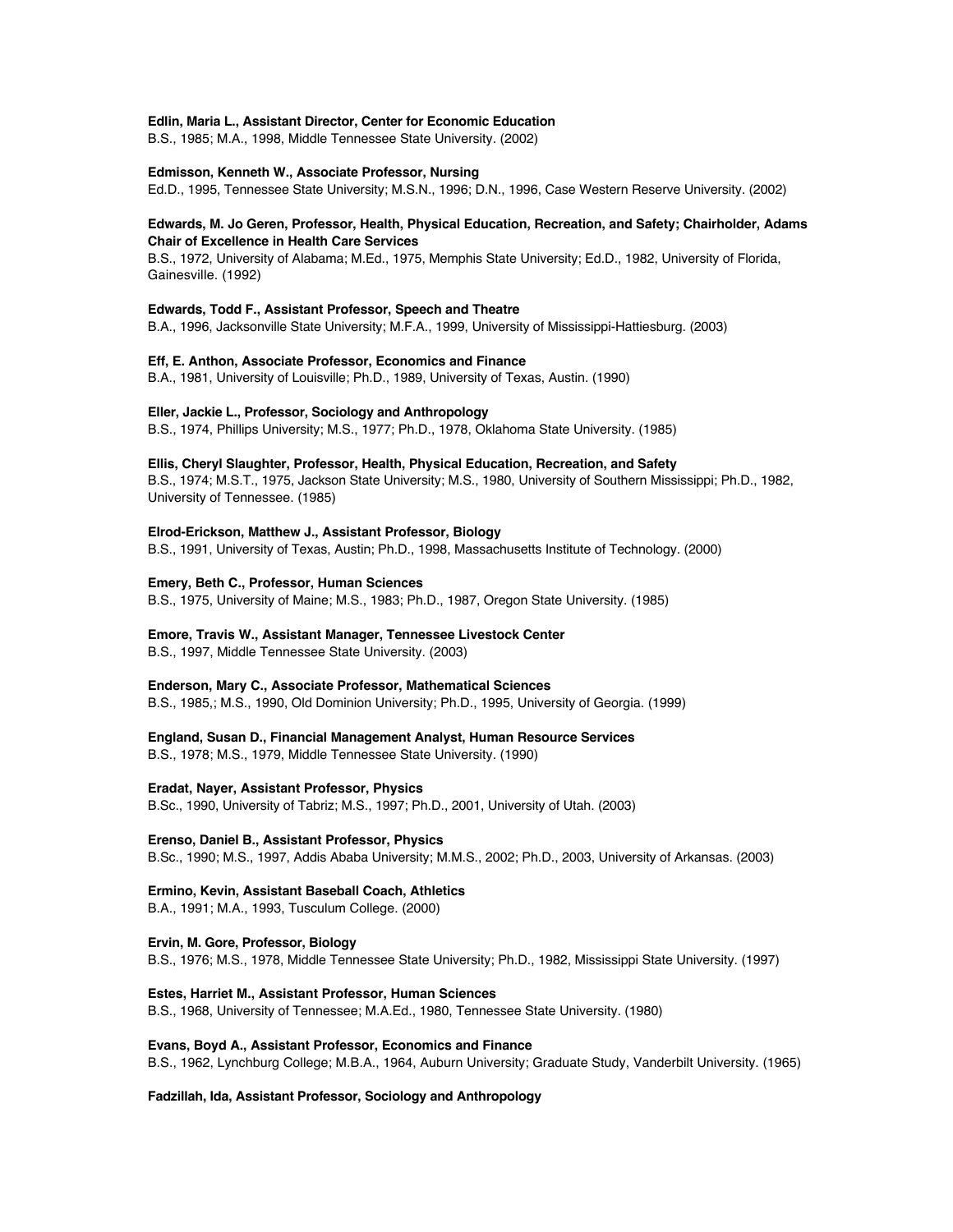B.A., 1986, Bryn Mawr College; M.A., 1990, Northern Illinois University; Ph.D., 1993, University of Illinois-Urbana-Champaign (2002)

### **Falwell, Tracy, Instructor, Foreign Languages and Literatures**

B.A., 1996, B.B.A., 1996, Harding University; M.A.T., 2003, Middle Tennessee State University. (2003)

**Fann, Nancy J., Assistant Professor, Business Education, Marketing Education, and Office Management** B.S., 1965; M.B.E., 1978, Middle Tennessee State University; C.P.S., 1982. (1978)

**Farley, Richard S. Associate Professor, Health, Physical Education, Recreation, and Safety**

B.A., 1984; M.S., 1990, Western Kentucky University; Ph.D. 1998, University of Alabama. (2000)

### **Farmer, James J., Instructor, Biology**

B.S., 1969, University of Mississippi; M.S., 1997, Middle Tennessee State University. (2003)

### **Farmer, Larry E., Professor, Accounting**

B.S., 1971, University of Arkansas; M.B.A., 1972, Mississippi State University; D.B.A., 1975, Louisiana Tech University; C.P.A., 1976; C.M.A., 1982; C.I.A., 1990. (1980)

### **Farone, Anthony L., Associate Professor, Biology**

B.S., 1984, The Pennsylvania State University; M.S., 1988; Ph.D., 1992, Miami University. (1995)

### **Farone, Mary B., Assistant Professor, Biology**

B.S., 1986, Thomas More College; M.S., 1989; Ph.D., 1993, Miami University. (2003)

### **Fayissa, Bichaka, Professor, Economics and Finance; Director, INROADS**

B.S., 1971, Haile Selassie I University; M.S., 1976; M.A., 1981; Ph.D., 1982, University of Tennessee. (1980)

# **Fedak, Gail B., Coordinator, Instructional Media Resources, Instructional Technology Support Center**

B.S., 1975; M.A., 1996, Middle Tennessee State University. (1975)

### **Feller, James F., Assistant Professor, Economics and Finance**

B.A., 1968, University of South Florida; Ph.D., 1979, University of Florida. (1984)

### **Fensky, Connie, Systems Programmer, Server, Classroom, and Desktop Services**

B.S., 1985, Virginia Tech; M.S., 1992, Marist College. (2001)

### **Ferrara, Ronald J., Professor, Aerospace**

B.A., 1968, University of Connecticut; A.S., 1978, Western Kentucky University; M.S., 1982; Ed.D., 1992, University of Kentucky. (1985)

### **Festervand, Troy A., Professor, Management and Marketing; Associate Director for Executive Education, Jennings A. Jones College of Business**

B.B.A., 1976; M.B.A., 1977, Stephen F. Austin State University; Ph.D., 1980, University of Arkansas. (1990)

### **Field, Kathy M., Assistant Professor, Walker Library**

B.A., 1977, David Lipscomb College; M.L.S., 1984, University of Tennessee, Knoxville. (1988)

### **Fischer, Paul D., Associate Professor, Recording Industry**

B.S., 1979, Northwestern University; M.A., 1981; Ph.D., 1995, Bowling Green State University. (1996)

### **Fischer, Rebecca M., Associate Professor, Speech and Theatre**

B.A., 1973, Trinity University; M.S., 1980, McGill University; Ph.D., 1990, Vanderbilt University. (1995)

### **Fishell, John C., Assistant Professor, Recording Industry**

B.M., 1991; M.M., 1993, James Madison University. (2000)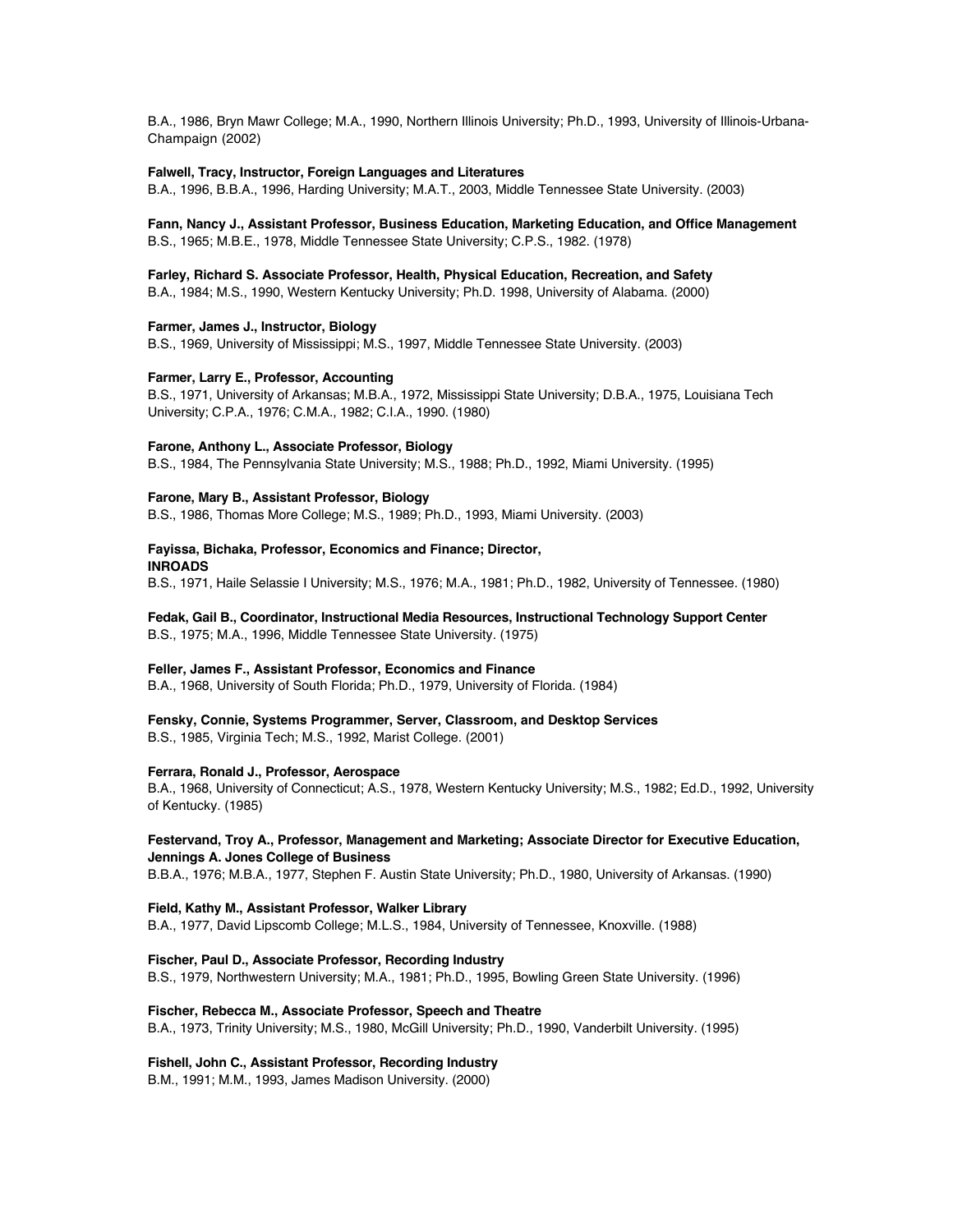### **Fisher, William R., Senior Editor/Writer, Publications and Graphics**

B.S., 1980, Middle Tennessee State University. (2002)

### **Fitch, Gene, Assistant Vice President for Student Affairs and Director of Student Affairs Research** B.S., 1987; M.Ed., 1989, Arkansas Technical University; Ed.D., 1997, University of Arkansas. (1997)

#### **Fisher, Lawanna, Assistant Professor, Developmental Studies**

B.S., 1979; M.S., 1981; Ed.S., 2000, Middle Tennessee State University. (1997)

### **Fiveash, Thomas L., Health, Physical Education, Recreation, and Safety/Athletics; Director, Football Operations**

B.S., 1966, Middle Tennessee State University. (1994)

### **Flanigan, Cheryl F., Assistant Professor, Developmental Studies**

B.S., 1976; M.A., 1979; Ed.S., 1995, Middle Tennessee State University. (1989) **Fleming, J. Christopher, Associate Director, Admissions Office** B.A., 1996; M.A., 1998, Western Kentucky University. (1999)

### **Floyd, James C., University Counsel to the President**

B.S., 1990, University of Alabama; J.D., 1993, Tulane University. (2003)

### **Floyd, Randy, Assistant Professor, Psychology**

B.A., 1994, Hendrix College; M.Ed., 1995; Ph.D., 1999, Indiana State University. (1999)

### **Floyd, Reginald S., Manager, Energy Services**

B.S., 1975; M.B.A., 1996, Tennessee State University. (1991)

### **Fogus, Judith, Counselor, Student Financial Aid**

B.S., 1995; M.A., 1998, Middle Tennessee State University. (2000)

### **Fontanesi-Seime, Margaret A., Professor, Social Work**

B.A., 1978, West Virginia University; M.A., 1982, Duquesne University; M.P.H., 1988; Ph.D., 1992, University of Pittsburgh. (1994)

### **Foote, David A., Assistant Professor, Management and Marketing**

B.A., 1975, Roberts Wesleyan College; M.B.A., 1993; Ph.D., 1999, University of Kentucky. (1999)

### **Footit, Pamela C., Coordinator, Aquatics, Student Recreation Center**

B.S., 1973; M.S., 1977, Indiana University; Ed.D., 2002, Northern Illinois University. (2003)

### **Ford, William F., Professor, Economics and Finance; Chairholder, Weatherford Chair of Finance** B.A., 1961, University of Texas, Austin; M.A., 1962; Ph.D., 1966, University of Michigan. (1991)

# **Forgette, Frank, Director, Audio/Visual Services, Instructional Technology Support Center**

Diploma, 1966, Cleveland Institute of Electronics Engineering; First Class Radio Telephone License. (1976)

### **Foroudastan, Saeed, Associate Professor, Engineering Technology and Industrial Studies**

B.S., 1980; M.S., 1982; Ph.D., 1987, Tennessee Technological University. (1996)

### **Foster, Martha Assistant Professor, History**

B.A., 1967, Colorado State University; M.A., 1991, Montana State University; Ph.D., 2000, University of California-Los Angeles (2001)

### **Fouquier, Kevin, Assistant Football Coach, Athletics**

B.S., 1989, University of Southwest Louisiana. (2001)

### **Foutch, Harley W., Professor, Agribusiness and Agriscience; School Director**

A.A., 1964, Centralia Junior College; B.S., 1966; M.S., 1968, Southern Illinois University; Ph.D., 1971, Auburn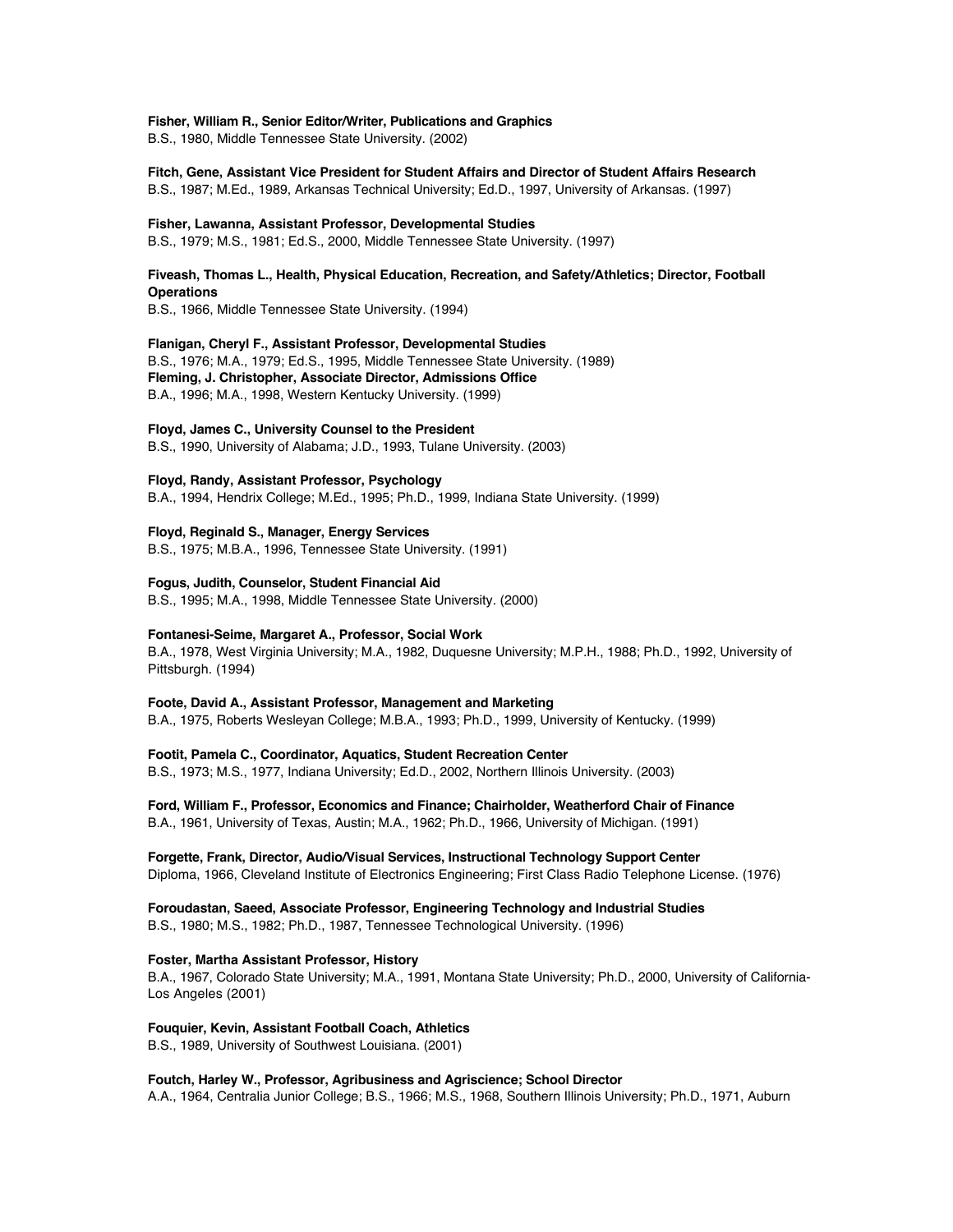University. (1970)

### **Fowler, Stuart J., Assistant Professor, Economics and Finance**

B.A., 1992, University of Arizona; M.A., 1994; Ph.D., 1999, Southern Methodist University. (2000)

### **Franklin, Sekou M., Assistant Professor, Political Science**

B.S., 1994, Santa Clara University; M.A., 1996, San Francisco State University; Ph.D., 2001, Howard University. (2003)

### **Frauman, Eric, Assistant Professor, Health, Physical Education, Recreation, and Safety**

B.S., 1985; M.E., 1994, University of Florida. (1998)

### **Freeman, Forrest G., Assistant, Media Relations, Athletics**

B.A., 1999, Mississippi State University. (2001)

### **Freeman, Gordon L., Jr., Assistant Professor, Computer Information Systems**

B.S., 1973; M.S., 1979, Tennessee Technological University; M.S., 1985, Middle Tennessee State University; C.D.P., 1985; C.C.P., 1985; Ph.D., 2003, Vanderbilt University. (1980)

### **Friedli, Andrienne C., Associate Professor, Chemistry**

B.A., 1984, Rice University; M.S., 1986, Yale University; Ph.D., 1992, University of Texas. (1993)

### **Frisby, Derek W., Instructor, History**

B.A., 1994, Middle Tennessee State University; M.A., 1997; M.A., 1999, University of Alabama. (2003)

#### **Fromuth, Mary Ellen, Professor, Psychology**

B.A., 1976, West Chester State College; M.S., 1978; Ph.D., 1983, Auburn University. (1989)

#### **Frost, Charles H., Professor, Social Work; Department Chair**

B.A., 1960; M.S.S.W., 1966, California State University; D.S.W., 1984, University of California. (1997)

### **Fuller, Dana K., Assistant Professor, Psychology**

B.A., 1988, Northeastern State University-Oklahoma; M.S., 1991; Ph.D., 1994, University of Oklahoma. (1994)

#### **Gadson, Michelle, Advisor, University Honors College**

B.B.A., 2002; M.B.E., 2003, Middle Tennessee State University. (2003)

### **Gambill, Stanley E., Professor, Computer Information Systems;**

**Department Chair**

B.S., 1982; M.I.S., 1983, Arkansas State University; Ph.D. ,1992, Memphis State University. (1992)

### **Garbharran, Hari P., Professor, Geosciences**

B.A., 1976, University of Durham-Westville (South Africa); M.A., 1981, University of Natal (South Africa); Ph.D., 1989, Southern Illinois University, Carbondale. (1994)

### **Gardner, Jackie, Instructor, English**

B.A., 1992; M.A., 2002, Middle Tennessee State University. (2002)

### **Garner, Thomas A., Renovations Plans Coordinator, Facilities Services**

Registered Architect. (1993)

### **Garrard, Kay R., Professor, Speech and Theatre**

B.S., 1964, Mississippi University for Women; M.A., 1966, University of Alabama; Ph.D., 1982, University of California. (1983)

### **Garrett, Rebecca M., University Withdrawal Coordinator**

B.S., 1991; M.Ed., 1997, Middle Tennessee State University. (2002)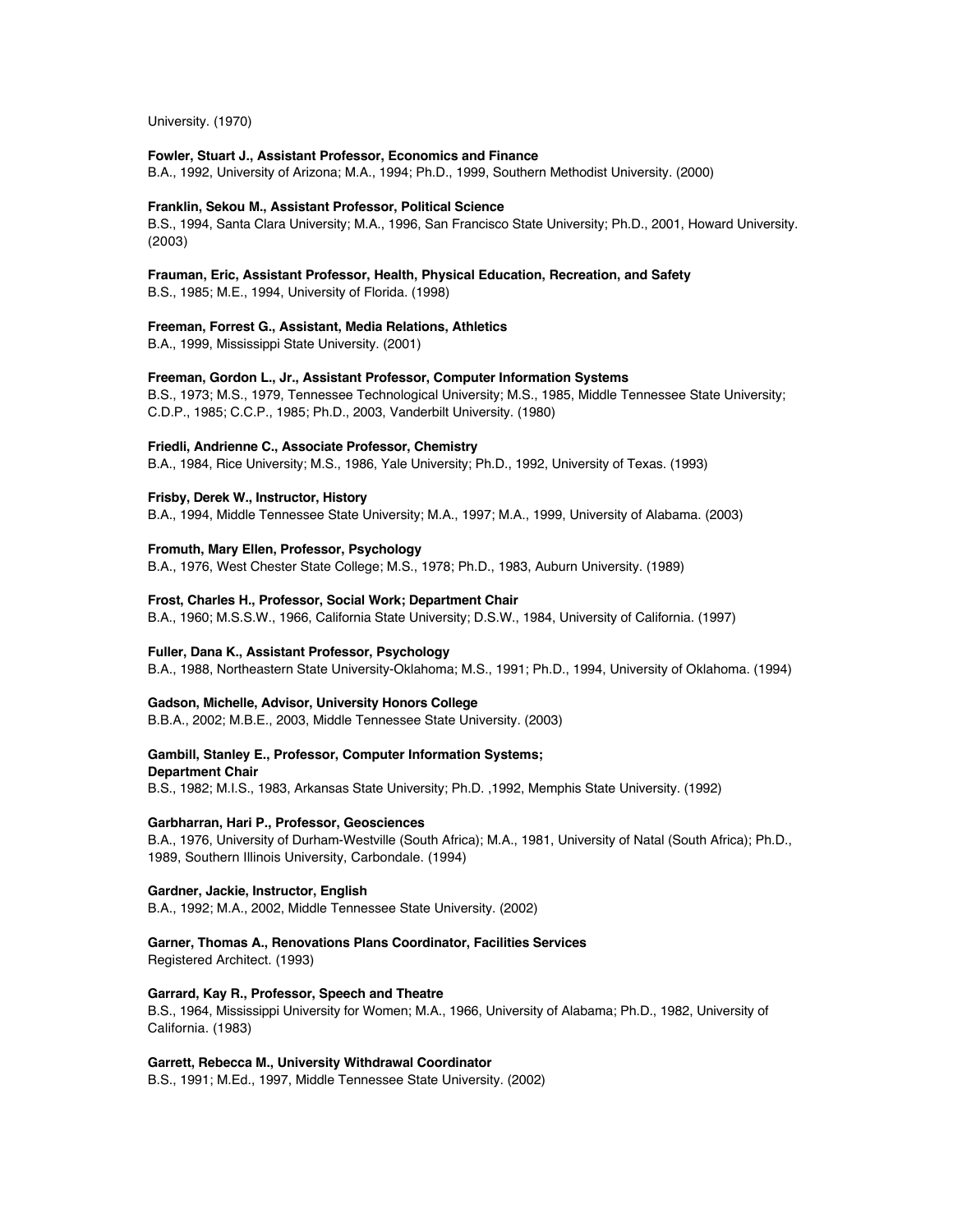#### **Garrison, Ellen B., Associate Professor, History**

B.A., 1965, Queens College; M.A., 1966; Ph.D., 1981, Stanford University. (2000)

#### **Garrison, Lawrence O., Instructor, Mathematical Sciences**

B.S., 1989; B.S., 1998; M.S., 2001, Middle Tennessee State University. (2002)

# **Garrison, Ollie, Data Communications Technician, Network Services**

A.A., 1962, St. John's River Junior College. (1993)

### **Gavin, Michael T., Preservation Specialist, Center for Historic Preservation**

B.A., 1968, Rutgers University; M.A., 1995, Middle Tennessee State University. (1999)

#### **Gebert, Kaylene A., Executive Vice President and Provost**

B.A., 1966, Hanover College; M.A., 1968, Cornell University; Ph.D., 1980, Indiana University. (2003)

### **Gendron, Mitzi, Administrative Senior Systems Analyst, Administrative Information System Services** B.S., 1986, Southeastern Louisiana University. (1995)

#### **Gentry, Deborah S., Associate Professor, English**

B.A., 1972; M.A., 1975; D.A., 1992, Middle Tennessee State University. (1993)

### **Gentry, Jerry G., Assistant Vice President, Information Technology Division**

A.S., 1972, Pensacola Junior College; B.B.A., 1980, National University; M.B.A., 1982, Golden Gate University. (1992)

### **Gentry, Jessica, Assistant Professor, Agribusiness and Agriscience**

B.S., 1996; M.S., 1998, Western Kentucky University; Ph.D., 2001, Texas Tech (2002)

### **Gentry, William L., Professor, English**

B.A., 1961, David Lipscomb College; M.A., 1963; Ph.D., 1972, Vanderbilt University. (1968)

### **Gibson, Jeffrey S., Assistant Professor, Speech and Theatre**

B.S., 1993, Middle Tennessee State University; M.F.A., 2001, University of Alabama. (2002)

### **Gideon, Sandra Denise, Assistant, Media Relations, Athletics**

B.S., 1997; M.S., 1999, University of Tennessee. (2001)

### **Gilbert, Jacqueline, Associate Professor, Management and Marketing**

B.B.A., 1983, University of Texas-Austin; M.B.A., 1991; Ph.D., 1995, University of Houston. (1996)

### **Glenn, Robert K., Vice President for Student Affairs and Vice Provost for Enrollment Management** B.S., 1975, Birmingham Southern College; M.S., 1976; Ph.D., 1991, University of Alabama. (1999)

#### **Gober, R. Wayne, Professor, Computer Information Systems**

B.S., 1962; M.S., 1963; Ph.D., 1967, University of Alabama; C.D.P., 1978. (1975)

#### **Godwin, Kim, Director, Greek Life**

B.A., 1998, Belmont University; M.A.E., 2000, Western Kentucky University. (2002)

#### **Goldberg, Nancy S., Professor, Foreign Languages and Literatures**

B.A., 1971; M.S., 1973, University of Wisconsin-Madison; M.A., 1984; Ph.D., 1987, Vanderbilt University. (1988)

### **Golden, Angela M., Local Service Provider, Server, Classroom, and Desktop Services; College of Mass Communication**

B.B.A., 1993; M.S., 1996, Middle Tennessee State University. (2004)

#### **Gordon, Lynne T., Classification Compensation Analyst, Human Resource Services**

B.S., 2000, Middle Tennessee State University. (1995)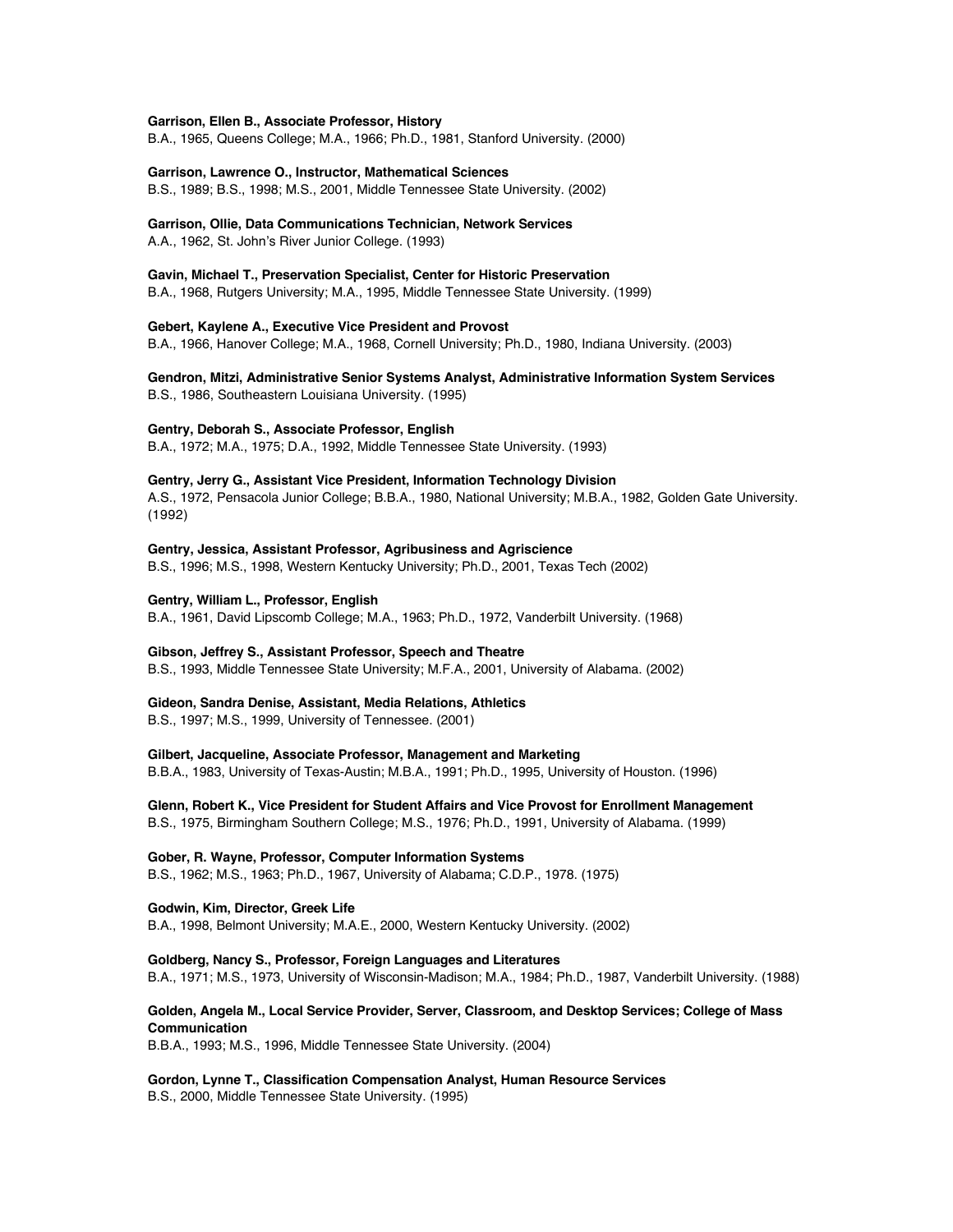### **Gore, David W., Assistant Professor, Engineering Technology and Industrial Studies**

B.S., 1967, Georgia Institute of Technology; M.S., 1970, Florida Institute of Technology. (2001)

### **Gossett, Stephen Lee, Associate Professor, Aerospace**

B.S., 1990; M.Ed., 1994; Ed.S., 1995, Middle Tennessee State University. (1992) **Govan, Sally Ham, Publications Editor/Designer, Jennings A. Jones College of Business** B.F.A., 1981, University of Tennessee. (1997)

### **Govan, William Pat, Coordinator, Tennessee Center for the Advancement of Mathematics, Science, and Technology Education**

B.S., 1982, Middle Tennessee State University; M.S., 1992, University of Tennessee. (1996)

#### **Gower, Diane S., Associate Professor, Elementary and Special Education**

B.A., 1966; M.A., 1967, Northwestern State University; Ed.D., 1977, University of Tennessee. (1991)

#### **Gower, Michael E., Associate Vice President, Business and Finance**

M.S., 1980, University of Tennessee, Knoxville, (1999)

### **Graddy, Duane B., Professor, Economics and Finance**

B.S., 1964; M.S., 1965, University of Tennessee; M.A., 1969; Ph.D., 1974, LeHigh University. (1972)

#### **Graeff, Timothy R., Professor, Management and Marketing**

B.S., 1985; M.B.A., 1986, Florida State University; Ph.D., 1992, Pennsylvania State University. (1992)

#### **Gray, David W., Director, Facilities Services**

B.S., 1976, East Tennessee State University. (1994)

### **Gray, Lewis, Academic Advisor, Academic Support Center**

B.S., 1976, Middle Tennessee State University; M.P.H., 1979, University of Tennessee. (2000)

#### **Greeley, Darryl, Academic Advisor, Academic Support Center**

B.S., 1995; M.Ed., 1997, University of Florida. (2003)

### **Green, Mavis Frankel, Associate Professor, Aerospace**

B.S., 1975, Stockton University; M.S., 1988, Central Missouri State University; Ph.D., 1998, University of Illinois. (2003)

### **Greer, Timothy H., Assistant Professor, Computer Information**

**Systems**

B.S., 1990, Southwest Missouri State University; M.S., 1992, Murray State University; Ph.D., 1999, University of Mississippi. (1999)

### **Greeson, Jodi Leigh, Coordinator of Athletic Marketing for Women's Sports, Athletics**

B.S., 1999; M.E.S.S., 2001, University of Florida. (2003)

### **Gregory, Charles K., Director, Student Recreation Center**

B.S., 1983; M.S., 1986, Middle Tennessee State University. (1989)

#### **Guinn, Mary Ann, Instructor, Health, Physical Education, Recreation, and Safety**

B.S., 1992; M.Ed., 1994, Freed-Hardeman University. (1998)

### **Haas, Louis B., Associate Professor, History**

B.A., 1979, University of Southern Indiana; M.S., 1982, Ohio State University; Ph.D., 1990, University of Illinois. (2001)

### **Haffner, John, Director of Equine Health, Agribusiness and Agris-cience**

B.S., 1979; DVM, 1982, University of Tennessee. (2003)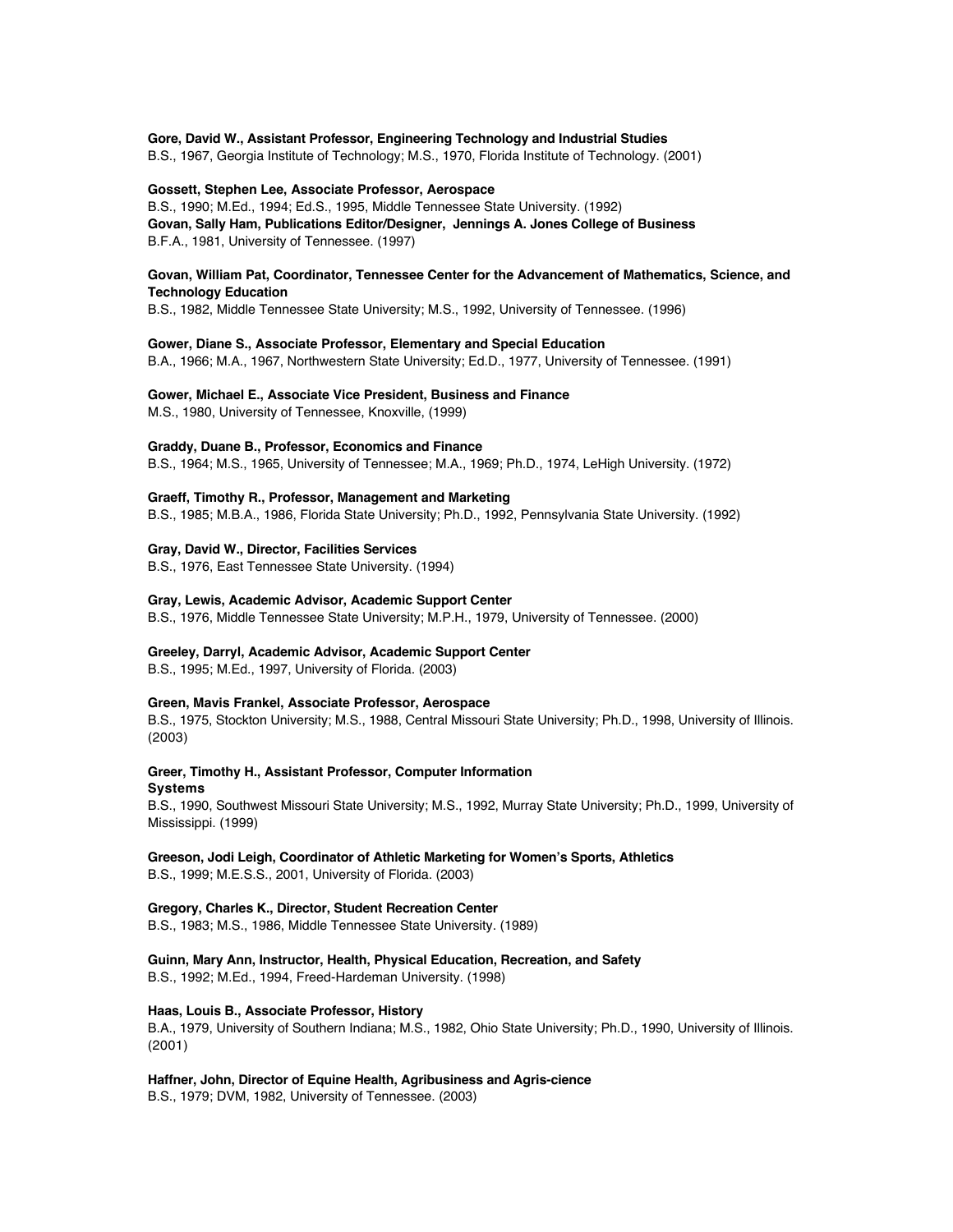### **Hagberg, Connie, Employment Development Manager, Facilities Services**

B.B.A., 1982, Middle Tennessee State University. (1995)

### **Hague, Angela, Professor, English**

B.A., 1972, Florida State University; M.A., 1975, University of Florida; Ph.D., 1979, Florida State University; M.A., 1981, University of Sussex. (1981) **Hahn, Deanna, Assistant Professor, Music**

B.M., 1991, University of Northern Iowa; M.M., 1995, Indiana University. (1999)

### **Halladay, Jette, Associate Professor, Speech and Theatre**

B.A., 1982, Brigham Young University; Ph.D., 1994, University of Utah. (1994)

### **Hallett, Karin S., Instructor, Walker Library**

B.A., 1988, Free University of Berlin; M.A., 1990, Michigan State University; M.L.S., 1997, University of Tennessee. (1997)

### **Halterlein, Anthony J., Associate Professor, Agribusiness and Agri-science**

B.A., 1958, Duquesne University; B.S., 1972; M.S., 1974, University of Missouri; Ph.D., 1978, Kansas State University. (1991)

### **Hamilton, Gloria J., Professor, Psychology**

B.A., 1969; M.A., 1971, Middle Tennessee State University; Ph.D., 1985, George Peabody College of Vanderbilt University. (1991)

### **Hankins, Caneta Skelley, Projects Coordinator, Center for Historic Preservation**

B.A., 1973; M.A., 1977, Middle Tennessee State University. (1984)

### **Hankins, J.C., Professor, Mathematical Sciences**

B.S., 1969; M.S., 1971, Murray State University; Ph.D., 1976, University of Missouri-Rolla. (1979)

### **Hankins, Judith A., Professor, Computer Science**

B.A., 1970; M.A., 1971, Murray State University; Ph.D., 1980, University of Missouri-Rolla. (1979)

### **Hannah, K. Watson; Instructor, Accounting; Director, Academic Technology Planning and Projects/ADA Campus Coordinator, Academic Affairs**

B.S., 1986, Athens State College; M.B.A., 1992, University of Tennessee, Chattanooga; C.P.A., 1994. (1994)

### **Hannah, Richard L., Professor, Economics and Finance**

B.A., 1975; M.A., 1976, Middle Tennessee State University; Ph.D., 1981, University of Utah. (1992)

### **Hansen, Richard A., Associate Professor, Speech and Theatre**

B.A., 1974, Valparaiso University; M.A., 1976, Miami University; Ph.D., 1990, University of Missouri-Columbia. (1999)

### **Harmon, Susan K., Assistant Professor, Management and Marketing**

B.S., 1980; M.A., 1981; Ph.D., 1998, University of Alabama. (1998)

### **Harper, Betty S., Associate Professor, Accounting**

B.S., 1969; M.Ed., 1970, Middle Tennessee State University; Ed.S., 1972; Ed.D., 1976, Mississippi State University; C.P.A., 1985. (1972)

### **Harper, Emily B., Voice Mail Coordinator, Telecommunications Services**

B.B.A., 1998, Middle Tennessee State University. (2000)

### **Harper, John Phillip, Associate Professor, Accounting**

B.S., 1965, Austin Peay State University; M.B.A., 1966, Memphis State University; C.P.A., J.D., 1970, Nashville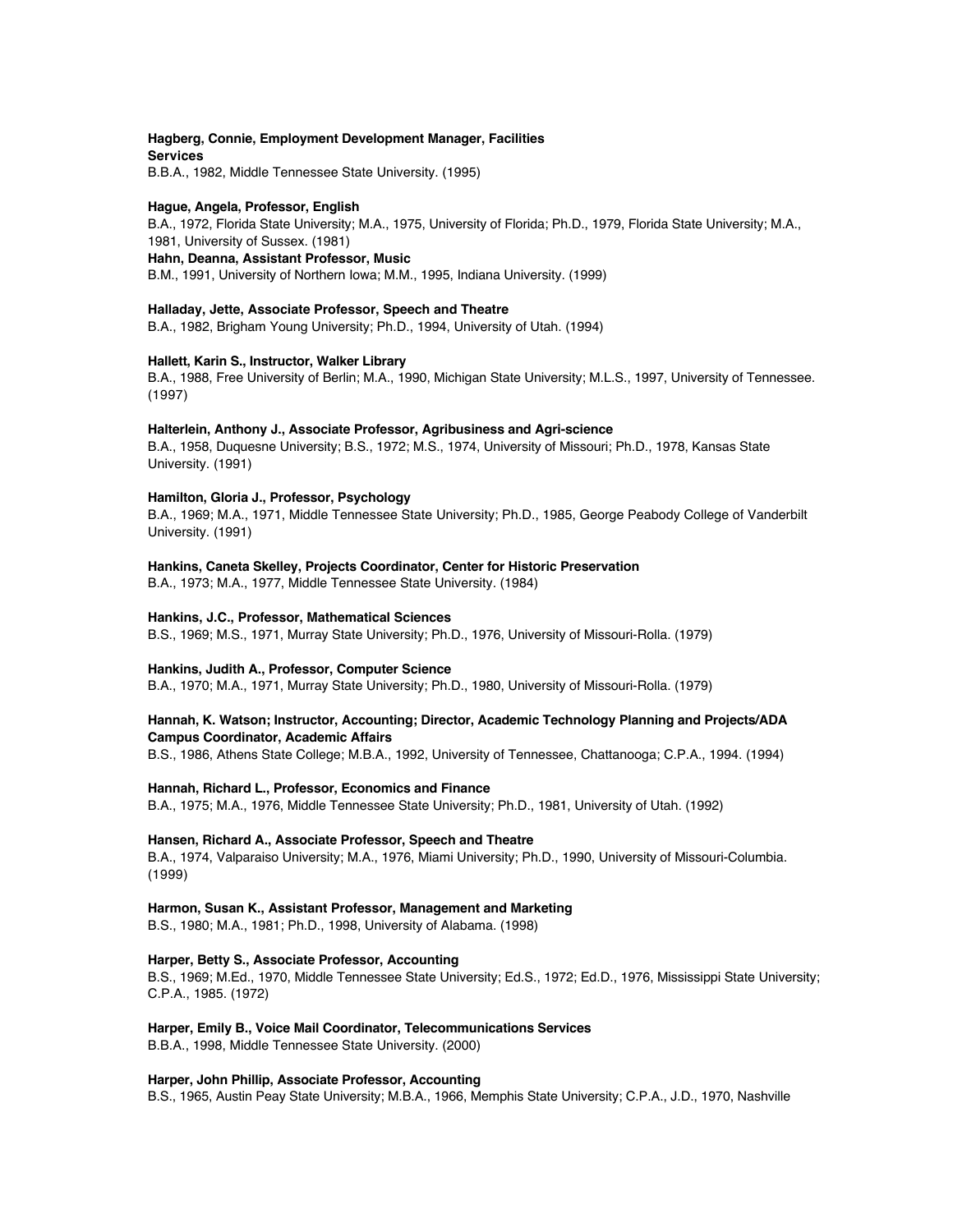School of Law; Graduate Study, Mississippi State University. (1966)

#### **Harrington, Jeannie, Associate Professor, Accounting**

B.S., 1983, Murray State University; C.P.A., 1980; M.B.A., 1988; Middle Tennessee State University; Ph.D., 1995, University of Kentucky. (1994)

### **Harris, Christopher R., Professor, Electronic Media Communication**

B.F.A., 1969, Rochester Institute of Technology; M.A., 1991, University of Alabama. (1991) **Harris, Clayton D., Associate Professor, Geosciences** B.A., 1981, Indiana University, Bloomington; M.S., 1987, Southern Illinois University, Carbondale; Ph.D., 1992, Indiana University, Bloomington. (1994)

### **Harris, Earl, Director, Phillips Bookstore**

B.S., 1966; M.Ed., 1973, Middle Tennessee State University. (1970)

### **Harris, Janice F., Assistant Professor, Nursing**

B.S.N., 1999, Florida Atlantic University; M.S.N., 2001, University of Phoenix. (2002)

#### **Harris, John Lee, Director, Disabled Student Services**

B.S., 1979; M.S., 1990, Middle Tennessee State University. (1985)

### **Harris, Martina S., Assistant Professor, Nursing**

B.S.N., 1992, Middle Tennessee State University; M.S.N., 1999, Vanderbilt University. (1999)

#### **Harris-Mullins, Kim, Instructor, Journalism**

B.S., 1989; M.S., 1998, Middle Tennessee State University. (1998)

#### **Harrison, Jason R., Supervisor, COMPASS Testing, Developmental Studies**

A.S., 1990, Jackson State Community College; B.S., 1992, Lambuth University; M.S.T., 1995, Middle Tennessee State University. (1998)

#### **Harrison, Joyce S., Professor, Human Sciences**

B.S., 1968, University of Tulsa; M.S., 1974; Ed.D., 1979, University of Tennessee; C.F.P., 1988. (1978)

#### **Hart, James B., Associate Professor, Mathematical Sciences**

B.A., 1986, Hendrix College; M.S., 1988; Ph.D., 1991, Vanderbilt University. (1991)

### **Haseleu, Christian L., Professor, Recording Industry; Department Chair**

B.A., 1972, University of the Pacific; M.A., 1975, San Francisco State University. (1978)

# **Haskew, Barbara S., Distinguished Professor of Economics, Economics and Finance**

B.S., 1962; Ph.D., 1969, University of Tennessee. (1988)

### **Hatfield, Carla G., Academic Advisor, Academic Support Center**

B.A., 1987, Mars Hill College; M.A., 1994, Tennessee Technological University; Ed.S., 2000, Middle Tennessee State University. (1995)

#### **Hatfield, David M., Professor, Engineering Technology and Industrial Studies**

B.S., 1969, Austin Peay State University; M.A., 1975, Tennessee State University; Ed.D., 1988, University of Tennessee. (1981)

#### **Hausler, Joel W., Professor, Educational Leadership**

B.S., 1976; M.Ed., 1981, University of Tennessee, Chattanooga; Ed.D., 1985, Oklahoma State University. (1981)

### **Hawke, Nadine, Assistant Professor, Art**

B.F.A., 1989; M.E.D., 1991, University of Arkansas; Ed.D., 1998, Oklahoma State University. (2001)

### **Hawkins, Kris Ann Haynes, Assistant Director, Admissions**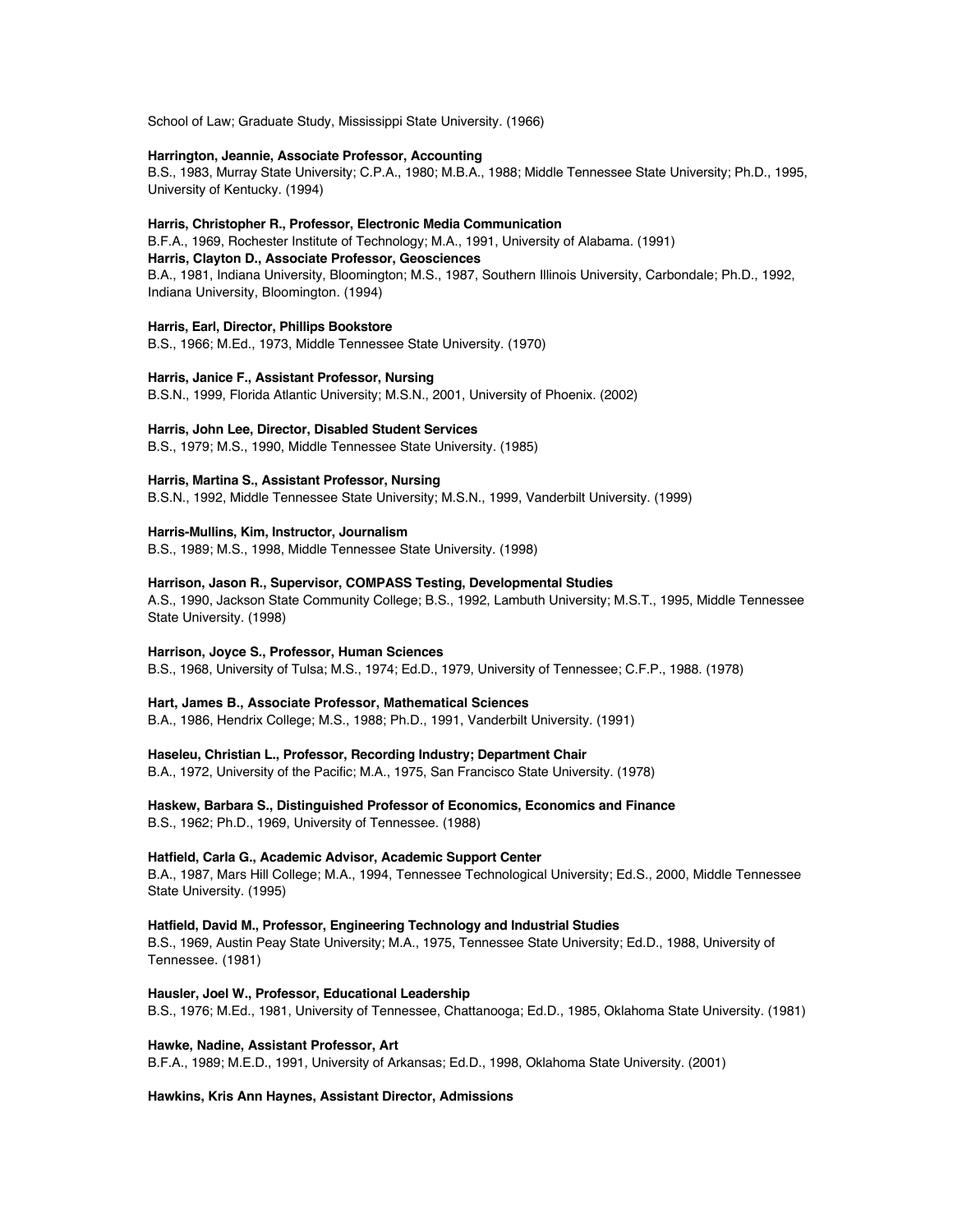B.A., 2001, University of Tennessee. (2003)

### **Hayes, Angela Cannon, Editor, News and Public Affairs**

B.S., 1984, Middle Tennessee State University. (2001)

### **Hayes, Dean, Professor, Health, Physical Education, Recreation, and Safety/Athletics; Head Coach, Men's and Women's Track**

A.B., 1959, Lake Forrest College; M.S.Ed., 1965, Northern Illinois University. (1965)

#### **Hayes, Janice O., Professor, Educational Leadership**

B.S., 1963, University of Minnesota; M.Ed., 1967; D.A., 1973, Middle Tennessee State University. (1973)

**Hayes, Terry W., Assistant Professor, Engineering Technology and Industrial Services** B.S., 1983; M.S., 1999, University of Tennessee, Knoxville. (2000)

#### **Hays, John David, Associate Vice President for Student Affairs; Dean of Student Life**

B.S., 1975; M.A., 1978, Tennessee Technological University; J.D., 1986, Nashville School of Law; Ed.D., 1996, Vanderbilt University. (1981)

### **Hedgepeth, Sonja, Professor, Foreign Languages and Literatures**

B.A., 1974, University of Texas-Austin; M.A.T., 1978, Southwest Texas State University; Ph.D., 1991, Pennsylvania State University. (1985)

### **Heffington, J. Douglas, Professor, Geosciences; Director, Global Studies**

B.A., 1978, University of Arkansas; M.A., 1987; Ph.D., 1992, University of Oklahoma. (1992)

### **Heimerman, Roger, Interim Coordinator, Intramurals and Sports Clubs**

B.B.A., 1992, Iowa State University; M.S., 1995, University of Mississippi. (1997)

### **Hein, Michael B., Associate Professor, Psychology**

B.A., 1984, University of Northern Iowa; M.S., 1989; Ph.D., 1990, Georgia Institute of Technology. (1990)

### **Heine, Thomas, Associate Professor, Foreign Languages and Literatures**

A.A., 1975, University of California, Santa Cruz; M.A., 1978; Ph.D., 1980, University of Virginia. (2000)

### **Heinrich, Roger W., Assistant Professor, Electronic Media Communication**

B.A., 1992; M.A., 1996, Arizona State University; Ph.D., 2001, University of Tennessee. (2001)

### **Helford, Elyce Rae, Professor, English; Director, Women's Studies**

B.A., 1984, Lake Forest College; Ph.D., 1992, University of Iowa. (1992)

### **Hemmerly, Thomas E., Professor, Biology**

A.B., 1953, Trevecca College; M.A., 1955; Ed.S., 1964, George Peabody College; Ph.D., 1976, Vanderbilt University. (1964)

### **Henderson, Ronald H., Associate Professor, Physics and Astronomy**

B.S., 1989, University of Tennessee; M.S., 1991, Duke University; Ph.D., 1996, University of Virginia. (1996)

### **Henderson-Eastham, Vicki, Project Manager/Interior Designer, Campus Planning** B.S., 1996, Middle Tennessee State University. (1996)

### **Henry, James A., Professor, Geosciences**

B.A., 1971, University of California, Los Angeles; M.A., 1974, California State University, Long Beach; Ph.D., 1978, University of Kansas. (1998)

### **Henslee, Frances B., Instructor, Developmental Studies**

B.S., 1999, M.S., 2001, Middle Tennessee State University. (2001)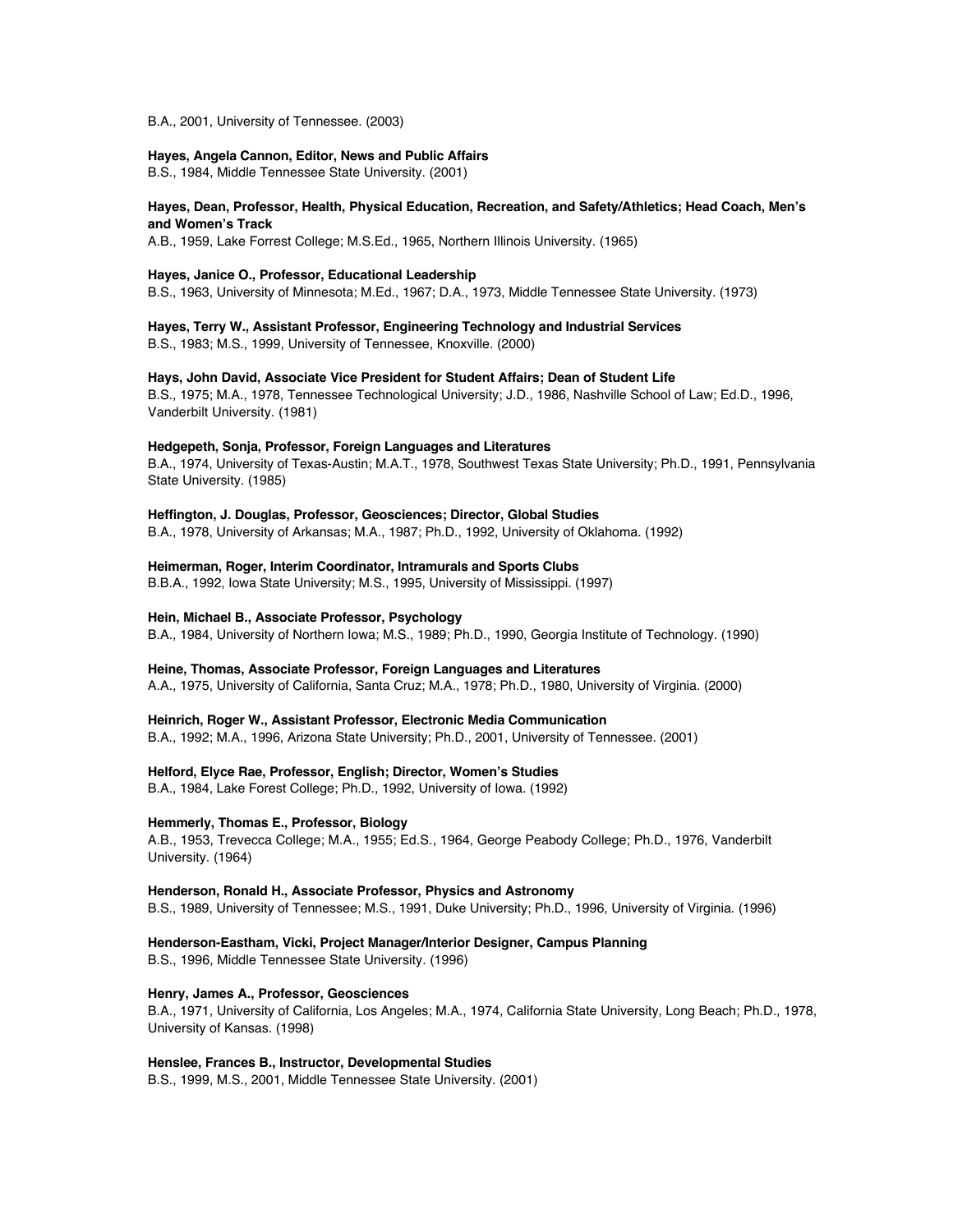#### **Hensley, Barbara L., Academic Advisor, Academic Support Center**

B.A., 1984; M.A., 1987, University of Alabama. (1993)

#### **Hibbard, Allen Eugene, Professor, English**

B.A., 1978, American University; M.A., 1982; Ph.D., 1989, University of Washington. (1990)

#### **Hiett, Michael W., Instructor, Geosciences; Director, Geology Labs**

B.S., 1985, Middle Tennessee State University; M.S., 1996, University of Kentucky. (1994)

#### **Higdon, Bella, Professor, Elementary and Special Education**

B.A., 1964, McNeese State University; M.A., 1969, University of Houston; Ed.D., 1973, McNeese State University. (1989)

### **Higgins, Janet, Professor, Art**

B.S., 1970; M.A., 1971; M.F.A., 1973, University of Wisconsin-Madison. (1976)

#### **High, John L., General Manager, WMOT**

B.S., 1975, University of Tennessee; M.S., 1977, Murray State University. (1977)

#### **Higgs, Meredith Anne, Assistant Professor, Developmental Studies**

B.S., 1994, Vanderbilt University; M.Ed., 1997; Ed.S., 2000; M.Ed., 2001, Middle Tennessee State University. (1997)

### **Hight, Julie-Anne, Assistant to the Dean of the Library, Walker Library**

B.B.A., 1982; M.B.A., 1993, Middle Tennessee State University. (1994)

### **Hill, C. Jeanne, Professor, Management and Marketing**

B.S., 1968; M.A., 1970, Northeast Louisiana State University; Ph.D., 1976, University of Alabama. (1989)

### **Hill, Gerald L., Associate Professor, Aerospace**

B.S., 1967, Texas A&I; M.Ed., 1974, Middle Tennessee State University. (1991)

### **Hill, John, Professor, Recording Industry**

B.S., 1980, Wilfred Laurier University; M.S., 1991, McGill University. (1992)

### **Hinds, Jeffery D., Database Specialist, Database Administration Services**

A.S., 1988, Volunteer State Community College; B.B.A., 1990, Middle Tennessee State University. (1990)

### **Hinshaw, Darin, Assistant Football Coach, Athletics**

B.S., 1993; M.B.A., 1996, University of Central Florida. (2001)

#### **Hinz, Jana, Financial Management Analyst, Division of Continuing Studies and Public Service**

A.S., 1976, Emporia State University; B.G.S., 1988, University of Kansas. (1994)

### **Hinz, Michael R., Associate Professor, Philosophy**

B.A., 1981; M.A., 1985; M.Phil., 1989; Ph.D., 1992, University of Kansas. (1990)

### **Hitchcock, Eloise, Assistant Professor, Walker Library**

B.S., 1986, Tennessee Technological University; M.L.S., 1987, University of Tennessee. (2002)

### **Hitchcock, John, Assistant Professor, Walker Library**

B.S., 1971, Middle Tennessee State University; M.A., 1975, Tennessee Technological University; M.L.S., 1987, University of Tennessee. (2002)

#### **Hixon, Martha, Assistant Professor, English**

B.A., 1977; M.A., Northeast Louisiana University; Ph.D., 1997, University of Southwestern Louisiana. (1999)

#### **Hoeschst-Ronner, Jeanne, Counselor, Guidance Services**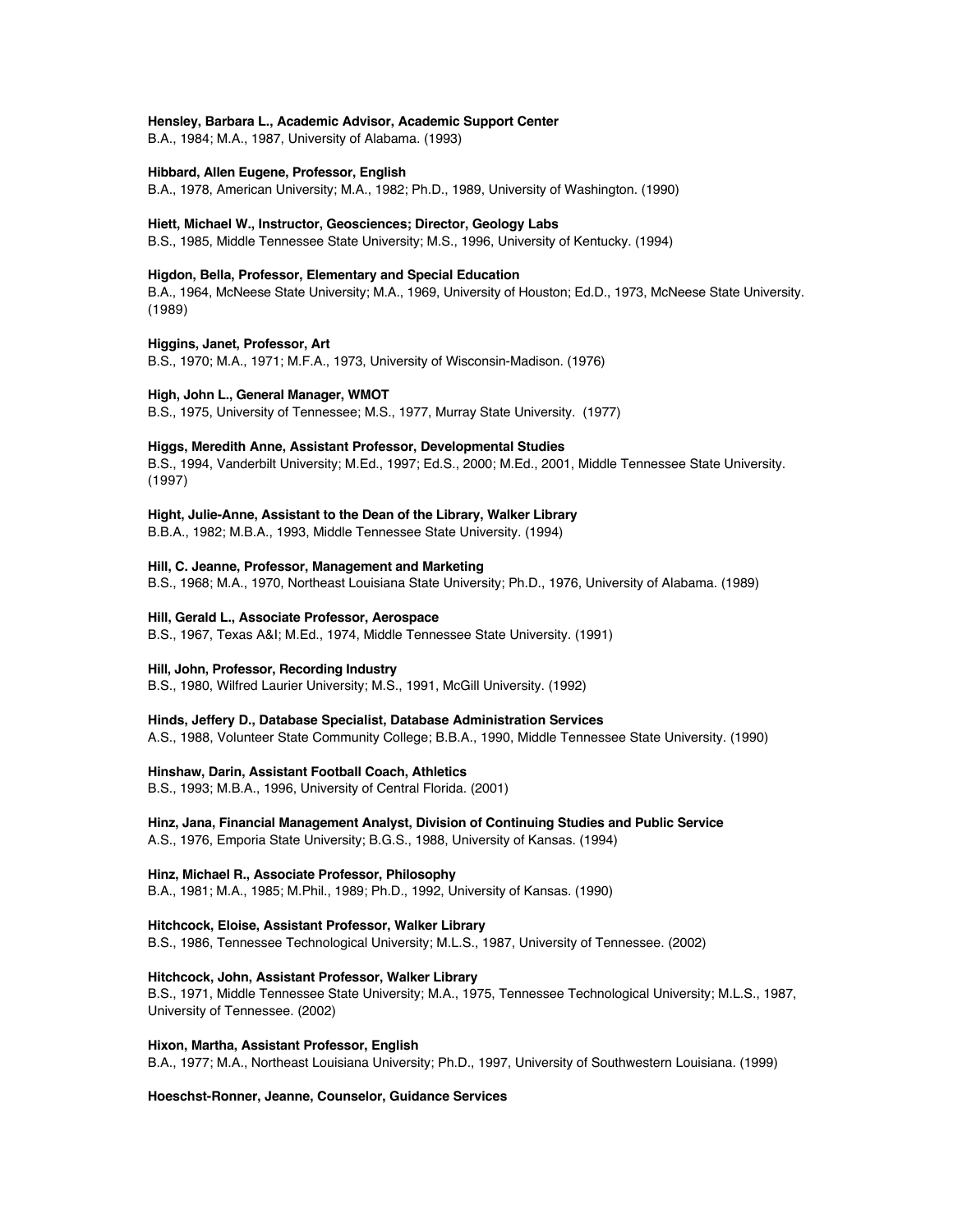B.A., 1976, Berry College; M. of Divinity, 1981, Columbia Theological Seminary. (1998)

### **Hoffman, Rhonda, Associate Professor, Agribusiness and Agriscience**

B.S., 1992, Truman State University; M.S., 1994; Ph.D., 1997, Virginia Technological University. (2003)

### **Hoffschwelle, Mary S., Associate Professor, History**

B.A., 1977, Chatham College; M.A., 1980, College of William and Mary; Ph.D., 1993, Vanderbilt University. (1992)

### **Holden, Randy, Head Coach, Women's Tennis, Athletics**

B.S., 1988, Austin Peay State University. (2000)

### **Holder, Pamela G., Professor, Nursing; Interim Associate Dean for Research and Outreach, College of Basic and Applied Sciences**

B.S.N., 1974; M.S.N., 1979; D.S.N., 1988, University of Alabama, Birmingham. (1999)

#### **Hollings, Marion, Associate Professor, English**

B.S., 1978, Tulane University; M.A., 1984, University of Montana; Ph.D., 1994, University of Arizona. (1994)

#### **Hollman, Kenneth W., Professor, Economics and Finance; Chairholder, Martin Chair of Insurance**

B.S., 1965, Middle Tennessee State University; M.B.A., 1966; Ph.D., 1970, University of Alabama; C.L.U., 1984; Ch.F.C., 1985; C.I.C., 1988. (1982)

### **Holloway, Phillipa E., Assistant Professor, History**

B.A., 1990, University of North Carolina, Chapel Hill; M.A., 1994, University of North Carolina, Greensboro; Ph.D., 1999, Ohio State University. (1999)

### **Hollowell, Denise, Accounting Manager, Business Office**

B.B.A., 1989, Middle Tennessee State University, C.P.A., 1993, "Inactive." (2000)

### **Holmes, Judy D., Assistant Professor, Computer Information Systems**

B.A., 1974, Vanderbilt University; M.B.A., 1977, University of Tennessee; Ph.D., 1988, Clemson University. (1998)

### **Holtzclaw, Robert, Professor, English**

B.S., 1981; M.A., 1985; Ph.D., 1992, University of Tennessee, Knoxville. (1992)

### **Homaifar, Ghassem, Professor, Economics and Finance**

B.A., 1972, Tehran University (Iran); M.A., 1978, State University of New York; M.A., 1981; Ph.D., 1982, University of Alabama. (1982)

#### **Hood, Robert L., Associate Professor, Philosophy**

B.A., 1990; M.A., 1993, University of North Texas; Ph.D., 1998, Bowling Green State University. (1998)

### **Hooper, Jill R., Assistant Professor, Accounting**

B.A., 1990, University of Memphis; M.A., 1993, Ohio State University. (2000)

### **Hopper, Carolyn H., Professor, Developmental Studies**

B.A., 1967, Lambuth College; M.A., 1980; D.A., 1985, Middle Tennessee State University. (1986)

### **Howard, James C., Associate Professor, Chemistry**

B.S., 1966, Purdue University; Ph.D., 1977, Cornell University. (1981)

### **Howard, Larry W., Associate Professor, Management and Marketing**

B.A., 1972; M.B.A., 1988, Western Michigan University; Ph.D., 1993, University of Missouri, Columbia. (1999)

### **Howard, R. Stephen, Associate Professor, Biology**

B.S., 1985; M.S., 1987, Eastern Kentucky University; Ph.D., 1994, Indiana University. (1994)

### **Howell, Winifred A., Assistant Professor, Nursing**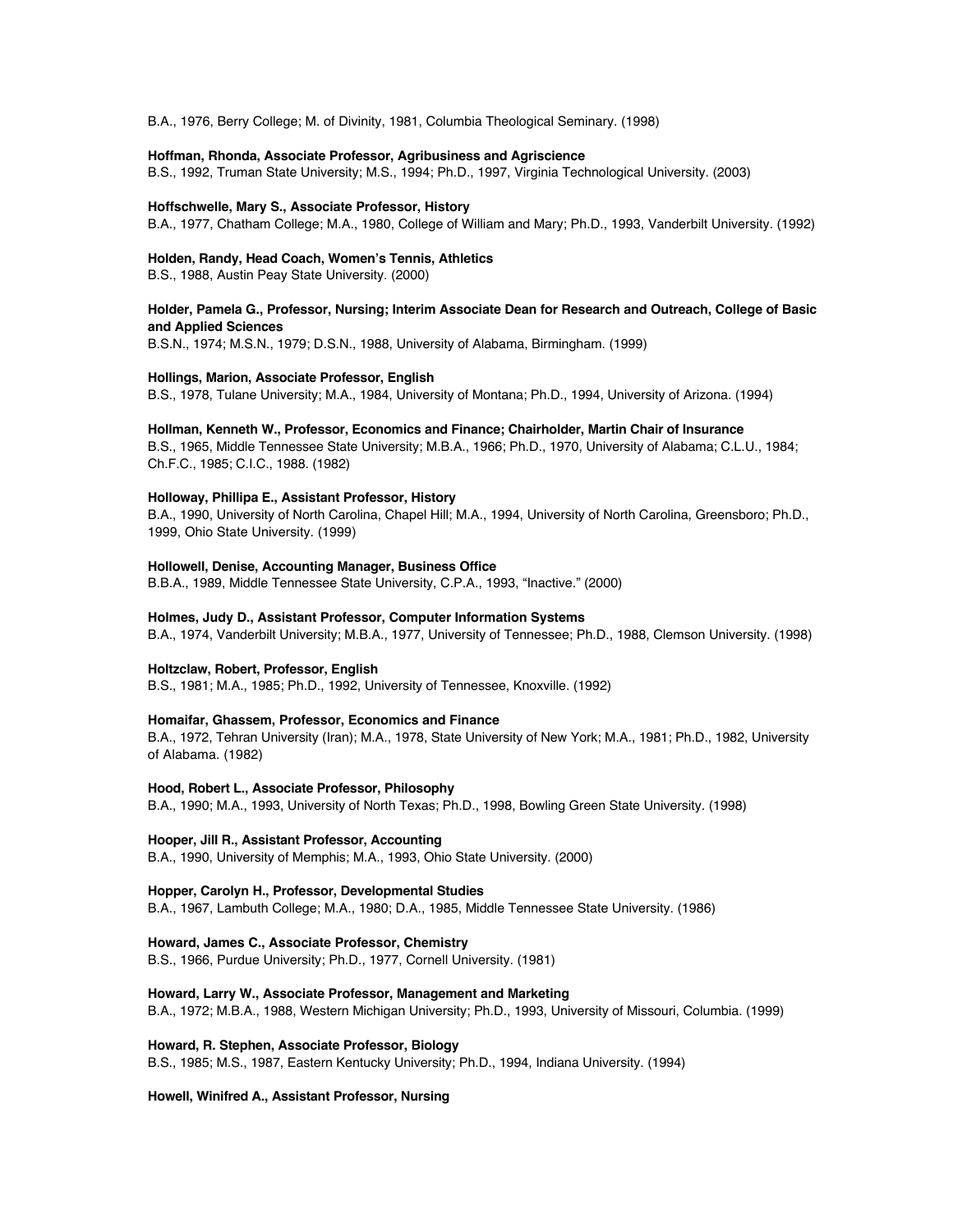B.S.N., 1988, Western Kentucky University; M.S.N., 1992, University of Tennessee. (2002)

### **Hsieh, Jimmy K.Y., Assistant Professor, Art**

B.F.A., 1968, Art Institute of Chicago; M.F.A., 1970, University of Illinois-Urbana-Champaign. (2003)

#### **Huddleston Sherian A., Assistant Vice Provost for Enrollment Services**

B.S., 1972; M.Ed., 1980, Middle Tennessee State University; J.D., 1989, Nashville School of Law. (1977)

#### **Huffman, James O., Professor, Educational Leadership; Department Chair**

B.S., 1966; M.S., 1969; Ed.D., 1972, University of Tennessee. (1974)

**Hugh, Joe, Director, Procurement Services** B.B.A., 1978, Middle Tennessee State University. (1987)

# **Hughes, Cary T., Professor, Computer Information Systems**

B.S.B.A., 1971, California State University at Los Angeles; M.B.A., 1979, University of Nevada; Ph.D., 1982, Arizona State University. (1989)

### **Hull, Geoffrey P., Professor, Recording Industry**

B.A., 1968, Georgia Institute of Technology; J.D., 1971, University of Virginia Law School; M.B.A., 1980, Middle Tennessee State University. (1977)

### **Hunt, M. Crosby, Associate Professor, Developmental Studies**

B.A., 1976, University of Massachusetts; M.A., 1985; D.A., 1993, Middle Tennessee State University. (1985)

#### **Hunt, Robert, Professor, History**

B.A., 1974, University of Northern Colorado; M.A., 1979, University of Wyoming; Ph.D., 1988, University of Missouri, Columbia. (1989)

### **Hurt, Jeffrey Scott, Assistant Director, Admissions**

B.S., 2000, Middle Tennessee State University. (2001)

#### **Hurst, Tim, Director, Accounting Services, Business Office**

B.B.A., 1991, East Tennessee State University; C.P.A., 1992 "Inactive"; M.B.A., 2004, Middle Tennessee State University. (2000)

**Hutchens, K. Shawn, Facility Supervisor, Student Recreation Center**

B.S., 2003, Middle Tennessee State University. (2003)

### **Hutchison, Thomas W., Associate Professor, Recording Industry**

B.S., 1974; M.S., 1991; Ph.D., 1995, Florida State University. (1993)

### **Hutto, Kim, Associate Director, Alumni Relations**

B.S., 1978, Middle Tennessee State University. (1999)

### **Hutton, David L., Director, Student Financial Aid**

B.B.A., 1978; M.S., 1985, Middle Tennessee State University. (1993)

### **Ilsley, William H., Professor, Chemistry**

B.A., 1972, Millikin University; M.S., 1974, Xavier University; Ph.D., 1978, Wayne State University. (1984)

### **Ingram, W. Rhea, Assistant Professor, Management and Marketing**

B.B.A., 1991; M.B.A., 1994, Troy State University; Ph.D., 2000, University of Kentucky. (2000)

### **Intintoli, James A., Photographer–Digital Imaging Specialist, Photographic Services** B.S., 1996, Middle Tennessee State University. (2003)

### **Iriarte-Gross, Judith M., Associate Professor, Chemistry**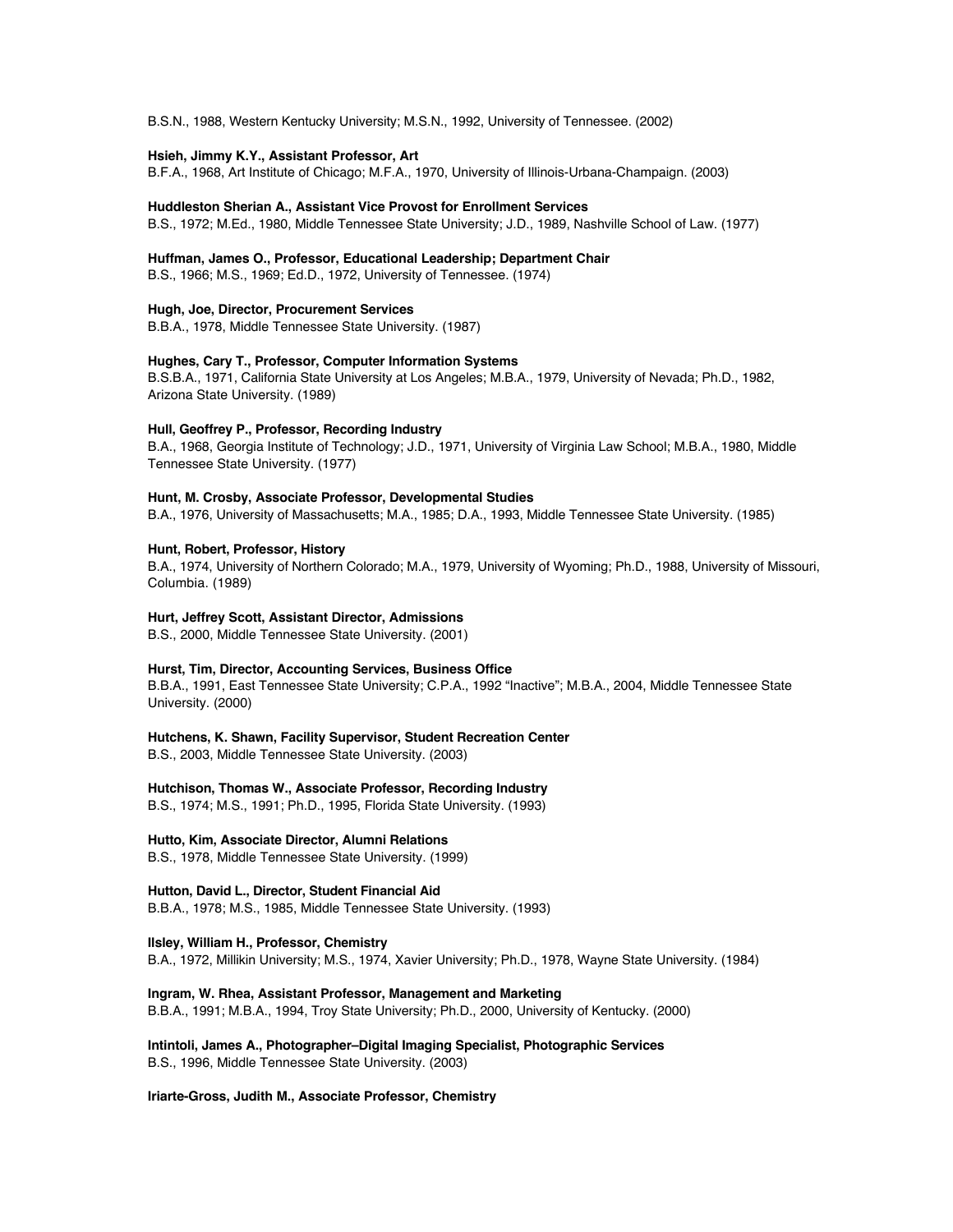B.S., 1981; M.S., 1984; University of Maryland; Ph.D., 1990, University of South Carolina. (1996)

### **Isley-Farmer, Ada Christine, Professor, Music**

B.M., 1968; M.M., 1972, University of North Carolina-Greensboro; D.M.A., 1991, University of Illinois, Urbana-Champaign. (1985)

### **Jackson, Eric, Web Specialist, Academic and Instructional Technology Services**

B.F.A., 1998, Middle Tennessee State University. (2003)

### **Jackson, Jacquelyn, Professor, English**

B.S., 1958, Tennessee State University; M.A., 1971; Ph.D., 1983, University of Kentucky. (1985)

#### **Jackson, Lisa, Coordinator, Housing and Residential Life**

B.S., 1997, Illinois State University; M.A., 2000, Governors State University. (2003)

### **Jackson, Patrick E., Production Manager, Audio/Visual Services, Instructional Technology Support Center**  (1978)

#### **James, Kevin L., Assistant Professor, Accounting**

B.S., 1991; M.B.A., 1996, Middle Tennessee State University; CPA, 1993; Ph.D., 2000, University of Tennessee. (2000)

### **James, Nancy M., Director, Day Care Lab**

B.S., 1981; M.S., 1984, Middle Tennessee State University. (1989)

### **Jamison, Carol B., Instructor, Music**

B.M., 1977, Carson-Newman College; M.M., 1979, University of Memphis. (2003)

### **Jernigan, Dala U., Coordinator, Testing Services**

B.Univ.S., 2003, Middle Tennessee State University. (1986)

### **Jetton, Amy E., Associate Professor, Biology**

B.S., 1983, University of Tennessee, Knoxville; Ph.D., 1991, Northwestern University. (1994)

### **Jewell, John T., Manager, Murphy Center Complex**

B.S., 1997, Middle Tennessee State University. (2000)

### **Jewell, Tim, Associate Director of Outdoor Pursuits, Student Recreation Center**

B.S., 1984, Middle Tennessee State University. M.A.T., 1997, University of Memphis. (2001)

#### **Jih, Wen-Jang, Professor, Computer Information Systems**

B.S., 1974, National Central University; M.B.A., 1977, National Cheng-Chi University; Ph.D., 1985, University of North Texas. (2003)

### **Jimison, Thomas P., Professor, Electronic Media Communication**

B.F.A., 1971, Maryland Institute College of Art; M.A., 1972; M.F.A., 1973, University of Iowa. (1991)

### **Johns, Horace E., Professor, Accounting**

B.A., 1967; J.D., 1970, Vanderbilt University; M.A., 1976; Ph.D., 1982, George Peabody College; M.B.A., 1987, Syracuse University. (1983)

### **Johnson, Anita M., Instructor, Walker Library**

B.S., 1983, David Lipscomb College; M.L.S., 1987, University of Tennessee, Knoxville. (1988)

#### **Johnson, Charles, Instructor, English**

B.A., 1996, Bard College; M.A., 2000, Middle Tennessee State University. (2001)

#### **Johnson, Clarence Shole, Professor, Philosophy**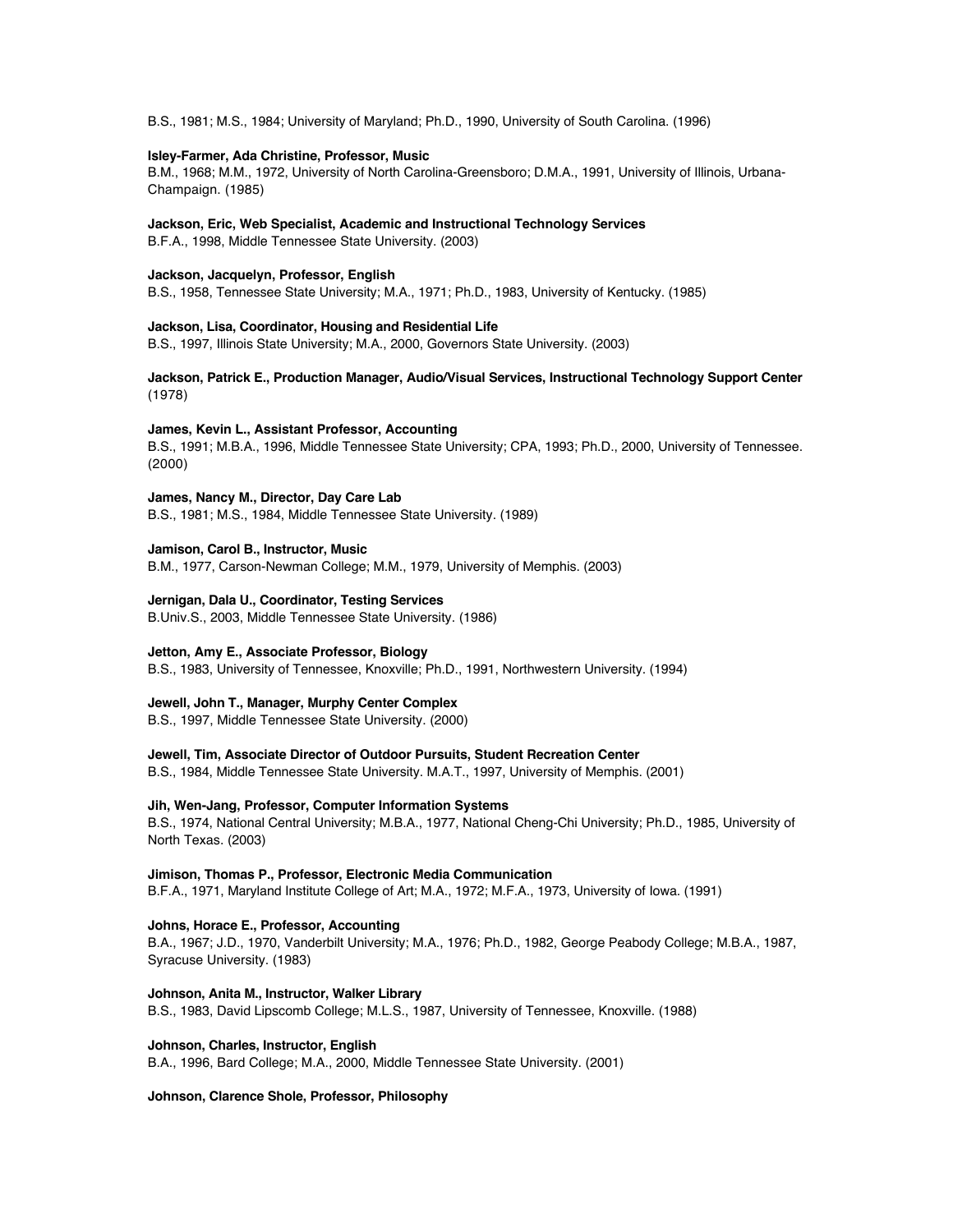B.A., 1975, Fourah Bay College; M.A., 1978, Dalhousie University; Ph.D., 1986, McGill University. (1998)

### **Johnson, Gretchen Carol, Instructor, English**

B.A., 1994, Middle Tennessee State University; M.A., 2003, Georgia State University. (2003)

#### **Johnson, Jerden E., Assistant Professor, Psychology**

B.A., 1972, Memphis State University; M.A., 1976, Middle Tennessee State University; Ph.D., 1983, University of Wisconsin-Milwaukee. (1989)

### **Johnson, Jon Seth, Assistant Professor, Art**

B.F.A., 1999, Jacksonville State University; M.F.A., 2002, University of Tennessee. (2003)

**Johnson, Michael A., Assistant Director, Guidance Services** B.S., 1978; M.S., 1981; Graduate Study, Tennessee State University. (1989)

**Johnson, Michael Anthony, Associate Professor, Electronic Media Communication**

B.S., 1985, Tennessee State University; M.A., 1992, Austin Peay State University. (1991)

#### **Johnson, Newtona, Associate Professor, English**

B.A., 1979, Foruah Bay College, University of Sierra Leone; M.A., 1982, Dalhousie University; M.A., 1986, Concordia University; Ph.D., 1997, Emory University. (1998)

### **Johnson, Regina E., Associate Professor, Speech and Theatre**

B.S., 1973, State University of New York; M.A., 1978, Northwestern University; Ph.D., 1988, University of Ibadan. (1989)

### **Johnson, Sandra L., Assistant Professor, Biology**

B.S., 1973, University of Pennsylvania; M.S., 1976, Teachers College, Columbia University; Ph.D., 1996, University of South Carolina. (1998)

### **Johnson, Susan, Counselor, Student Support Services**

B.A., 1989, Mars Hill College. (2002)

### **Johnson, Y. Faye, Associate Professor, Sociology and Anthropology; Assistant to Provost and Vice President for Academic Affairs**

B.S., 1965; M.A.T., 1969, Middle Tennessee State University; M.A., 1976, Vanderbilt University. (1969)

### **Johnston, Tony V., Associate Professor, Agribusiness and Agriscience**

B.S., 1980; M.S., 1986; Ph.D., 1995, University of Arkansas. (1995)

### **Jones, Benjamin W., Accountant II, Business Office**

B.B.A., 2000; M.B.A., 2002, Middle Tennessee State University. (2002)

### **Jones, Connie J., Professor, Elementary and Special Education; Department Chair**

B.A., 1975, Fisk University; M.A., 1979; Ed.D., 1988, Tennessee State University. (1988)

### **Jones, Eve H., Administrative Senior Systems Analyst, Administrative Information System Services** B.B.A., 1987, Mississippi State University. (1992)

### **Jones, Herbert, Associate Professor, Accounting**

B.S., 1963, Middle Tennessee State University; M.A., 1965, University of Alabama; C.P.A., 1967; Graduate study, University of Alabama. (1967)

#### **Jones, Robert B., Professor, History**

A.B., 1964, University of Virginia; M.A., 1968; Ph.D., 1972, Vanderbilt University. (1970)

#### **Jones, Robin C., Director, Communication Support Services**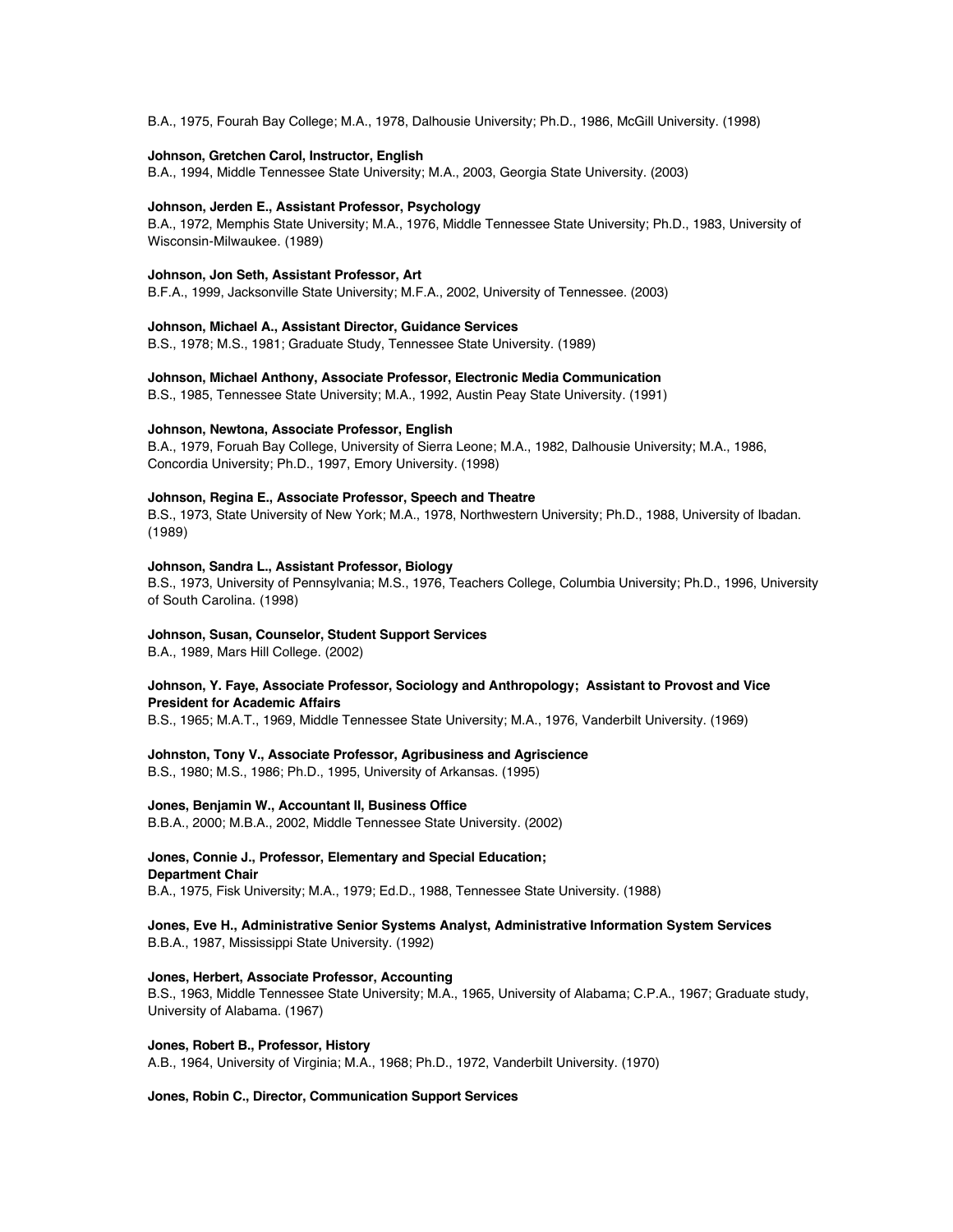(1993)

#### **Jones, Sharon W., Instructor, Management and Marketing**

B.S., 1983, Appalachian State University; M.B.A., 1992, Middle Tennessee State University. (1999)

### **Jones, Steven D., Associate Professor, Psychology**

B.A., 1969, University of the South; M.A., 1973, University of Tennessee; Ph.D., 1986, University of Houston. (1993)

### **Jones, Steven T., Associate Professor, Speech and Theatre**

B.A., 1986, Iowa State University; M.F.A., 1989, Memphis State University. (1992)

### **Jordan, Linda F., Director, Special Academic Projects**

B.S., 1982, David Lipscomb University; M.A., 1998, Middle Tennessee State University. (1989)

### **Jordan, Linda M., Coordinator, Facilities Services**

B.S., 1980; M.S. 1993, Middle Tennessee State University. (1985)

#### **Jordan, Tojuana Kendall, Assistant Director, Admissions**

B.A., 1995, Western Kentucky University. (1998)

### **Joyce, Tara, Coordinator of Project Planning for Adolescents and Adults, Center for Study and Treatment of Dyslexia**

B.A., 1976, Drew University; M.S., 1977, Syracuse University; Ed.D., 1988, Harvard University. (1999)

### **Justice-Lowe, Vickie G., Associate Director for Finance and Admin-istration, Housing and Residential Life** B.A., 1974, University of Tennessee; M.A., 1980; Ed.S., 1993, Middle Tennessee State University. (1982)

#### **Kalwinsky, Robert K., Assistant Professor, Electronic Media Communication**

B.A., 1974, Temple University; M.A., 1993, San Diego State University. (2000)

### **Kates, Jennifer, Assistant Professor, English**

B.A., 1991, Rhodes College; M.A., 1993, University of Southern Mississippi; Ph.D., 1997, Georgia State University. (1999)

### **Kates, Ron, Associate Professor, English**

B.A., 1989, Emory University; M.A., 1991, Miami University; Ph.D., 1997, Georgia State University. (1997)

### **Kaufman, Andrew J., Assistant Professor, Art**

B.F.A., 1999; M.F.A., 2002, University of South Florida. (2002)

### **Kawahito, Kiyoshi, Professor, Economics and Finance**

B.S., 1963, Oklahoma City University; M.B.A., 1965; Ph.D., 1971, University of Maryland. (1971)

### **Keel, Beverly J., Associate Professor, Recording Industry**

B.A., 1988, Middle Tennessee State University; M.A., 1989, Columbia University. (1995)

### **Keene, Kristen C., Financial Management Analyst, Acacemic Affairs**

B.A., 2001, Middle Tennessee State University. (2002)

#### **Kelker, Nancy L., Associate Professor, Art**

B.F.A., 1974; M.A., The University of Oklahoma; Ph.D., 1985, University of Texas. (1999)

#### **Kelly, David B., Associate Professor, Psychology**

B.A., 1972, Georgetown University; M.S., 1977, Oklahoma State University; Ph.D., 1984, Texas Technological University. (1985)

#### **Kelly, Padgett, Professor, Biology; Co-Director, Center for Environmental Education**

B.S., 1967; M.S., 1970, Middle Tennessee State University; Ph.D., 1975, Mississippi State University. (1991)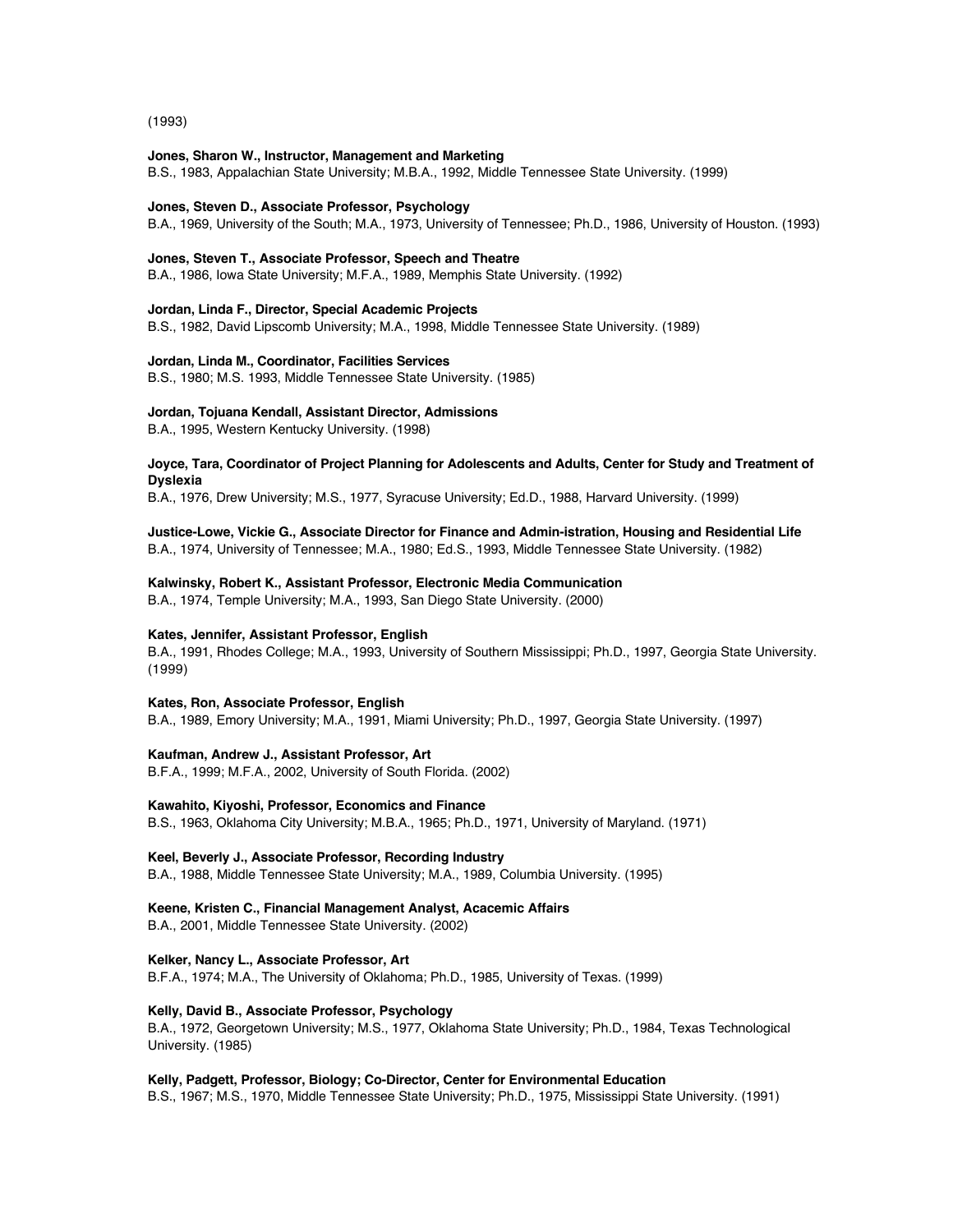### **Kemp, Katie J., Assistant Professor, Management and Marketing**

B.S.B., 1976, Murray State University; M.B.A., 1981, Austin Peay State University; D.B.A., 1991, Mississippi State University. (1987)

### **Kempf, DeAnna S., Assistant Professor, Management and**

**Marketing**

B.S., 1984; M.B.A., 1989; Ph.D., 1995, Indiana University. (2002)

### **Kendrick, Donald F., Professor, Psychology**

B.A., 1978, Eastern Washington University; M.A., 1980; Ph.D., 1982, Michigan State University. (1983)

### **Kerr, Brenda, Instructional Technology Specialist, Academic and Instructional Technology Services**

B.S., 1979, Drake University; M.A., 1995, Iowa State University. (1998)

### **Kerr, Robert, Assistant Track Coach, Athletics**

B.S., 1963; M.S., 1965, University of Iowa; Ph.D., 1973, Purdue University. (1998)

### **Kerrick, George, Professor, English**

A.B., 1964, Florida Southern University; M.A., 1965, Ohio State University; Ph.D., 1971, University of North Carolina. (1970)

### **Kethley, R. Bryan, Associate Professor, Management and Marketing**

B.S., 1981, Southern Illinois University at Carbondale; M.S., 1988, University of Arkansas; Ph.D., 1997, University of Mississippi. (1997)

### **Kew, Rosemary, Assistant Professor, Foreign Languages and Literatures**

B.A., 1968, University of London; M.A., 1984, University of Rochester. (1989)

### **Khansari, Ahmad C., Assistant Professor, Mathematical Sciences**

B.S., 1975, Ferdosi University (Iran); M.S., 1980, Brunel University (England); Ph.D., 1995, Middle East Technical University (Turkey). (2001)

### **Kholodni, Valery A., Professor, Mathematical Sciences**

M.S., 1987; Ph.D., 1990, Moscow Institute of Electronics and Mathematics. (2003)

### **Kick, Edward L., Professor, Sociology and Anthropology; Department Chair**

B.A., 1973, University of Wisconsin; M.A., 1976; Ph.D., 1980, Indiana University. (1999)

### **Kile, Charles O., Jr., Assistant Professor, Accounting**

B.M.E., 1982, Lee University; M.B.A., 1984, Regent University; M.S.B.A., 1990; Ph.D., 1993, Washington University-St. Louis (2003)

### **Kilpatrick, Robyn, Director, Corporate and Foundation Relations**

B.A., 1992, Vanderbilt University. (2000)

### **Kim, Jwa Keun, Professor, Psychology**

B.Ed., 1980; M.Ed., 1982, Kyungpook National University; Ph.D., 1989, University of Oklahoma. (1989)

### **Kim, Yang Soo, Assistant Professor, Speech and Theatre**

B.A., 1984, Hankuk University of Foreign Studies; MACOMM, 1995, Southwestern Baptist Theological Seminary; Ph.D., 2003, University of Oklahoma. (2003)

### **Kimbrell, Edward M., Professor, Journalism**

B.S.J., 1961; M.S.J., 1967, Northwestern University; Ph.D., 1972, University of Missouri. (1971)

### **Kimbrell, Sally F., Senior Nurse, Health Services**

R.N., 1961, Springfield Memorial Hospital, Springfield, Illinois; B.S., 1989, College of St. Francis. (1978)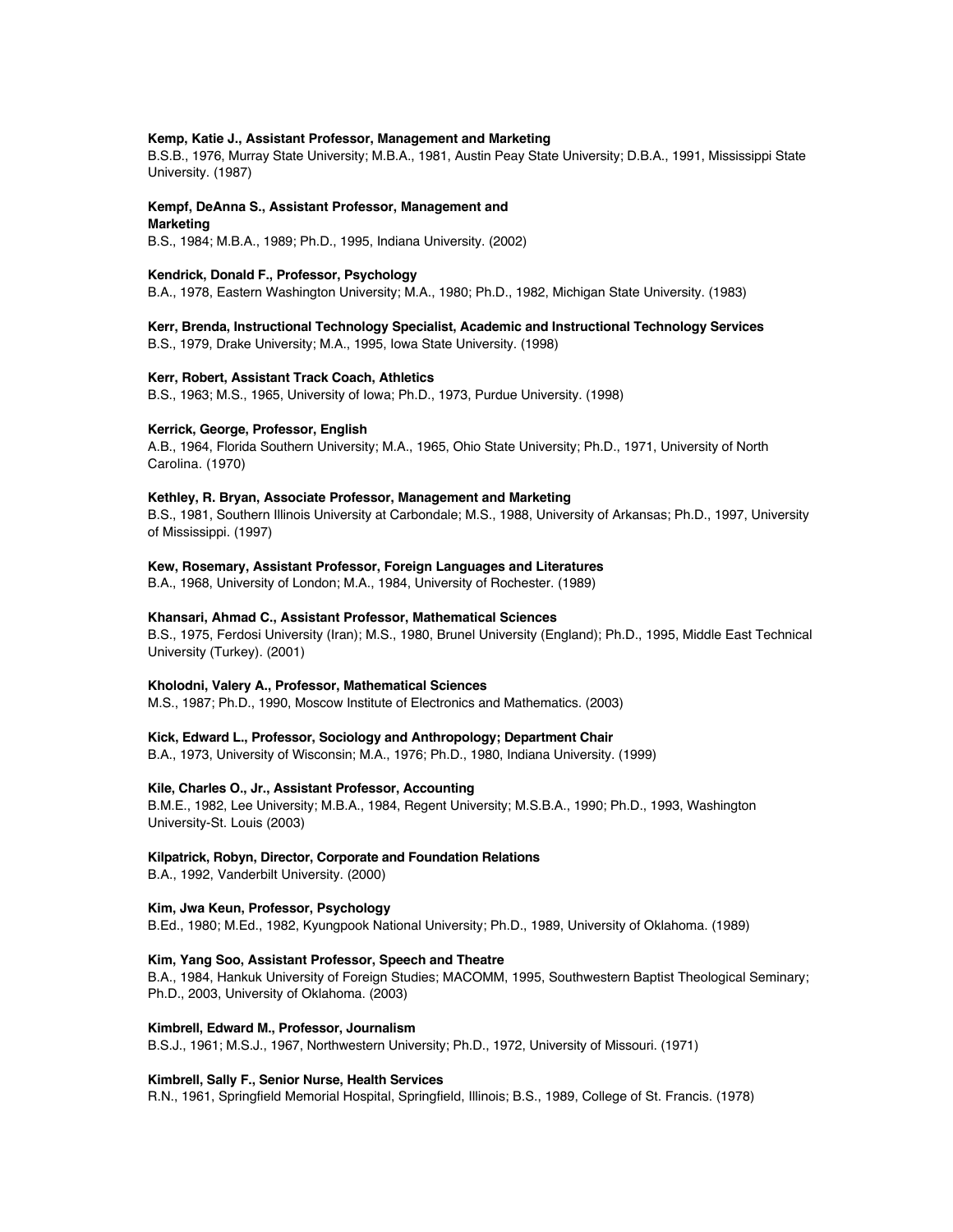### **Kimmins, Dovie L., Associate Professor, Mathematical Sciences**

B.S., 1980, David Lipscomb College; M.S., 1983, Middle Tennessee State University; Ed.D., 1994, University of Tennessee, Knoxville. (1983)

#### **King, Rebecca, Associate Professor, English**

B.A., 1972, Hendrix College; B.S.N., 1976, University of Tennessee Center for Health Sciences; M.A., 1991, Middle Tennessee State University; Ph.D., 1997, University of Tennessee. (1995)

### **Kirchner, Cathy, Coordinator of Scheduling, Scheduling Center**

B.S., 1978, Western Kentucky University. (1994)

### **Kirk, Rachel A., Assistant Professor, Walker Library**

B.A., 1989, Wake Forest University; M.A., 1991, University of North Carolina; M.L.S., 2002, University of Tennessee. (2002)

#### **Kirkman, Kathy, Instructor, English**

B.A., 1988; M.A., 1996, Middle Tennessee State University. (1998)

### **Kissinger, Lori, Assistant Professor, Speech and Theatre**

B.S., 1984, Southern Indiana University; M.L.I.S., 1989, Indiana University; M.A., 2000, Indiana State University. (2003)

### **Kitzler, Phyllis A., Administrative Senior Systems Analyst, Administrative Information System Services**

B.S., 1986, Middle Tennessee State University. (1989)

### **Klein, Christopher C., Associate Professor, Economics and Finance**

B.A., 1976, University of Alabama; Ph.D., 1980, University of North Carolina. (2002)

### **Kline, Paul C., Associate Professor, Chemistry**

B.S., 1979, Christian Brothers College; M.S., 1983, Georgia Institute of Technology; Ph.D., 1992, University of Notre Dame. (1994)

### **Klukowski, Matthew, Assistant Professor, Biology**

B.S., 1992, Loyola University, Chicago; Ph.D., 1998, Indiana University. (1999)

### **Klumpe, Eric W., Associate Professor, Physics and Astronomy**

B.S., 1980, California Institute of Technology; M.S., 1981, Stanford University; M.S., 1991, University of Memphis; M.A., 1995; Ph.D., 1999, University of Texas. (1999)

### **Knox, Alvin, Instructor, English**

B.A., 1996, Tennessee Technological University; M.F.A., 1999, Vermont College. (2002)

### **Knox, Barbara, Program Coordinator, Tennessee Louis Stokes Alliance for Minority Participation, College of Basic and Applied Sciences**

B.A., 1992; M.Ed. 1994, University of Mississippi; Ed.S., 2001, Middle Tennessee State University. (2003)

### **Koenig, Wendy K., Instructor, Art**

B.A., 1988, University of Louisville; M.F.A., 1998, Ohio University. (2003)

### **Korobkov, Andrei V., Assistant Professor, Political Science**

B.S.; M.A., 1982, Moscow State University; Ph.D. (Economics), 1988, Russian Academy of Sciences; Ph.D., (Political Science), 1999, University of Alabama. (2000)

### **Kortisanszky, Tibor S., Professor, Chemistry**

M.Sc., 1979, Eotvos Lorand University; Ph.D., 1992, Free University of Berlin. (2002)

### **Koski, Timothy R., Associate Professor, Accounting**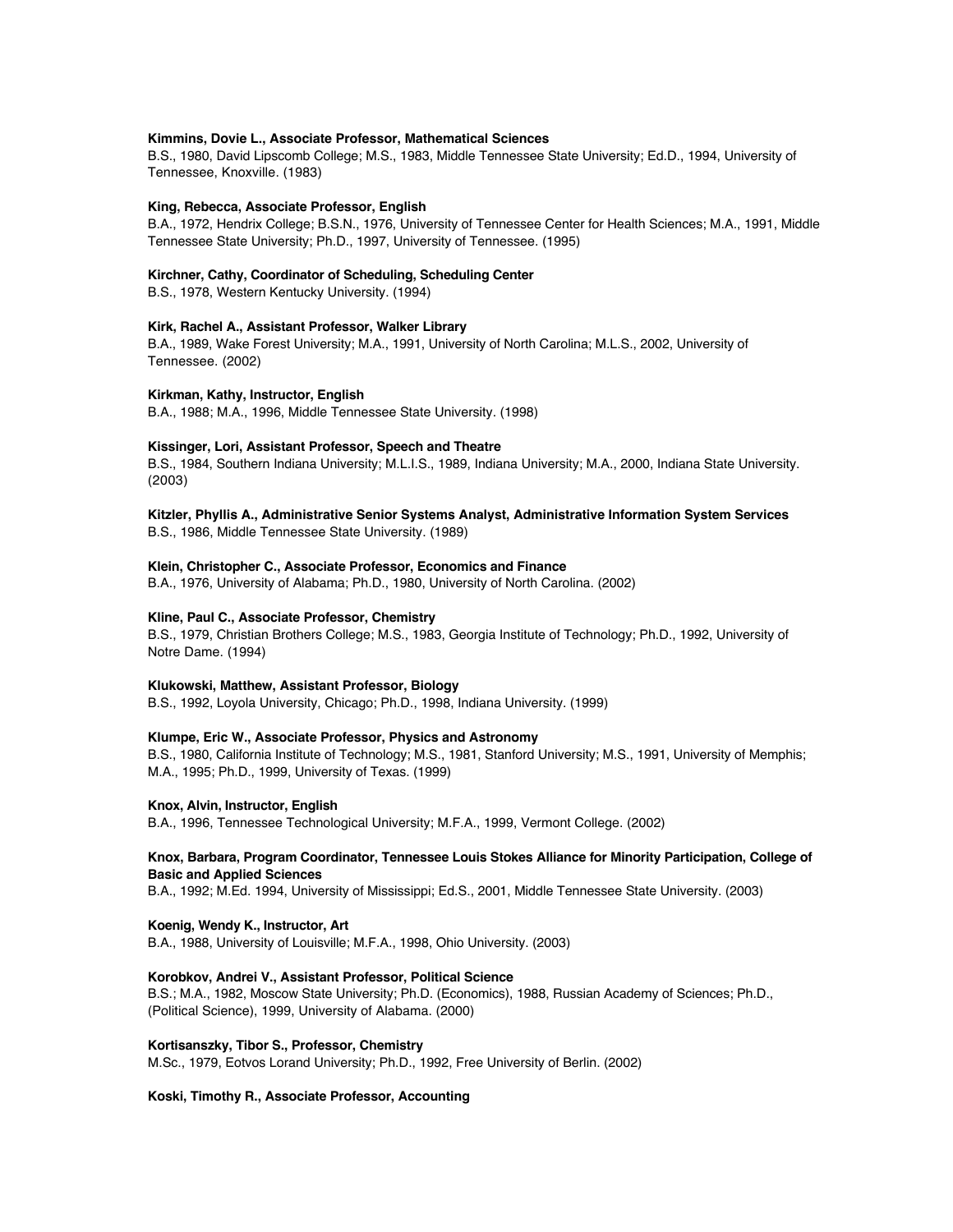B.S., 1982, Arizona State University; M.S., 1986, Southern Methodist University; C.P.A., 1989; Ph.D., 1998, University of Missouri. (2002)

### **Kostkowska, Justyna, Associate Professor, English**

M.A., 1986, University of Maria Curie-Sklodowska; Ph.D., 1995, University of Delaware. (1996)

#### **Kramer, Dennis A., Assistant Professor, Psychology**

B.A., 1988, Arizona State University; M.A., 1995; Ph.D., 2000, University of South Florida. (2000)

### **Krau, Stephen D., Professor, Nursing**

A.B., 1973, LaGrange College; B.S.N., 1980, Incarnate Word College; M.A., 1975, Scarritt College for Christian Workers; Ph.D., 1995, University of Tennessee, Knoxville. (1995)

#### **Krishnamani, Vatsala, Professor, Mathematical Sciences**

B.S., 1965, Madras University, India; M.S., 1976, Indian Institute of Technology, India; Ph.D., 1986, Southern Illinois University. (1986)

### **Kulas, Jeffrey E., Assistant Professor, Nursing**

B.A., 1991, Union University; M.S.N., 1998, Vanderbilt University. (2003)

### **Kyle, Reuben, Professor, Economics and Finance**

B.S., 1963, Georgia Institute of Technology; M.B.A., 1967, University of Alabama; Ph.D., 1972, University of Tennessee. (1972)

#### **Lahde, Karen E., Facilities Inventory Coordinator, Campus Planning**

B.S., 1990, Middle Tennessee State University. (2003)

### **Lamb, Jeri, Manager, Sidelines**

A.S., 1979, Columbia State Community College; M.A.T., 1981, Belmont University. (2002)

### **Lancaster, Kenneth G., Associate Professor, Social Work**

B.S., 1971; M.A., 1975, Austin Peay State University; M.S.S.W., 1979, University of Tennessee; Ph.D., 1994, University of Wisconsin-Milwaukee. (1998)

### **Langenbach, Lisa, Associate Professor, Political Science**

B.A., 1980, Mary Washington College; M.A., 1982; Ph.D., 1986, Purdue University. (1993)

**Langham, Jerry, Fitness Director, Student Recreation Center**

B.S., 1995; M.S., 1997, Middle Tennessee State University. (2000)

**Langston, William E., Associate Professor, Psychology**

B.A., 1989, University of Houston; Ph.D., 1994, University of Wisconsin, Madison. (1997)

### **Lansden, William G., Associate Director for Fundraising and Marketing, Athletics**

B.A., 1986, Rhodes College; M.S., 1993, Georgia State University. (2002)

### **LaPorte, Mark, Instructor, Physics and Astronomy**

B.S., 1993, Florida State University; M.S., 1999, University of North Iowa. (2002)

#### **Lavender, Mary Jane, Assistant Professor, Nursing**

B.S.N., 1970, Indiana University; M.S.E., 1976, State College of Arkansas. (1992)

### **Lavery, David, Professor, English**

B.S., 1971, Clarion University; M.A., 1973, St. Cloud University; Ph.D., 1978, University of Florida. (1993)

### **Lawler, Margaret, Associate Director, Housing and Residential Life**

B.A.S., 1993, Western Illinois University; M.S., 1995, Central Missouri State University. (2000)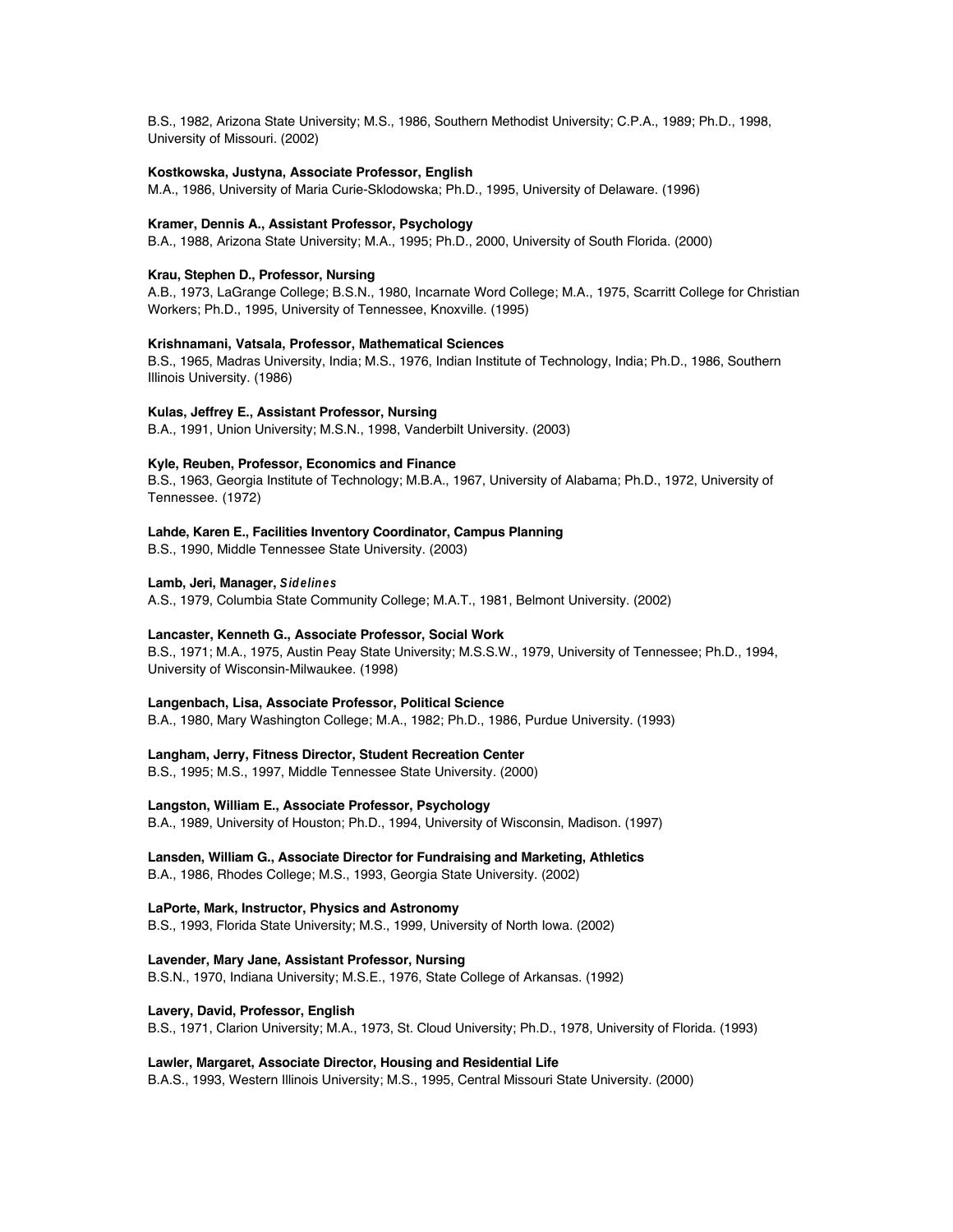#### **Lawrence, Robert, Instructor, English**

B.A., 1998; M.A., 2002, Middle Tennessee State University. (2003)

# **Laws, Robert C., Director, Tennessee Center for Labor-Management Relations**

B.A., 1958; J.D., 1962, Vanderbilt University. (2000)

#### **Lawson, Marlene G., Assistant to the Dean, College of Basic and Applied Sciences**

C.P.S., 1990; B.Unv.S., 1997, Middle Tennessee State University. (1973)

### **Lea, James W., Professor, Mathematical Sciences**

B.S., 1963; M.S., 1965, Tennessee Technological University; Ph.D., 1971, Louisiana State University. (1971)

**Lea, Lucinda T., Vice President for Information Technology and Chief Information Officer** B.S., 1967, Tennessee Technological University; M.S., 1974, Middle Tennessee State University. (1973)

## **LeBlond, Jeffrey D., Assistant Professor, Biology**

B.S., 1993, University of Massachusetts, Amherst; Ph.D., 1997, University of Tennessee. (2000)

#### **Lee, Jeong Hwa, Associate Professor, English**

B.A., 1979, Korea University; M.A., 1982, State University of New York, Albany; Ph.D., 1994, University of Kansas. (1994)

#### **Lee, John T., Professor, Economics and Finance; Department Chair**

B.S., 1964, Tennessee Technological University; M.S., 1966, University of Tennessee; Ph.D., 1977, University of Georgia; C.F.P., 1994. (1984)

## **Lee, Jong-Sung, Associate Professor, Computer Information Systems**

B.S., 1977, Yeungnam University; M.B.A., 1983, Central Missouri State University; D.B.A., 1988, Mississippi State University. (1987)

## **Lee, Karen Kimmel, Associate Professor, Social Work**

B.A., 1970, Marietta College; M.S.W., 1974, Boston College. (1983)

## **Lee, Paul D., Professor, Physics and Astronomy**

B.S., 1963; M.S., 1965; Ph.D., 1968, University of Illinois. (1994)

## **Lee, Terrence A., Associate Professor, Chemistry**

B.S., 1979, Florida Institute of Technology; M.S., 1987; Ph.D., 1991, University of Akron. (1991)

## **Leivadi, Stella, Assistant Professor, Health, Physical Education, Recreation, and Safety**

B.S., 1986, National and Kapodistrian University (Greece); M.A., 1990; Ph.D., 1993, University of Connecticut. (1993)

## **Leming, Gretchen R., Program Coordinator and Academic Advisor, Jennings A. Jones College of Business** B.A., 1994; M.S., 1996, University of Tennessee, Knoxville. (1999)

## **Leone, Janice M., Professor, History**

B.A., 1971, College of St. Scholastica; B.S., 1977; M.A., 1979, Mankato State University; Ph.D., 1989, The Ohio State University. (1989)

## **Leonhirth, William James, Assistant Professor, Journalism**

B.A., 1973, Middle Tennessee State University; M.A., 1977, American University; Ph.D., 1986, University of Florida. (2003)

#### **Levine, William, Associate Professor, English**

B.A., 1980, State University of New York at Stony Brook; Ph.D., 1989, Indiana University. (1998)

## **Lewis, Angela A., Assistant Professor, Human Sciences**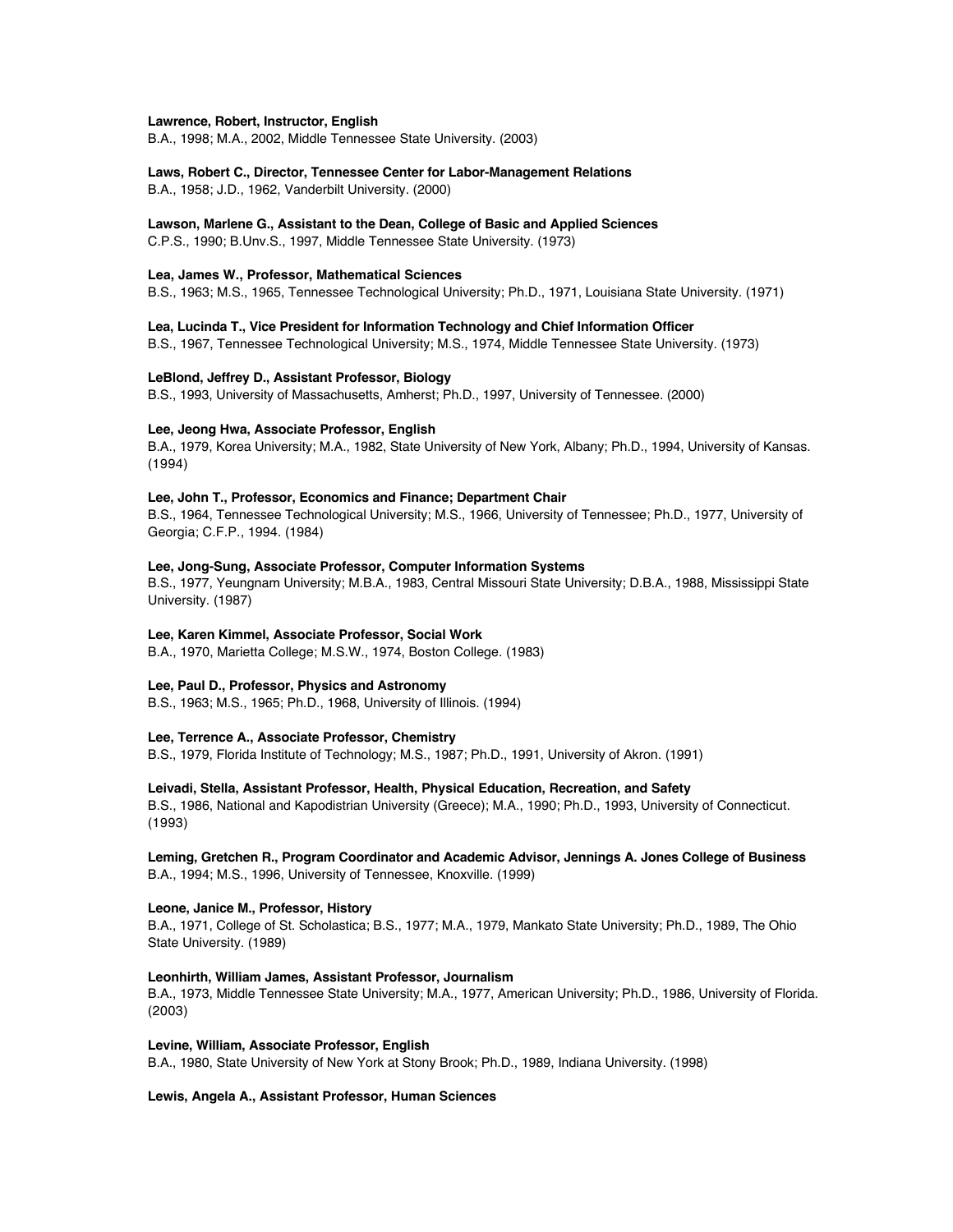B.S., 1984; M.S., 1996, Middle Tennessee State University; Ph.D., 2003, University of Tennessee. (1998)

#### **Lewis, Beverly Renee, Assistant Professor, English**

B.A., 1993, Belmont University; M.A., 1995, Ph.D., 2003, Middle Tennessee State University. (1998)

# **Lewis, Lisa, Instructor, Health, Physical Education, Recreation, and Safety**

B.S., 1987; M.S., 1991, Middle Tennessee State University. (2000)

## **Lewis, Stephen D., Professor, Business Education, Marketing Education, and Office Management**

B.S., 1974, Tennessee Technological University; M.Ed., 1975, Memphis State University; Ph.D., 1977, University of North Dakota; C.D.P., 1987. (1977)

## **Li, Cen, Assistant Professor, Computer Science**

B.S., 1993, Middle Tennessee State University; M.S., 1995,; Ph.D., 2000, Vanderbilt University. (2000)

#### **Linton, Michael R., Professor, Music**

B.M., 1974, Wheaton College; M.M., 1977, University of Cincinnati; M.A., 1980, Yale University; Ph.D., 1988, New York University. (1994)

#### **Littlepage, Glenn E., Professor, Psychology**

B.A., 1969, University of New Mexico; M.S., 1971; Ph.D., 1974, Kansas State University. (1973)

#### **Livingston, James Randall, Instructor, Journalism**

B.F.A., 1990, Middle Tennessee State University; M.F.A., 1992, University of Georgia. (1995)

#### **Livingston, Steven Green, Professor, Political Science**

B.A., 1976, Pacific Lutheran College; M.A., 1978; Ph.D., 1986, Harvard University. (1998)

## **Logan, Terry L., Coordinator of Safety, Construction Administration and Environmental Health and Safety Services**

B.A., 1982, McNeese State University; M.S., 1994, Middle Tennessee State University. (1990)

## **Londré, Debra R., Coordinator, Concrete Industry Management Program, Engineering Technology and Industrial Studies**

B.S., 1999, Middle Tennessee State University. (2000)

## **Loucky, David L., Professor, Music**

B.A., 1982, Wesleyan University; M.M., 1984, Yale University, D.M.A., 1987, State University of New York, Stony Brook. (1989)

#### **Lucas, Marva S., Associate Professor, Developmental Studies; Interim Chair**

B.A., 1977, Fisk University; M.S., 1993; Ed.S., 1996, Middle Tennessee State University; Ed.D., 1999, Tennessee State University. (1993)

#### **Luo, Rong, Assistant Professor, Mathematical Sciences**

B.S., 1996; M.S., 1998, University of Science and Technology; Ph.D., 2002, West Virginia University. (2002)

#### **Lutz, Alfred, Associate Professor, English**

B.A., 1982, Tubingen University (FRG); M.A., 1987; Ph.D., 1993, University of Colorado, Boulder. (1998)

## **Lynch, John C., Jr., Director, Marketing Technologies, News and Public Affairs**

B.A., 1969, University of the South; M.A., 1973, Memphis State University. (1991)

#### **Lynn, Alyson Muenzer, Instructor, English**

B.A., 1998, University of Tennessee; M.A., 2001, Middle Tennessee State University. (2002)

#### **Lyons, Leah, Instructor, Foreign Languages and Literatures**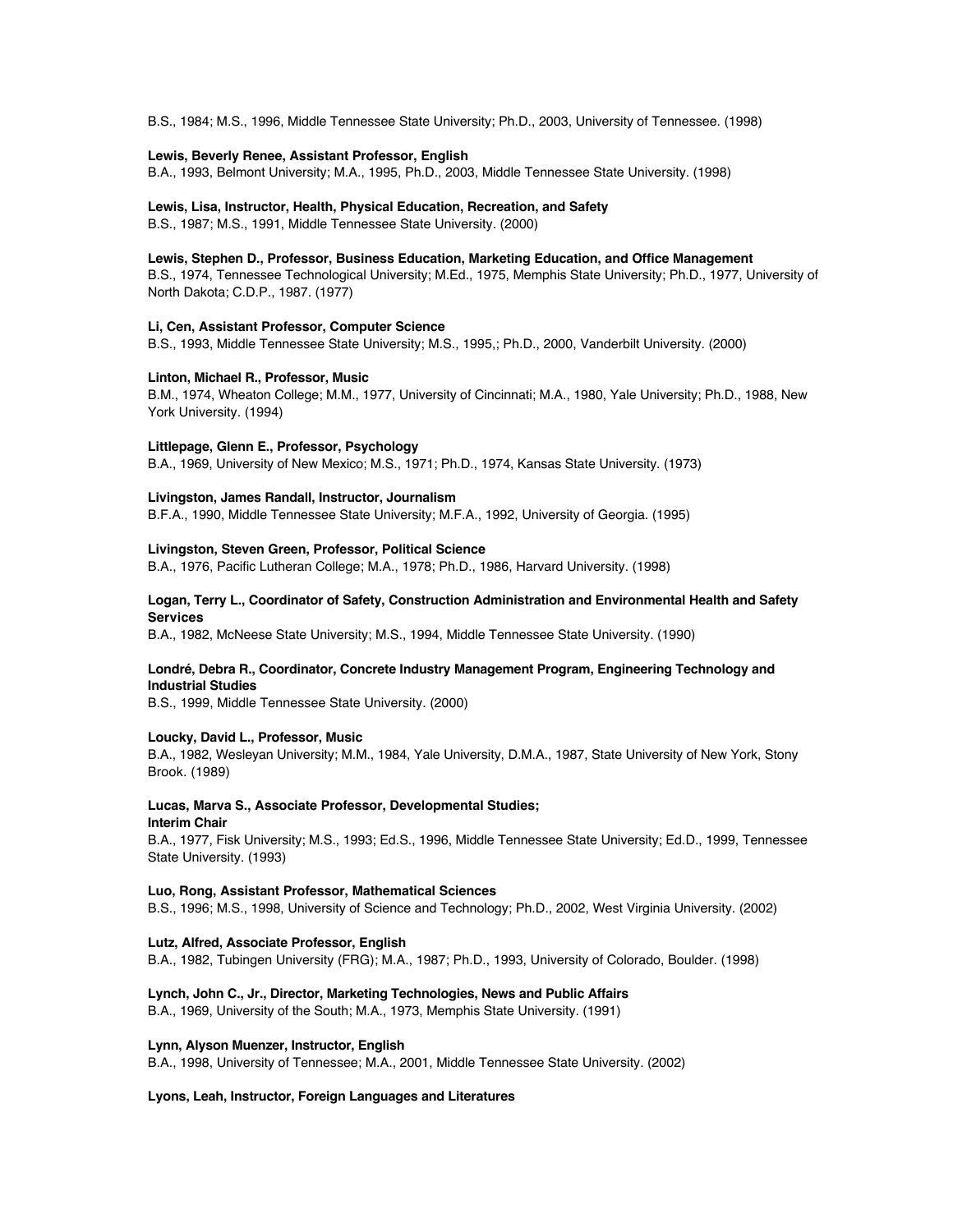B.A., 1995, Middle Tennessee State University; M.A., 1997, Vanderbilt University. (2001)

**MacBeth, In Cheung Sok, Assistant Professor, Walker Library**

B.A., 1963, Ewha Women's University-Korea; M.L.S., 1970; Ed.S., 1972, George Peabody College. (1975)

**MacBeth, Jon L., Professor, Health, Physical Education, Recreation, and Safety**

B.A., 1963, University of Florida; M.A., 1968; Ed.D., 1973, George Peabody College. (1973)

**MacDougall, Preston J., Associate Professor, Chemistry**

B.S., 1983; Ph.D., 1989, McMaster University. (1994)

**MacLean, Victoria Marie, Associate Professor, Sociology and Anthropology** B.S., 1982, University of Tulsa; M.A., 1984, Ph.D., 1992, Duke University. (2003)

**Mackin, Randal, Assistant Professor, English**

B.A., 1980; M.A., 1988, Austin Peay State University. (1997)

**Macy, Amy S., Assistant Professor, Recording Industry**

B.M., 1986; M.B.A., 1995, Belmont University. (1999)

**Magada-Ward, Mary, Associate Professor, Philosophy**

B.A., 1975, LeMoyne College; M.A., 1989; Ph.D., 1993, Southern Illinois University. (1993)

**Maier, Jerry Lee, Professor, Computer Information Systems** B.S., 1969, University of Tennessee; M.S., 1974, Colorado State University; Ph.D., 1992, Auburn University. (1992)

**Maisonneuve, Rita M., Assistant Professor, Foreign Languages and Literatures**

B.A., 1979; M.A., 1982, Carleton University. (1987)

## **Malone, Ron, Director, Events and Transportation**

B.S., 1988, Middle Tennessee State University. (1989)

**Maples-Vaught, Anne, Project Coordinator, Campus Planning**

B.S., 1988; B.S., 1999, Middle Tennessee State University. (2000)

**Mapp, Larry Glover, Professor, English**

A.B., 1967; M.A., 1969, University of Georgia; Ph.D., 1981, Vanderbilt University. (1969)

**Marcellus, Jane Berry, Assistant Professor, Journalism**

B.A., 1980, Wesleyan University; M.S.J., 1982, Northwestern University; M.A., 1992, University of Arizona; Ph.D., 2004, University of Oregon. (2003)

**Marchant, Jennifer, Assistant Professor, English**

B.S., 1985, State Univeristy of New York-Brockport; M.S., 1993, State University of New York-Buffalo; M.A., 1996, Tulsa University; Ph.D., 2003, Illinois State University. (2003)

**Marquart, Sheila M., Assistant Professor, Nursing**

B.S.N., 1974, University of Akron; M.S.N., 1991, University of Alabama, Huntsville. (1994)

**Marten, Tim, Area Coordinator, Housing and Residential Life**

B.S., 1994; M.S.Ed., 2003, Illinois State University. (2003)

**Martin, Christopher B., Associate Professor, History**

B.A., 1989; M.A., 1991, Middle Tennessee State University; Ph.D., 1997, University of Tennessee. (2001)

**Martin Malissa, Assistant Professor, Health, Physical Education, Recreation, and Safety**

B.S., 1981, Indiana State University; M.Ed., 1987; Ed.D., 1995, University of South Carolina. (1999)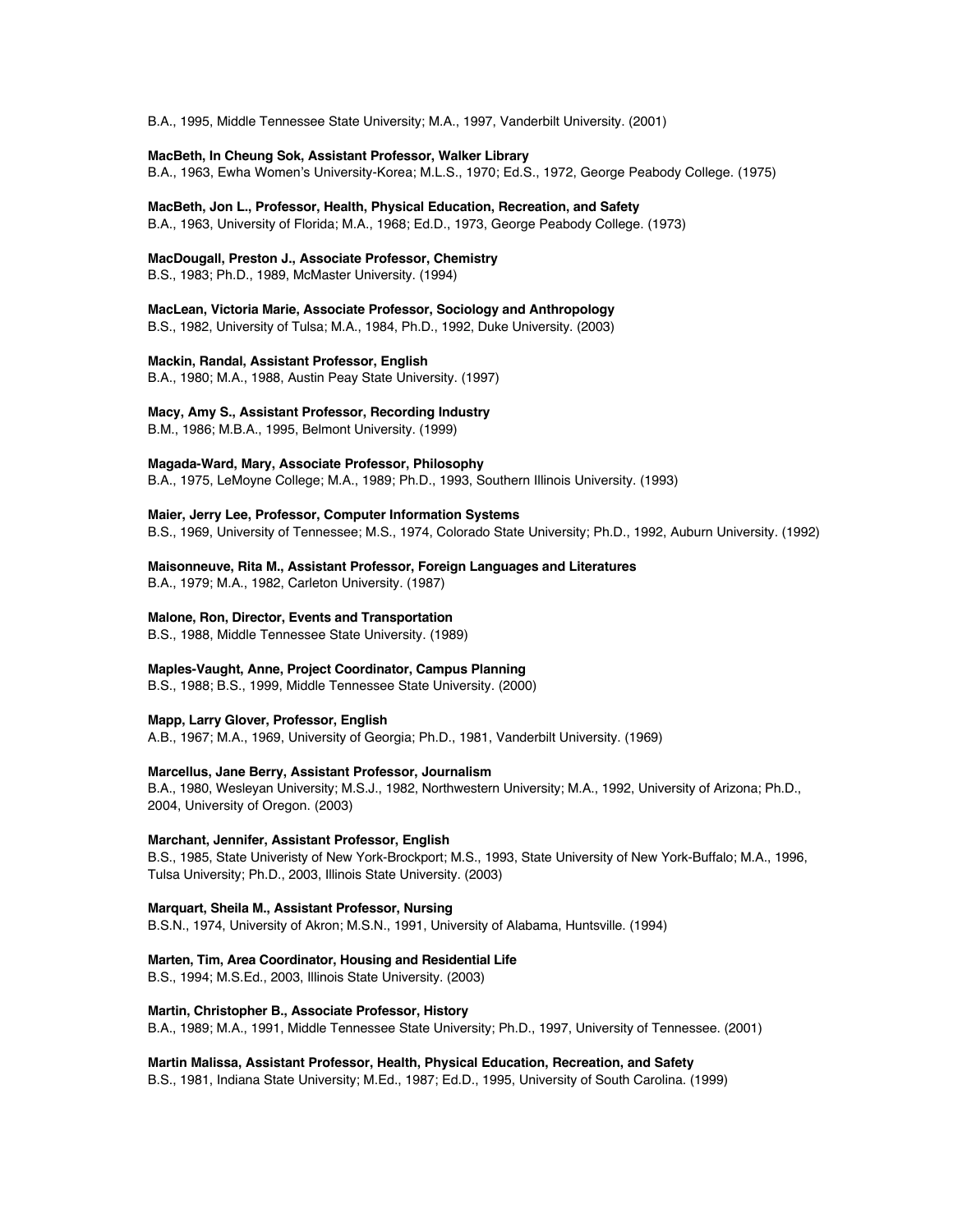#### **Martin, Mary B., Professor, Mathematical Sciences**

B.S., 1979, Middle Tennessee State University; M.S., 1981; Ph.D., 1984, University of North Carolina. (1998)

**Massaquoi, Jeanne H., Director, Student-Athletic Enhancement Center**

B.S., 1985; M.S., 1988, Middle Tennessee State University. (1988)

#### **Massaquoi, Momolu W., Assistant Professor, Walker Library**

B.A., 1973, Cuttington College-Liberia; M.L.S., 1977, George Peabody College. (1982)

#### **Massengill, Amy, Instructor, Biology**

B.S., 1993, Stetson University; D.V.M., 1997, University of Florida. (1998)

**Mathis, Mary K., Associate Professor, Engineering Technology and Industrial Studies**

B.S.C.E., 1972, Tennessee Technological University; M.A., 1982; Ed.S., 1988, Middle Tennessee State University; Ed.D., 1993, Tennessee State University. (1990)

# **Mathis, Philip M., Professor, Biology**

B.S., 1964, Murray State College; M.S., 1967, Middle Tennessee State University; Ed.S., 1971, George Peabody College; Ed.D., 1973, University of Georgia. (1967)

#### **Mauldin, John, Assistant Professor, Speech and Theatre**

B.S., 1997, Middle Tennessee State University; M.F.A., 2001, Florida Atlantic University. (2003)

## **May, Rosa, Coordinator of Custodial Services, Housing and Residential Life** (1997)

# **Mayberry, Leslie, Mechanical Systems Coordinator, Facilities Services**

B.S., 1986, Tennessee State University. (1994)

## **Mayo, Donna T., Assistant Professor, Management and Marketing**

B.S., 1978, Mississippi College; M.B.A., 1987, University of Southern Mississippi; Ph.D., 1993, University of Alabama. (1998)

## **McBee, Dennis, Manager, Distribution Services**

B.S., 1989, Middle Tennessee State University. (1995)

## **McBreen, Theresa M., Assistant Professor, Foreign Languages and Literatures**

B.A., 1990, Iona College; M.A., 1992, Ph.D., 1999, Purdue University. (2001)

## **McBride, Ronald E., Professor, Engineering Technology and Industrial Studies**

B.S., 1968, University of Arkansas; M.S., 1973; Ed.D., 1980, East Texas State University. (1986)

#### **McCallie, Dorothy W., Bursar, Business Office**

B.S., 1964, University of North Alabama; C.P.A., 1983, "Inactive." (1985)

## **McCarthy, Patrick, Assistant Professor, Psychology**

B.A., 1987, Drake University; M.A., 1990, West Virginia University; Ph.D., 1996, George Mason University. (1999)

## **McCash, June H., Professor, Foreign Languages and Literatures** A.B., 1960, Agnes Scott College; M.A., 1963; Ph.D., 1967, Emory University. (1967)

#### **McClain, Neal W., Computer Lab Director, Computer Science**

B.S., 2001, Middle Tennessee State University. (1998)

# **McClellan, Powell, Professor, Health, Physical Education, Recreation, and Safety**

B.S., 1962, Arkansas Polytechnic College; M.Ed., 1966; Ed.D., 1969, University of Arkansas. (1970)

## **McClure-Wade, Lori, Instructor, English**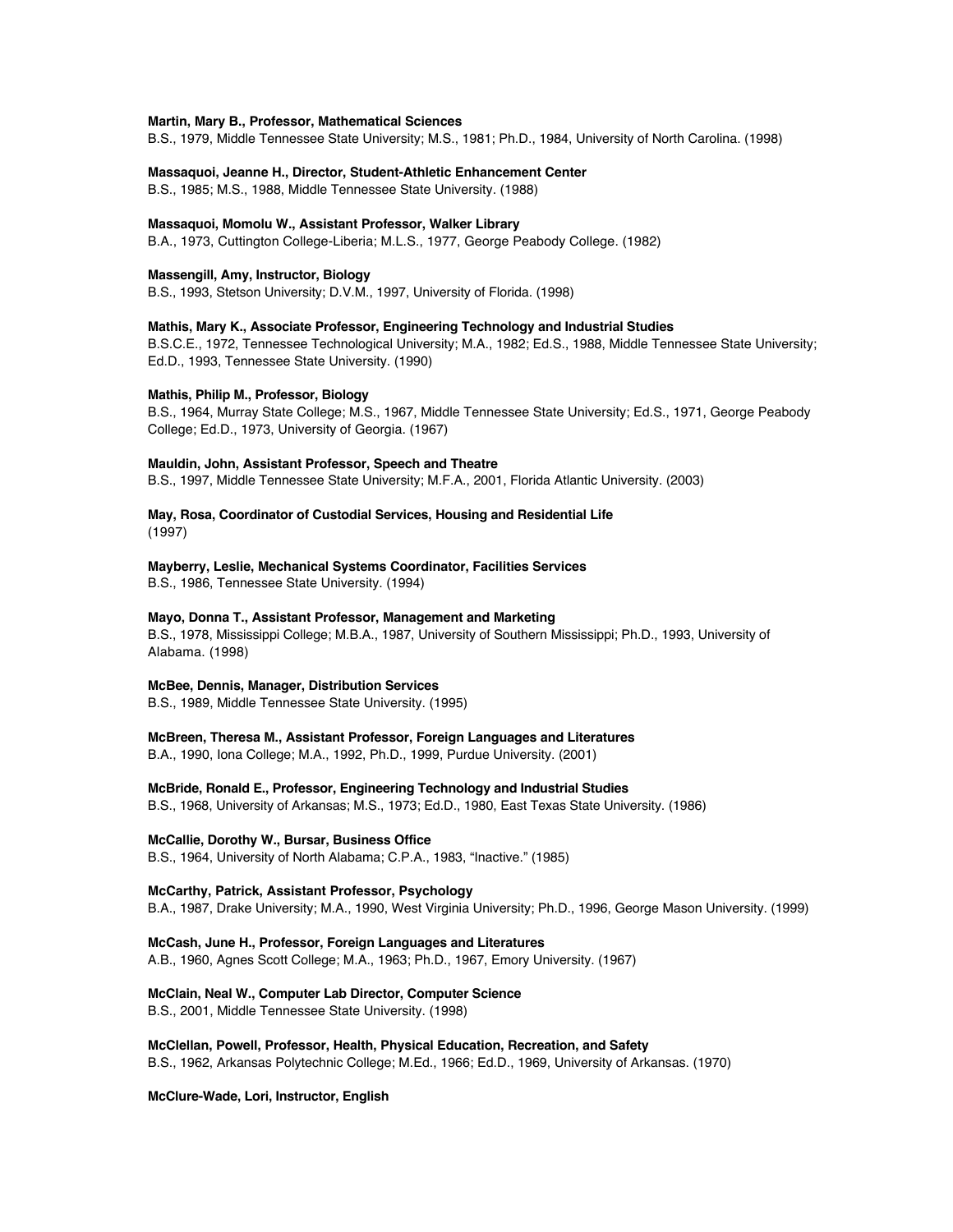B.A., 1995; M.A., 2000, Middle Tennessee State University. (2000)

#### **McCluskey, Peter, Assistant Professor, English**

B.A., 1987, Hendrix College; M.A., 1988, Indiana University; Ph.D., 1998, University of Arkansas. (1999)

#### **McCollum, Andy, Head Football Coach, Athletics**

B.S., 1981, Austin Peay State University; M.S., 1983, Middle Tennessee State University. (1998)

## **McCormick, Janet K., Assistant Professor, Speech and Theatre**

B.A., 1987, M.A., 1988, Eastern Illinois University; Ph.D., 1995, Southern Illinois University-Carbondale. (2002)

## **McCormick, Nancy J. Brien, Associate Professor, Developmental Studies**

B.S., 1986; M.A., 1987, Murray State University; Ed.S., 1994, Middle Tennessee State University; Ed.D., 1998, Tennessee State University. (1989)

#### **McCusker, Kristine M., Assistant Professor, History**

B.A., 1987, University of Massachusetts; M.A., 1994, University of Kansas; Ph.D., 2000, Indiana University. (2000)

#### **McDaniel, John N., Professor, English; Dean, College of Liberal Arts**

A.B., 1963, Hampden-Sydney College; M.A.T., 1964, Johns Hopkins University; Ph.D., 1972, Florida State University. (1970)

#### **McDaniel, Rhonda, Assistant Professor, English**

A.A., 1983, Miami-Dade Community College; B.M.T., 1986, Shenandoah Conservatory of Music; M.A., 1998, University of Tennessee-Chattanooga; Ph.D., 2003, Western Michigan University. (2003)

## **McDaniel Robb, Associate Professor, Political Science**

B.A., 1990, Davidson College; Ph.D., 1998, Vanderbilt University. (1998)

#### **McDaniel, Scott N., Assistant Professor, Developmental Studies**

B.S., 1992; M.S., 1995; Ed.S., 2000, Middle Tennessee State University; Ed.D., 2003, Tennessee State University. (1995)

## **McFadden, John, Instructor, Biology**

B.S., 1985; M.S., 1998, Tennessee Technological University. (2003)

### **McGhee, Charles R., Professor, Biology**

B.S., 1962; M.S., 1963, Middle Tennessee State University; Ph.D., 1970, Virginia Polytechnic Institute. (1969)

## **McGilliard, Dale E., Professor, Speech and Theatre; Associate Chair**

B.A., 1973, Lincoln Christian College; B.A., 1979; M.A., 1980, Arkansas State University; M.F.A., 1988, University of Oklahoma. (1990)

## **McGrew, Linda G., Associate Professor, Business Education, Marketing Education, and Office Management; Department Chair**

B.S., 1971; M.B.E., 1975, Middle Tennessee State University; C.P.S., 1984; Ed.D., 1987, Vanderbilt University. (1979)

#### **McGuire, James R., Assistant Baseball Coach**

A.S., 1983, Rend Lake College; B.S., 1985, Cumberland University. (1992)

## **McGuire, Peggy L., Instructor, Health, Physical Education, Recreation, and Safety**

B.S., 1980, North Texas State University; M.S.T., 1990; D.A., 1996, Middle Tennessee State University. (1995)

### **McKay, David M., Instructor, Music**

B.M., 1973, Heidelberg College; M.A., 1976, University of Cincinnati. (2002)

#### **McKee, Kelly, Instructor, English**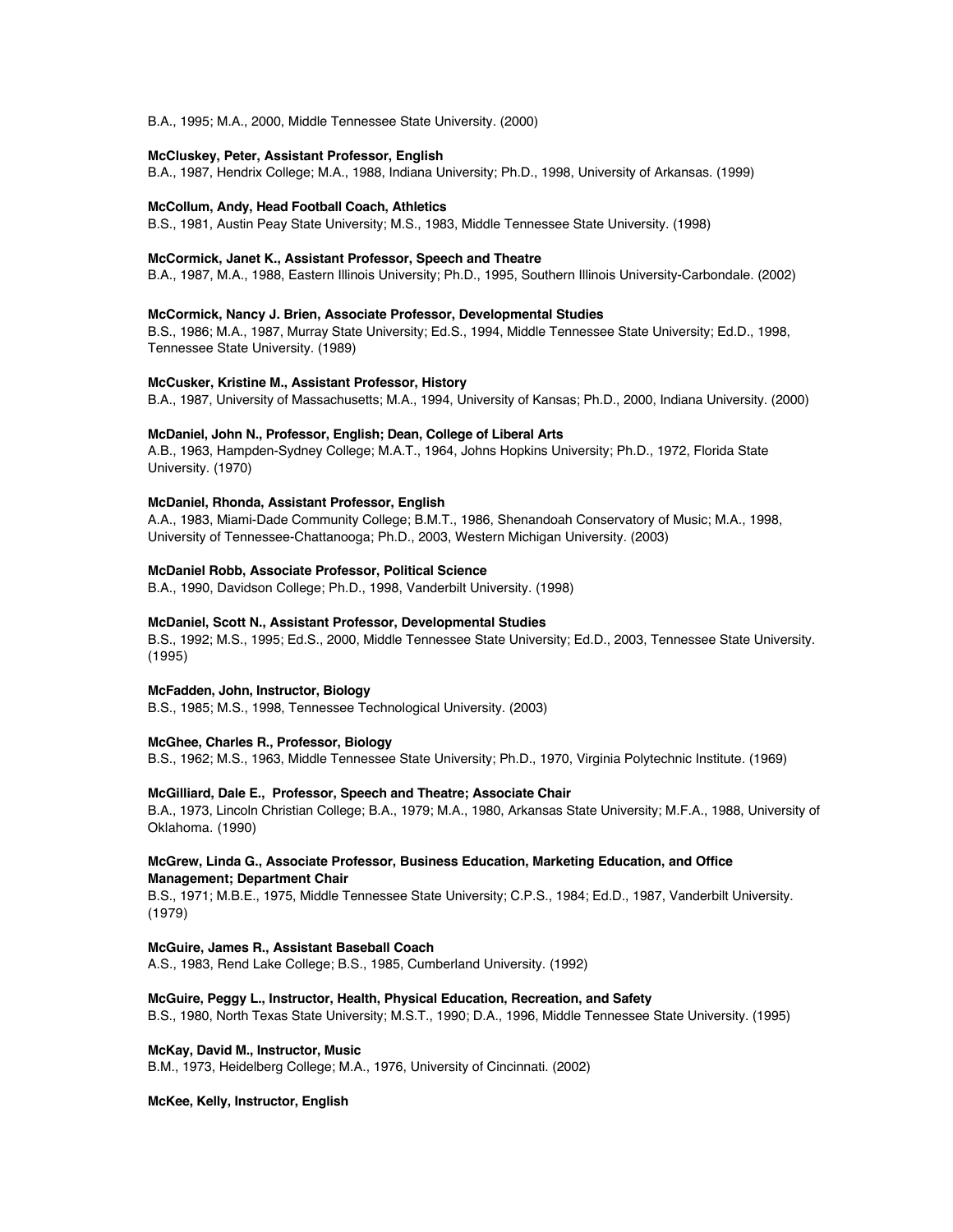B.A., 1989, Delta State University; M.A., 1993, University of New Mexico. (1996)

#### **McKissack, Christina P., Coordinator, Division of Continuing Studies and Public Service**

B.S., 1995, Middle Tennessee State University. (1998)

#### **McNaughton, Janet P., Professor, Human Sciences**

B.S., 1973, Mississippi College; M.S., 1974; Ph.D., 1976, Mississippi State University. (1993)

## **McSwain, Dwayne N., Assistant Professor, Accounting**

B.S., 1985, University of North Carolina; C.P.A., 1991; M.B.A., 1995, Tarleton State University; Ph.D., 2002, University of Texas. (2003)

#### **McWatters, D. Lorne, Associate Professor, History**

B.A., 1969, Simon Fraser College; M.A., 1972, University of Calgary; Ph.D., 1979, University of Florida. (1993)

## **Meacham, Debbie Beasley, Supervisor of Clinical Studies, Center for the Study and Treatment of Dyslexia** B.S., 1983; M.A., 2000, Middle Tennessee State University. (2000)

#### **Meadows, Mark R., Assistant Director for Marketing and Promotions, Athletics**

B.A., 1978, University of Alabama. (2003)

## **Means, H. Willis II, Associate Professor, Elementary and Special Education**

B.A., 1969, David Lipscomb College; M.Ed., 1979, University of Cincinnati; M.S., 1986, University of Evansville; Ed.D., 1997, Texas Technological University. (1996)

### **Melnikov, Maxim, Instructor, Mathematical Sciences**

B.S., 1993, Dnepropetrovsk State University; M.S., 1996, Middle Tennessee State University. (2001)

#### **Melnikov, Yuri A., Professor, Mathematical Sciences**

M.S., 1964; Ph.D., 1971, Dnepropetrovsk State University; D.Sc., 1983, Moscow Institute of Civil Engineering. (1992)

#### **Melton, Angie Carla, Coordinator, International Programs and Services**

B.S., 1992, Middle Tennessee State University. (1996) **Melton, Tammy J., Professor, Chemistry** B.S., 1982, Murray State University; Ph.D., 1986, Texas A&M University. (1999)

#### **Messier, Ronald, Professor, History**

B.A., 1966, University of Rhode Island; M.A., 1968; Ph.D., 1972, University of Michigan. (1972)

#### **Metcalf, Ralph A., Director, Multicultural Affairs**

B.S., 1980, Alabama A & M University; M.Ed., 1988, Kent State University. (1989)

## **Michael, Timothy J., Associate Professor, Health, Physical Education, Recreation, and Safety**

B.S., 1984, Temple University; M.S., 1987, Texas Christian University; Ph.D., 1992, University of Pittsburgh. (1993)

#### **Michello, Franklin A., Assistant Professor, Economics and Finance**

B.S., 1985; M.S., 1987, Middle Tennessee State University; M.A., 1998; Ph.D., 1999, University of Alabama. (1987)

#### **Middleton, Kenneth, Associate Professor, Walker Library**

B.A., 1986, University of Georgia; M.L.S., 1992, University of Tennessee, Knoxville. (1993)

#### **Miller, Alexis, Assistant Professor, Criminal Justice Administration**

B.S., 1993; M.S., 1996; Ph.D., 1999, University of Louisville. (2000)

## **Miller, Brian T., Professor, Biology**

B.S., 1980; M.A., 1983, University of Missouri; Ph.D., 1989, Washington State University. (1989)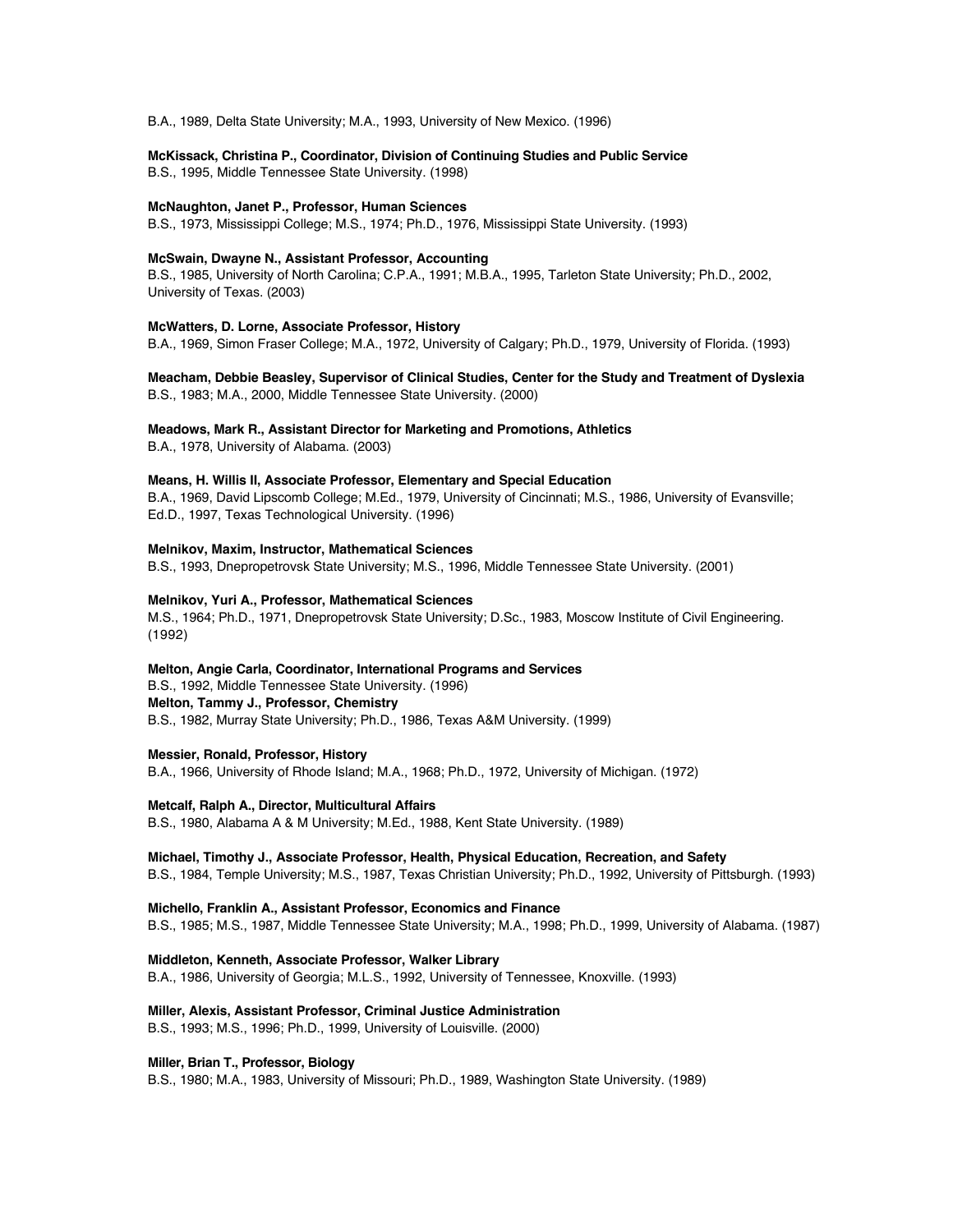#### **Miller, Dana Keeling, Assistant Professor, Human Sciences**

B.S., 1977; M.S., 1978, Eastern Kentucky University. (1992)

#### **Miller, LaKeith T., Accounting Services Manager, Facilities Services**

B.B.A., 1997, Tennessee State University; M.Ed. 2001, Middle Tennessee State University (1998)

#### **Miller, L. Diane, Professor, Mathematical Sciences; Interim Vice Provost for Academic Affairs**

B.S., 1973, University of Tennessee; M.S., 1977, Memphis State University; Ph.D., 1986, University of Missouri. (1993)

#### **Miller, Patricia S., Director/Architect, Campus Planning**

Mus.B., 1975, Boston University; M.Arch., 1980, Washington University. (1992)

**Miller, Tracy, Coordinator of Publications and Publicity, College of Liberal Arts**

B.S., 1990, Middle Tennessee State University; M.A., 1995, University of Louisville. (2002)

#### **Millsaps, Martha A., Senior Graphic Designer, Publications and Graphics**

B.S., 1980, Middle Tennessee State University. (1981)

#### **Minichillo, John, Assistant Professor, English**

B.A., 1990, Loyola University of Chicago; M.F.A., 1995, Western Michigan University; Ph.D., 1999, University of Southern Mississippi. (2003)

#### **Mistron, Deborah, Professor, Foreign Languages and Literatures; Department Chair**

B.A., 1972, State University of New York; M.A., 1975, Purdue University; Ph.D., 1981, Indiana University. (2000)

## **Mitchell, Douglas, Associate Professor, Recording Industry**

B.A., 1984; M.A., 1987, University of Wisconsin-Milwaukee. (1992)

## **Moffett, Richard G., Assistant Professor, Psychology**

B.A., 1977, University of South Florida; M.S., 1979, Valdosta State College; Ph.D., 1996, Auburn University. (1991)

#### **Mogensen, Robert, Assistant Director, Production Services**

B.S., 1996, Middle Tennessee State University. (1997)

## **Moleta, Michael Thomas, Director of Compliance, Athletics**

B.S., 1997, University of Southern Mississippi. (2002)

#### **Montgomery, E. Yvonne, Staff Nurse, Health Services**

A.A., 1982, Middle Tennessee State University. (1999)

## **Montgomery, John Paul, Professor, English; Dean, University Honors College**

B.S., 1965, Middle Tennessee State University; M.A., 1966, George Peabody College; Ph.D., 1972, Ohio University. (1972)

## **Montemayor, Victor J., Professor, Physics and Astronomy; Interim Department Chair** B.S., 1979, Bucknell University; Ph.D., 1986, University of Toledo. (1990)

**Moon, Robert E., Instructor, Mathematical Sciences**

B.A., 1997; M.S., 2003, Middle Tennessee State University. (2003)

#### **Moore, John C., Director of Olympic Sports; Head Golf Coach**

B.S., 1961, Middle Tennessee State University. (1989)

#### **Moore, Linda E., Assistant Professor, Elementary and Special Education**

B.S., 1978, Middle Tennessee State University; M.S., 1980; Ed.D., 1997, Peabody College of Vanderbilt University. (2000)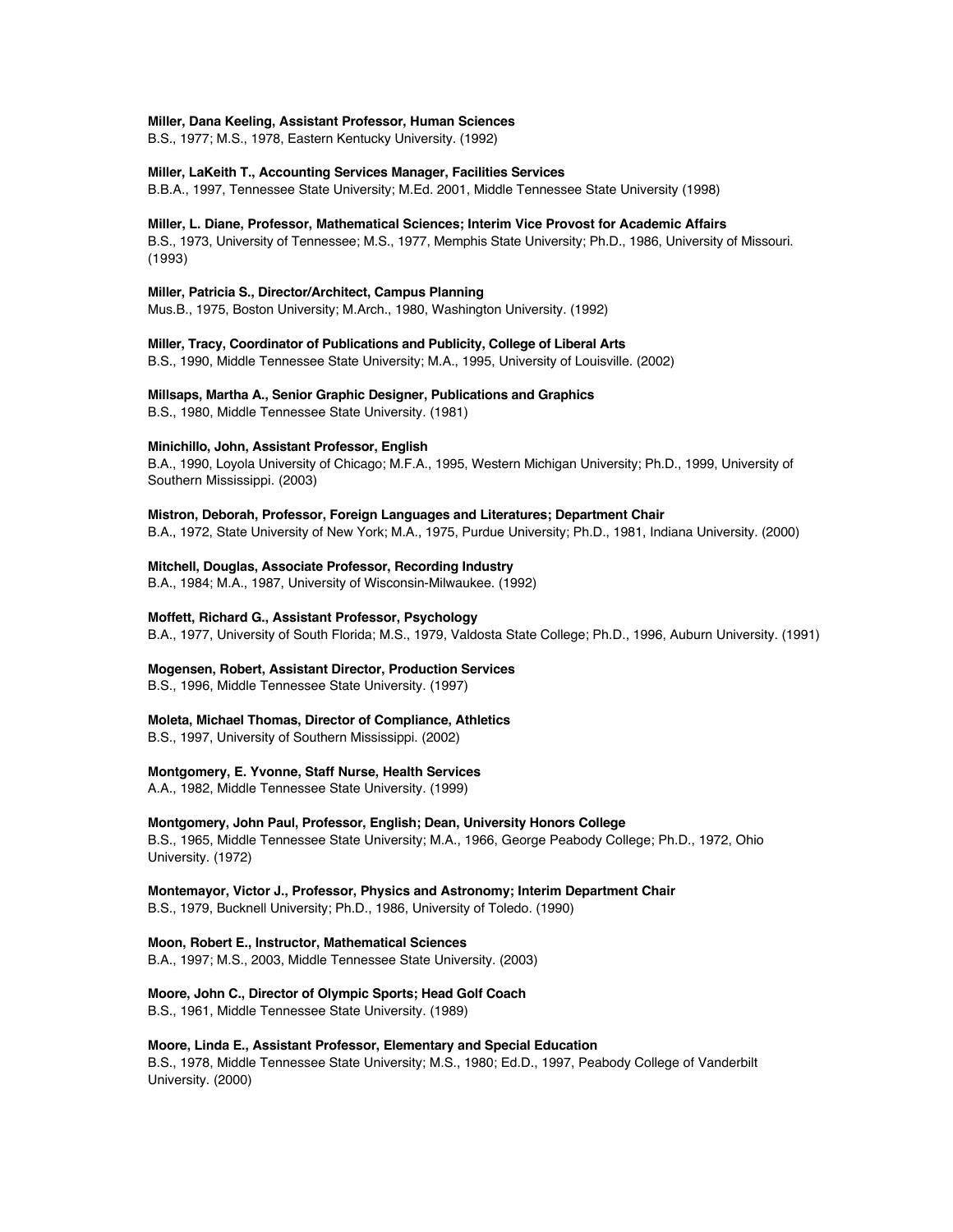#### **Moore, Lisa, Instructor, Speech and Theatre**

B.A., 1978, Middle Tennessee State University; M.S., 1981, Auburn University. (1997)

#### **Moore, Rachael Short, Head Women's Golf Coach, Athletics**

B.S., 1999, University of Alabama. (2001)

## **Moore, Raholanda White, Associate Professor, Business Education, Marketing Education, and Office Management**

B.S., 1980, Lambuth University; M.S., 1984, University of Memphis; Ph.D., 1990, University of Missouri, Columbia. (1990)

# **Moore, Sarah, Assistant Coordinator, Division of Continuing Studies and Public Service**

B.A., 1997; M.Ed., 2000, University of Maryland. (2003)

## **Morgan, Philip D., Assistant Professor, Walker Library**

B.A., 1976, Belhaven College; M.L.S., 1981, Louisiana State University. (1996)

# **Morris, C. Craig, Assistant Professor, Psychology**

B.S., 1981, Georgia State University; M.S., 1983, University of Georgia; Ph.D., 1988, University of Wisconsin. (1991)

## **Morris, Pamela D., Instructor, Mathematical Sciences**

B.S., 1989; M.S., 1991, Auburn University. (1999)

## **Morris, Richard E., Associate Professor, Foreign Languages and Literatures**

B.A., 1990, Cornell College; M.A., 1992, Ph.D., 1998, Ohio State University. (1998)

#### **Morris, Steven A., Assistant Professor, Computer Information Systems**

B.A., 1989; Ph.D., 1999, Auburn University. (1999)

## **Moseley, Aubrey H., Professor, Educational Leadership**

B.S., 1957, Troy State College; M.A., 1964; Ed.D., 1966, University of Alabama. (1966)

## **Moser, David, Assistant Professor, Recording Industry**

B.F.A., 1998; J.D., 1994, University of Memphis. (1998)

## **Moser, H. Ronald, Professor, Management and Marketing**

B.S., 1962, Tennessee Technological University; M.B.A., 1971, Middle Tennessee State University; Ed.D., 1981, University of Tennessee. (1982)

## **Mosey, Paul T., Assistant Professor, Aerospace**

B.S., 2000, Delaware Valley College; M.Ed., 2000, Middle Tennessee State University. (2004)

### **Mpoyi, Richard T., Assistant Professor, Management and Marketing**

B.A., 1981, University of Kinshosa, Congo; M.B.A., 1991, Western Illinois University; D.B.A., 1997, Southern Illinois University. (1998)

## **Mukendi, Kabenga (Franck), Technical Support Specialist, Server, Classroom, and Desktop Services** (2000)

## **Mullane, John, Assistant Professor, Management and Marketing**

B.S., 1983, Wayne State College; Ph.D., 1995, Arizona State University. (1996)

## **Mullen, Dennis Michael, Professor, Biology**

B.S., 1982, Oregon State University; M.S., 1985, University of Maine; Ph.D., 1991, Michigan State University. (1991)

## **Mulraine, Loran, Assistant Professor, Recording Industry**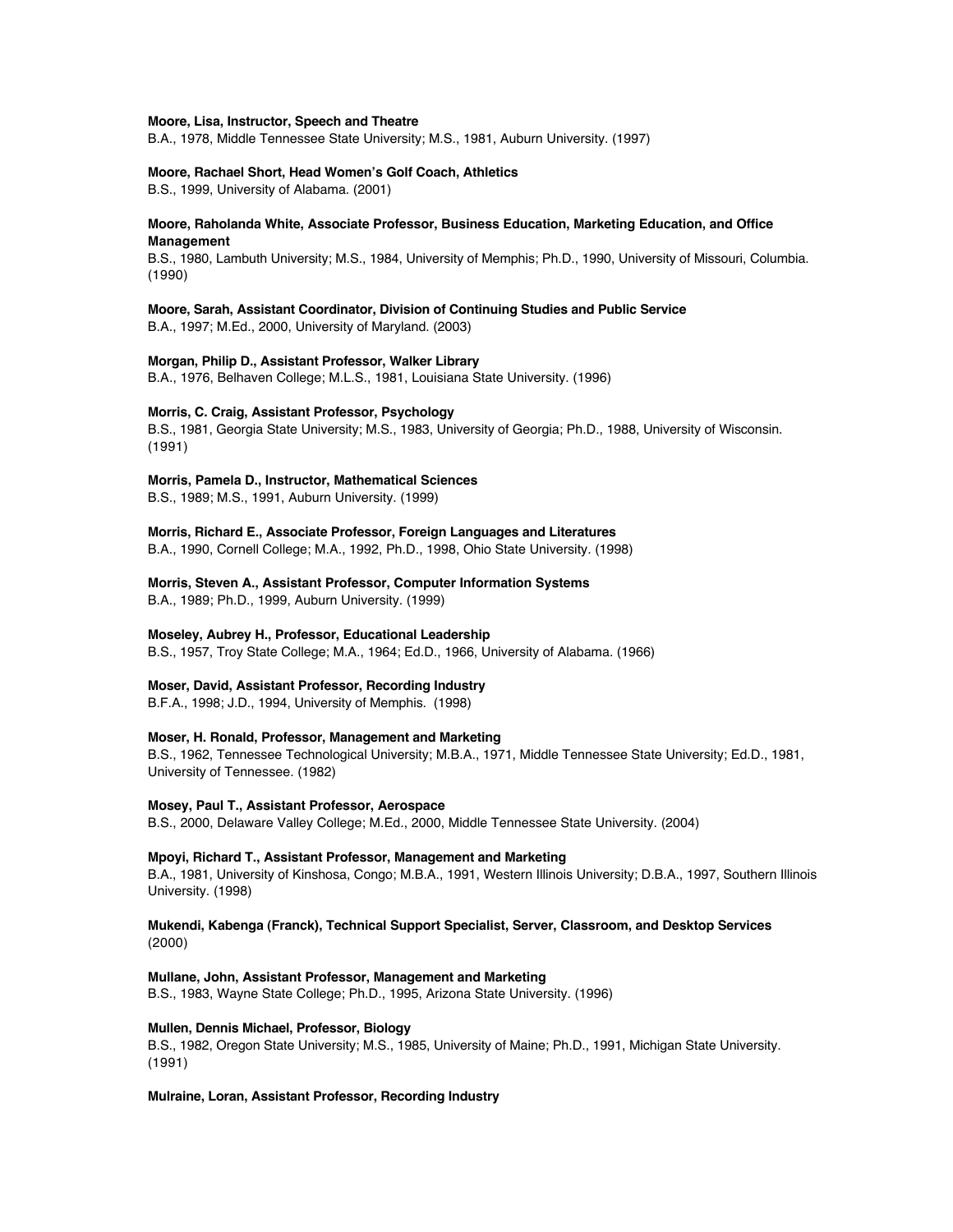B.A., 1985, University of Maryland; J.D., 1991, Howard University. (1998)

**Munson, Dave, Senior Systems Analyst, Academic and Instructional Technology Services** M.S.E., 1976, University of Michigan, Ann Arbor. (2000)

**Murgas, Lorrie R., Academic Advisor, Jennings A. Jones College of Business**

B.B.A., 1997, Austin Peay State University; M.B.A., 2001, University of Memphis. (2002)

## **Murphy, George G., Professor, Biology; Department Chair**

B.S., 1965, Austin Peay State College; M.S., 1967; Ph.D., 1970, Mississippi State University. (1969)

**Murtaza, Mirza B., Assistant Professor, Computer Information Systems** B.S., 1981; LL.B., 1984, Lucknow University; M.B.A., 1989, California State University. (2000)

## **Musicant, Alan D., Assistant Professor, Psychology**

B.A., 1972; M.A., 1978, California State University; Ph.D., 1982, University of Chicago. (1992)

#### **Musselman, Kathy I., Director, Human Resource Services**

B.S., 1988, Jacksonville State University; C.P.A., 1993, "Inactive." (1996)

**Musselman, Tim E., Coordinator of Facilities and Publicity, McLean School of Music** B.M., 1978, University of Alabama. (2000)

**Myers-Shirk, Susan E., Associate Professor, History** B.A., 1980, Messiah College; M.A., 1988; Ph.D., 1994, Pennsylvania State University. (1994)

**Nagy, Alex, Professor, Journalism** B.S.J., 1951, Ohio University; M.A., 1970; Ph.D., 1973, University of Wisconsin-Madison. (1980)

## **Nagy, Jean, Associate Professor, Art**

B.A., 1980, St. Michael's College; M.F.A., 1986, Pennsylvania State University. (1991)

#### **Nance, Amy L., Instructor, Health, Physical Education, Recreation, and Safety**

B.S., 1992, Western Kentucky University; M.S., 1993, Middle Tennessee State University. (1994)

## **Napier, Jerry W., Assistant Professor, History**

A.A., 1984, Hazard Community College; B.A., 1986; M.A., 1988, Eastern Kentucky University; Ph.D., 1997, University of Kentucky. (1999)

## **Naqvi, Nadeem, Professor, Economics and Finance**

B.A., 1977, University of Delhi; M.A., 1983; Ph.D., 1984, Southern Methodist University. (2002)

#### **Nasab, Ahad S., Professor, Engineering Technology and Industrial Studies**

B.S., 1980, California State University-Northridge; M.S.M.E., 1981; Ph.D., 1987, Georgia Institute of Technology. (1991)

#### **Neal, Sandra, Associate Professor, Health, Physical Education, Recreation, and Safety**

B.S., 1976; M.Ed., 1977, Middle Tennessee State University; Ed.D., 1992, University of Tennessee, Knoxville. (1978)

**Nelson, Donald A., Professor, Mathematical Sciences**

B.S., 1969, Mississippi College; M.A., 1973; Ph.D., 1974, Vanderbilt University. (1986)

## **Nelson, Lynn A., Associate Professor, History**

B.A., 1989, University of Chicago; M.A., 1991, University of Kansas; Ph.D., 1998, College of William and Mary. (1999)

**Nemerov, Bruce N., Audio Specialist, Center for Popular Music**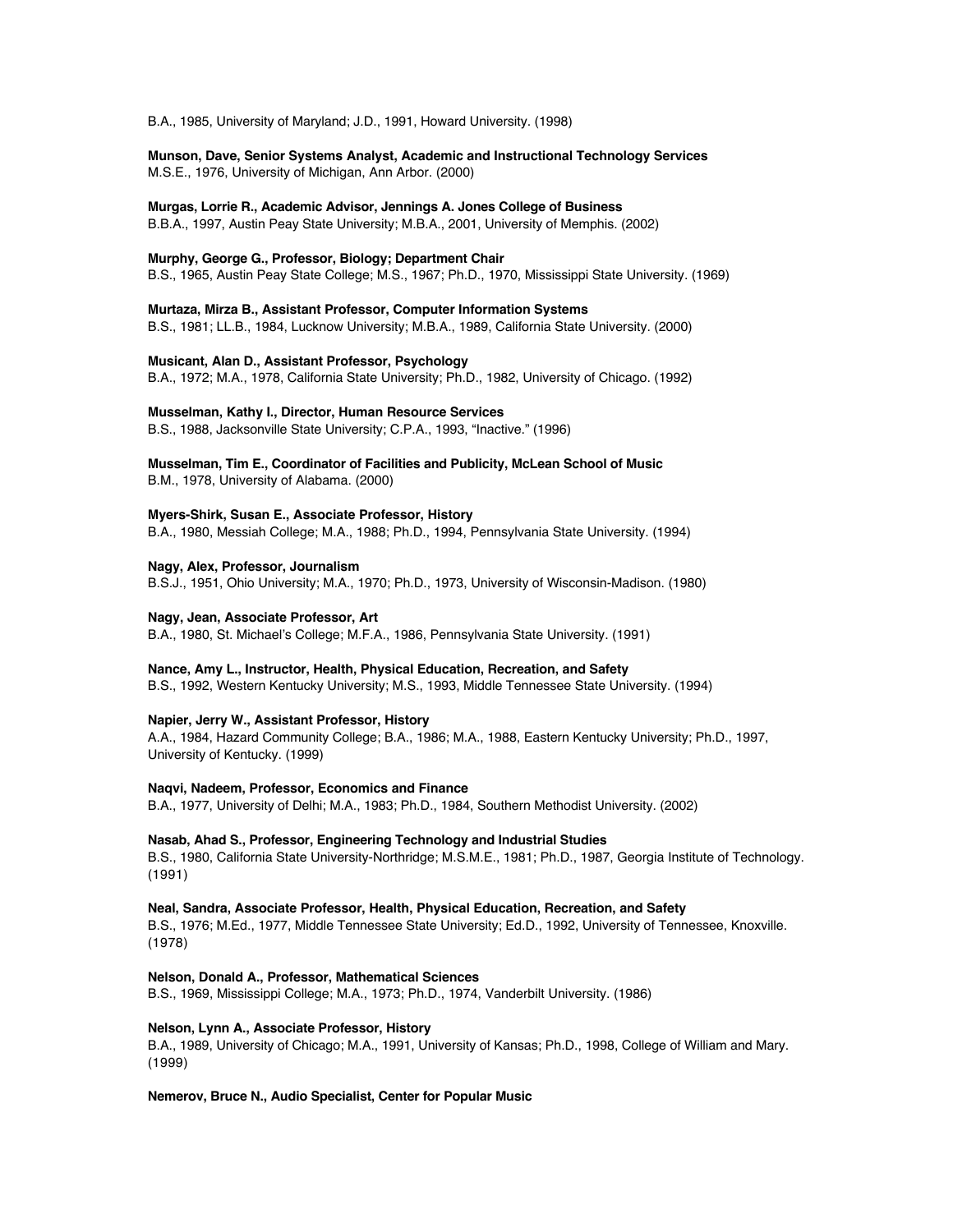B.A., 1969, University of California, Berkeley. (1990)

## **Neth, Michael James, Professor, English**

B.A., 1980, Wichita State University; M.A., 1981; Ph.D., 1990, Columbia University. (1990)

## **Newman, Deborah W., Associate Professor, Criminal Justice Administration; Interim Department Chair**

B.S., 1973, University of North Alabama; M.S., 1977; Ed.D., 1982, Mississippi State University; J.D., 1985, University of Alabama School of Law. (1990)

#### **Newman, Harold, Assistant Professor, Recording Industry**

B.S., 1966; M.E., 1970, Livingston State College. (2003)

#### **Newsome, Anthony L., Professor, Biology**

B.S., 1973; M.S., 1977, Eastern Kentucky University; Ph.D., 1982, Memphis State University. (1993)

#### **Nguyen, Nghiep H., Associate Professor, Economics and Finance**

B.A., 1967; M.A., 1969, University of Saigon; M.A., 1973, National Institute of Administration, Saigon; M.A., 1978; Ph.D., 1981, University of Tennessee. (1981)

#### **Nichols, Mary Lynn, Professor, Electronic Media Communication**

B.S., 1982, Clarion State College; M.S., 1983, Clarion University of Pennsylvania; Ph.D., 1994, University of North Carolina, Chapel Hill. (1992)

## **Nies, Carol Reiner, Assistant Professor, Music**

B.M, 1979, University of Miami; M.M., 1981, Yale University; D.M.A., 2001, University of Cincinnati. (2001) **Nogueira, Soraya, Assistant Professor, Foreign Languages and Literatures** B.A., 1983, Catholic University of Mina Gerais, Brazil; B.A., 1986, Federal University of Goias, Brazil; Ph.D., 1999, Vanderbilt University. (1999)

# **Nokes, Jeff, Media Engineer, Audio/Visual Services, Instructional Technology Support Center**

B.S., 1991, Middle Tennessee State University. (1998)

#### **Nolan, Thomas J., Instructor, Geosciences; Director, Spatial Technology Lab**

A.A.S., 1974; B.S., 1978, University of Kentucky; M.S., 1992, University of Southern Mississippi. (1994)

## **Norman, Myra K., Director, Sponsored Programs**

B.S.Ed., 1970; M.A., 1972, Northwest Missouri State University; Ph.D., 1985, University of Missouri. (1992)

## **Norman-Zietz, Emily J., Associate Professor, Economics and Finance**

B.B.A., 1980; M.B.A., 1982, University of Mississippi; Ph.D., 1993, Florida State University. (1992)

## **Norrell, John, Assistant Director, Student Financial Aid**

B.S., 2001; M.Ed, 2003, Middle Tennessee State University. (2002)

# **Norris, Rebecca R., Assistant Softball Coach, Athletics**

B.A., 1993, Bellarmine University; M.A., 1995, Webster University. (2003)

#### **Norton, James R., Associate Professor, Electronic Media Communication**

B.A., 1966, Middle Tennessee State University; M.F.A., 1973, Ohio University. (1976)

## **Norton, Sandra E., Academic Advisor, College of Education and Behavioral Science** B.S., 1983, Middle Tennessee State University. (1983)

**Novella, Nuria, Assistant Professor, Foreign Languages and Literatures**

# M.A., 1988, Universidad de Murcia (Spain); Ph.D., 1998, Vanderbilt University. (1993)

# **Nuell, Elizabeth C., Professor, Art**

B.A., 1972, State University of New York, Geneseo; M.F.A., 1980, University of Georgia. (1981)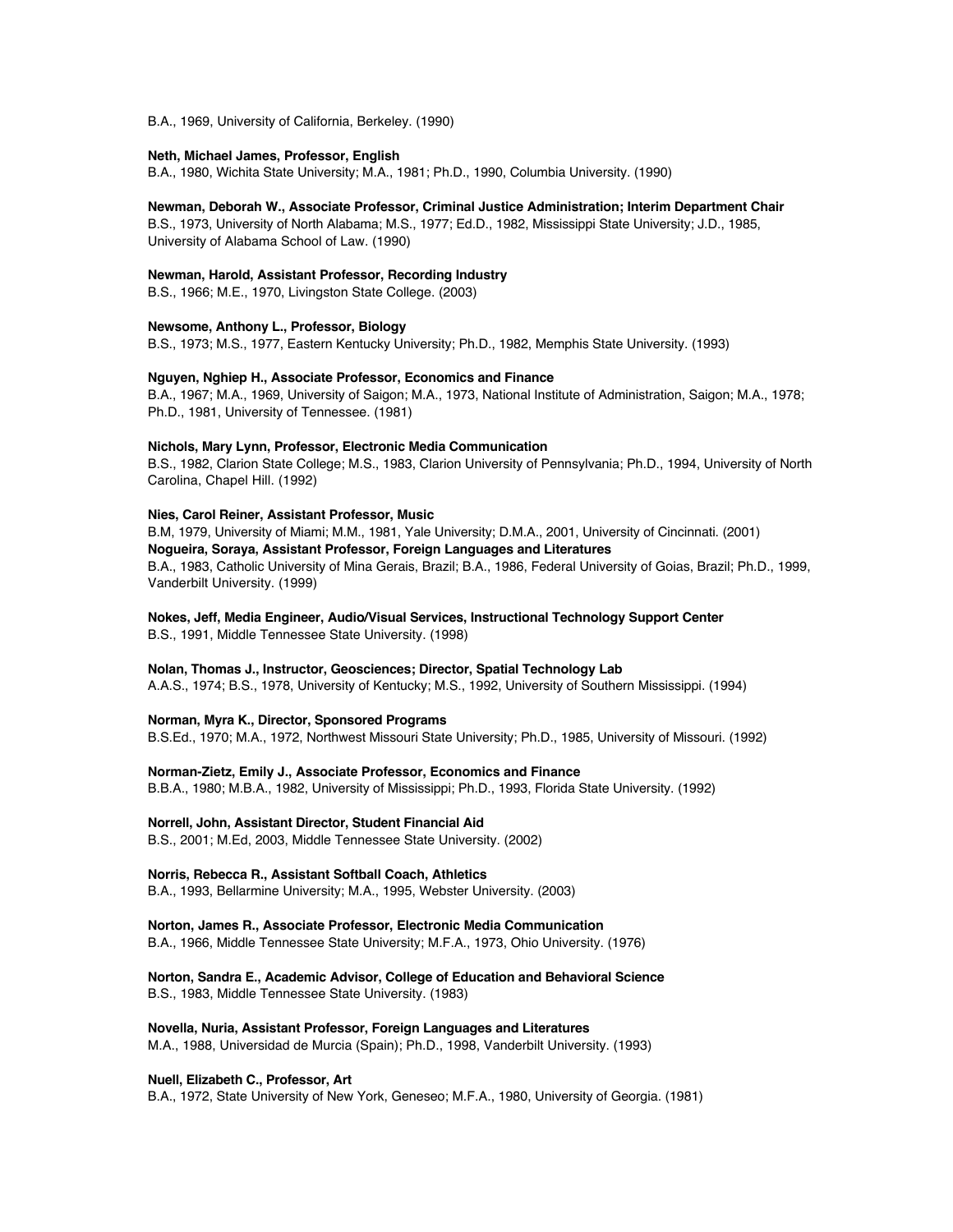#### **Nuell, Leon Richard, Professor, Art**

B.F.A., 1962, Kansas City Art Institute; M.S., 1964; Ed.D., 1971, University of Kansas. (1971)

#### **O'Brien, Matthew C., Associate Professor, Recording Industry**

B.A., 1980, University of Wisconsin; J.D., 1984, University of Wisconsin. (1994)

#### **O'Farrell, Paul J., Assistant Professor, Geosciences**

B.S., 1967; M.S., 1974, East Tennessee State University. (1989)

#### **Ogden, Albert, Associate Professor, Geosciences**

B.S., 1972, Pennsylvania State University; Ph.D., 1976, West Virginia University. (1995)

#### **O'Hara-Murdock, Peggy, Professor, Health, Physical Education, Recreation, and Safety**

B.S., 1964, Miami University; M.Ed., 1965; Ph.D., 1981, University of Pittsburgh. (1998)

#### **O'Leary, Patricia Ann, Associate Professor, Nursing**

R.N., 1973, Mercy Hospital School of Nursing; B.S.N., 1978, West Liberty State College; M.S.N., 1980, Vanderbilt University; D.S.N., 1990, University of Alabama, Birmingham. (1990)

#### **Olibe, Kingsley O., Assistant Professor, Accounting**

B.S., 1981, Alabama State University; M.B.A., 1984, Auburn University; Ph.D., 1998, Texas A&M University. (1999)

## **Oneal, Dennis J., Professor, Electronic Media Communication**

B.S., 1966, Southern Illinois University; M.A., 1972, University of Arkansas-Fayetteville; Ph.D., 1979, University of Southern Mississippi. (1983)

#### **Ooi, Beng Guat, Assistant Professor, Chemistry**

B.S., 1982; Ph.D., 1986, Monash University, Australia. (1999)

#### **Osburn, Melissa, Project Manager/Interior Designer, Campus Planning**

B.S., 1990, O'More College of Design. (1997)

#### **Osterfield, Paul D., Assistant Professor, Music**

B.M., 1994, Cleveland Institute of Music; M.M., 1996, Indiana University; D.M.A., 2001, Cornell University. (2001)

#### **Otto, Sheila J., Associate Professor, Developmental Studies**

B.S., 1980, Vanderbilt University; M.A., 1990; Ed.S., 1994, Middle Tennessee State University; Ph.D., 2001, Vanderbilt University. (1990)

# **Otts, David A., Professor, Developmental Studies**

B.A., 1973; M.A., 1977; Ed.D., 1985, University of Alabama. (1986)

## **Overton, Mary O'Shan, Instructor, English**

B.A., 1991, University of Tennessee; M.A., 2003, Middle Tennessee State University. (2003)

#### **Owens, Anne-Leslie, Coordinator, Center for Historic Preservation**

B.A., 1992, University of Kentucky; M.A., 1995, Middle Tennessee State University. (2001)

# **Owens, Lisa M., Instructor, Business Education, Marketing Education, and Office Management**

B.B.A., 1991; B.S., 1993; M.V.T.E., 2000, Middle Tennessee State University. (2003)

#### **Owens, Mark R., Director, Media Relations, Sports Information**

B.S., 1989, Virginia Polytechnic Institute. (1998)

## **Owens, Rosemary Wade, Dean, Division of Continuing Studies and Public Service; Director, Summer Sessions; Director, Night School**

B.S., 1973; M.Ed., 1975; Ed.S., 1979, Middle Tennessee State University; Ed.D., 1983, Tennessee State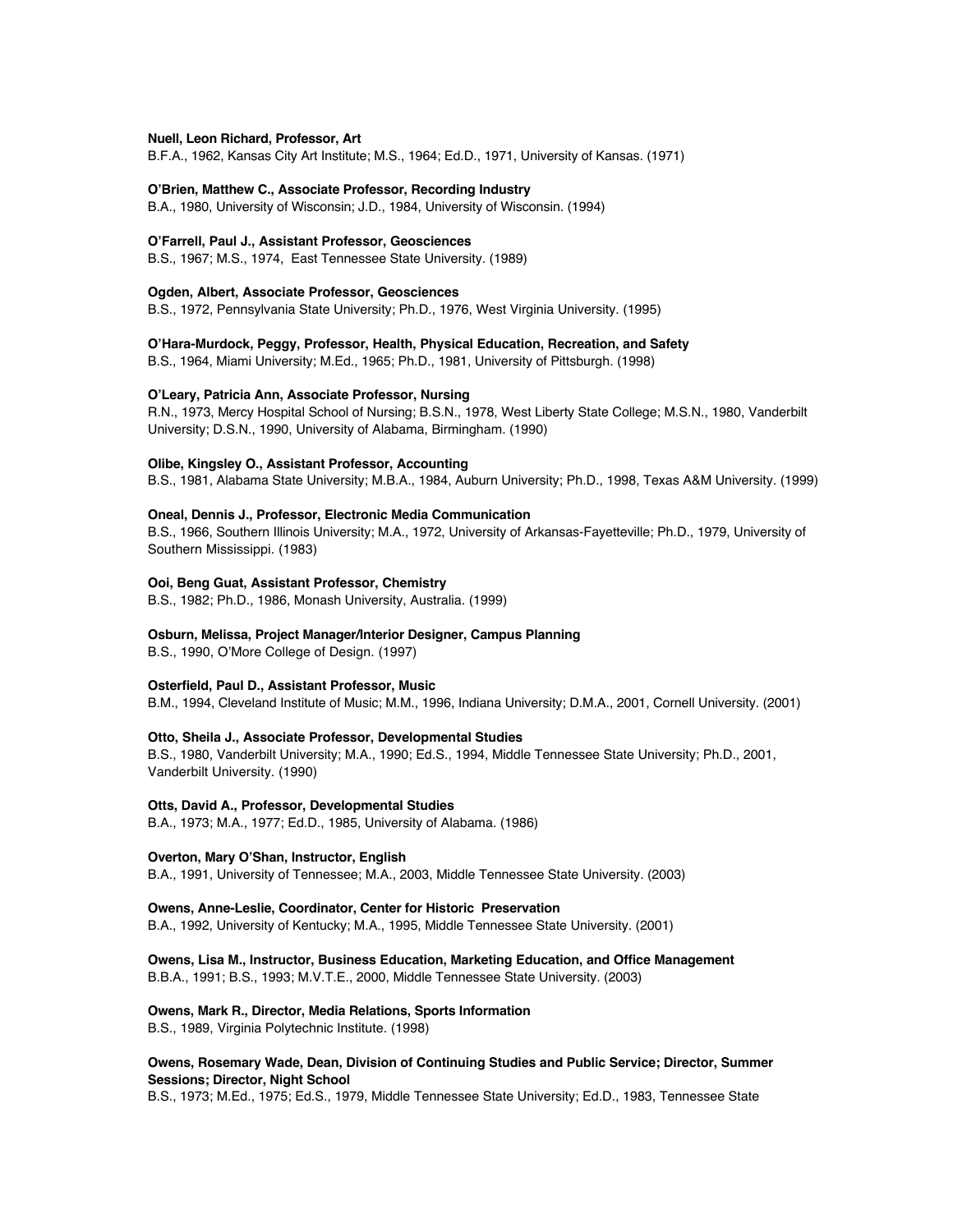University. (1984)

## **Oxford, Nancy, Assistant Professor, Human Sciences**

B.S., 1978, University of Tennessee; M.S., 1981, University of North Carolina, Greensboro. (1988)

# **Pace, Richard B., Associate Professor, Sociology and Anthropology**

B.A., 1980, Indiana University; M.A., 1983; Ph.D., 1987, University of Florida. (1997)

## **Palmer, Lynn, Director, Admissions**

B.B.A., 1987; M.Ed., 1991, Middle Tennessee State University. (1987)

# **Parente, Donald E., Associate Professor, Journalism**

B.A., 1966; M.S., 1968; Ph.D., 1974, University of Illinois. (1981)

## **Parente, Sharon C., Assistant Professor, Walker Library**

B.A., 1982, Lynchburg College; M.L.S., 1983, University of Kentucky. (1984)

#### **Parham, Fay, Executive Director, Institutional Effectiveness**

B.S., 1977; M.B.A., 1987, University of Tennessee. (2003)

#### **Parker, Brenda A., Associate Professor, Computer Science**

B.S., 1969; M.S., 1982, Middle Tennessee State University; M.S., 1986, Vanderbilt University. (1982)

## **Parks, Mike, E-Mail Communication Specialist, Server, Classroom, and Desktop Services**

B.S., 1975, University of Wisconsin, Whitewater. (1998)

#### **Parr, William D., Instructor, Mathematical Sciences**

B.U.S., 1996; M.S., 1998, Middle Tennessee State University. (1998)

## **Parrish, Marc, Systems Manager, Electronic Media Communication**

A.A., 1977, Mississippi Junior College; B.S., 1979, Mississippi State University; B.S., 1993, Middle Tennessee State University. (1993)

## **Parsons, Lynn C., Professor, Nursing; Interim Director**

B.S.N., 1979; M.S.N., 1987, Northern Michigan University; D.S.N., 1995, University of Alabama, Birmingham. (1995)

## **Patten, Kathryn B., Associate Professor, Educational Leadership**

B.A., 1970, University of Michigan, Ann Arbor; M.S., 1983, Long Island University, C.W. Post Campus. (1999)

## **Patterson, Dwight J., Associate Professor, Chemistry**

B.S., 1973, Western Kentucky University; M.S.E., 1983; Ph.D., 1985, Case Western Reserve University. (1996)

## **Patterson, John, Director, Administrative Information Systems**

## **Services**

B.S., 1972, Middle Tennessee State University. (2000)

## **Patterson, Patricia M., Associate Professor, Chemistry**

B.S., 1975, Virginia State University; M.S., 1982; Ph.D., 1985, Case Western Reserve University. (1994)

## **Patton, Barbara L, Assistant Director, Title VI Coordinator, Equal Opportunity and Affirmative Action** B.A., 1981, University of Tennessee, Chattanooga; M.Ed., 1998, Tennessee State University. (1991)

## **Patton, Janice F., Assistant Director, Records**

B.B.A., 1977; M.Ed., 1996, Middle Tennessee State University. (1992)

## **Pearson, Earl F., Professor, Chemistry; Department Chair**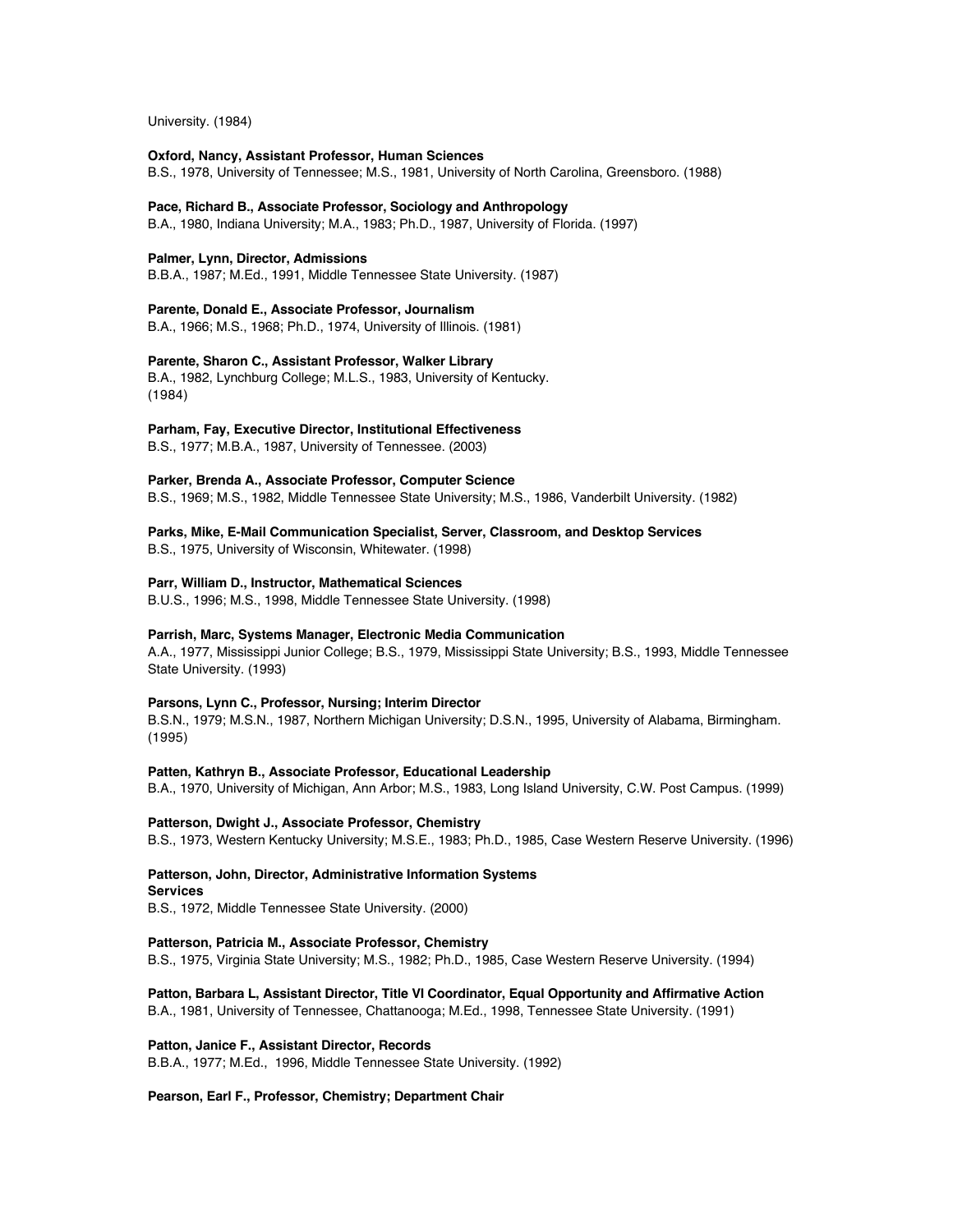B.S., 1963; M.A., 1964; Ph.D., 1969, Western Kentucky University. (1998)

## **Peck, Matthew C., Head Women's Volleyball Coach, Athletics**

B.A., 1980, University of Michigan; M.S., 1992, Wayne State University. (2004)

## **Pegg, Raymond Edward, Maintenance Engineer, Electronic Media Communication**

Certification in Broadcast Engineering, 1990, Society for Broadcast Engineers. (1991)

## **Pellegrini, Linda E., Employment and Compensation Manager, Human Resource Services** (2001)

## **Penn, David A., Associate Professor, Economics and Finance; Director, Business and Economic Research Center, Jennings A. Jones College of Business**

B.A., 1976, Northeastern Oklahoma State University; M.A., 1978, University of Denver; Ph.D., 1984, University of Oklahoma. (2002)

## **Pennington, John, Assistant Professor, Psychology**

B.S., 1989, University of Michigan; M.S., 1991; Ph.D., 1994, University of Florida. (1996)

#### **Penuel-Matthews, Mary W., Instructor, Biology**

B.S., 1992; M.S., 2002, Middle Tennessee State University. (2002)

## **Perez-Reilly, Mario, Professor, Political Science**

A.B., 1960, University of Kansas; Ph.D., 1974, University of Tennessee. (1966)

### **Perkins, Jerry, Professor, Music**

B.M., 1963; M.M., 1964, University of Cincinnati; D.M.A., 1969, Boston University. (1969)

## **Perry, Tara L., Assistant Professor, Health, Physical Education, Recreation, and Safety**

B.S., 1987; M.S., 1990, Georgia Southern University; Ph.D., 1994, Pennsylvania State University. (2000)

#### **Petersen, Robert C., Associate Professor, English**

B.A., 1966, State University of New York, Albany; M.A., 1968; Ph.D., 1980, Purdue University. (1984)

## **Peterson, Stephen J., Health, Physical Education, Recreation, and Safety/Athletics; Head Coach, Baseball**

B.S., 1973, Jacksonville State University; M.A., 1976, Middle Tennessee State University. (1984)

#### **Petrescu, Stefan, Assistant Professor, Music**

B.M., 1976, School of Music, Romania; M.M., 1980, George Enescu Academy, Romania. (1999)

#### **Petrone, Joseph A., Head Athletic Trainer, Athletics**

B.S., 1980, George Peabody College; M.S., 1994, University of South Florida. (2002)

### **Pettey, Chrisila C., Associate Professor, Computer Science**

B.S., 1978, David Lipscomb University; M.S., 1981, Middle Tennessee State University; Ph.D., 1990, Vanderbilt University. (1992)

## **Peveto, Bradley Dale, Assistant Football Coach, Athletics**

B.A., 1987, Southern Methodist University; M.Ed., 1989, Stephen F. Austin State University. (2003)

## **Peyton, Marvin L., Professor, Educational Leadership**

B.A., 1971; M.S., 1974, Marshall University; Ed.D., 1989, University of Tennessee. (1990)

## **Pfeifer, Daniel, Associate Professor, Recording Industry**

B.M., 1983, Middle Tennessee State University; M.A., 1987, Memphis State University. (1991)

## **Phelps, Amy J., Professor, Chemistry**

B.S., 1984, Berry College; M.S., 1988, Ph.D., 1990, Purdue University. (2001)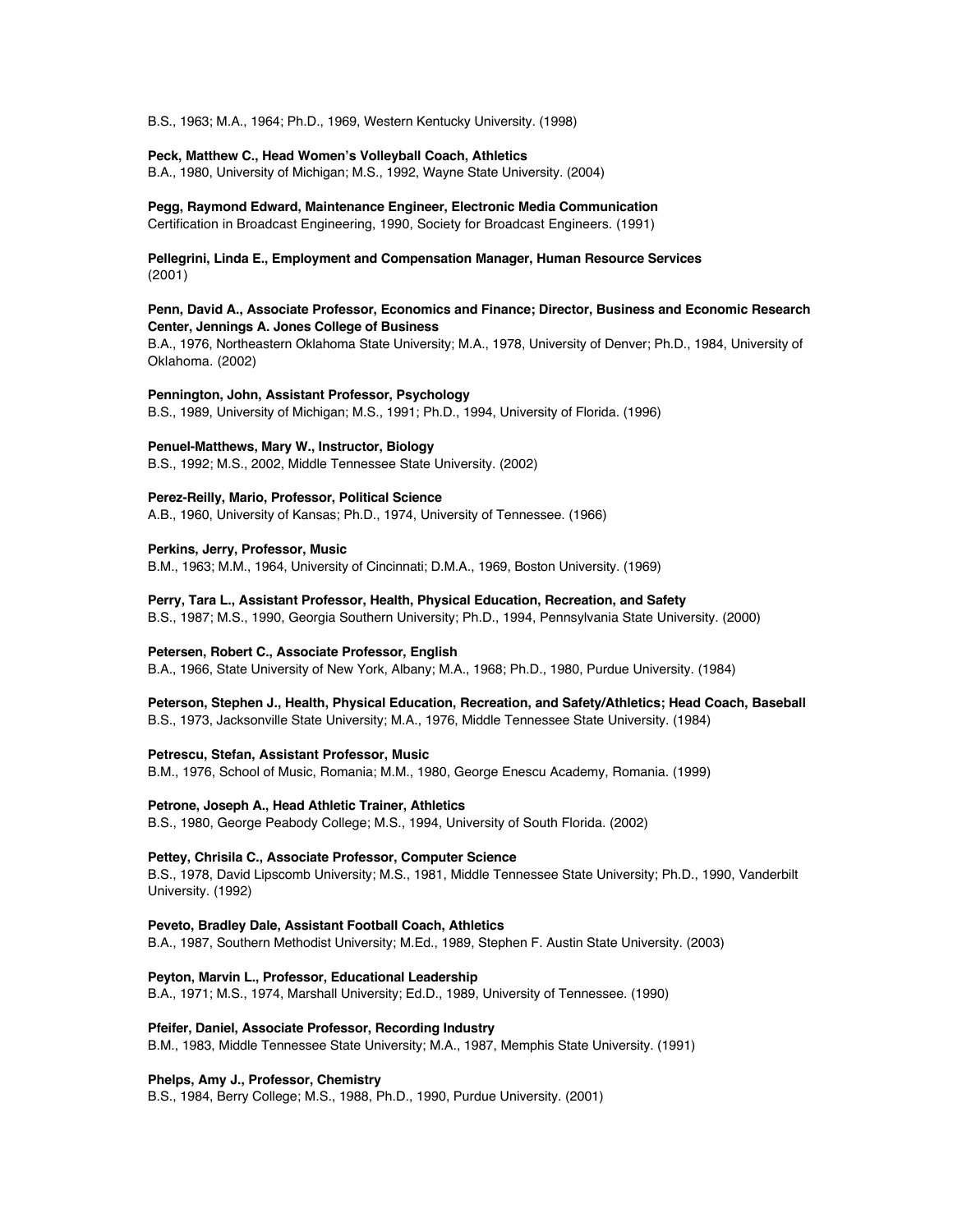#### **Phillips, Charles M., Assistant Professor, History**

B.A., 1963; M.A., 1969, East Texas State University; Ph.D., 1983, Baylor University. (2000)

## **Phillips, Melodie R., Associate Professor, Management and Marketing**

B.A., 1984, University of South Florida; M.B.A., 1985, University of Miami; Ph.D., 1993, Louisiana State University. (1994)

## **Phillips, Philip, Assistant Professor, English**

B.A., 1990, Belmont University; M.A., 1992; Ph.D., 1996, Vanderbilt University. (2000)

# **Phouthavong-Houghton, Sisavanh, Assistant Professor, Art**

B.F.A., 1999, University of Kansas; M.F.A., 2003, Southern Illinois University. (2003)

## **Piekarski, James L., Associate Professor, Recording Industry**

B.F.A., 1989, University of Wisconsin, Milwaukee; M.M., 1991; D.M.A., 1994, University of North Texas. (1994)

#### **Piety, J. Chris, Assistant Director, Network Services**

A.S., 1983, Nashville State Technical Institute. (1990)

## **Pigg, Dewayne A., Associate Professor, Music**

B.M.E., 1972, George Peabody College; M.A., 1975, Fisk University. (1984)

# **Pimentel, Connie, Assistant Director, Scheduling Center**

B.A., 1992; M.Ed., 1995, Middle Tennessee State University. (1992)

## **Poff, Gina H., Director, Student Development**

B.S., 1990; M.Ed., 1994, Middle Tennessee State University. (1991)

#### **Pondillo, Robert J., Assistant Professor, Electronic Media Communication**

B.S.C., 1973, Ohio University; M.A., 1998, University of Wisconsin-Milwaukee. (2001)

## **Powell, David L., Instructor, Biology**

B.S., 1999; M.S., 2002, Middle Tennessee State University. (2002)

#### **Powell, Dennis D., Professor, Criminal Justice Administration**

B.S., 1973, Indiana University; M.S., 1978, Southern Illinois University; Ph.D., 1979, Michigan State University. (1980)

#### **Powell, Jeffrey O., Associate Professor, Mathematical Sciences**

B.A., 1977; M.S., 1987; Ph.D., 1991, Wichita State University. (1995)

**Prevost, Suzanne S., Professor, Nursing; Chairholder, National Health Care Chair of Excellence** B.S.N., 1982, Villa Maria College; M.S.N., 1986, Medical University of South Carolina; Ph.D., 1992, Texas Women's University. (1998)

#### **Price, Mark S., Professor, Art; Department Chair**

B.F.A., 1974; M.F.A., 1976, University of Illinois. (2000)

**Prichard, Stephen D., Director, Telecommunication Services** B.S., 1976, Jacksonville State University; C.P.A., 1982. (1985)

**Principe, Michael A., Professor, Philosophy** B.A., 1978, University of Michigan; M.A., 1983; Ph.D., Vanderbilt University, 1985. (1987)

#### **Pritchett, Will, Associate Director, Procurement and Auxiliary Services**

B.B.A., 1976, University of Georgia; M.Ed., 2001; Ed.S., 2003, Middle Tennessee State University. (1989)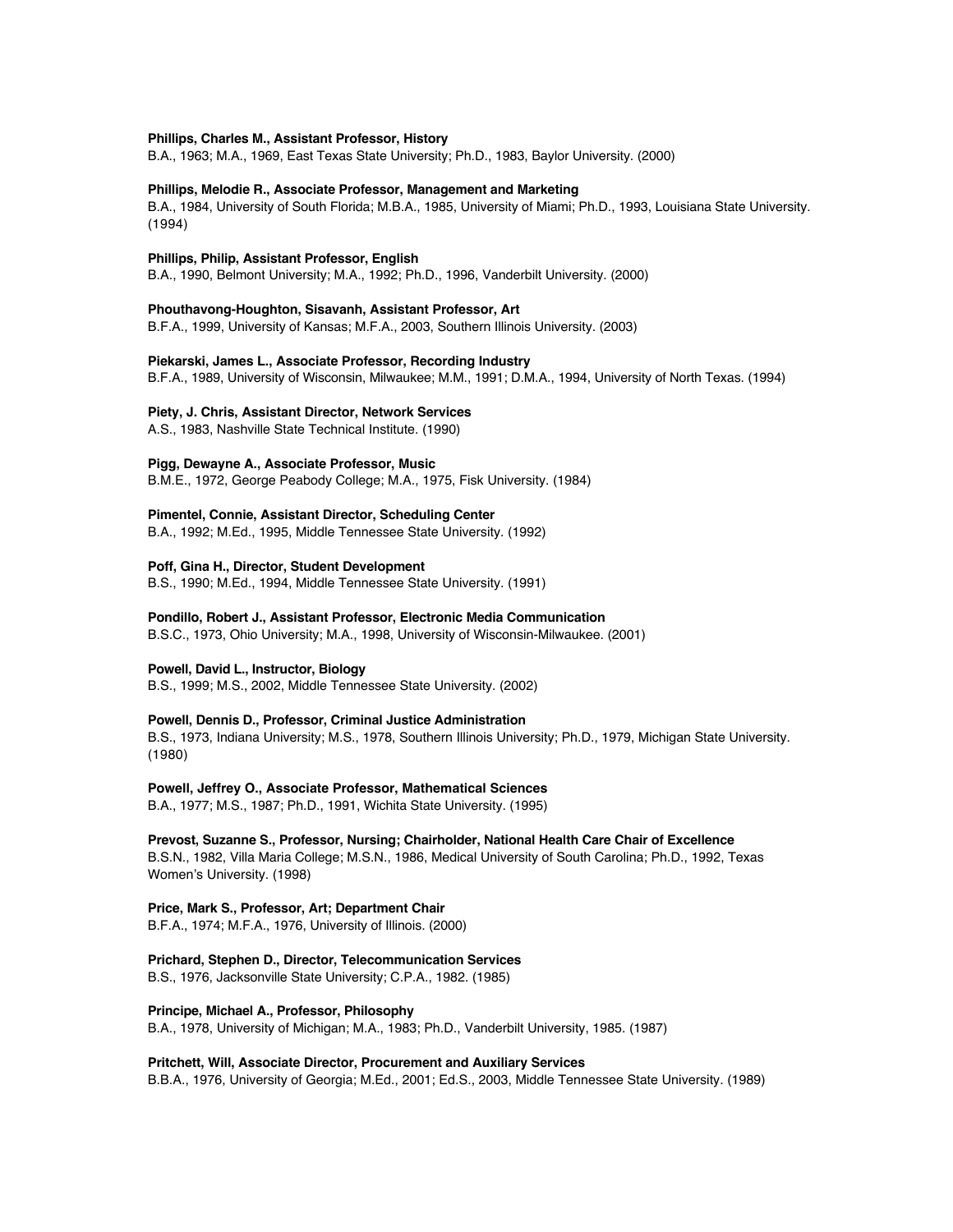## **Pruett, Timothy Scott, Coordinator, Challenge Course, Student Recreation Center**

B.A., 1993, University of North Alabama; M.S., 2000, Western Kentucky University. (2003)

## **Pruitt, Lisa J., Assistant Professor, History; Director, Gore Research Center**

B.A., 1986, University of Texas, Dallas; M.L.S., 1988; M.A., 1988, University of Maryland; Ph.D., 1998, Vanderbilt University. (1999)

#### **Puckett, Linda M., Associate Director, Admissions**

B.B.A., 1975, Middle Tennessee State University. (1976)

#### **Purcell, Charles A., Instructor, Mathematical Sciences**

B.S., 1973, M.S., 1992, Middle Tennessee State University. (2003)

## **Purcell, Jack A., Associate Professor, Philosophy**

B.A., 1982; M.A., 1984, University of South Carolina; M.A., 1986; Ph.D., 1989, Purdue University. (1990)

### **Purdom, Kirk, Director, Development Office**

B.A., 1993, University of Mississippi. (2003)

## **Pursley, Jonathan, Coordinator, Cheerleading Program**

B.S., 2001, Austin Peay State University. (2002)

## **Quarles, Jan P., Professor, Electronic Media Communication**

B.A., 1972; Ph.D., 1986, University of Tennessee, Knoxville. (1994)

#### **Quarto, Christopher J., Assistant Professor, Psychology**

B.S., 1983; M.A., 1984; Central Michigan University; Ph.D., 1992, University of Illinois at Urbana-Champaign. (1997)

## **Quimbley, Tammy, Assistant Coordinator, Off-Campus Courses, Division of Continuing Studies and Public Service**

A.A.S., 2001; B.A., 2001; M.Ed., 2004, Middle Tennessee State University. (1996)

#### **Raffo, Deana M., Director, Leadership Development**

B.A., 1990, Marshall University; M.A., 1993, Middle Tennessee State University; Ed.D., 2003, Tennessee State University. (1994)

#### **Raines, Joan M., Assistant Professor, Developmental Studies**

B.S., 1991; M.S., 1993, Ed.S., 2000, Middle Tennessee State University. (1994)

#### **Rawls, Wendell L., Professor, Journalism**

B.A., 1970, Vanderbilt University. (1999)

## **Recchia, Marisa, Associate Professor, Art**

B.A., 1981, State University of New York College at Oswego; M.F.A., 1985, Wichita State University. (1986)

#### **Redd, Timothy E., Manager, Farm Laboratories, School of Agribusiness and Agriscience**

B.S., 1970, Middle Tennessee State University; M.S., 1972, University of Kentucky. (1980)

**Redditt, Richard S., Professor, Engineering Technology and Industrial Studies**

B.S.I.T., 1965; M.S.I.T., 1966, Northwest Louisiana State University; Ed.D., 1973, University of Tennessee. (1986)

**Redmon, Charles Gary, Systems Programmer, Server, Classroom, and Desktop Services** B.S.E.E., 1977, Tennessee Technological University. (1996)

#### **Reesman, Amy R., Instructor, Geosciences**

B.S., 1992, Western Kentucky University; M.S., 1994, Vanderbilt University. (2003)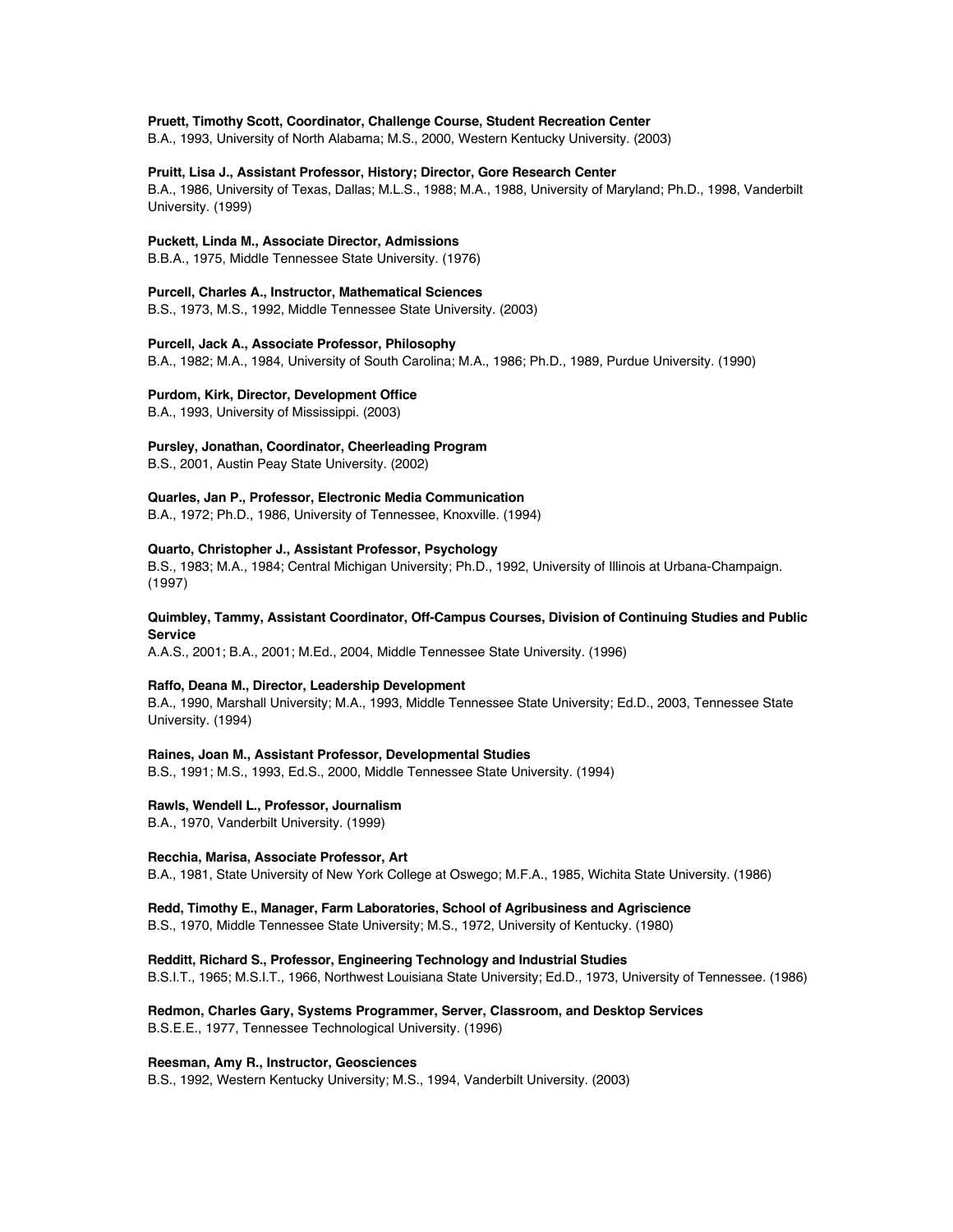#### **Renn, Walter F., Professor, History**

B.S., 1958, University of Miami; M.A., 1967; Ph.D., 1970, Florida State University. (1992)

#### **Rensenbrink, Margaret, Assistant Professor, History**

B.A., 1993, University of Massachusetts-Amherst; M.A., 1998; Ph.D., 2003, University of Chicago. (2003)

#### **Reynolds, Daniel L., Professor, Accounting**

B.S., 1967, Millikin University; M.S., 1968, University of Illinois; J.D., 1974, Oklahoma City University. (1974)

#### **Rhoden, Aston G., Head Women's Soccer Coach, Athletics**

B.S., 1998, University of Alabama-Huntsville. (2002)

#### **Rhodes, Jean, Instructor, English**

B.A., 1988; M.A., 1999; Ph.D., 2003, Middle Tennessee State University. (2003)

# **Rich, Frances R., Administrative Assistant to the President**

C.P.S., 1993. (1963)

#### **Richards, Melinda, Assistant Professor, Speech and Theatre**

B.S., 1974, Tennessee Technological University; M.M., 1979, University of Tennessee; DOE Endorsement, 1990, Middle Tennessee State University; Master's Equivalent, 1992; Ph.D., 2001, University of Tennessee. (1999)

#### **Ricketts, Samuel Clifton, Professor, Agribusiness and Agriscience**

B.S., 1970; M.S., 1973, University of Tennessee; Ph.D., 1982, Ohio State University. (1976)

### **Richey, Linda H., Associate Professor, Human Sciences**

B.S., 1968;, Ph.D., 1992, University of Tennessee. (1992)

#### **Riddle, Katy Francisco, Assistant Director, Alumni Relations**

B.S., 1999, Middle Tennessee State University. (2003)

## **Riley, Donald Madison, Assistant Athletic Director for Strength and Conditioning, Athletics**

B.S., 1988, Middle Tennessee State University. (1993)

## **Ring, Tracey R., Professor, Elementary and Special Education**

B.S., 1984; M.A., 1985, Middle Tennessee State University; Ed.D., 1992, Mississippi State University. (1992)

## **Riordan, George T., Professor, Music; Director, Robert W. McLean School of Music**

B.M., 1971, Michigan State University; M.M., 1975, Northwestern University; D. Mus., 1988, Florida State University. (2003)

## **Robbins, Rodney D., Assistant Director, Admissions**

A.S., 1995, Dyersburg State Community College; B.S., 1998, University of Tennessee-Martin. (2001)

## **Roberts, Deborah D., Director, Administrative Services**

B.B.A., 1987, Middle Tennessee State University; C.P.A., 1993, "Inactive." (1991)

#### **Robertson, Stephen L., Assistant Professor, Political Science**

B.A., 1981, Middle Tennessee State University. (1996)

## **Robertson, William M., Associate Professor, Physics and Astronomy**

B.Sc., 1980, Imperial College, University of London; M.S., 1982; Ph.D., 1988, Purdue University. (1995)

#### **Robins, Alexander Spotswood, Jr., Assistant Coach, Football**

B.S., 1969, Maryville College. (1983)

# **Robinson, David G., Associate Professor, Walker Library**

B.A., 1981, University of Mississippi; M.L.S., 1983, University of Alabama. (1986)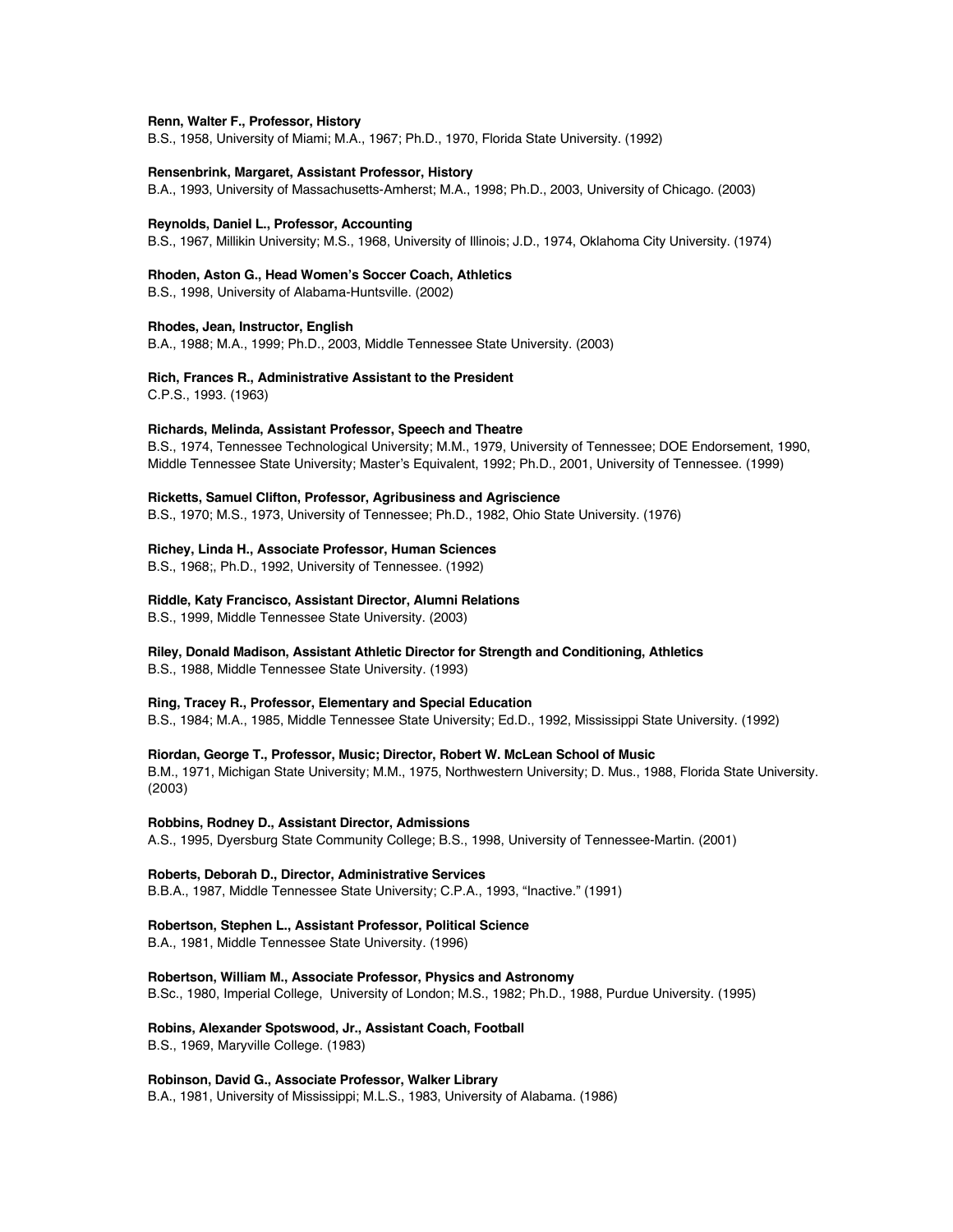#### **Robinson, Kenneth, Photographer, Photographic Services**

B.A., 1981, University of Tennessee, Knoxville. (1990)

#### **Robinson, Teresa B., Professor, Human Sciences**

B.S., 1978, Middle Tennessee State University; M.S., 1981; Ph.D., 1984, University of Tennessee. (1982)

#### **Roesler, Pamela J., Assistant Professor, Nursing**

**Services**

B.S.N., 1982, State University of New York; M.S.N., 1989, University of Minnesota. (2000)

# **Rogers, Lisa C., Director, Administrative Information System**

B.S., 1985, North Carolina State University; M.S., 1993, Middle Tennessee State University. (1985)

## **Rogers, Robb, Associate Coach, Strength and Conditioning, Athletics**

B.Ed., 1982, Southwest Missouri State University; M.Ed., 1985, University of Missouri. (2000)

## **Rogers, Robert D., Associate Professor, Criminal Justice Administration**

B.A., 1972, University of Kentucky; M.A., 1975, University of Tennessee; M.S., 1978, Eastern Kentucky University; M.A., 1981; Ph.D., 1985, State University of New York, Albany. (1993)

#### **Rollins, Lisa, Director, Broadcast Communications, News and Public Affairs**

B.S., 1996, University of North Texas; M.S., 1998; Ed.S., 2000, Middle Tennessee State University. (1999)

## **Rollins, M. Wayne, Associate Professor, Business Education, Marketing Education, and Office Management; Director, Cooperative Education**

B.S., 1975; M.B.E., 1976, Middle Tennessee State University; Ed.D., 1980, University of Georgia. (1976)

#### **Rosing, Wayne C., Professor, Biology**

B.S., 1969, University of Wisconsin; Ph.D., 1975, University of Texas. (1980)

#### **Ross, Georganne, Associate Professor, Developmental Studies**

B.A., 1976, Sara Lawrence College; M.A., 1984, Indiana University; Ph.D., 1989, University of Miami. (1989)

### **Ross, Jack, Director, Photographic Services**

A.S., 1977, Polk Community College; B.S., 1977, Middle Tennessee State University. (1979)

## **Roth, Rebecca, Instructor, Health, Physical Education, Recreation, and Safety**

B.A., 1992; M.S., 1999, Middle Tennessee State University. (2000)

#### **Rouse, Joseph E., Assistant Professor, Developmental Studies**

B.A., 1970, Columbia University; M.S., 1971, Carnegie-Mellon University; M.A., 1980, Fuller Theological Seminary. (2000)

## **Rowe, David L., Professor, History**

B.A., 1969, Ithaca College; M.A., 1972; Ph.D., 1974, University of Virginia. (1981)

## **Rowell, Ginger H., Associate Professor, Mathematical Sciences**

B.S., 1987, Birmingham-Southern College; M.A., 1991; Ph.D., 1995, University of Alabama. (2000)

## **Royal, Katherine Elaine, Professor, Psychology**

B.A., 1967; M.S., 1969; Ph.D., 1971, Purdue University. (1978)

#### **Roy, Donald P., Assistant Professor, Management and Marketing**

B.B.A., 1985, Mississippi State University; M.B.A., 1995, Mississippi College; Ph.D., 2000, University of Memphis. (2000)

#### **Rozell, Carol W., Assistant Director of Accounting Services, Business Office**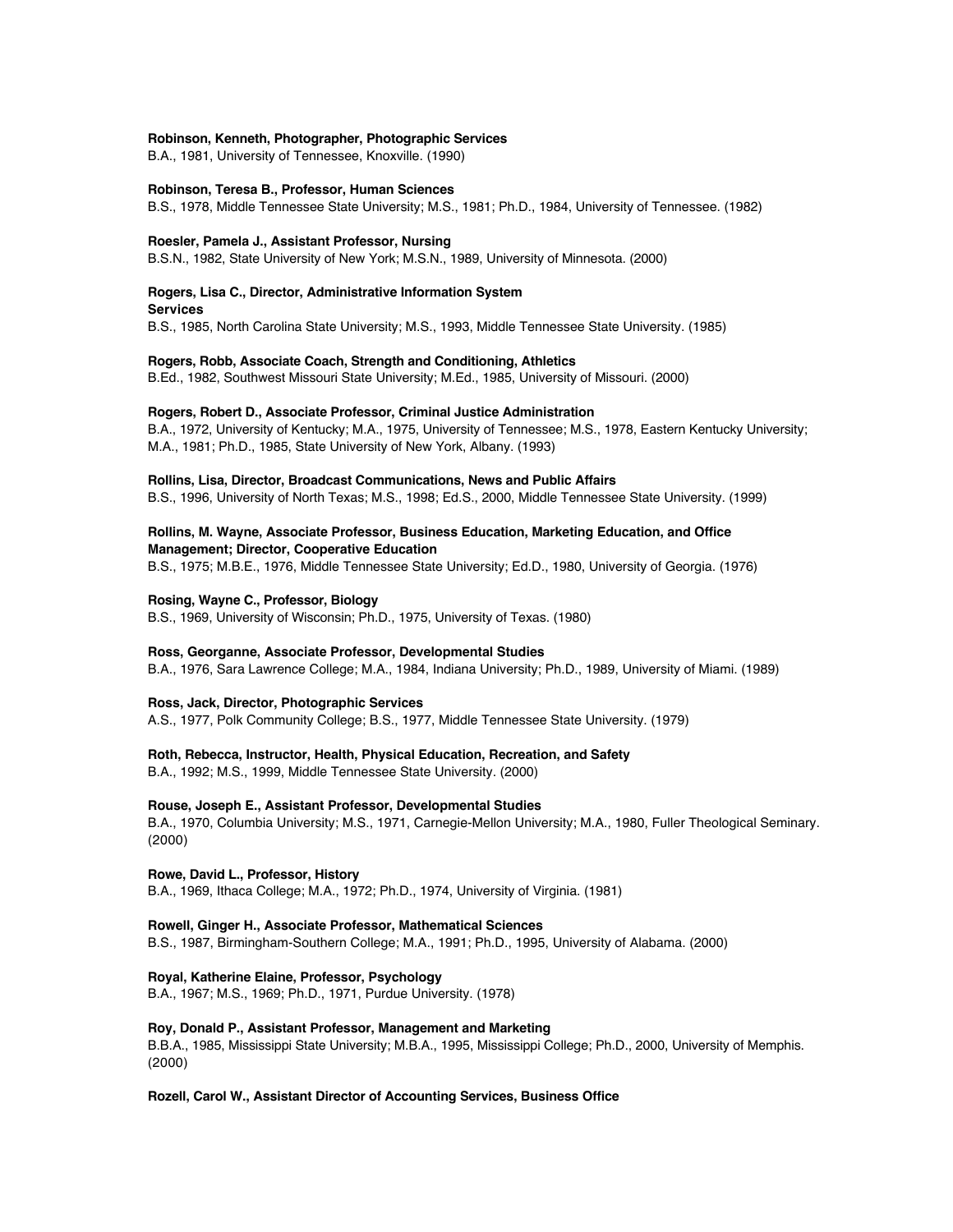B.S., 1982, David Lipscomb University; M.S., 1983, Middle Tennessee State University; C.P.A., 1986, "Inactive." (1995)

#### **Rucker, Robert Leslie, Associate Professor, Social Work**

B.S., 1971, Middle Tennessee State University; M.S.W., 1973, Washington University. (1976)

#### **Rupprecht, Nancy E., Professor, History**

B.A., 1966; M.A., 1967, University of Missouri, Columbia; Ph.D., 1982 University of Michigan. (1985)

#### **Rusciolelli, Judith, Professor, Foreign Languages and Literatures**

B.A., 1962, University of Michigan-Ann Arbor; M.A., 1966, Middlebury College; Ph.D., 1981, University of California-Los Angeles. (1991)

## **Rust, Dianna, Director, Academic Outreach and Distance Learning, Division of Continuing Studies and Public Service**

B.S., 1992; M.S., 1998; Ed.S., 2003, Middle Tennessee State University. (1991)

#### **Rust, James O., Professor, Psychology**

B.S., 1967, Lehigh University; M.A., 1969, University of Richmond; Ph.D., 1973, University of Virginia. (1973)

## **Rutledge, Michael L., Associate Professor, Biology**

B.S., 1985; M.S., 1988, Middle Tennessee State University; Ed.D., 1996, Ball State University. (1996)

#### **Ryfe, David M., Assistant Professor, Journalism**

B.A., 1988; M.A., 1993; Ph.D., 1998, University of California, San Diego. (2000)

## **Saadeh, Kim, Counselor, Student Financial Aid**

B.S., 2000, Middle Tennessee State University. (2002)

## **Sadler, Kim C., Assistant Professor, Biology**

B.S., 1976; M.S., 1979; Ed.S., 1999, Middle Tennessee State University; Ed.D., 2002, Tennessee State University. (2002)

#### **Salman, Karim A., Associate Professor**

B.Sc., 1969, University of London; M.S., 1977; Ph.D., 1979, Brunel University. (2002)

#### **Sanborn, John W., Associate Professor, Social Work**

B.A., 1967, Johns Hopkins University; M.S.W., 1969, University of Maryland. (1975)

## **Sanders, John W., Associate Professor, Educational Leadership**

B.S., 1988; M.B.E., 1989; Ed.S., 1994, Middle Tennessee State University; Ed.D., 1996, Tennessee State University. (1998)

## **Sanderson, Zackie, Athletic Business Manager, Murphy Center Complex**

B.S., 1982, Belmont University; C.P.A., "Inactive." (1998)

## **Sanger, Michael, J., Associate Professor, Chemistry**

B.S., 1989, University of California-Davis; M.S., 1994; Ph.D., 1996, Iowa State University. (2002)

#### **Sarabia-Panol, Zeny, Professor, Journalism**

B.S., 1977, Silliman University; M.A., 1984, University of the Phillipines-Diliman; Ed.D., 1993, Oklahoma State University. (2003)

## **Sarkar, Medha S., Assistant Professor, Computer Science**

B.S., 1987; M.C.A., 1990, Sardar Patel University; M.S., 1993; Ph.D., 1999, Queen's University. (2002)

## **Sarver, F. Lee, Associate Professor, Economics and Finance**

B.A., 1974; B.A., 1976; M.A., 1984; Ph.D., 1987, University of Tennessee. (1991)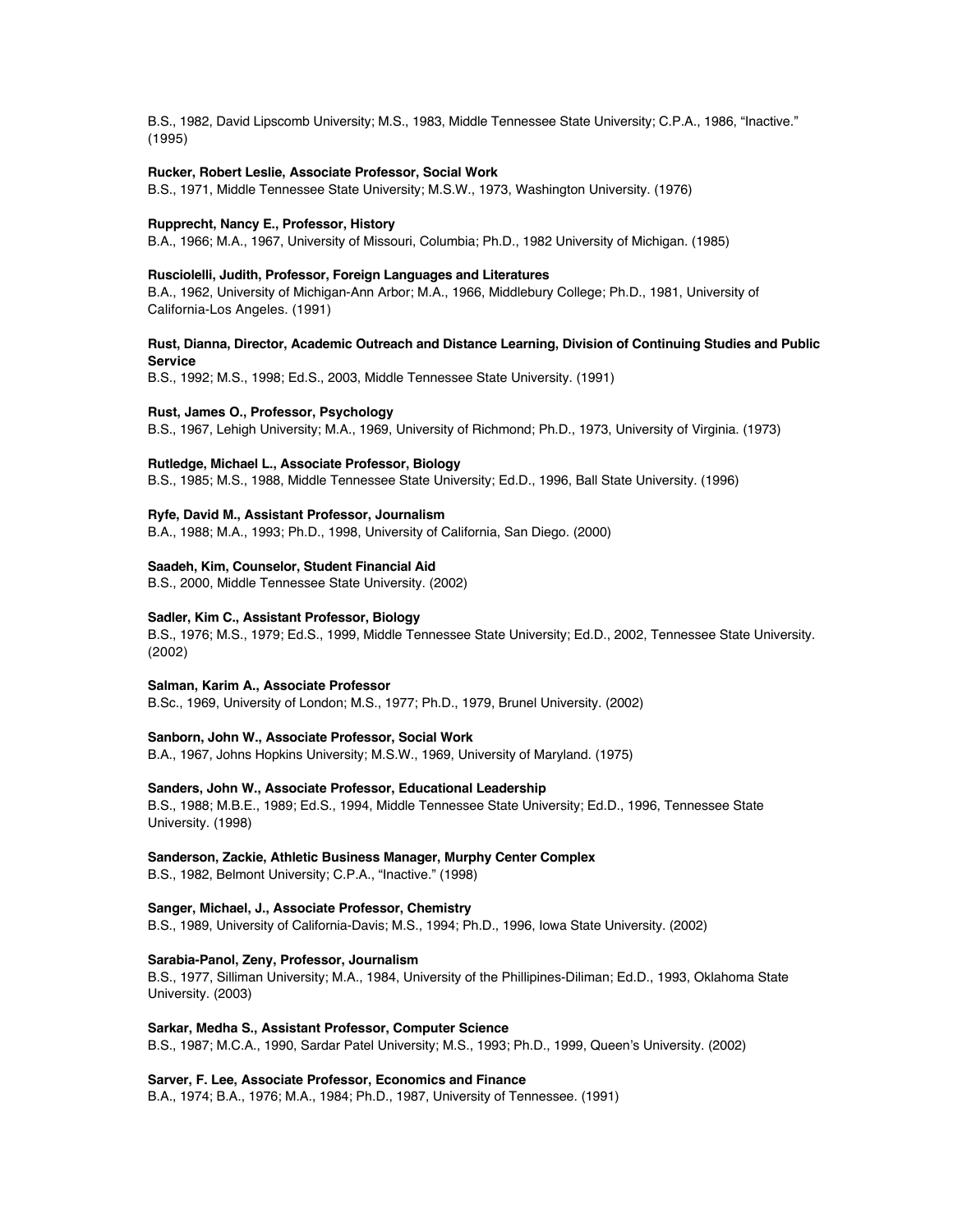#### **Sauls, Jenny L., Associate Professor, Nursing**

A.A., 1981, Middle Tennessee State University; B.S.N., 1984, Tennessee Technological University; M.S.N., 1988, Vanderbilt University; D.S.N., 2000, University of Alabama, Birmingham. (1992)

#### **Saunders, Telse, Instructor, Developmental Studies**

B.S., 1995, Middle Tennessee State University. (1998)

## **Sawyer, Diane, Professor, Elementary and Special Education; Chairholder, Katherine Murfree Chair of Excellence in Dyslexic Studies**

B.S., 1960, Geneseo State College; M.S., 1963, Buffalo State College; M.A., 1965, Teacher's College Columbia; Ph.D., 1971, Cornell University. (1989)

#### **Sbenaty, Saleh M., Professor, Engineering Technology and Industrial Studies**

B.S., 1980, Damascus University; M.S., 1985; Ph.D., 1991, Tennessee Technological University. (1993)

#### **Scanlon, Lucinda A., Assistant Professor, Walker Library**

B.A., 1977, University of California; M.L.S., 1999, University of South Carolina. (2000)

#### **Scarlett, Jon, Instructor, Health, Physical Education, Recreation, and Safety**

B.S., 1972; M.S., 1994, Middle Tennessee State University. (1996)

## **Schaffer, Greg, Director, Network Services**

B.S., 1993, State University of Buffalo, New York. (1998)

#### **Scherzer, Kenneth A., Professor, History**

B.A., 1975, Columbia University; M.A., 1977; Ph.D., 1982, Harvard University. (1988)

**Schmidt, Constance R., Director, Instructional Technology Support Center**

B.A., 1976, University of Virginia; M.S., 1977; Ph.D., 1980, Purdue University. (1989)

## **Schmidt, Greg W., Associate Professor, Psychology**

B.A., 1983, University of Denver; M.A., 1984; Ph.D., 1988, University of California, Los Angeles. (1989)

### **Schmidt, John, Assistant Director, Server, Classroom, and Desktop Services**

B.S., 1985, Middle Tennessee State University. (1998)

#### **Schmidt, Stephen R., Professor, Psychology**

B.Ed., 1975, University of Virginia; M.S., 1977; Ph.D., 1980, Purdue University. (1988)

**Scott, Vonda F., Facility Supervisor, Student Recreation Center** B.A., 1993, University of Alabama, Birmingham; M.S., 1998, Middle Tennessee State University. (1999)

#### **Seipel, Scott J., Assistant Professor, Computer Information Systems**

B.B.A., 1985; Ph.D., 1998, University of Texas. (2000)

#### **Seipelt, Rebecca L., Assistant Professor, Biology**

B.A., 1991, Berea College; Ph.D., 1996, University of Kentucky. (1999)

**Selchow, Shelly L., Academic Advisor, Academic Support Center**

B.S., 2001; M.S., 2003, Middle Tennessee State University. (2003)

## **Sells, Debra K., Associate Vice President; Director, Academic Support Services** B.A., 1981, Hope College; M.S.W., 1983, University of Michigan; Ed.D., 1996, Arizona State University. (1996)

#### **Selva, Lance, Professor, Criminal Justice Administration**

B.A., 1972; J.D., 1975, University of Alabama; M.S., 1977; Ph.D., 1985, Florida State University. (1979)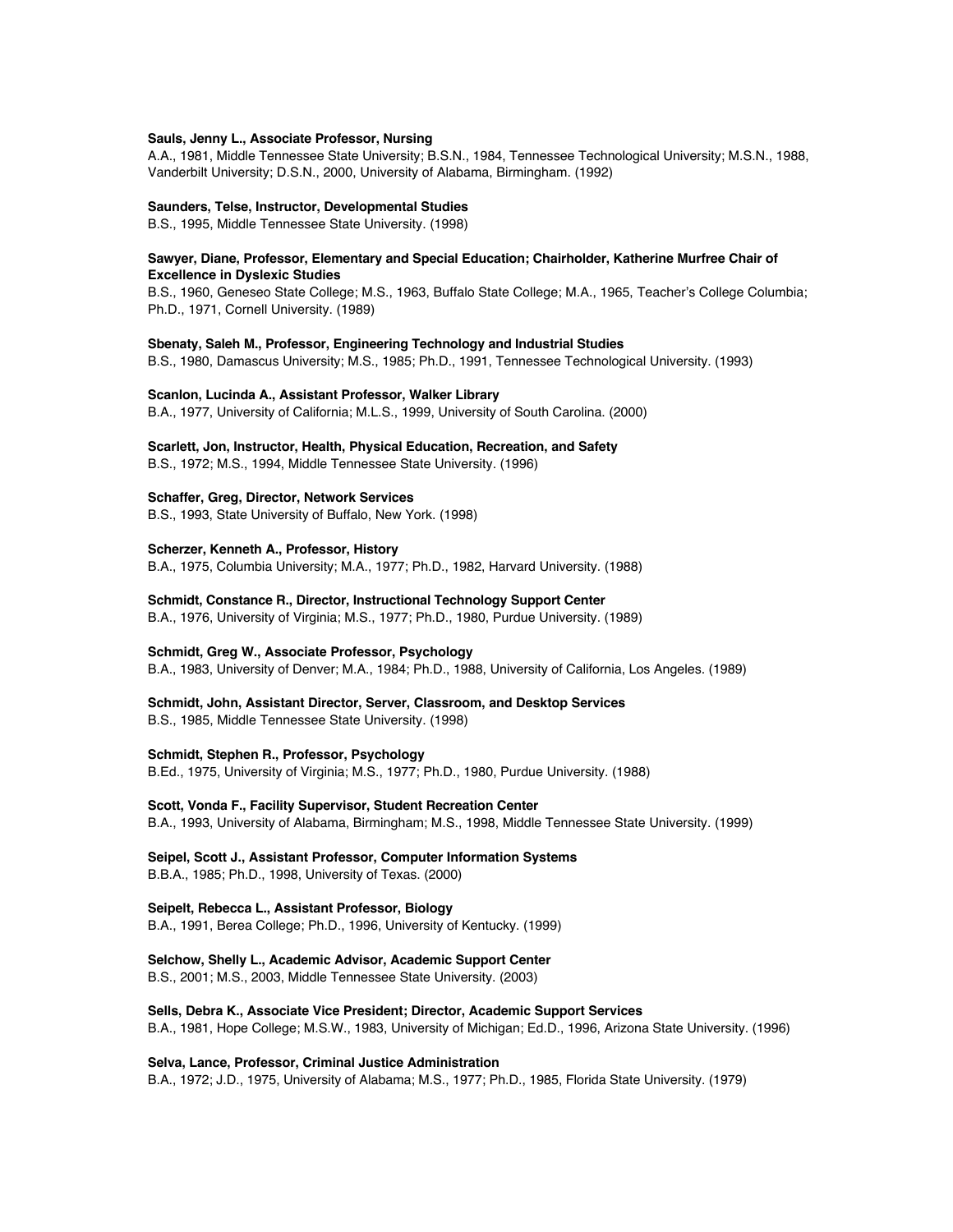## **Senior, David J., Assistant to the Director of Telecommunications for Telephone Systems, Telecommunications Services**

B.B.A., 1989; M.Ed., 1997, Middle Tennessee State University. (1994)

## **Seo, Suk Jai, Assistant Professor, Computer Science**

B.A., 1976, Hankuk University of Foreign Studies; M.S., 1986; Ph.D., 2001, University of Alabama, Huntsville. (2002)

## **Sergeant, O. Kenneth, Jr., Associate Professor, Engineering Technology and Industrial Studies**

B.S., 1966, Lincoln Memorial University; B.S., 1975, University of Tennessee; P.E., 1980; M.S., 1983, University of Tennessee; Ed.S., 1990, Middle Tennessee State University. (1983)

## **Seward, Linda G., Associate Professor, Speech and Theatre**

B.A., 1978, North Texas State University; M.A., 1983, San Diego State University; Ph.D., 1991, Purdue University. (2002)

## **Shadrake, Bill, Network Support Specialist, Network Services**

A.S., 1982, Nashville State Technical Institute. (2000)

## **Shaffer, Gary L., Professor, Elementary and Special Education**

B.S., 1964, Murray State University; M.S., 1973; Ed.D., 1975, University of Southern Mississippi. (2000)

## **Shardo, Judith D., Associate Professor, Biology**

B.S., 1966, University of Dayton; M.S., 1972, University of Arkansas; Ph.D., 1994, University of Massachusetts. (2002)

## **Sharp, Leslie N., Assistant Professor, Center for Historic Preservation**

B.A., 1989, University of Georgia; M.A., 1993, Middle Tennessee State University; Ph.D., 2004, Georgia Tech. (2003)

## **Sharp, Vicki L., Microcomputer Specialist, Server, Classroom, and Desktop Services**

B.B.A., 1987, Belmont University. (1998)

## **Shaw-McEwen, Sharon, Professor, Social Work**

B.S., 1970, Bradley University; M.S.S.W., 1972, University of Tennessee; Ed.D., 1990, Vanderbilt University. (1991)

## **Shearon, Stephen, Associate Professor, Music**

B.M., 1977, Northwestern University; M.A., 1985; Ph.D., 1993, University of North Carolina, Chapel Hill. (1994)

## **Sheehan-Smith, Lisa M., Assistant Professor, Human Sciences**

B.S., 1981, Western Kentucky University; M.Ed., 1982, Vanderbilt University. (1998)

## **Shefflemaier, Gerry W., Assistant Professor, Business Education, Marketing Education, and Office Management**

B.S., 1998; M.Ed., 1999, Central Washington University; Ph.D., 2003, Utah State University-Logan. (2003)

## **Shelar, Victoria Dawn, Professor, Health, Physical Education, Recreation, and Safety**

B.S., 1981, University of Florida; M.S., 1984, University of North Florida; Ph.D., 1988, University of Maryland. (1995)

## **Shelton, Roy C., Professor, Foreign Languages and Literatures**

B.A., 1963, Middle Tennessee State College; Ph.D., 1966, Vanderbilt University. (1968)

## **Sherman, Theodore, Associate Professor, English**

B.A., 1987, Covenant College; M.A., 1988, University of Central Florida; Ph.D., 1993, University of Southern Mississippi. (1993)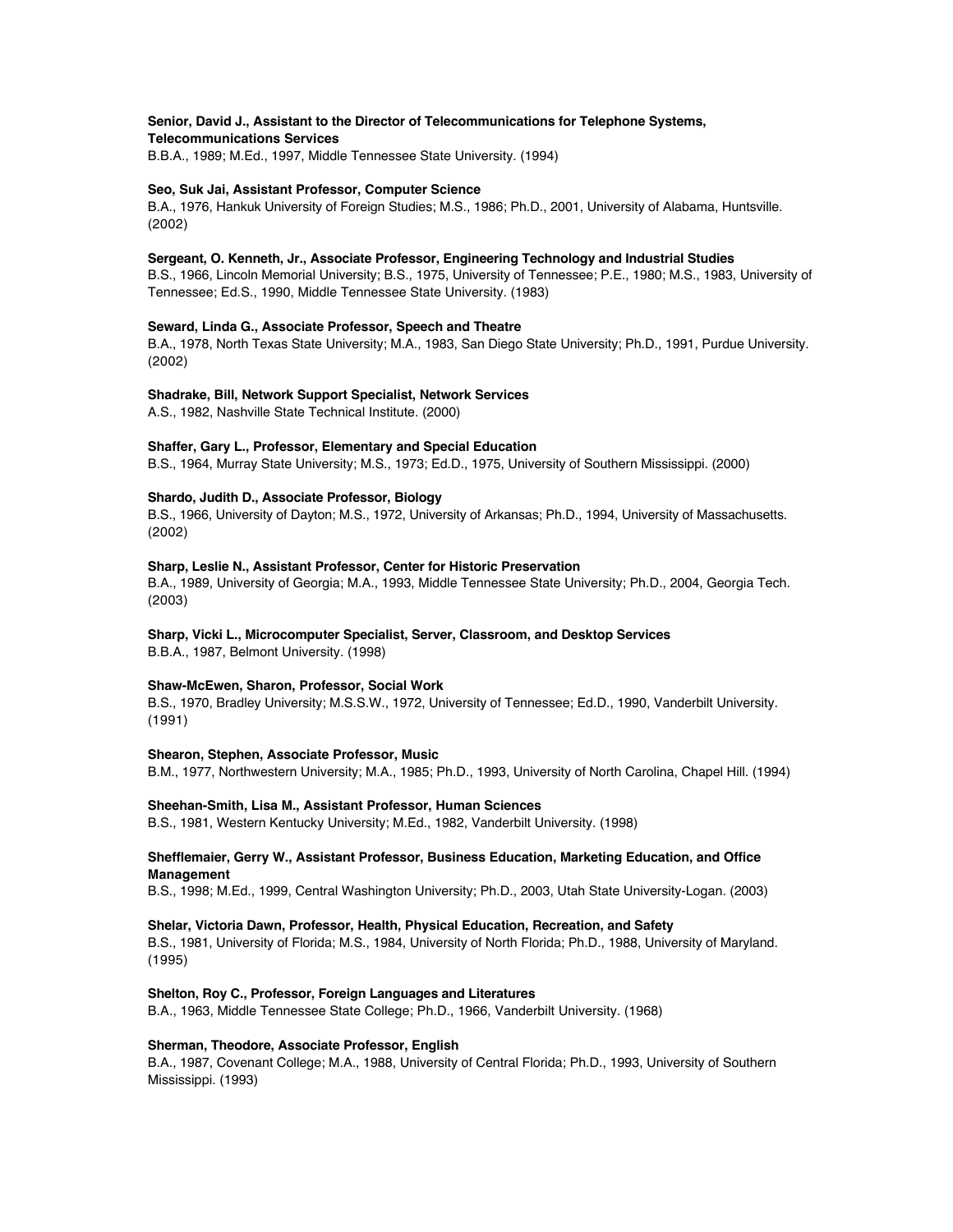#### **Shibinski, Kimberlee A., Assistant Professor, Educational Leadership**

B.S., 1979, Eastern Kentucky University; M.S., 1982, Indiana University; Ed.D., 1998, University of South Carolina. (1999)

# **Shook, Judith A., Assistant Director, Publications and Graphics**

B.S., 1967, Ball State University. (1974)

#### **Short, Dale, Head Coach, Men's Tennis**

B.A., 1981; M.S., 1990, Middle Tennessee State University. (1987)

#### **Shuler, Aubrey, Instructor, English**

B.A., 1974, Mercer University; M.A., 2001, Middle Tennessee State University. (2001)

#### **Shulman, William L., Associate Professor, Criminal Justice Administration**

B.S., 1972; J.D., 1975, University of Tennessee. (1990)

#### **Sickler-Voigt, Debrah, Assistant Professor, Art**

B.A., 1992, Florida State University; M.S., 1998, Florida International University; Ph.D., 2002, Florida State University. (2003)

#### **Simerly, Greg, Director of Debate, Speech and Theatre**

B.A., 1984, Middle Tennessee State University; M.S., 1986, Southern Illinois University. (2001)

#### **Simmons, James R., Assistant Professor, Music**

B.M., 1994, University of Wisconsin; M.M., 2002, Eastman School of Music. (2002)

## **Simpson, Debra C., Instructor, Human Sciences**

B.S., 1977, Middle Tennessee State University; M.Ed., 1988, University of Tennessee, Chattanooga. (1993)

#### **Singer, Marc G., Professor, Management and Marketing**

B.B.A., 1968, City College of New York; M.B.A., 1971, Baruch College of New York; Ph.D., 1973, University of Tennessee. (1990)

#### **Sinkala, Zachariah, Associate Professor, Mathematical Sciences**

B.S., 1981, University of Zambia; M.S., 1986, University of Michigan; Ph.D., 1989, University of South Florida. (1990)

#### **Slicker, Ellen K., Associate Professor, Psychology**

B.S., 1969; M.Ed., 1970, University of Kansas; Ed.S., 1983, University of Northern Colorado; Ph.D., 1991, Texas A&M University. (1992)

## **Sloan, Anne T., Associate Professor, Political Science; Associate Dean, Liberal Arts**

B.A., 1971, Middle Tennessee State University; M.A., 1974, Louisiana State University; Ph.D., 1982, Ohio State University. (1993)

**Smith, Albert, Instructional Technology Specialist, Academic and Instructional Technology Services** B.B.A., 2002; M.S., 2003, Middle Tennessee State University. (2004)

#### **Smith, Allison, Associate Professor, English**

B.A., 1983; M.A., 1986, California State University; Ph.D., 1994, University of Illinois. (2002)

#### **Smith, Dean, Assistant to the Vice President, Business and Finance**

B.S., 1970; M.P.A., 1975, Middle Tennessee State University. (2003)

#### **Smith, Elizabeth, Clinic Coordinator, Speech and Theatre**

B.S., 1996, Middle Tennessee State University; M.A., 1998, University of Tennessee, Knoxville. (2001)

## **Smith, George Robert, Jr., Associate Professor, Accounting**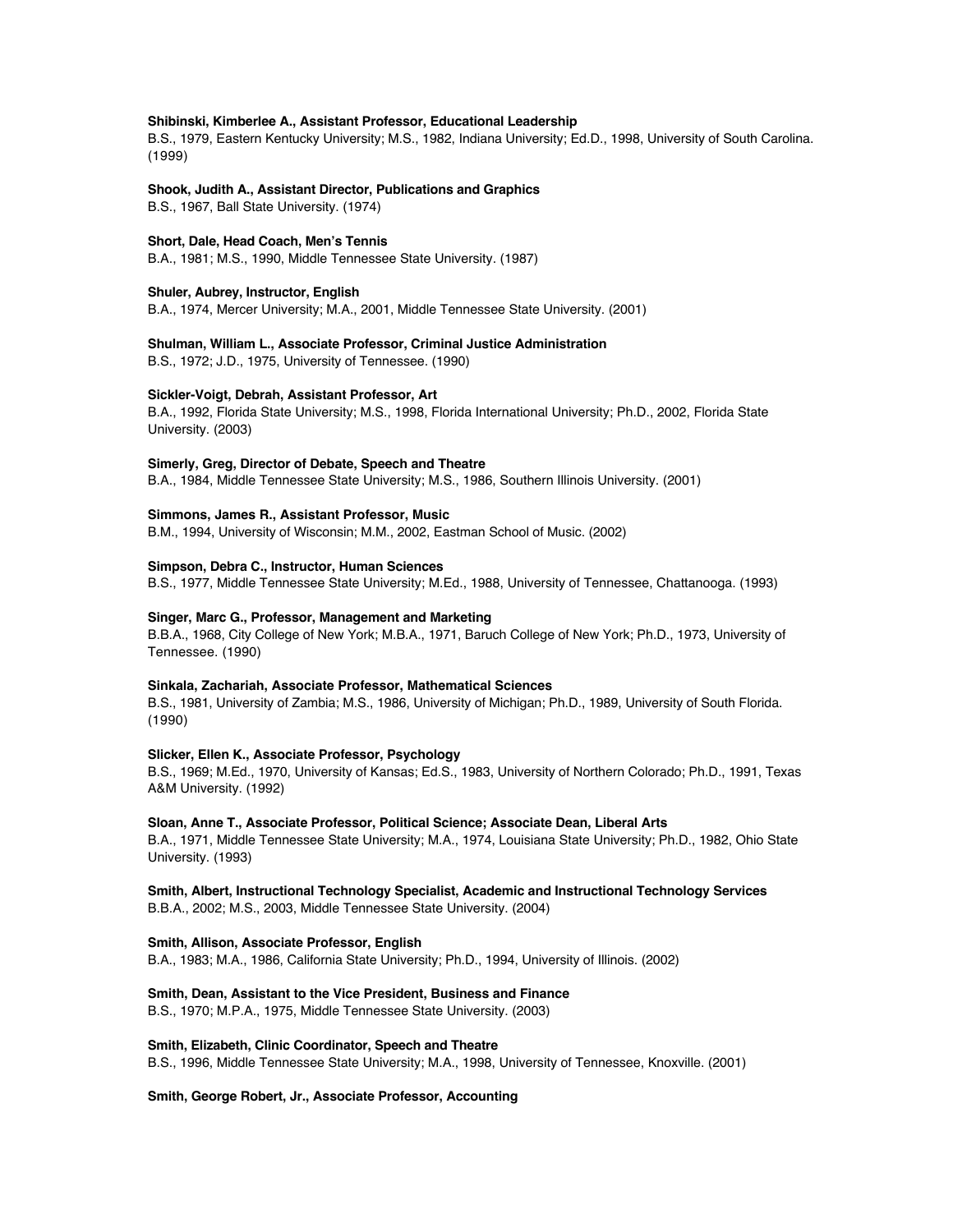B.B.A., 1974; M.S., 1982, University of Tennessee; CPA, 1982,; Ph.D., 1995, Texas Tech University. (1999)

#### **Smith, H. Stephen, Associate Professor, Music**

B.A., 1975, Davidson College; B.M., 1978; M.M., 1980, Eastman School of Music. (1998)

## **Smith, Kevin E., Associate Professor, Sociology and Anthropology**

B.A., 1986; M.A., 1990; Ph.D., 1992, Vanderbilt University. (1994)

## **Smith, Maria A., Professor, Nursing**

B.S.N., 1973, Tuskegee Institute; M.S.N., 1985; D.S.N., 1992, University of Alabama, Huntsville. (2000)

**Smith, Marsha K., Associate Professor, Business Education, Marketing Education, and Office Management** B.S., 1970; M.B.E., 1978, Middle Tennessee State University; Ed.D., 1993, Vanderbilt University. (1982)

## **Smith, Mary M., Administrative Senior Systems Analyst, Administrative Information System Services** B.B.A., 1987, Middle Tennessee State University. (1995)

**Smith, Richard, Jr., Associate Director for Facilities Management, Housing and Residential Life** B.S., 1983, Middle Tennessee State University. (1989)

#### **Smith, Sharon S., Associate Professor, Speech and Theatre**

B.S., 1972, East Tennessee State University; M.S., 1979, University of Tennessee, Knoxville; Ed.D., 1989, Vanderbilt University. (1983)

#### **Smith, Stephany W., Head Women's Basketball Coach, Athletics**

B.A., 1988; M.S., 1989, Harding University. (1993)

## **Smith, Thaddeus M., Professor, History; Department Chair**

B.A., 1972; M.A., 1973; M.A.Ed., 1977, Eastern Kentucky University; M.A., 1981; Ph.D., 1987, Brown University. (1988)

#### **Smith, Trixie, Assistant Professor, English**

B.A., 1988, Mobile College; M.L.I.S., 1999; M.A., 1999; Ph.D., 2002, University of South Carolina. (2002)

# **Smith, Vincent W., Associate Professor, Business Education, Marketing Education, and Office Management**

B.S., 1984; M.B.E., 1985, Middle Tennessee State University; Ed.D., 1994, Vanderbilt University. (1985)

## **Smith-Walters, Cindi, Professor, Biology; Co-Director, Center for Environmental Education**

B.S., 1978, East Central State University; M.S., 1984; Ph.D., 1988, Oklahoma State University. (1993)

## **Snapp, Robbie A., Assistant Director, Student Financial Aid**

B.U.S., 1992; M.Ed., 1996, Middle Tennessee State University. (1981)

### **Snead, Donald, Assistant Professor, Educational Leadership**

B.S., 1975, Fort Valley State College; M.A.T., 1986, Western Kentucky University; Ed.D., 1999, University of Kentucky. (2000)

## **Sniderman, Michael D., Associate Professor, Speech and Theatre**

B.A., 1965, University of Michigan; M.A., 1972, Eastern Michigan University. (1980)

## **Snodgrass, Diane B., Internal Auditor**

B.B.A., 1983, Middle Tennessee State University; C.P.A., 1988. (1987)

## **Snook, Tony, Director, Printing Services**

(1986)

# **Sobel, Susan M., Assistant Professor, Psychology**

B.A., 1990, Gustavus Adolphus College; M.S., 1993; Ph.D., 1996, University of Wyoming; Ed.S., 2000, Middle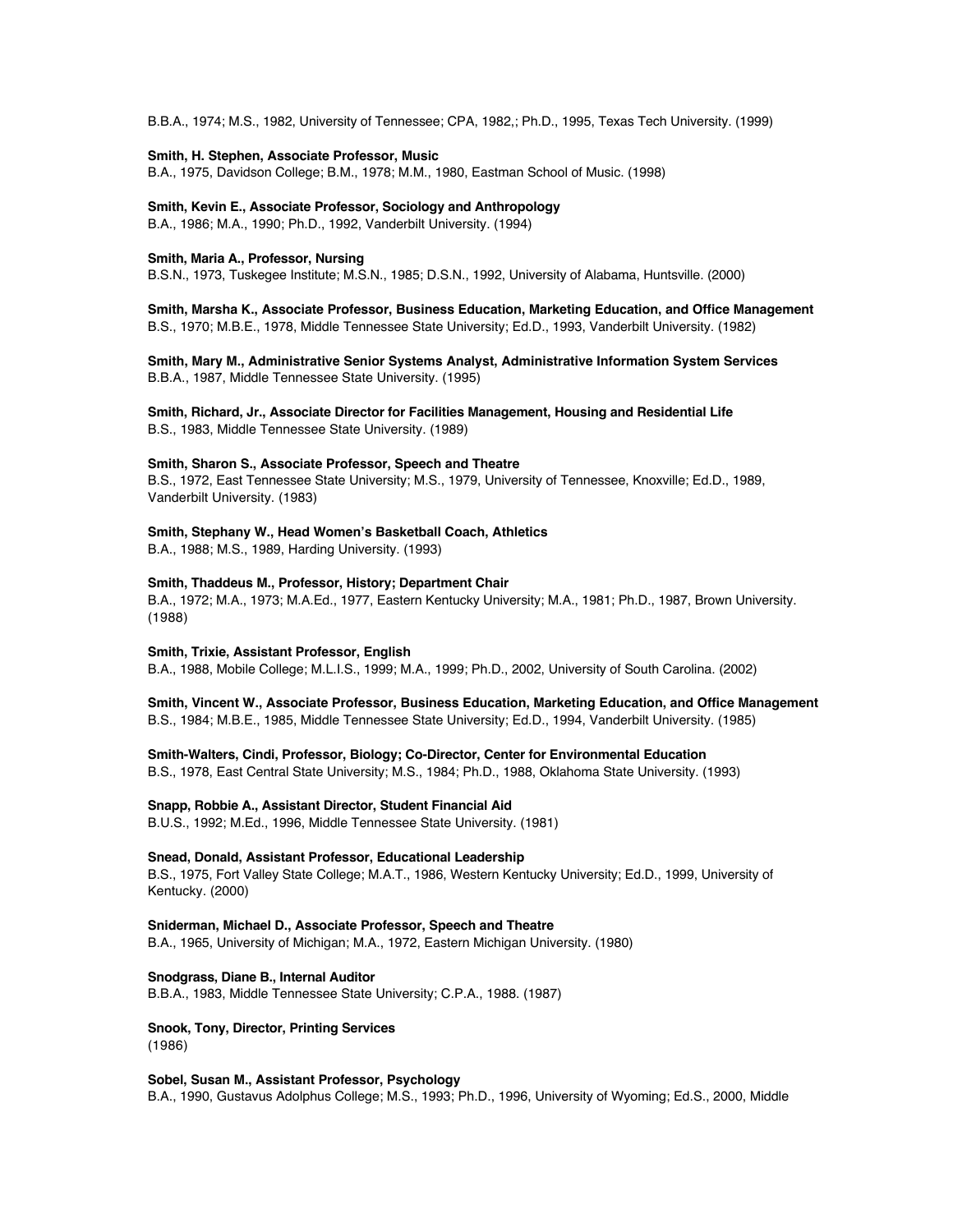Tennessee State University. (2000)

## **Sokoya, S. Kim, Professor, Management and Marketing**

B.S., 1979; M.A., 1981; M.B.A., 1982, Eastern Illinois University; D.B.A., 1985, Mississippi State University. (1989)

## **Solley, Bobbie A., Professor, Elementary and Special Education**

B.S., 1979, David Lipscomb University; M.A., 1982, University of Alabama; Ed.D., 1989, University of Georgia. (1991)

## **Spann, Jennifer L., Assistant Professor, Nursing**

B.S.N., 1990; M.S.N., 1998, Tennessee State University. (2003)

## **Spires, Robert W., Professor, Electronic Media Communication; Department Chair**

B.A., 1974, Western Kentucky University; M.M.A., 1978, University of South Carolina; Ph.D., 1982, Florida State University. (1986)

## **Sridhara, Basavapatna S., Associate Professor, Engineering Technology and Industrial Studies**

B.S.M.E., 1978, Bangalore University; M.S.M.E., 1980, Indian Institute of Science; M.S.M.E., 1982, Stevens Institute of Technology; Ph.D., 1991, Auburn University. (1991)

## **Stahl, Jeremy D., Assistant Professor, History**

B.A., 1982, University of Oklahoma; M.A., 1986; Ph.D., 1994, University of Florida. (1998)

# **Stallings, Hilary, Assistant to the Dean, College of Liberal Arts**

B.B.A., 1992, Texas Christian University; M.Ed., 1997, University of Texas-Austin. (2002)

## **Stallings, Jay, Assistant Director, Admissions**

B.A., 1994, Southwest Texas State University. (1998)

## **Stanley, Jennifer Clemans, Site Director, Evening Extended School Program**

B.S., 1997, Middle Tennessee State University. (2000)

## **Staples, Amy L.S., Associate Professor, History**

B.A., 1991, St. Bonaventure University; M.S., 1993; Ph.D., 1998, Ohio State University. (1998)

## **Stegall-Faulk, Teresa, Instructor, Biology**

B.S., 1997; M.S., 2000, Middle Tennessee State University. (2000)

## **Stepp, T. Michelle, Chapter Coordinator, Alumni Relations**

B.S., 1992, University of Kentucky. (1998)

# **Stevens, Jack D., Assistant Manager, Tennessee Miller Coliseum** (1997)

**Stevenson, Theresa, Systems Analyst, Administrative Information System Services** B.B.A., 1982, Middle Tennessee State University. (1983)

## **Stewart, Martin V., Associate Professor, Chemistry** A.A., 1964; B.S., 1966, Emory University; Ph.D., 1979, University of Georgia. (1979)

**Stewart, William C., Associate Professor, Biology**

B.S., 1987, North Carolina State University; Ph.D., 1994, East Carolina University. (1995)

# **Stogner, Catherine, Associate Professor, Human Sciences**

A.S., 1971, East Tennessee State University; B.S., 1987, Health Columbus University; M.S., 1993; Ph.D., 1996, Utah State University. (1996)

#### **Stogner, Horace N., Jr., Academic Advisor, Academic Support Center**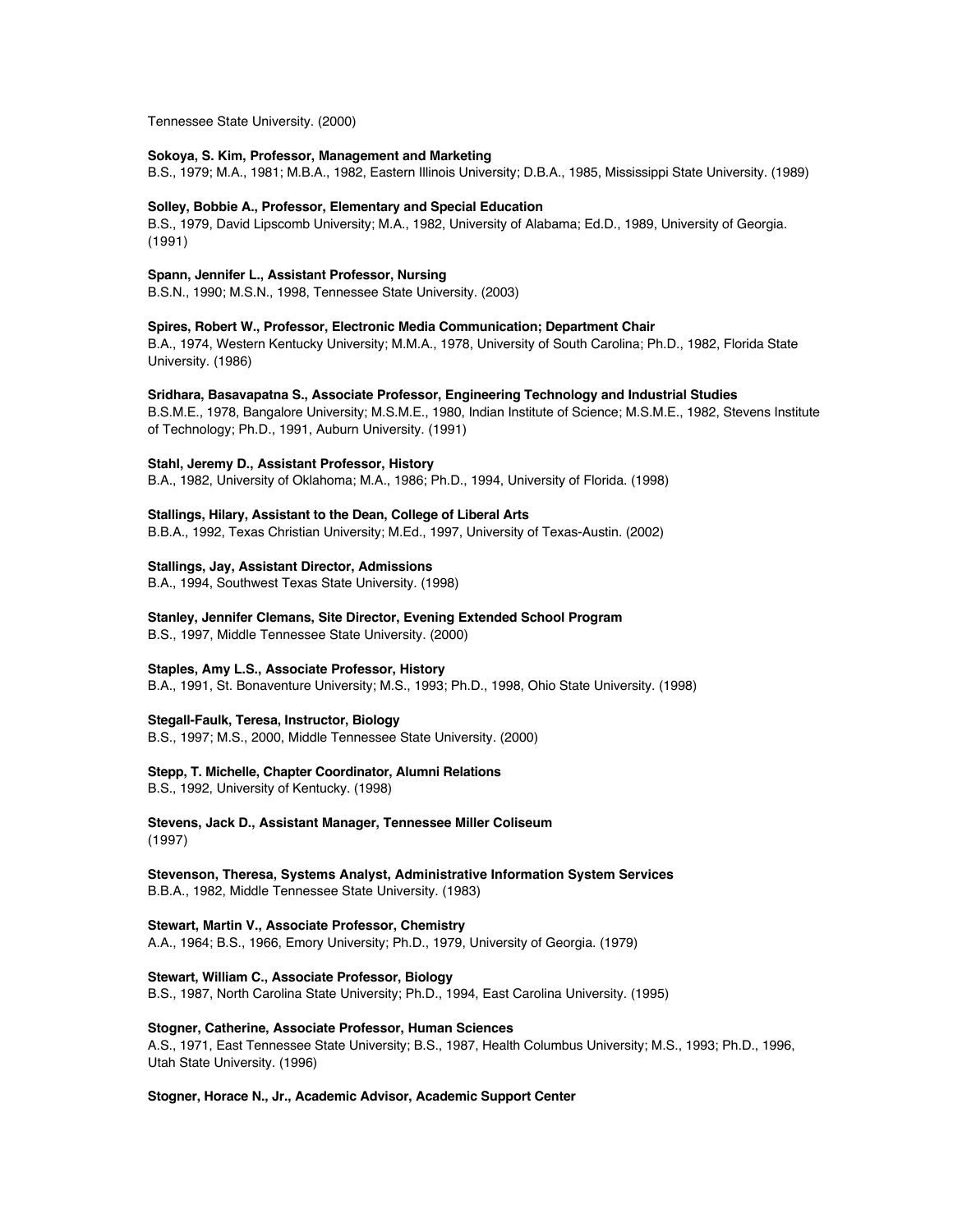B.A., 1974, Brigham Young University. (1997)

### **Stott, Sandra C., Coordinator, Student Unions and Programming**

B.S., 1960, Middle Tennessee State University. (1960)

## **Strawman, Thomas William, Professor, English; Associate Chair**

B.S., 1973, Iowa State University; M.A., 1976, University of Kansas; Ph.D., 1986, University of Washington. (1989)

## **Strickland, Thomas H., Professor, Economics and Finance**

B.S.I.E., 1963, Texas Tech University; M.B.A., 1972, University of Texas-Arlington; Ph.D., 1979, University of Oklahoma. (1988)

#### **Sudak, Sarah, Director, Housing and Residential Life**

B.A., 1987; M.Ed., 1989, University of Oklahoma. (1998)

#### **Sundeen, Terrence R., Associate Professor, Developmental Studies**

B.S., 1978; M.S., 1984, Vanderbilt University; Ed.S., 1994, Middle Tennessee State University; Ed.D., 2000, Tennessee State University. (1988)

**Sutarso, Toto, Statistical Software Consultant, Academic and Instructional Technology Services** B.S., 1981, Jakarta, Indonesia; M.S., 1990; Ph.D., 1995, University of Alabama. (1997)

## **Sutton, Catherine G., Assistant to the Director, Tennessee Center for Labor-Management Relations** (1998)

### **Swain, Sarah H., Associate Professor, Biology**

B.A., 1966, University of Chattanooga; M.A.T., 1967, Vanderbilt University. (1981)

**Szydlowski, Nick, Tucker Theatre Technical Services Manager, Speech and Theatre** B.A., 2002, Yale University. (2002)

#### **Tang, Thomas L., Professor, Management and Marketing**

B.S., 1971, Chung Yuan University; M.A., 1977; Ph.D., 1981, Case Western Reserve University. (1983)

#### **Tarr-Belew, Shiela, Area Coordinator, Housing and Residential Life**

B.S., 1999, Framingham State College; M.S., 2001, Middle Tennessee State University. (2001)

**Tate, James C., Associate Professor, Psychology**

B.S., 1982, The College of Charleston; M.S., 1988; Ph.D., 1992, Auburn University. (1993)

## **Taylor, James E., Assistant Professor, Social Work**

B.S., 1959, Agricultural and Technical University; M.Ed., 1965, Springfield College; Ph.D., 1977, Brandeis University. (1998)

## **Taylor, Mayo R., Assistant Professor, Walker Library**

B.A., 1971; University of California, Berkeley; M.L.S., 1976, Peabody College. (1995)

## **Taylor, Ramona R., Internal Auditor, Internal Audit**

B.S., 1980, University of Kentucky; C.P.A., 1984; M.B.A., 1991, Middle Tennessee State University. (1987)

# **Taylor, Rick A., Machinist Lab Technician, Engineering Technology and Industrial Studies**

B.S., 1982, Middle Tennessee State University. (2000)

# **Taylor, Susan Turner, Coordinator of Leadership Middle Tennessee, Jennings A. Jones College of Business** B.S., 1983, Middle Tennessee State University; C.P.S., 1986. (1981)

#### **Templeton, Mark, Academic Advisor, Academic Support Center**

B.S., 1987, University of Pittsburgh; M.A., 1988; M.A., 1989; Ph.D., 1993, University of Alabama. (2002)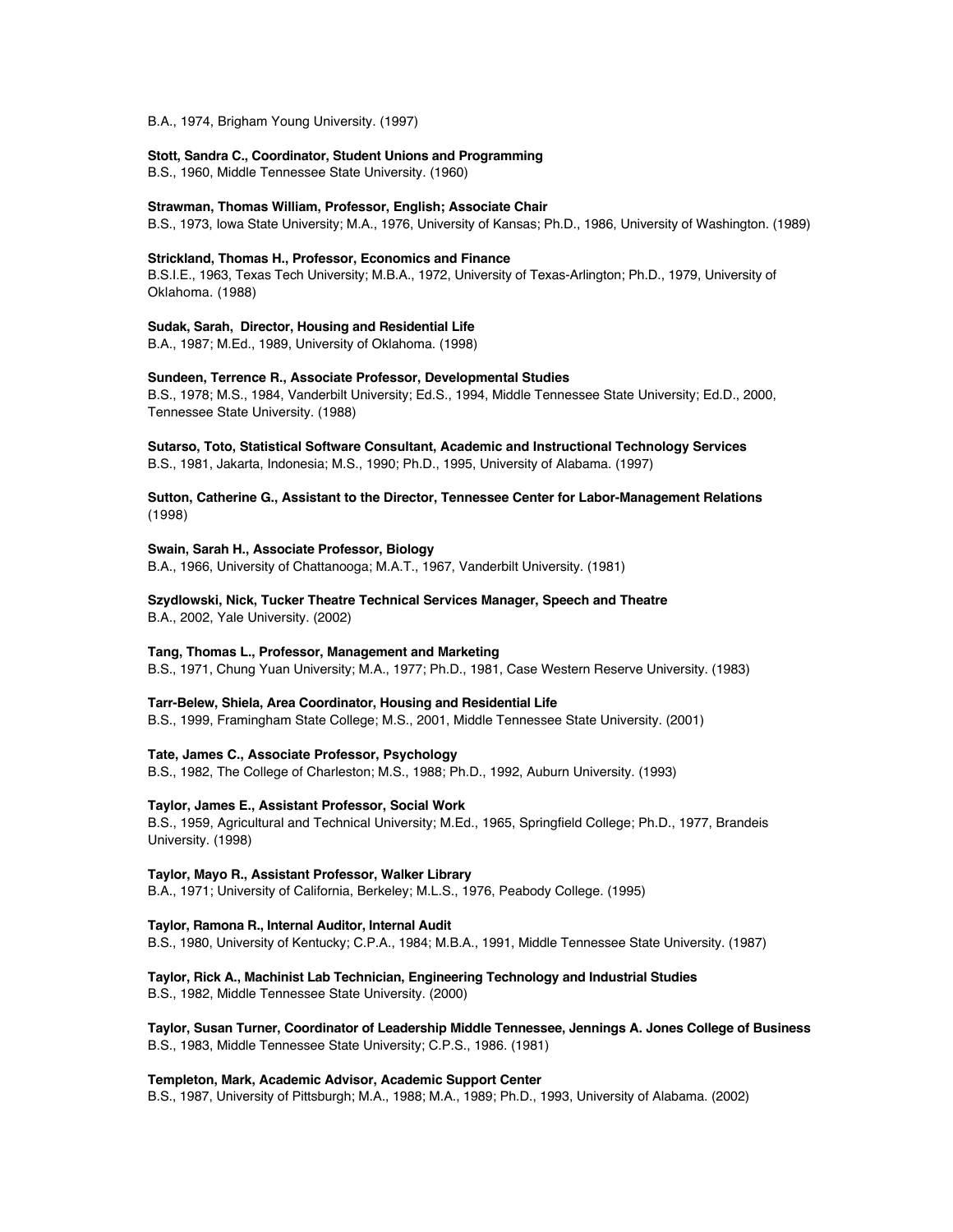#### **Tenpenny, Elaine I., Associate Professor, Mathematical Sciences**

B.A., 1981, David Lipscomb College; M.S., 1987; Ed.S., 1992, Middle Tennessee State University. (1987)

#### **Tesi, Moses K., Professor, Political Science**

B.A., 1977, Indiana University of Pennsylvania; M.A., 1978, University of Chicago; Ph.D., 1985, Vanderbilt University. (1990)

#### **Tewell, Tanya, Associate Professor, Art**

B.S., 1982, Indiana State University; M.F.A., 1992, Arizona State University School of Art. (1994)

## **Tharp, Terri J., Academic Advisor, Academic Support Center**

B.S., 1982, Murray State University; M.Ed., 1987, University of Montevallo; Ed.S., 2001, Middle Tennessee State University. (1990)

#### **Thayer, Thomas Andrew, Assistant Professor, Art**

B.F.A., 1992; M.F.A., 1995, Northern Illinois University. (2002)

#### **Therrien, Kathleen M., Associate Professor, English**

B.A., 1987, College of Holy Cross; M.A., 1989; Ph.D., 1997, University of Delaware. (1998)

#### **Thetford, Sue S., Assistant Professor, Walker Library**

B.S., 1965, Texas College of Arts and Industries; M.L.S., 1987, University of Oklahoma. (1993)

#### **Thomas, Alan, Controller, Business Office**

B.B.A., 1987; M.Ed., 1998, Middle Tennessee State University; CPA, 1991, "Inactive." (1990)

**Thomas, Audrey M., Coordinator of Career Placement, Career and Employment Center** B.B.A., 1988, Middle Tennessee State University. (1995)

#### **Thomas, Joe G., Professor, Management and Marketing**

B.S., 1974; M.S., 1975, University of Missouri; Ph.D., 1983, Texas A&M University. (1989)

## **Thomas, Melanie R., Assistant Professor, Walker Library**

B.A., 1984, Jackson State University; M.L.S., 1986, University of Wisconsin-Milwaukee. (1986)

## **Thomas, Paula B., Accounting Advisory Board Distinguished Professor, Accounting; Interim Chair**

B.B.A., 1978; C.P.A., 1980; M.S., 1983, Middle Tennessee State University; C.M.A., 1984; D.B.A., 1987, Mississippi State University. (1983)

## **Thomas, R. Earl, Associate Professor, Management and Marketing**

B.A., 1972; M.A.T., 1974, Middle Tennessee State University; Ed.D., 1984, Vanderbilt University. (1990)

### **Thomas, Raymond D., Associate Professor, Music; Director of Bands**

B.M., 1984; M.M., 1992; University of Utah; Ph.D., 1998, University of Minnesota. (2003)

#### **Thomas, Sharon, Associate Director, Admissions**

B.S., 1994; M.Ed., 1998, Middle Tennessee State University. (1995)

## **Thomas, Shelley, Associate Professor, Foreign Languages and Literatures** B.A., 1976, Clemson University; M.A., 1984, University of South Carolina; Ph.D., 1991, Purdue University. (1991)

**Thomas, Teresa, Associate Director, Records; Interim Director** B.B.A., 1991; M.B.A., 1994, Middle Tennessee State University. (1994)

# **Thompson, Alison J., Assistant Athletic Trainer, Athletics**

B.S., 2000, Slippery Rock University; M.S., 2002, West Virginia University. (2003) **Thompson, Rhonda F., Assistant Director, Guidance Services**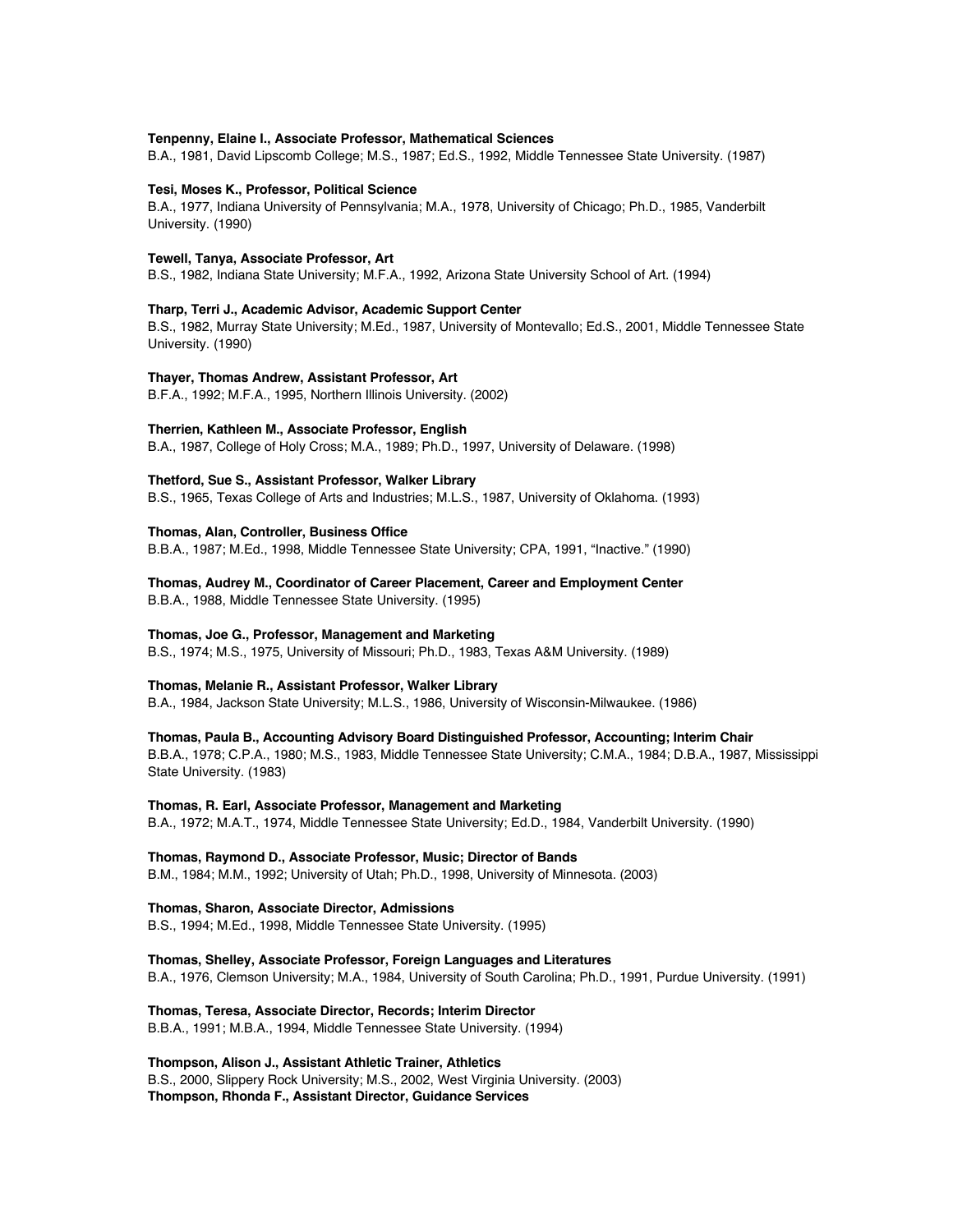B.S., 1979, George Peabody College; M.A., 1991, Middle Tennessee State University; R.N., 1996, M.S.N., 1997, Vanderbilt University. (2002)

## **Thompson, Sarah, Academic Advisor, College of Mass Communication**

B.S., 1998, University of Maryland. (2001)

## **Thorup, Sherry, Instructional Technology Specialist, Academic and Instructional Technology Services** M.S., 1997, Nova Southeastern University. (2000)

## **Thurman, Kathy R., Director, Budget Office**

B.S., 1976, David Lipscomb University; M.B.A., 1983, Tennessee Technological University. (1990)

## **Thweatt, Joe Mack, Professor, Computer Science**

A.B., 1961, David Lipscomb College; M.A., 1962, Middle Tennessee State College; Ed.S., 1986, Middle Tennessee State University; Ed.D., 1988, Tennessee State University. (1965)

## **Tillery, Kenneth R., Associate Professor, Management and Marketing**

B.S.I.M., 1967, Georgia Institute of Technology; M.B.A., 1972; Ph.D., 1985, Georgia State University. (1988)

## **Timmons, J. Douglas, Associate Professor, Economics and Finance**

B.S., 1973, Old Dominion University; M.B.A., 1975, College of William and Mary; Ph.D., 1986, University of Florida at Gainesville. (1996)

## **Tipps, Angela D., Assistant Professor, Music**

B.M., 1985, Middle Tennessee State University; M.M., 1987, Scarritt Graduate School. (1998)

## **Tipps, M. Jane, Director, Guidance Services**

B.A., 1968, Michigan State University; M.A., 1974, Middle Tennessee State University; Ph.D., 1977, University of Southern Mississippi. (1984)

#### **Todd, Kiplynn F., Assistant Director, Annual Giving and Stewardship, Development Office**

B.S., 1984, University of Tennessee, Knoxville. (1998)

### **Tolbert, Denise, Voice Mail Coordinator, Telecommunication Services**

B.B.A., 1993, Middle Tennessee State University. (1998)

## **Tormey, Warren, Instructor, English**

B.A., 1986, University of Pennsylvania; M.A., 1991, University of Arizona. (2003)

#### **Towe, Darrell, W., Manager, Tennessee Miller Coliseum**

B.S., Western Kentucky University. (1989)

#### **Tozer, Tom, Director of Media Relations, News and Public Affairs**

B.A., 1968, University of Indianapolis. (1993)

**Tran, Thuhang Thi, Assistant Professor, Management and Marketing** B.E.E., 1991, Georgia State University; M.B.A., 2003; Ph.D., 2003, University of Massachusetts-Amherst. (2003)

## **Traughber, Belinda, Professor, Psychology**

B.S., 1976, Vanderbilt University; M.A., 1977, Middle Tennessee State University; Ph.D., 1982, University of Kansas. (1982)

## **Treece, Charles L., Manager, Parking and Transportation Services**

B.S., 2000, Alabama A&M University. (2001)

# **Trent, Sheri, Professor, Elementary and Special Education**

B.S., 1972, Middle Tennessee State University; M.Ed., 1975, University of Mississippi; Ph.D., 1982, George Peabody College. (1990)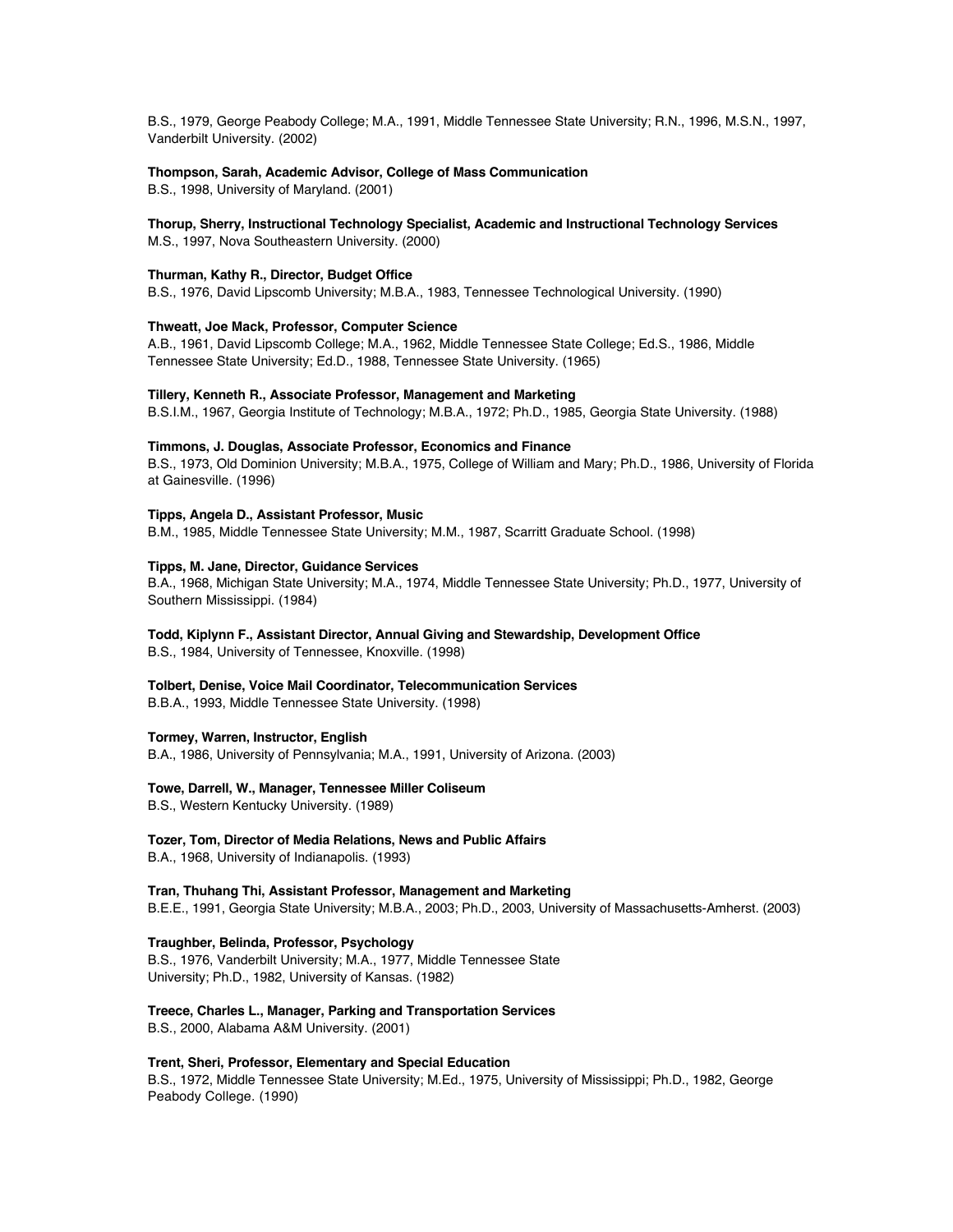## **Trentham, Susan, Director, June Anderson Women's Center**

B.A., 1992; M.A., 1994, University of Alabama-Huntsville; Ph.D., 2000, University of Nevada-Reno. (2003)

### **Tucibat, Joseph Edward, Assistant Director, Academic Support Center** B.S., 1983; M.S., 1986, Western Illinois University. (2000)

# **Turner, Martha, Director, Career and Employment Center**

(1964)

# **Turnham, Teresa Diane, Health, Physical Education, Recreation, and Safety/Athletics; Associate Director, Athletics; Senior Administrator, Women's Athletics**

B.S., 1980, David Lipscomb College; M.S., 1981, Austin Peay State University. (1982)

## **Tyndall, Donald Joseph, Assistant Men's Basketball Coach, Athletics**

B.A. 1993, Morehead State University; M.S., 2000, Louisiana State University. (2002)

## **Tyner, Thomas R., Instructor, Developmental Studies**

B.S., 1978; M.A., 1989, Middle Tennessee State University. (2003)

## **Ujcich, Kimberly, Assistant Professor, Psychology**

B.A., 1990, University of Tennessee, Knoxville; M.A., 1993; Ph.D., 1996, West Virginia University. (1995)

## **Untch, Roland H., Associate Professor, Computer Science**

B.A., 1979, Mundelein College; M.S., 1983, DePaul University; Ph.D., 1995, Clemson University. (1994)

#### **Van Hein, Judith L., Associate Professor, Psychology**

B.A., 1983, Carroll College; M.S., 1987; Ph.D., 1992, Georgia Institute of Technology. (1990)

# **Van Wicklin, James, Development Officer, College of Basic and Applied Sciences; Development Office** B.S., 2002, Middle Tennessee State University. (2003)

## **Van Zelm, Antoinette G., Interpretive Specialist, Tennessee Civil War National Heritage Area, Center for Historic Preservation, History**

B.A., 1988, Middlebury College; M.A., 1992; Ph.D., 1998, College of William and Mary. (2000)

## **Vaughn, Joyce M., Coordinator of Business Operations and Conference Housing, Housing and Residential Life**

B.S., 1974, Middle Tennessee State University; C.P.S., 1991. (1973)

**Vaughter, Ronda, Assistant Director for Account Services, Telecommunications Services** B.B.A., 1992, Middle Tennessee State University. (1998)

## **Veach, Harry, H., Local Service Provider, Server, Classroom, and Desktop Services; College of Liberal Arts** B.S., 1991; B.B.A., 1992, Middle Tennessee State University. (2004)

#### **Vernardakis, George, Professor, Political Science**

B.S., 1959, Cornell University; M.P.A., 1961; Ph.D., 1969, University of Michigan. (1969)

## **Vesper, Virginia, Associate Professor, Walker Library**

B.A., 1966, DePaul University; M.L.S., 1972, University of Michigan. (1990)

### **Vickers, Vikki, Assistant Professor, History**

B.A., 1993; M.A., 1996; Ph.D., 2002, University of Missouri. (2002)

**Victory, Donna A., Assistant Compliance Coordinator, Enrollment Management** B.Unv.S., 2000, Middle Tennessee State University. (1989) **Victory, Jacqueline, Coordinator, Student Organizations and Community Service**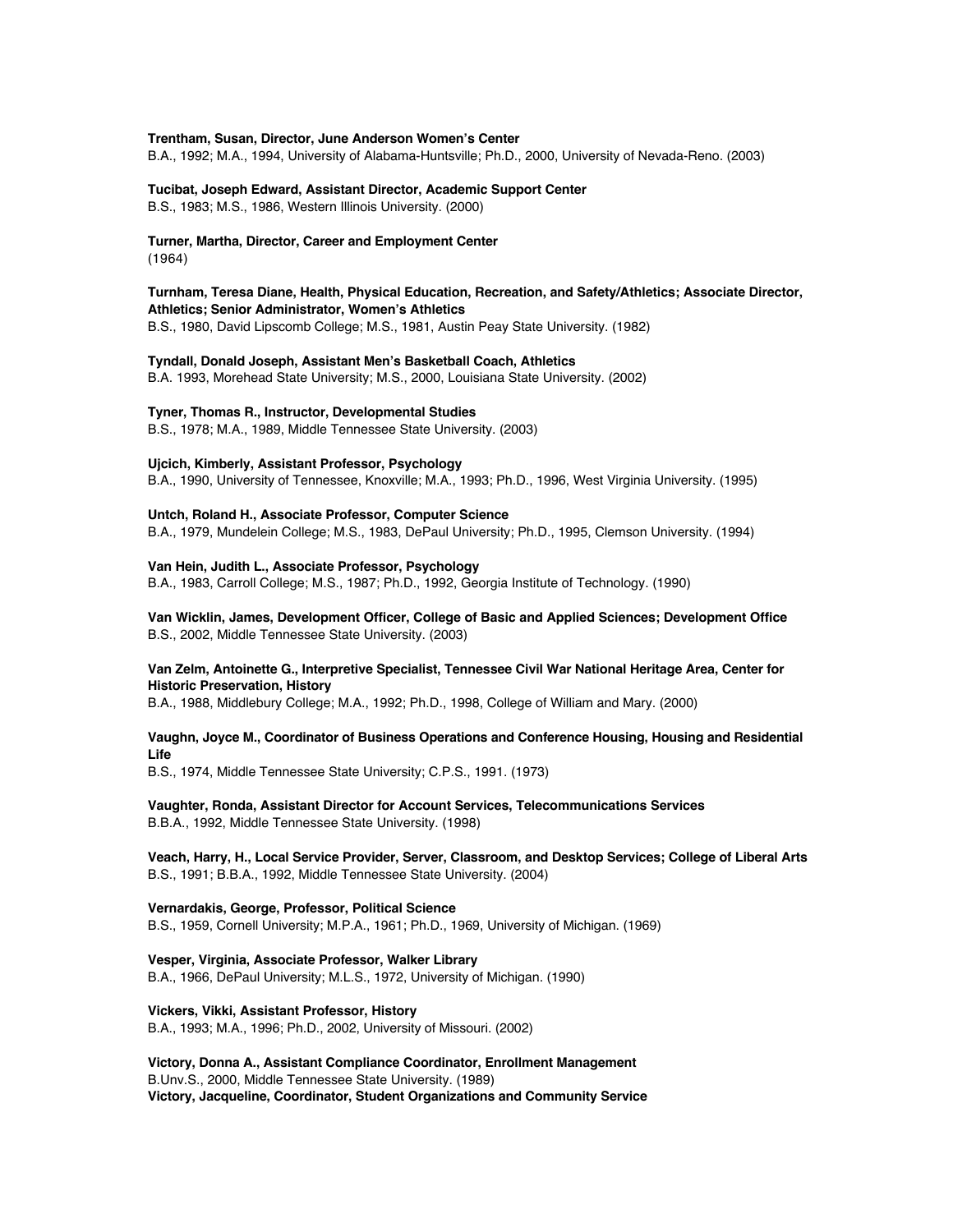B.S., 1997, University of Tennessee, Martin; M.S., 2000, Middle Tennessee State University. (1999)

**Vile, John R., Professor, Political Science; Department Chair** B.A., 1973, William and Mary; Ph.D., 1977, University of Virginia. (1990)

**Vincion, Derek, Manager, Receiving and Moving Services**

B.S., 1988, Middle Tennessee State University. (1990)

**Vogt, Linda, Assistant Librarian, Campus Planning**

B.S., 1983, Indiana University of Pennsylvania. (2002)

**Wade, Matt, Assistant Manager, Tennessee Livestock Center**

B.S., 1993, Middle Tennessee State University. (1985)

**Wakid, Nabil W., Associate Professor, Chemistry**

B.A., 1950; M.S., 1953, American University of Beirut; Ph.D., 1960, Cambridge University. (1998)

**Walck, Jeffrey L., Assistant Professor, Biology**

B.S., 1989, Cornell University; Ph.D., 1998, University of Kentucky. (1999)

## **Waldecker, Todd H., Assistant Professor, Music**

B.M., 1990, University of Missouri-Columbia; M.M., 1992, Yale University; D. Mus. 2003, Indiana University.(1998)

## **Waldrop, Phillip, Professor, Elementary and Special Education**

B.S., 1970; M.A., 1971; Ed.D., 1977, University of Alabama. (1989)

## **Walker, David, Professor, Speech and Theatre**

A.B., 1960, David Lipscomb College; M.A., 1961; Ph.D., 1969, University of Florida. (1965)

## **Walker, Dellmar, Professor, Human Sciences; Department Chair**

B.S., 1972, Middle Tennessee State University; M.S., 1974, University of Kentucky; R.D., 1973; Ph.D., 1986, University of Tennessee. (1978)

## **Walker, Floyd, Assistant Football Coach, Athletics**

B.S., 1989, Middle Tennessee State University. (2000)

## **Walker, John Jeffrey, Assistant Men's Basketball Coach, Athletics**

B.S., 1983, Belmont University; M.Ed., 1988, Tennessee State University. (2002)

## **Walker, Lynne C., Program Coordinator, Tennessee Louis Stokes**

**Alliance for Minority Participation, MTSU Talent Search Program, College of Basic and Applied Sciences** B.S., 1980, Baylor University; M.Ed., 1981, University of Memphis; M.A., 1985, Fuller Theological Seminary. (2003)

## **Walker, Steven, Instructor, English**

B.A., 1972, Stanford University; M.A., 1995, California State University, Stanislaus; M.F.A., 1998, Vermont College. (2000)

## **Wall, Patricia, S., Assistant Professor, Accounting**

B.A., 1975; J.D., 1979; B.S., 1985, University of Tennessee; M.B.A., 1987, University of Tennessee-Chattanooga; C.P.A., 1992. (2003)

## **Wallace, J. Brandon, Associate Professor, Sociology and Anthropology**

B.A., 1985, Athens State College; M.A., 1987, Middle Tennessee State University; Ph.D., 1990, University of Florida. (1991)

**Wallace, James E., Manager, Construction Administration and Construction Renovation Services** B.S., 1969, Florida Southern University. (1995)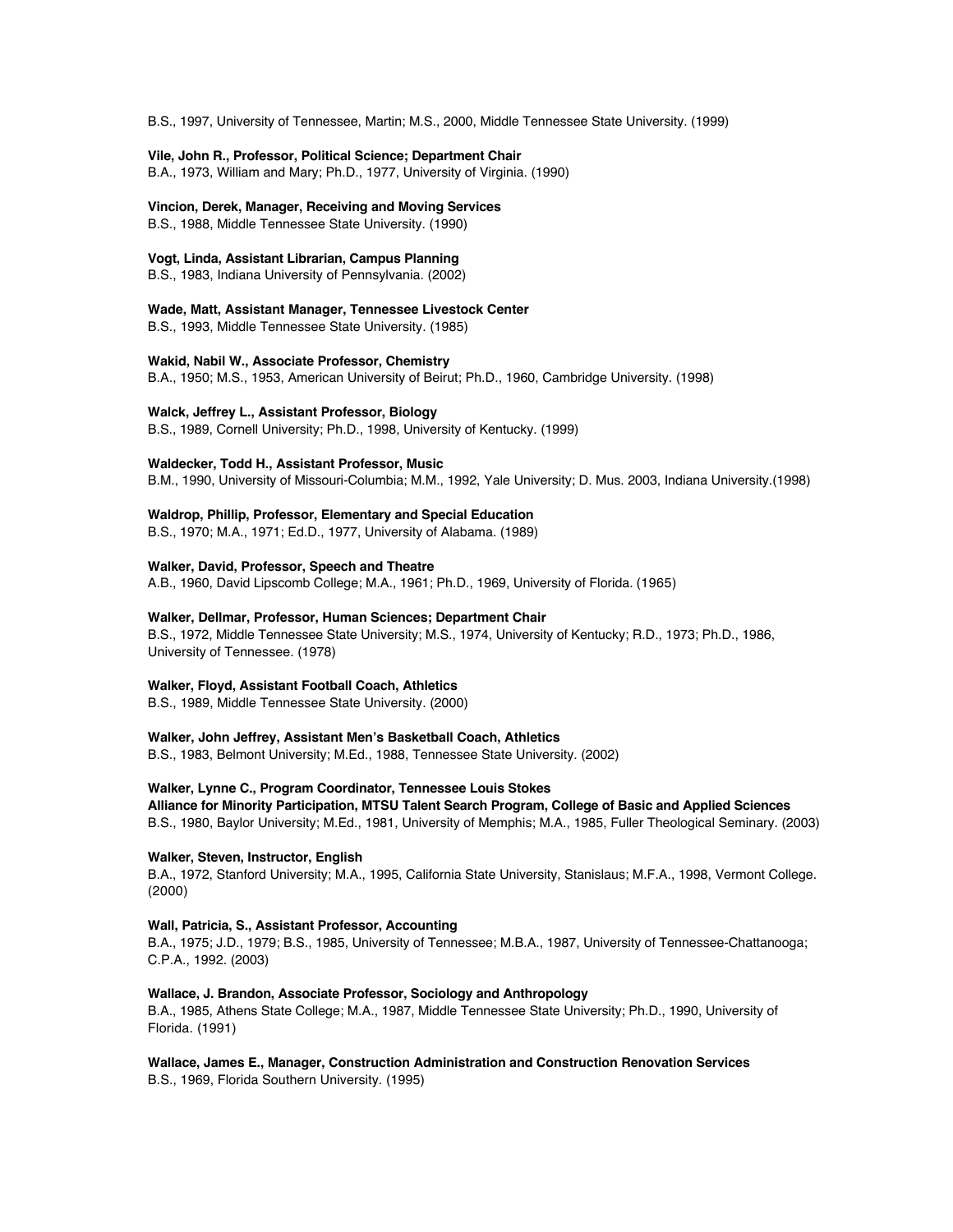#### **Walls, Melanie Stephens, Assistant Women's Basketball Coach, Athletics**

B.S., 1996; M.S., 1998, Georgia College and State University. (2002)

#### **Walsh, Dennis P., Associate Professor, Mathematical Sciences**

B.A., 1982; M.S., 1985, University of New Orleans; Ph.D., 1991, University of Southwestern Louisiana. (1991)

#### **Walthaw, Cedric B., Assistant Weight, Strength, and Conditioning Coach, Athletics**

B.S., 1996, Southern Mississippi; M.S., 1999, Middle Tennessee State University. (2001)

## **Ward, Cheryl B., Assistant Professor, Management and Marketing**

B.A., 1982, Morehead State University; M.B.A., 1988, East Carolina University; Ph.D., 2001, University of Kentucky. (2002)

#### **Ward, Karen S., Professor, Nursing**

B.S.N., 1970; M.S.N., 1972, Vanderbilt University; Ph.D., 1988, Cornell University. (1995)

#### **Ward, Terry J., Professor, Accounting**

B.B.A., 1981; M.B.A., 1982, Morehead State University; C.P.A., 1986; Ph.D., 1991, University of Tennessee. (1994)

## **Warden, James Bradley, Coordinator of Athletic Sales, Athletics**

B.B.A., 1995; M.B.A., 1999, Middle Tennessee State University. (2002)

**Warren, Deborah F., Administrative Senior Systems Analyst, Administrative Information System Services** A.S., 1970, Columbia State Community College; B.B.A., 1988, Middle Tennessee State University. (1991)

## **Warren, Dorothy S., Instructor, Business Education, Marketing Education, and Office Management** B.S., 1978; M.B.E., 1999, Middle Tennessee State University. (2003)

#### **Warren, William E., Professor, Management and Marketing**

B.S., 1958, Florence State College; M.S., 1962, University of Tennessee; D.B.A., 1985, Memphis State University. (1990)

#### **Weatherby, Norman, Professor, Health, Physical Education, Recreation, and Safety**

B.S., 1974; M.S., 1977, North Texas State University; Ph.D., 1983, Florida State University. (2000)

## **Webb, Rebecca L., Instructor, Speech and Theatre**

B.A., 1994, Cedarville College; M.A., 1999, Wheaton College. (2004)

## **Weeks, Terry M., Professor, Educational Leadership**

B.S., 1972; M.Ed., 1975, Middle Tennessee State University; Ed.D., 1993, Vanderbilt University. (1989)

## **Weese, Luther A., Associate Professor, Recording Industry**

B.S., 1977, University of Tennessee; M.B.A., 1995, Middle Tennessee State University. (1999)

## **Weiler, Randy, Writer, News and Public Affairs**

B.S., 1976, East Tennessee State University. (2000)

## **Welch, Nicole T., Assistant Professor, Biology**

B.S., 1991; M.S., 1993, Marshall University; Ph.D., 1998, University of Tennessee. (2002)

## **Weller, Martha R., Professor, Physics and Astronomy**

B.A., 1973, Rice University; Ph.D., 1979, California Institute of Technology. (1988)

**Wells, Paul F., Associate Professor, Music; Director, Center for Popular Music**

A.B., 1972, Clark University; M.A., 1974, University of California, Los Angeles. (1985)

#### **Wermert, John G., Assistant Professor, Accounting**

B.S., 1983, University of Dayton; Ph.D., 1995, Indiana University; C.P.A., 1984. (2002)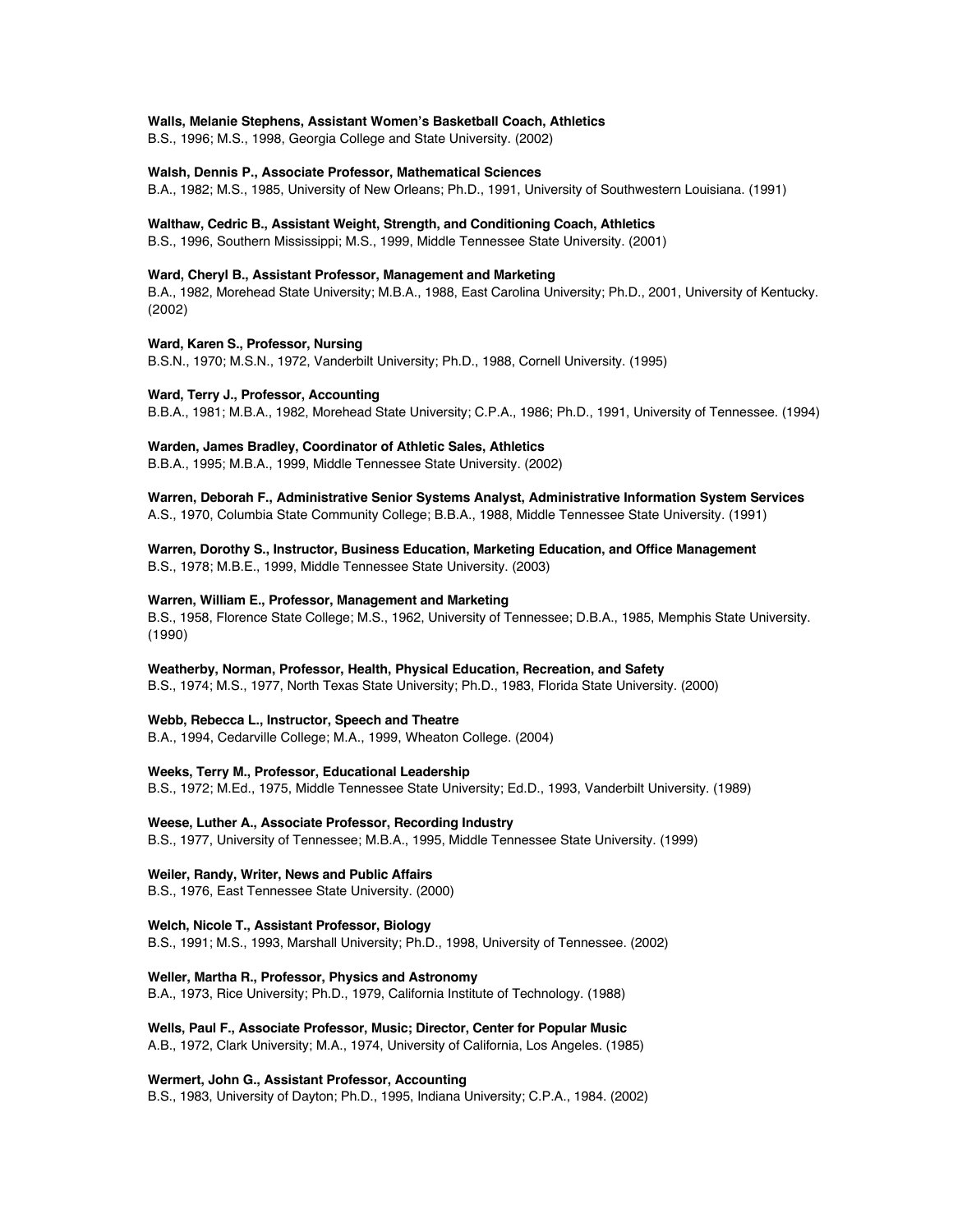## **West, Carroll V., Associate Professor, History; Director, Center for Historic Preservation**

B.A., 1977, Middle Tennessee State University; M.A., 1978, University of Tennessee, Knoxville; Ph.D., 1982, College of William and Mary. (1985)

#### **West, W. Beryl, Professor, Psychology**

B.S., 1953, West Texas State College; M.Div., 1956; Th.M., 1962, Southwestern Baptist Theological Seminary; M.Ed., 1965; Ed.D., 1969, North Texas State University. (1969)

#### **Whitaker, David D., Director, Public Service-Horse Science, Agri-business and Agriscience**

B.S., 1968, University of Tennessee; M.Ed., 1977, Montana State University; Ph.D., 1982, Texas Tech University. (1982)

#### **Whitaker, Rita H., Assistant Manager, Event Services, Murphy Center Complex**

A.S., 1995, Motlow State Community College; B.A., 1998; M.S., 2002, Middle Tennessee State University. (1996)

### **White, Gary D., Associate Professor, Chemistry**

B.A., 1978, Johns Hopkins University; Ph.D., 1984, University of Pennsylvania. (1991)

#### **Whitefield, Joe, Director, Energy Efficiency Center**

B.S., 1988, Tennessee Technological University. (1999)

# **Whitehill, William R., Associate Professor, Health, Physical Education, Recreation, and Safety**

B.A., 1973; M.A., 1979, Morehead State University; Ed.D., 1992, University of Alabama, Tuscaloosa. (1994)

#### **Whiteside, Harold D., Professor, Psychology; Interim Department Chair**

B.A., 1967, University of Miami; M.S., 1973, North Carolina State University; Ph.D., 1973, Oklahoma State University. (1973)

#### **Wiley, Raymond W., Associate Director, Student Recreation Center**

B.S., 1980, Campbellsville College; M.A., 1982, Morehead State University. (1994)

#### **Williams, Betsy, Assistant Director, Advancement Services**

B.S., 2000, Middle Tennessee State University. (1994)

# **Williams, Doug, Executive Director, Marketing and Communications, News and Public Affairs**

B.S., 1974, Middle Tennessee State University. (1996)

## **Williams, Ella P., Instructor, Business Education, Marketing Education, and Office Management**

B.A., 1994, Trevecca Nazarene University; M.B.E., 2002, Middle Tennessee State University. (2003)

## **Williams, Elsie Annette, Assistant Professor, Developmental Studies**

B.A., 1972, David Lipscomb College; M.S., 1974; Ed.S., 1992, Middle Tennessee State University. (1985)

## **Williams, Forrestine W., Director, Equal Opportunity and Affirmative Action** B.S., 1976; M.P.A., 1982; Ed.D. 1997, Tennessee State University. (1989)

# **Williams, James H., Associate Professor, History**

B.A., 1986, Westminster College; M.A., 1987, College of William and Mary; Ph.D., 1993, Vanderbilt University. (1996)

#### **Williams, Jane L., Professor, Educational Leadership**

B.S., 1970; M.A., 1972; George Peabody College; Ed.D., 1983, East Tennessee State University. (1988)

## **Willis, Clyde E., Professor, Political Science**

B.S., 1966, East Tennessee State University; J.D., 1969; Ph.D., 1991, University of Tennessee. (1999)

#### **Wills, Cornelia, Director, Institutional Research**

B.S., 1974, Austin Peay State University; M.Ed., 1992; Ed.D., 1997, Tennessee State University. (1989)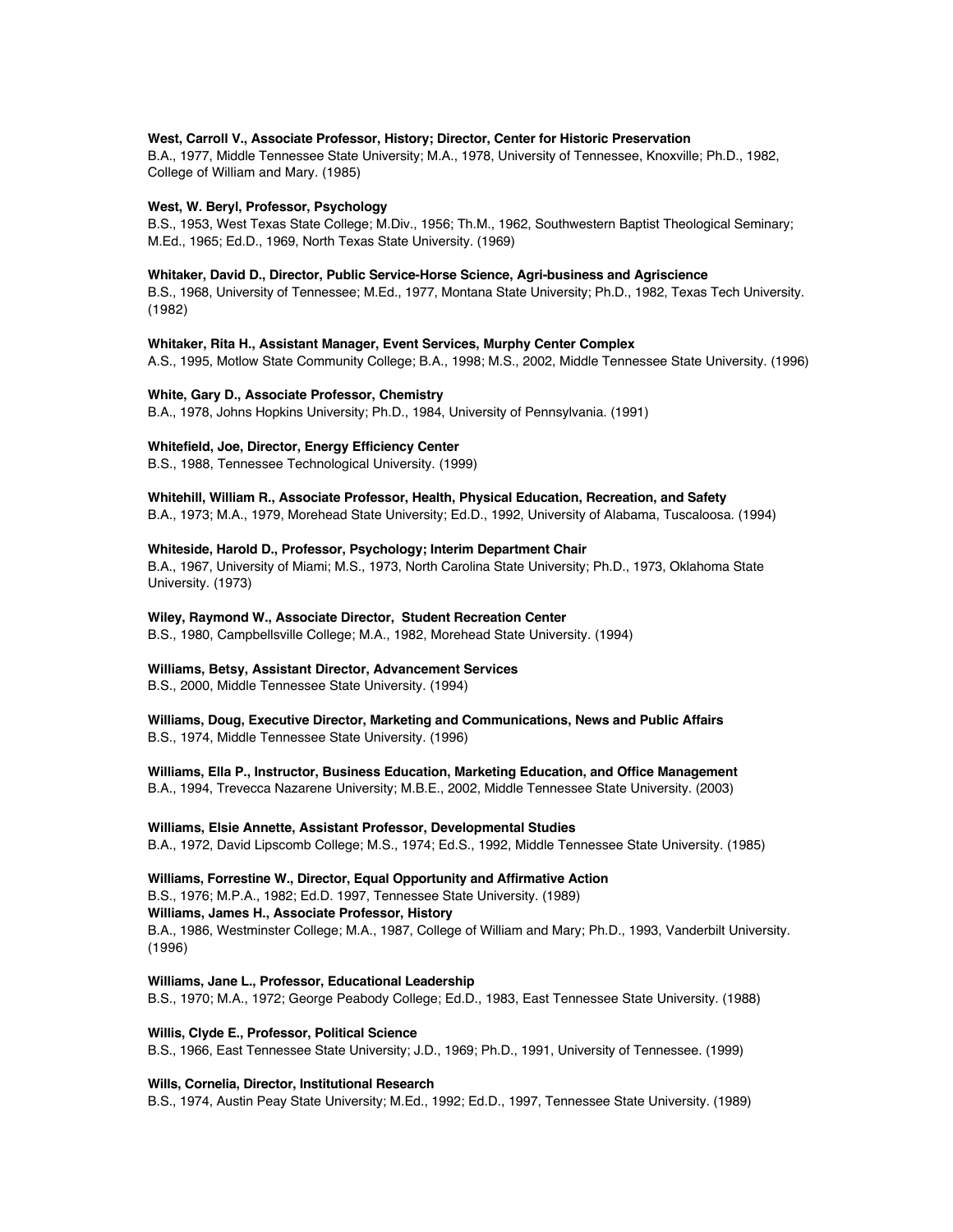#### **Wilson, Becca Suiter, Coordinator, Student Development**

B.A., 1996, Carson-Newman College; M.A., 1997, Tennessee Technological University. (1998)

#### **Wilson, Harold O., Professor, Accounting**

B.S., 1958, David Lipscomb College; M.A., 1959, University of Missouri; C.P.A., 1959; Ph.D., 1968, University of Alabama; C.F.E., 1994. (1983)

## **Wilson, Jean R., Instructor, Management and Marketing**

B.S., 1985, Illinois State University; M.B.A., 1989, Western Illinois University. (1999)

## **Wilson, Linda A., Professor, Chemistry**

B.S., 1971; M.S., 1974; D.A., 1986, Middle Tennessee State University. (1981)

# **Winborn, John Douglas, Associate Professor, Health, Physical Education, Recreation, and Safety; Assistant Dean for Program Planning, Assessment, and Accreditation**

B.S., 1976; M.S., 1988, Southern Connecticut State College; Ed.D., 1992, Tennessee State University. (1994)

#### **Wincek, Todd J., Manager, Chemistry Laboratories**

B.S., 1990, Coastal Carolina University. (2003)

#### **Winters, Joseph J., Assistant Professor, Mathematical Sciences**

B.A., 1996; M.Ed., 1997, Harding University; Ph.D., 2003, University of Tennessee. (2003)

# **Witherow, Laurie B., Associate Director of Residential Education, Housing and Residential Life; Director, Academic Support Center**

B.A., 1987; M.A., 1988, Indiana University. (1989)

#### **Wofford, Linda G., Assistant Professor, Nursing**

B.S.N., 1980, University of Mississippi; M.S.N., 1983, University of Virginia. (2003)

## **Wolf, Michael, LAN Administrator, Network Services**

B.S., 1985, Purdue University. (1998)

## **Wolfe, Charles, Professor, English**

A.B., 1965, Southwest Missouri State College; M.A., 1967; Ph.D., 1970, University of Kansas. (1970)

#### **Womack, Bob, Professor, Educational Leadership**

B.S., 1948, Middle Tennessee State College; M.A., 1952; Ed.D., 1956, George Peabody College. (1957)

## **Womack, Cynthia L., Coordinator, Online Courses, Division of Continuing Studies and Public Service** B.B.A., 1981; M.B.E., 1999, Middle Tennessee State University. (1990)

### **Womack, Lara, Associate Professor, Accounting**

B.S., 1979, Middle Tennessee State University; J.D., 1983, University of Tennessee. (1983)

## **Wong, Ray, Associate Professor, Journalism**

B.S., 1972, Arizona State University; M.A., 1974, University of Missouri. (1995)

#### **Wood, Marilyn S., Assistant Professor, Recording Industry**

B.M.E., 1972, Oklahoma Baptist University; M.M.E., 1977, University of North Texas. (1998)

### **Wood, Robert, Professor, Recording Industry**

B.M., 1969, Oklahoma Baptist University; M.M., 1974; D.M.A., 1981, University of North Texas. (1991)

## **Woodard, Jennifer Bailey, Assistant Professor, Electronic Media Communication**

B.S., 1991, Middle Tennessee State University; M.A., 1993, University of Georgia. (2000)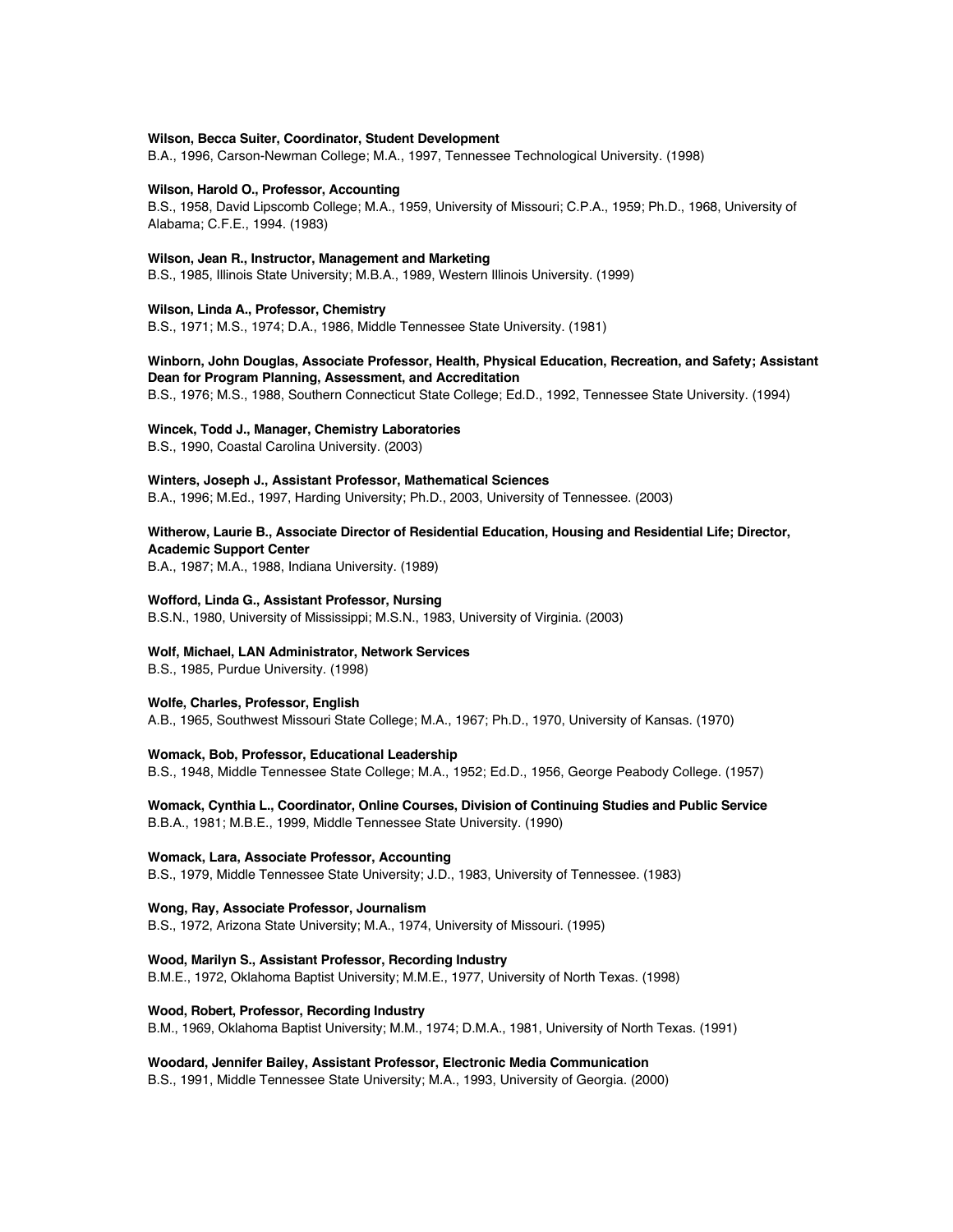### **Worsey, Andrew J., Professor, Mathematical Sciences**

B.S., 1977; Ph.D., 1981, Brunel University (England). (1993)

#### **Wright, Stephen M., Professor, Biology**

B.S., 1983; M.S., 1987; Ph.D., 1990, University of North Dakota. (1992)

## **Wubneh, Tech, Director, International Programs and Services**

B.A., 1974, Trevecca College; M.A., 1976, Scarritt College; M.Ed., 1978, Middle Tennessee State University; Ph.D., 1984, Vanderbilt University. (1986)

#### **Wulfsberg, Gary Paul, Professor, Chemistry**

B.S., 1966, Iowa State University; Ph.D., 1971, University of Wisconsin. (1981)

# **Wunder, Brenda M., Event Coordinator, Event Coordination**

(1995)

## **Wyatt, Robert O. II, Professor, Journalism**

B.A., 1968, University of the South; M.A., 1970; Ph.D., 1973, Northwestern University; M.S., 1977, University of Tennessee; M.T.S., 2003, Vanderbilt University. (1979)

### **Yang, Fang, Instructor, Mathematical Sciences**

B.S., 1993, Hefei United University; M.S., 1999, Hefei University of Technology; M.S., 2002, West Virginia University. (2003)

## **Yelverton, William E., Professor, Music**

B.M., 1983, Berklee College of Music; M.M., 1985, University of Miami; D.Mus., 1990, Florida State University. (1989)

## **Yoo, Jungsoon, Professor, Computer Science**

B.S., 1979, Ewha Women's University (Seoul, Korea); M.S., 1984, North Carolina State University; Ph.D., 1991, Vanderbilt University. (1991)

#### **Yoo, Sung Kun, Professor, Computer Science**

B.S., 1973, Seoul National University; Ph.D., 1983; M.S., 1984, North Carolina State University. (1984)

## **Young, Barbara N., Professor, Educational Leadership**

B.A., 1971, University of Southwestern Louisiana; M.Ed., 1984, Louisiana State University; M.A.T., 1989; Ed.S., 1990, Middle Tennessee State University; Ed.D., 1993, Tennessee State University. (1991)

## **Yue, Jinfeng, Assistant Professor, Management and Marketing**

B.S., 1983, Peking University; M.E., 1989, Northwestern Polytechnical University; M.B.A., 1995, University of Nebraska; M.S., Ph.D., 2000, Washington State University. (2001)

#### **Zamora, John M., Professor, Biology**

B.A., 1979, Columbia University; Ph.D., 1984, Auburn University. (1987)

#### **Zawislak, Ronald L., Professor, Geosciences; Department Chair**

B.A., 1966; M.A.T., 1968, Vanderbilt University; Ph.D., 1980, University of Wyoming. (1988)

## **Zha, Xiaoya, Associate Professor, Mathematical Sciences**

B.S., 1982, Anhui University, China; M.S., 1984, Huazhong University of Science and Technology, China; M.S., 1990; Ph.D., 1993, Ohio State University. (1997)

#### **Zheng, Guanping, Assistant Professor, Electronic Media Communication**

B.S., 1983; M.A., 1986, Hunan Normal University; Ph.D., 1998, University of Tennessee. (1999)

## **Ziegler, Roy, Assistant Professor, Walker Library**

B.A., 1978, Missouri Valley, College; M.A., 1984, Central Missouri State University; M.L.S., 1989, University of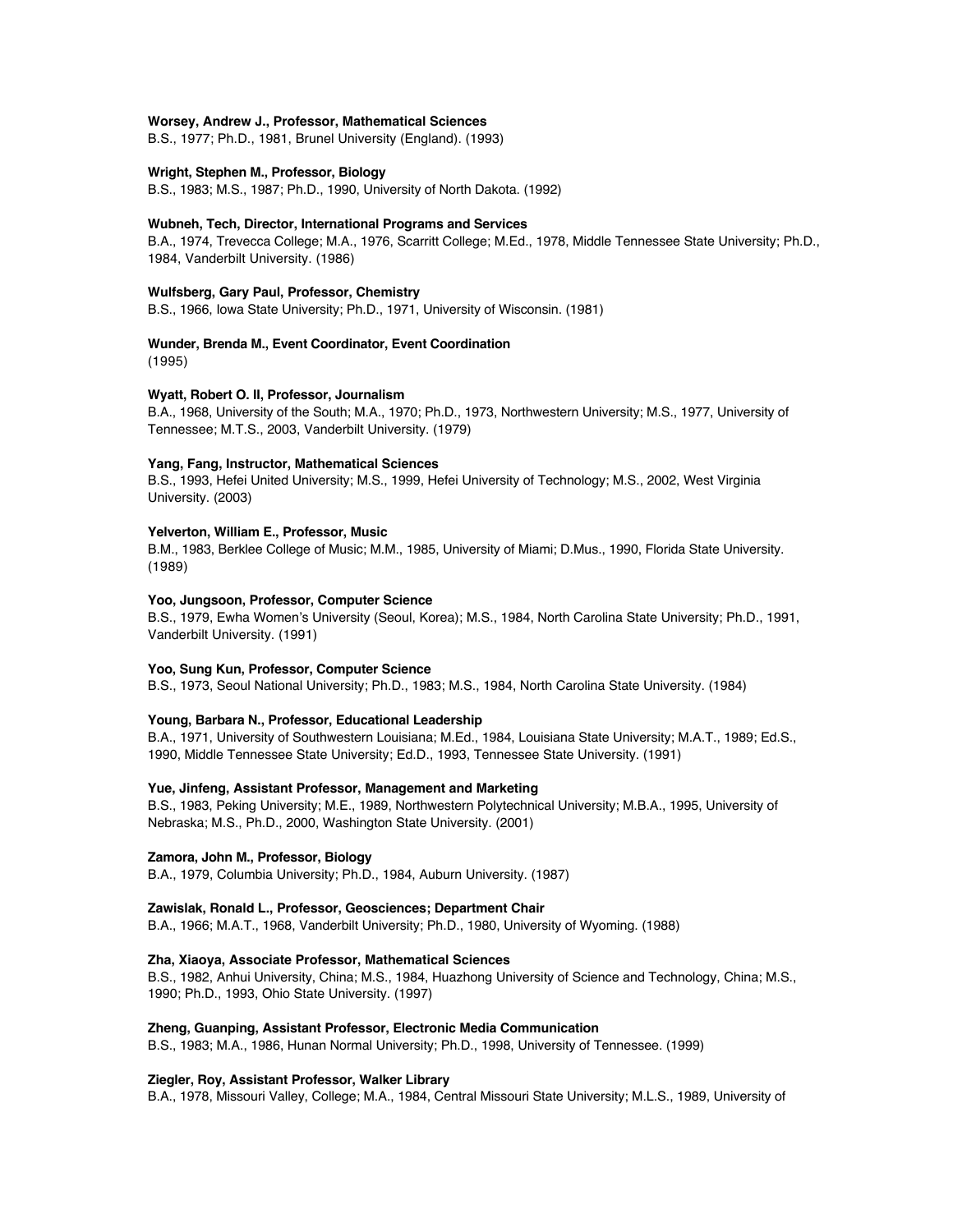Missouri. (1999)

**Zietz, Joachim, Professor, Economics and Finance** M.A., 1978; Ph.D., 1981, University of Gottingen. (1989)

**Zijlstra, Jan, Associate Professor, Mathematical Sciences** B.S., 1982, Agricultural University (Wageningen, Netherlands); M.S., 1991; Ph.D., 1992, Auburn University. (1992)

**Zijlstra, Rebecca C., Professor, Mathematical Sciences** B.S., 1979; M.S., 1981, Middle Tennessee State University; Ph.D., 1990, Auburn University. (1990)

**Zlotky, Gail L., Associate Professor, Aerospace** B.S., 1992; M.S., 1994, Middle Tennessee State University. (1996)

# **Military Science**

**Deel, Byron P., MAJ, Assistant Professor, Military Science** B.S., 1981, Free Will Baptist College; M.S., 1983, Middle Tennessee State University. (2002)

**Giles, Charles M., MAJ, Assistant Professor, Military Science**

B.S., 1976, Middle Tennessee State University. (2000)

**Mann, Orville J. II, MSG, Assistant Professor, Military Science** B.S., 2001, Hawaii Pacific University (2003)

**Overby, Todd A., Lt. Col., Professor, Military Science; Department Chair** B.S., 1980, Texas A&M University; M.S., 1996, Central Michigan University, Mt. Pleasant. (2001)

## **Riedel, Robert H., CPT, Assistant Professor, Military Science**

B.S., 1990, James Madison University. (1998)

# **Pittard Campus School Faculty**

## **Baskin, Stan, Principal**

B.M., 1975; M.A.T., 1978; Ed.S., 1981, Middle Tennessee State University; Ed.D., 1991, Tennessee State University. (1995)

**Babb, Helen G., Kindergarten**

B.S., 1964, George Peabody College; M.Ed., 1979, Middle Tennessee State University. (1979)

## **Blooding, Karen, Music**

B.M., 1980, M.A.T., 1989, Middle Tennessee State University; National Board Certification, 2003. (1996)

**Cliche, Cynthia, First Grade**

B.S., 1980, Ball State University; M.A., 1985, Berry College. (1990)

# **Duke, Jeffrey, Sixth Grade**

B.S., 1986; M.Ed., 1991; Ed.S., 1993, Middle Tennessee State University. (1996)

**Gillespie, Gayle, First Grade**

B.S., 1972; M.Ed., 1974, Middle Tennessee State University. (1988)

## **Helton, Andra, Sixth Grade**

M.S., 1974; M.Ed., 1986; Ed.S., 1993, Middle Tennessee State University; Ed.S., 2000, Tennessee State University. (1995)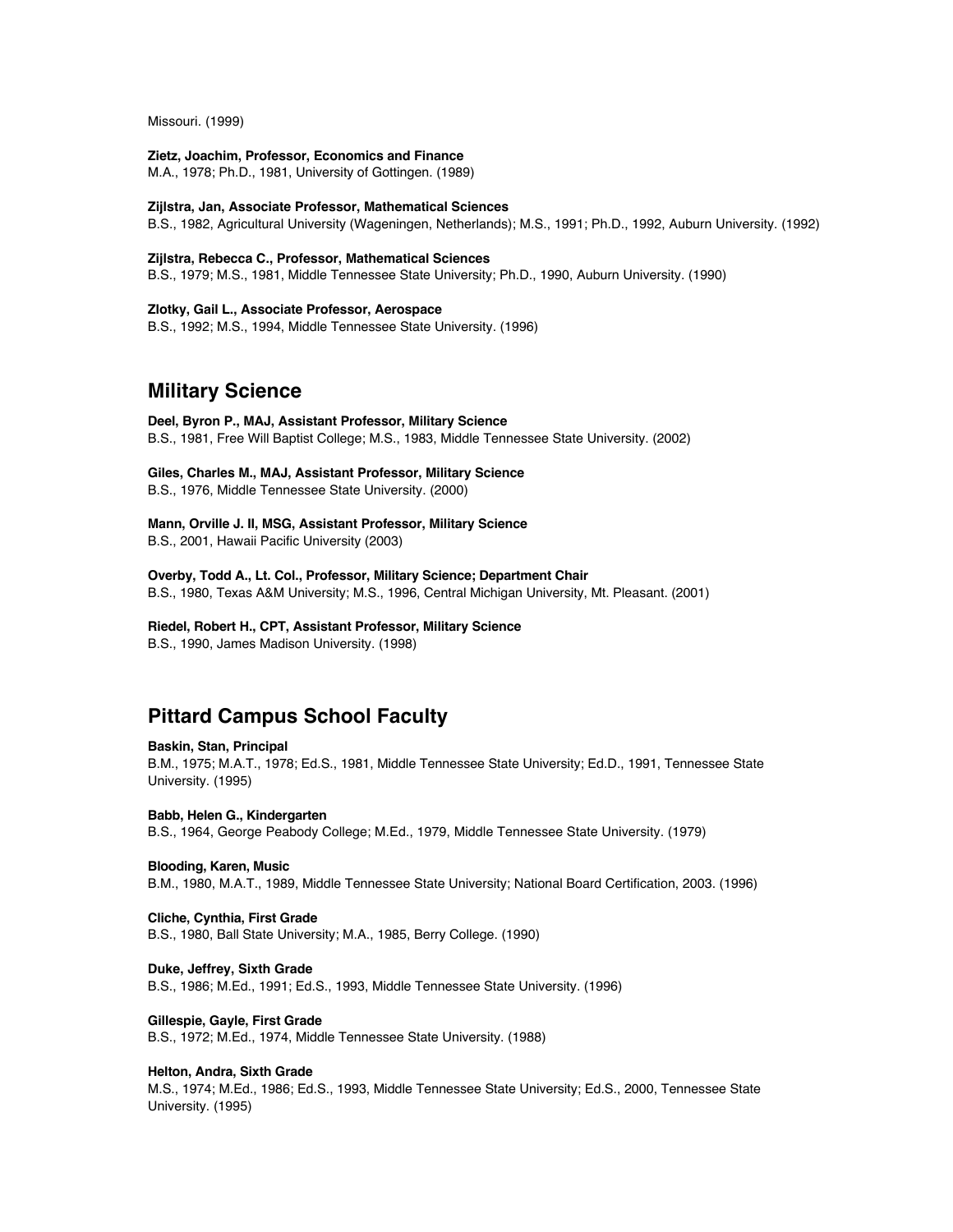#### **Holman, Cary Eugene, Fifth Grade**

A.S., 1993, Motlow State Community College; B.S., 1995, University of Tennessee, Chattanooga; M.Ed., 2000, Tennessee State University. (2003)

# **Howse, John, Physical Education**

B.S., Middle Tennessee State University. (1998)

## **Lasater, Marrie, Second Grade**

B.S., 1973; M.Ed., 1976, University of Tennessee, Chattanooga. (1989)

## **Lay, Steven, W. , School Counselor**

B.S., 1997, Middle Tennessee State University; M.A. 1999; Ed.S., 2000, Tennessee Technological University. (2000)

## **Mann, Joan C., Media Specialist, Librarian**

B.A., 1968; M.Ed., 1973, Middle Tennessee State University; +45, 2002, Cumberland University, Andrews University. (1973)

#### **Neal, Pamela, Fourth Grade**

B.S., 1988, Middle Tennessee State University; M.S., 1997, Western Kentucky University. (2003)

#### **Patterson, Lynn G., Fifth Grade**

B.S., 1974; M.Ed., 1977; Ed.S., 1986, Middle Tennessee State University. (1987)

## **Perdue, Nancy, Third Grade**

B.S., 1988; M.S., 1996, Austin Peay State University. (2003)

#### **Seigfried, Debbie Hurst, Third Grade**

B.S., 1974; M.S., 1980, George Peabody College; +30, 2003. (1991)

## **Spence, Forrestine, Second Grade**

B.S., 1973, Oakland City University; M.S., 1989, Southern Illinois University. (2002)

#### **Templeton, Angie, Fifth Grade**

B.S., 1990; M.Ed., 1994; Ed.S., 1996, Middle Tennessee State University. (2001)

## **Travis, Virginia, Kindergarten**

B.S., 1965; M.Ed., 1975, Middle Tennessee State University. (1976)

# **Adjunct, Medical Technology Programs**

**Austin Peay State University, Program of Medical Technology** Belcher, Keith E., Ph.D., SM (ASCP) Mayo, Mary M., Ph.D., M.T. (ASCP), Program Director Robison, Robert D., Ph.D., M.T. (ASCP) Wallace, Cynthia J., M.S., M.T. (ASCP) SI

**Tennessee State University, Meharry Medical College, Program of Medical Technology** Forbes, Digna, M.D., Medical Director Copeland, Theola, M.S., MT(ASCP), Program Director

# **Vanderbilt Medical Center, Program of Medical Technology**

Head, David, M.D., Medical Director of Laboratories Exton, Maralie, B.A., MT(ASCP), SH, SLS, Program Director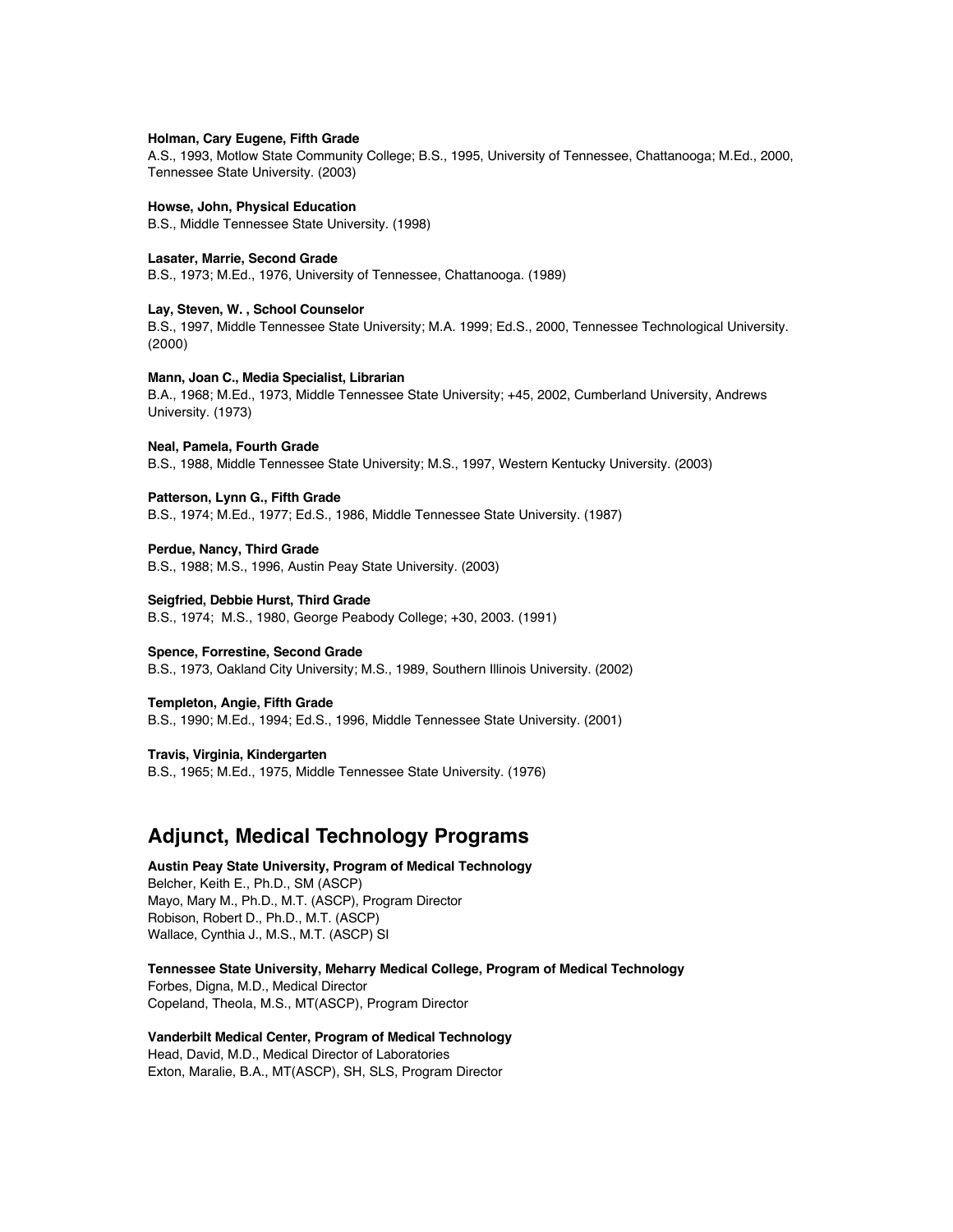# **Affiliate, Medical Technology Program**

## **Alvin C. York Medical Center**

Parsh, Sumar, M.D., Acting Chief, Laboratory Services Hamilton, Dale R., Ph.D., Supervisory Microbiologist Woods, Addie, Administrative Officer

# **Retired Faculty/Administrators**

The two dates in parentheses indicate the years of service.

## **Adams, James L., Manager, Academic Services, Office of Information Technology**

B.S., 1961, University of Oklahoma; M.S., 1968, University of California, Davis; Ph.D., 1989, University of California, Los Angeles. (1994-2000)

## **Allsbrook, Leland L., Associate Professor, Health, Physical Education, Recreation, and Safety**

B.S., 1963, East Carolina University; M.A.T., 1969, University of North Carolina. (1972-2000)

## **Anderson, Guy F., Associate Professor, English**

B.A., 1963, Lambuth College; M.R.E., 1966, Southern Methodist University; M.A.C.T., 1971, Middle Tennessee State University. (1971-98)

## **Anthony, Frances, Assistant to the Librarian**

B.S., 1954, Middle Tennessee State University. (1967-94)

## **Arnold, David, Professor Emeritus, Speech and Theatre**

A.B., 1952, David Lipscomb College; M.A., 1962; Graduate Study, Louisiana State University. (1962-97)

## **Arters, Jack D., Professor Emeritus, Educational Leadership**

B.S., 1959, Bluffton College; M.A., 1961, Marshall University; Ed.D., 1967, University of Tennessee; Post Doctoral Study, University of Wyoming. (1967-95)

## **Arthur, Hattie Lamb, Professor, Home Economics; Department Chair**

B.S., 1957, Baylor University; M.S., 1964; Ed.D., 1969, Texas Woman's University. (1974-85)

## **Aseltine, Gwen, Assistant Professor, Sociology, Anthropology, and Social Work**

Work A.B., 1961, Elmhurst College; M.A., University of South Florida; Ed.S., 1972; Ph.D., 1977, George Peabody College. (1967-81)

## **Aseltine, Herschel, Professor, Sociology, Anthropology, and Social Work**

A.B., 1951; B.D., 1952, McMaster University; M.A., 1955, University of Chicago; Ph.D., 1963, University of Southern Illinois. (1967-77)

# **Babb, Charles Worthy, Professor, Elementary and Special Education**

B.S., 1960; M.A., 1964, Middle Tennessee State University; Ed.D., 1971, University of Alabama. (1971-2003)

#### **Baker, Harold S., Professor, Mass Communications**

B.A., 1952, David Lipscomb College; M.A., 1956; Ph.D., 1967, Louisiana State University. (1972-84)

## **Balch, Billy W., Professor Emeritus, Economics and Finance**

B.S., 1959, Florence State College; M.B.A., 1960; Ph.D., 1968, University of Alabama. (1964-98)

## **Baldwin, Harold, Professor Emeritus, Radio-Television/Photography**

A.B., 1951; M.A., 1958, Colorado State College; Graduate Study, Texas A&M. (1959-91)

## **Ballou, Ralph, Professor Emeritus, Health, Physical Education, Recreation, and Safety**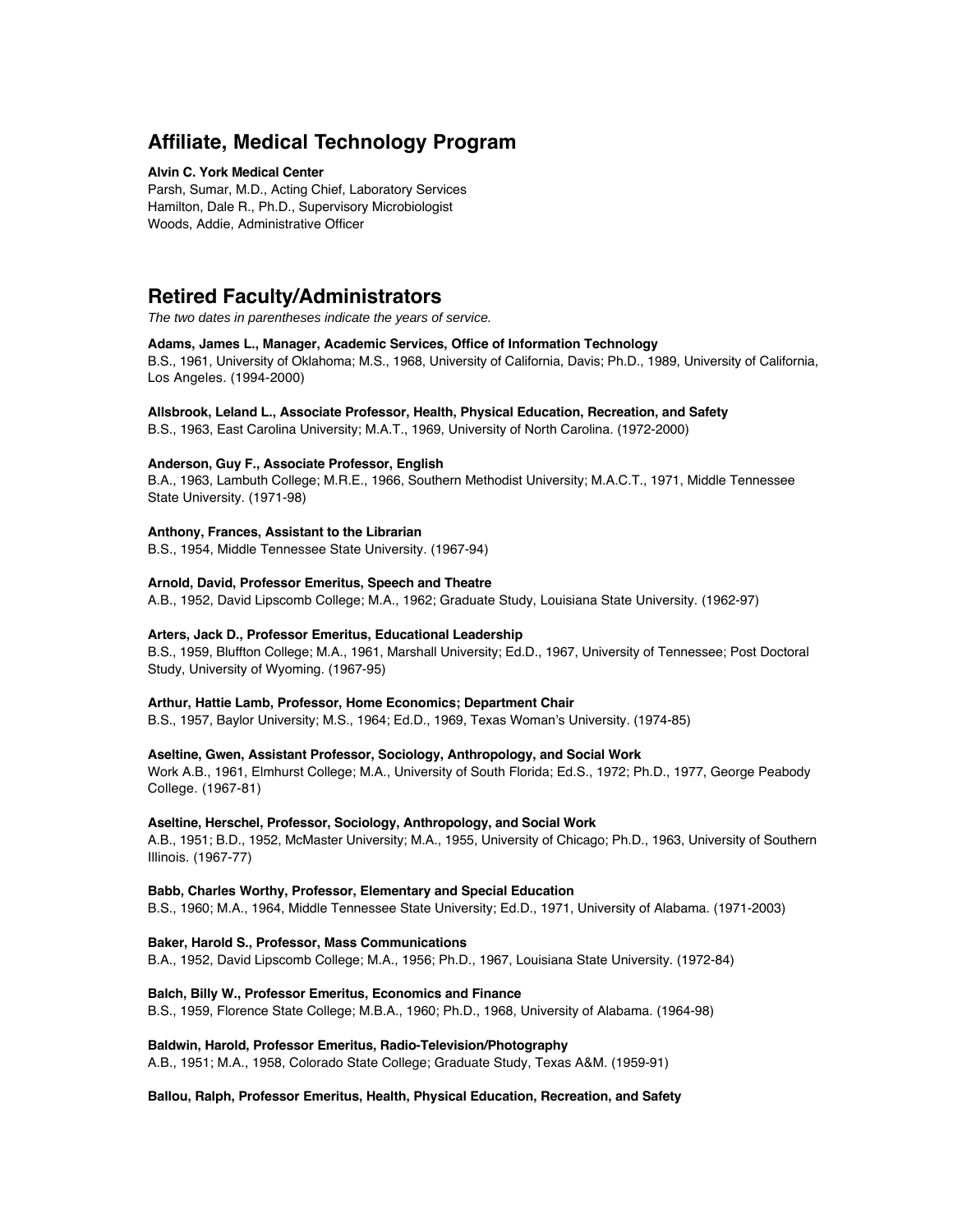B.S., 1949; M.S., 1956, Springfield College; Ph.D., 1965, University of Oregon. (1968-96)

## **Barger, James W., Professor, Accounting**

B.S., 1956, University of North Carolina; C.P.A., 1958; M.B.A., 1961; Ph.D., 1963, University of Alabama. (1980-87)

## **Barlow, Sarah F., Professor, Biology**

B.S., 1959; M.A., 1963; Ed.S., 1985, Middle Tennessee State University; Ed.D., 1991, Vanderbilt University. (1979--2003)

## **Beasley, Horace, Professor Emeritus, Music**

B.S., 1948; M.A., 1949; Graduate Study, George Peabody College. (1957-89)

## **Beaty, Edgar, Professor, Youth Education and School Personnel Services**

B.S., 1942, Middle Tennessee State College; M.A., 1946, George Peabody College; Ed.D., 1953, Florida State University. (1956-86)

## **Beers, George, Professor, Mathematical Sciences**

B.S., 1955; M.Ed., 1960, University of Florida, M.A., 1963, University of Illinois; Ed.D., 1967, University of Florida. (1966-96)

## **Bergman, Race P., Professor, Elementary and Special Education; Interim Department Chair**

B.S., 1961, State University College, Geneseo, New York; M.A., 1967; Ed.D., 1974, The University of Rochester. (1973-2002)

## **Berry, Mary Tom, Professor Emeritus, Elementary and Special Education**

A.B., 1946, Blue Mountain College; M.A., 1950, Mississippi Southern College; Ph.D., 1961, University of Alabama. (1960-94)

## **Brackett, Walter Lee, Associate Professor, Elementary and Special Education**

B.A., 1938, Northwest Oklahoma State; M.A., 1944, University of Tulsa; Ph.D., 1963, George Peabody College. (1970-80)

#### **Brandon, Faye, Assistant Professor, Health, Physical Education, Recreation, and Safety**

B.S., 1949, Middle Tennessee State College; M.A., 1959, George Peabody College. (1971-92)

# **Brashears, Elizabeth, Professor Emeritus, Elementary and Special Education**

B.S., 1943, Mississippi State College for Women; M.Ed., 1962, University of Southern Mississippi; Ed.D., 1969, University of Tennessee. (1969-90)

## **Brooks, James T., Professor, Speech and Theatre; Associate Dean, College of Liberal Arts**

B.A., 1965, Appalachian State University; M.A., 1967; Ph.D., 1974, University of Florida. (1969-2000)

# **Brown, Homer William, Professor Emeritus, Computer Science**

B.S., 1956; M.A., 1960; Graduate Study, George Peabody College. (1962-98)

# **Brown, James Walker, Jr., Professor, Chemistry and Physics**

B.S., 1957, Middle Tennessee State College, M.S., 1959; Ph.D., 1962, North Carolina State College. (1962-89)

# **Bunio, Edward M., Health, Physical Education, Recreation, and Safety/ Athletics; Assistant Coach, Football** B.S., 1965; M.A., 1972, Austin Peay State University. (1978-94).

**Burford, Anna M., Professor, Business Education, Marketing Education, and Office Management** B.S., 1964; M.A., 1967, Western Kentucky University; Ph.D., 1979, Ohio State University. (1981-2000)

## **Burkheart, Hilda Sue, Assistant Professor, Librarian**

B.S., 1965, Middle Tennessee State University; M.L.S., 1966, George Peabody College. (1974-2001)

## **Burks, Tom D., Director, Leadership Institute**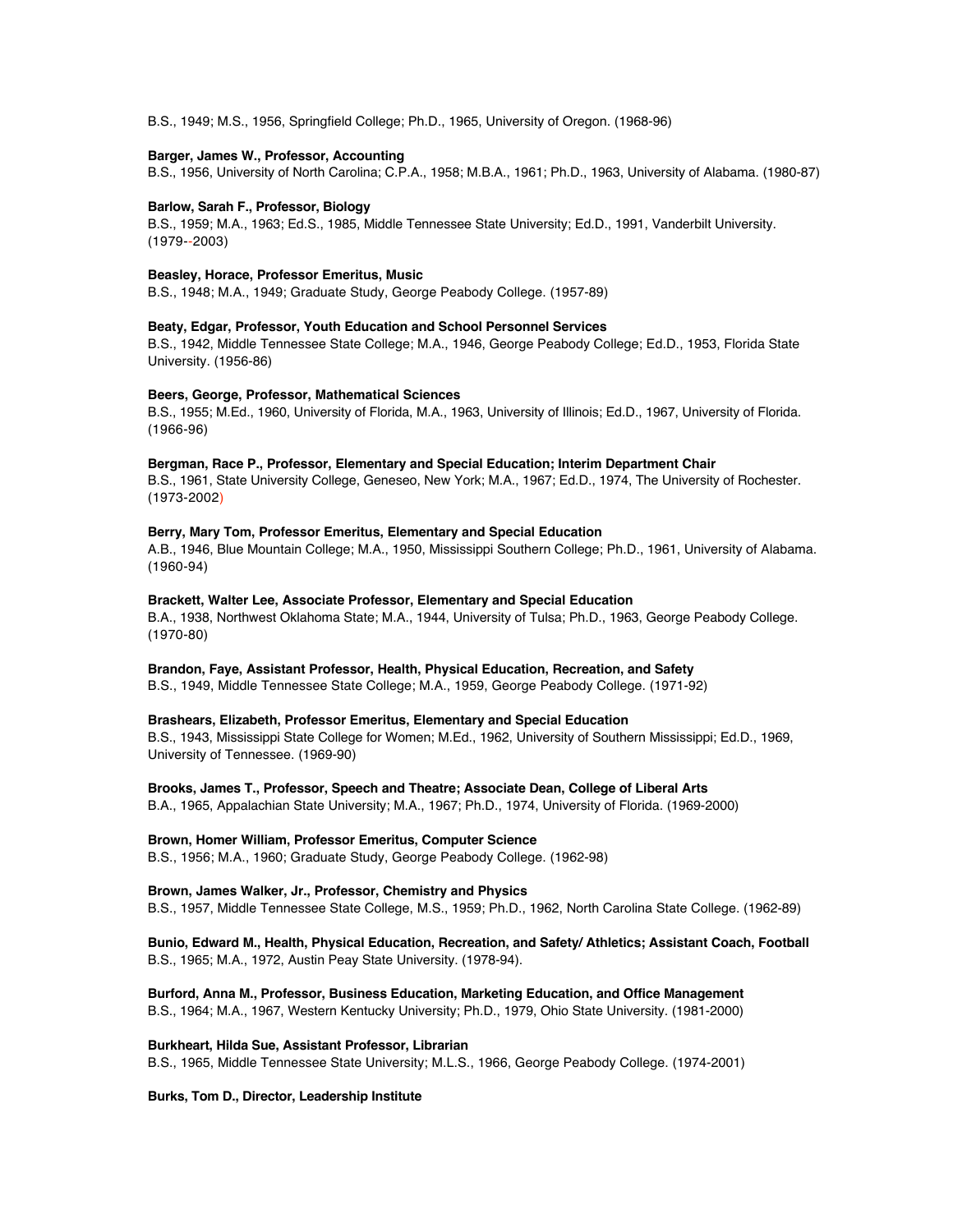A.S., 1972, Columbia State Community College; B.B.A., 1980; M.B.A., 1982; Ed.S., 1988, Middle Tennessee State University; Ed.D., 1992, Vanderbilt University. (1982-2003)

# **Camp, George, Assistant Professor, Health, Physical Education, Recreation, and Safety; Athletic Trainer**

B.S., 1963, Kent State University; M.Ed., 1964, University of Pittsburgh; Graduate Study, Northern Illinois University. (1969-98)

# **Cantrell, Paul T., Assistant Professor, Economics; Dean of Students**

B.S., 1963, Middle Tennessee State College; M.S., 1965, University of Tennessee. (1965-94)

# **Carlson, Keith, Professor, Psychology**

B.A., 1964, Eureka College; M.S., 1968; Ed.D., 1970, Northern Illinois University. (1970-2003)

# **Carson, Frances E., Associate Professor, Nursing**

R.N., 1957, North Carolina Baptist Hospital School of Nursing; B.S.N.E., 1960, Florida State University; M.N., 1967, Emory University. (1989-2000)

# **Chandler, Clay M., Professor Emeritus, Biology**

B.S., 1950, Bethel College; M.A., 1954, George Peabody College; Ph.D., 1965, Indiana University. (1970-92)

# **Chrietzberg, Bertha, Assistant Professor, Health, Physical Education, Recreation, and Safety**

B.S., 1941, University of Alabama; M.Ed., 1968; Graduate Study, Middle Tennessee State University. (1969-81)

# **Clark, Roy W., Professor Emeritus, Chemistry**

B.S., 1957, Middle Tennessee State College; M.S., 1959; Ph.D., 1965, Louisiana State University. (1963-96)

# **Compton, Otha H., Lt. Col., Professor, Military Science**

B.S., 1963, Tennessee Technological University; M.S., 1977, Florida Institute of Technology. (1981-84)

# **Cook, Baxter, Coordinator, Campus Planning**

B.S., 1958; P.E., 1967; M.S., 1985, Middle Tennessee State University. (1972-92)

# **Cooper, Linda H., Associate Director, Human Resource Services**

B.S., 1964; M.Ed., 1971, Middle Tennessee State University. (1968-2003)

# **Corcoran, Bobby Neal, Associate Professor Emeritus, Economics and Finance**

B.B.A., 1959; Graduate Study, University of Oklahoma. (1962-99)

# **Corlew, Robert E., Professor Emeritus, History; Vice President for Academic Affairs**

B.S., 1945, Austin Peay State College; M.A., 1949, Vanderbilt University; Ph.D., 1954, University of Alabama. (1949-90)

# **Covington, James, Assistant Professor, Psychology; Director, Counseling and Testing Center**

B.S., 1956, Auburn University; M.A., 1959, Vanderbilt University; Ed.D., 1962, Auburn University. (1965-97)

# **Cox, Billy W., Associate Professor, Aerospace**

B.S., 1960; M.Ed., 1972, Middle Tennessee State University; FAA Airframe and Powerplant Certificate, 1980. (1980-98)

**Cox, Donald K. II, Assistant Director, Records**

1968, Sullivan Business College; C.S.P., 1985; C.D.P., 1986. (1973-2003)

# **Crenshaw, Douglas, Assistant Professor, English**

A.B., 1959, David Lipscomb College; M.A., 1963; Graduate Study, George Peabody College. (1966-93)

# **Cudd, Kermit G., Professor, Management and Marketing**

B.A., 1953; M.A., 1958, University of Wisconsin; Ph.D., 1969, Ohio State University. (1988-92)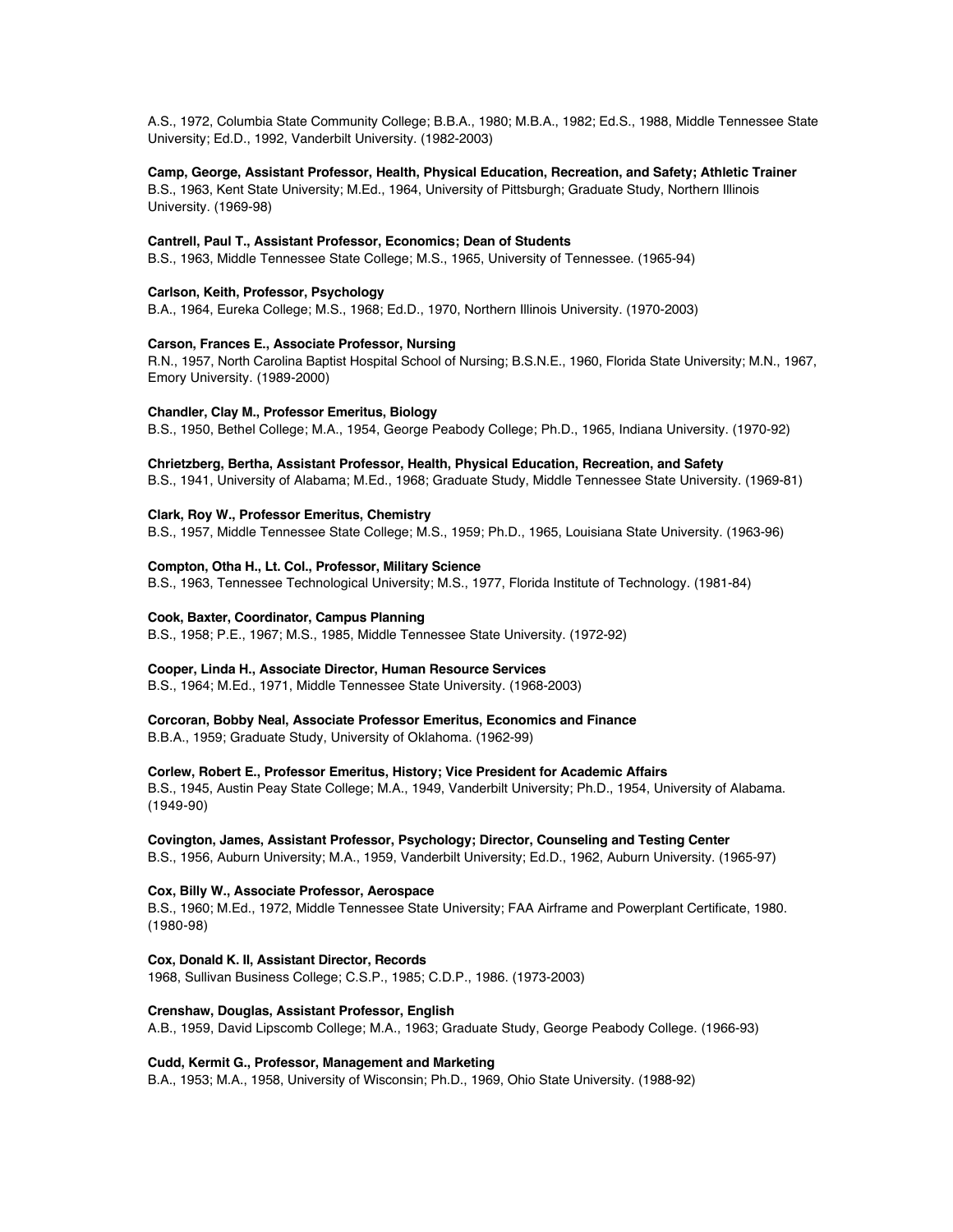### **Cunningham, Everett, Professor, Political Science**

A.B., 1954, Western Kentucky State University; M.A., 1958; Ph.D., 1964, University of Kentucky. (1966-98)

#### **Curry, Donald L., Professor, Biology; Dean, College of Graduate Studies**

A.B., 1963, Sacramento State College; Ph.D., 1967, University of California, San Francisco. (1995-2003)

#### **Davenport, Harold, Professor, Educational Leadership**

B.S., 1957; M.A., 1959, Appalachian State; Ed.D., 1970, University of Tennessee. (1970-96)

# **Davidson, Phyllis M., Professor, Human Sciences; Interim Director, Professional Laboratory Experiences**

B.S., 1964, Tennessee Technological University; M.A., 1970, Tennessee Technological University; Ph.D., 1985, The University of Tennessee. (1995-2002)

# **Davis, Buleah, Professor Emeritus, Health, Physical Education, Recreation, and Safety**

B.S., 1936, Middle Tennessee State College; M.A., 1942; Ed.S., 1960, George Peabody College. (1944-80)

#### **Dean, Charles J., Associate Professor Emeritus, English**

A.B., 1953; B.D., 1956, Vanderbilt University; M.A., 1968, Columbia University; Graduate Study, Auburn University. (1962-99)

# **Dement, Kelly, Manager, Phillips Bookstore**

(1967-2003)

# **Demonbreum, James Robert, Quality Control Coordinator**

B.S., 1970, University of West Florida. (1983-92)

# **DeShazo, Ramon, Associate Professor, English**

B.S., 1936, Memphis State College; M.A., 1943, George Peabody College. (1957-76)

# **Douthit, James C., Professor Emeritus, Management and Marketing**

B.S.B.A., 1958; M.B.A., 1959, University of Arkansas; D.B.A., 1973, Mississippi State University. (1964-96)

# **Doyle, Patrick J., Professor, Biology**

A.B., 1962, Buena Vista College; M.A., 1965, Middle Tennessee State University; Ed.D., 1972, Indiana University. (1966-2002)

#### **Drennan, Cynthia Belcher, Associate Dean, Division of Continuing Studies and Public Service**

B.Mus., 1959, Converse College; M.Mus., 1965, George Peabody College; Ed.S., 1981, Middle Tennessee State University; Ed.D., 1984, Tennessee State University. (1985-98)

# **Drennan, Henry Dalton, Professor Emeritus, Business Education, Marketing Education, and Office Management**

B.S., 1952; M.A., 1956; Ed.S., 1963, George Peabody College; Ed.D., 1969, University of Mississippi. (1961-97)

### **Ducker, Paul E., Assistant Professor, Chemistry and Physics**

A.B., 1939, Indiana Central College; B.D., United Theological Seminary; M.A., 1963, Middle Tennessee State College. (1965-80)

# **Duke, John R., Professor Emeritus, Music**

B.S., 1954; M.A., 1960; Ph.D., 1971, George Peabody College. (1970-96)

#### **Duggin, Calvin, Associate Professor, Industrial Studies**

B.S., 1950, Middle Tennessee State College; M.S., 1954, Alabama Polytechnic Institute; Graduate Study, University of Tennessee. (1959-86)

### **Dunn, Charlie M., Director, Vocational-Technical Education**

B.S., 1953, Middle Tennessee State College; M.S., 1956, University of Tennessee. (1974-84)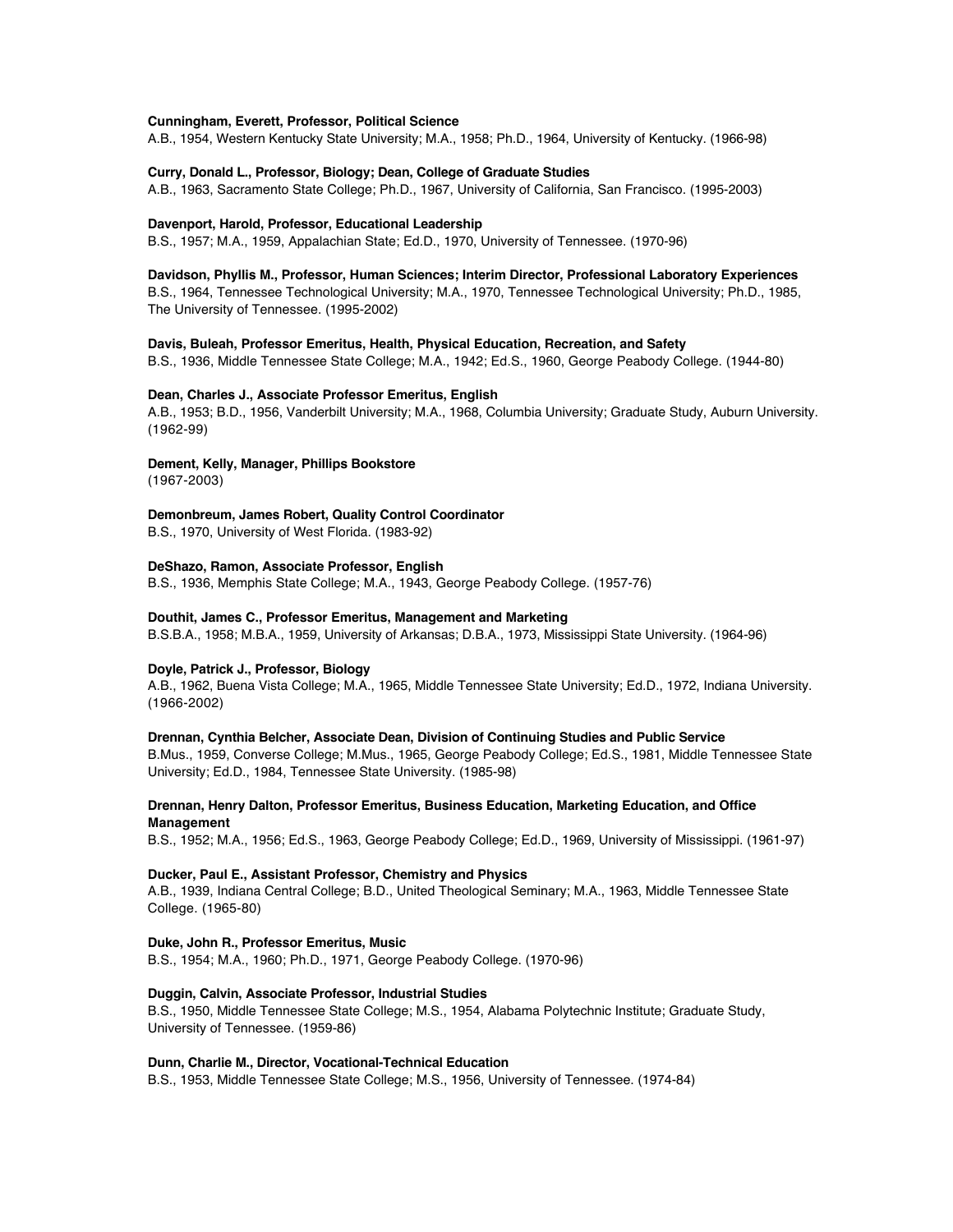#### **Durham, Charles, Professor Emeritus, English**

B.S., 1963, Middle Tennessee State University; M.A., 1964; Ph.D., 1969, Ohio University. (1966-98)

# **Earle, James P., Assistant Professor, Health, Physical Education, Recreation, and Safety**

B.S., 1958; M.A., 1962, Middle Tennessee State College. (1965-92)

# **Embry, Donald E., Professor, Educational Leadership**

B.S., 1959; M.S., 1964, Butler University; Ed.D., 1973, Ball State University. (1996 -2001)

# **England, Theora, Instructor, Speech and Theatre**

B.A., 1925, Simpson College; M.A., 1952; Ph.D., 1964, University of Minnesota. (1974-75)

# **Essex, Frank W., Professor Emeritus, Political Science**

A.B., 1966; M.A.T., 1967; Ph.D., 1978, Vanderbilt University. (1967-93).

# **Evans, Joe S., Professor, Mathematical Sciences**

B.S., 1954, Middle Tennessee State College; M.S., 1959, Vanderbilt University; Ph.D., 1971, George Peabody College. (1959-97).

### **Fancher, Oliver B., Associate Professor, Art**

B.F.A., 1964, Washington University; M.F.A., 1970, University of Tennessee. (1983-2003)

### **Ferris, Norman B., Professor Emeritus, History**

B.A., 1953, George Washington University; LL.B., 1956, Blackstone School of Law; M.A., 1957; Ph.D., 1962, Emory University. (1962-97)

### **Flanagan, Lynn L., Assistant Professor, Librarian**

B.A., 1959, North Georgia College; M.L.S., 1960, Emory University. (1990-2002)

# **Fletcher, J.L., Professor Emeritus, Biology**

B.S., 1937, Southwestern Louisiana Institute; M.S., 1939; Ph.D., 1955, Texas A&M. (1961-81)

# **Ford, Lani A., Associate Professor, Educational Leadership**

B.A., 1963, University of Oregon; M.N.S., 1966, Arizona State University; Ph.D., 1971, Michigan State University. (1986-96)

#### **Ford, William Clark, Professor, Business Education, Marketing Education, and Office Management**

B.S., 1959; M.A., 1966, Appalachian State University; Ph.D., 1970, Michigan State University. (1970-2003)

#### **Forrest, Patsy N., Professor Emeritus, Nursing**

R.N., 1956; B.S., 1959, Murray State University; M.S.N., 1964, University of North Carolina. (1972-96)

#### **Forrest, Thomas, Professor, Mathematics**

B.S., 1954; M.A., 1958, Murray State University; M. Math, 1964, University of Tennessee; Ph.D., 1971, George Peabody College. (1969-89)

### **Freitag, Carl B., Professor, Psychology**

B.A., 1961, Louisiana Polytechnic Institute; M.S., 1963, Baylor University; Ph.D., 1972, University of Georgia. (1972-91)

# **Fullerton, Ralph O., Jr., Professor Emeritus, Geography and Geology; Department Chair**

A.B., 1960, University of Kentucky; M.S., 1962; Ed.D., 1971, Indiana University. (1963-97)

# **Gaida, Harriette Huff, Assistant Professor, Librarian**

B.A., 1970, Agnes Scott College; M.L.S., 1971, George Peabody College. (1971-2003)

### **Garrigus, Robert R., Professor Emeritus, Agribusiness and Agriscience**

B.S., 1958, University of Kentucky; M.S., 1960, University of Illinois; Ph.D., 1963, University of Kentucky. (1967-99)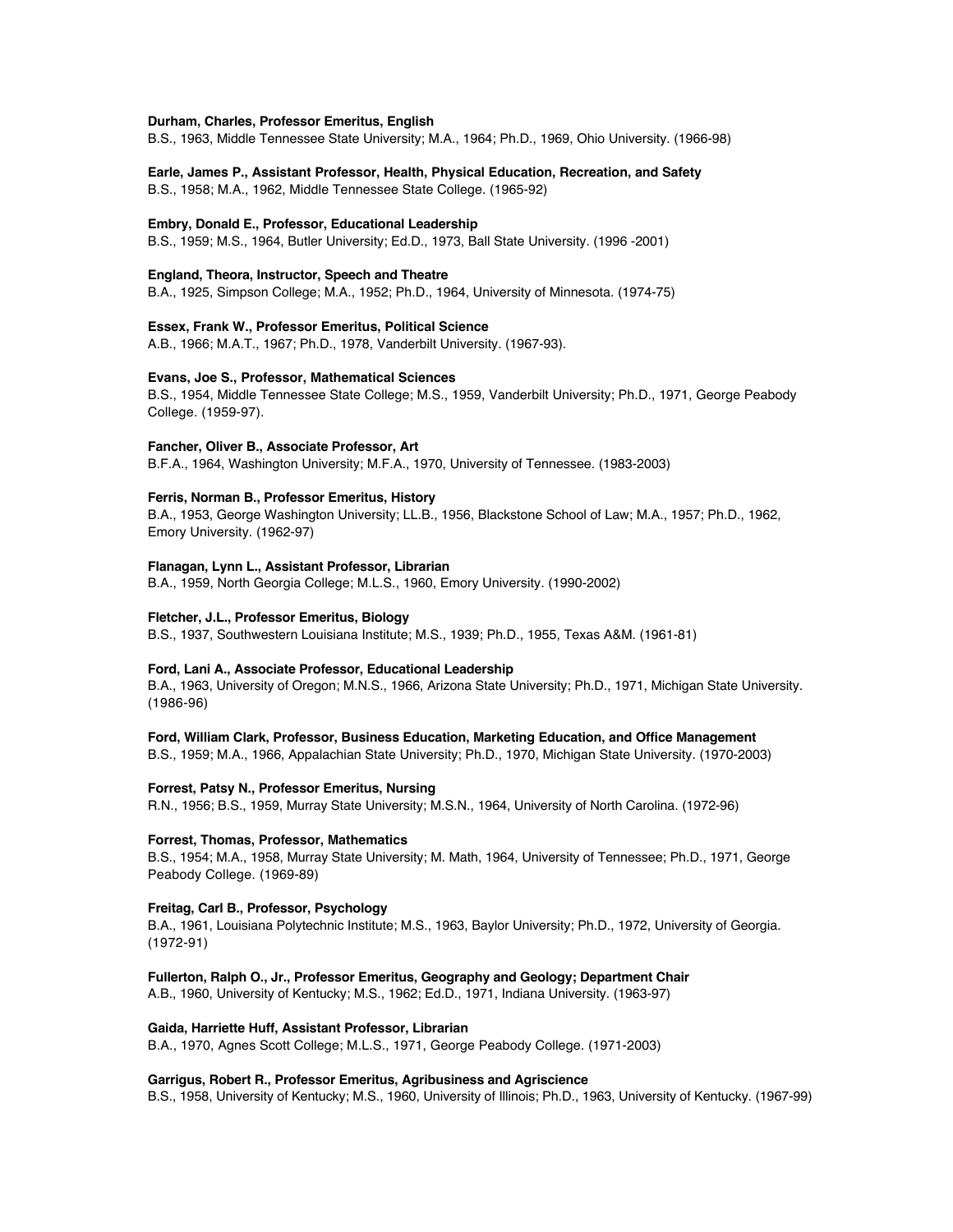#### **Gibson, James, Professor Emeritus, Art**

A.B., B.S., 1958, Morris Harvey College; M.F.A., 1961, Ohio University. (1970-2000)

#### **Gill, Linda, Associate Professor, Librarian**

A.B., 1961; M.A. in L.S., 1962, George Peabody College. (1966-2000)

#### **Ginanni, Francis R., Professor Emeritus, English**

A.B., 1960, San Jose State College; M.A., 1964, University of Virginia; Ph.D., 1970, Auburn University. (1964-94)

#### **Ginanni, Mary B., Professor, Health, Physical Education, Recreation, and Safety**

B.S., 1955, Tennessee Technological University; M.S., 1957, University of Tennessee; Re.D., 1990, Indiana University. (1970-99)

#### **Gist, J.O., Director, Business and Administrative Services**

B.S., 1948; M.A., 1967, Middle Tennessee State University. (1964-94)

### **Given, Robert Edmond, Jr., Director, Sports Information**

B.S., 1957, Union University; M.S., 1970, Western Kentucky University. (1983-98)

# **Gonce, James Howard, Professor, Industrial Studies**

B.S., 1949; M.A., 1950, University of Alabama; Ed.D., 1961, George Peabody College. (1952-83)

# **Gould, Richard H., Professor Emeritus, Engineering Technology and Industrial Studies; Department Chair**

B.S., 1952; M.S., 1955, University of Mississippi; Ed.D., 1973, University of Tennessee, Knoxville. (1966-95)

# **Grasty, William J., Professor, Accounting**

B.S., 1961, Austin Peay State University; M.S., 1963; Ph.D., 1967, University of Florida; C.P.A., 1981. (1980-2001)

### **Greene, William F., Professor Emeritus, Accounting**

B.S., 1958, Middle Tennessee State University; M.S., 1961, University of Tennessee; C.P.A., 1973; Graduate Study, Mississippi State University. (1968-94)

#### **Grubbs, David, Professor Emeritus, Political Science**

A.B., 1951, Maryville College; M.A., 1953, University of Tennessee; Ph.D., 1961, University of Pennsylvania. (1966-94)

### **Hamilton, Marian M., Professor, Elementary and Special Education**

B.A., 1943, Vanderbilt University; M.A., 1964; Graduate Study, George Peabody College; Ed.D., 1974, Memphis State University. (1967-90)

#### **Harris, Thomas M., Associate Professor Emeritus, English**

A.B., 1961, Belmont College; M.A.T., 1962, Vanderbilt University. (1964-98)

# **Harrison, Dorothy W., Director, Development Communications and Marketing, Development Office**

B.A., 1962; M.A.C.T., 1972, Middle Tennessee State University. (1976-2000)

# **Hart, William S., Associate Professor, Management and Marketing**

B.S., 1953; M.S., 1957, Kansas State Teachers College; Ph.D., 1969, University of Florida. (1986-2003)

# **Harvin, Laurence, Professor, Music**

B.M., 1964, University of Alabama; M.M., 1966, University of Oklahoma; D.M.A., 1972, Florida State University. (1966-99)

# **Hatcliff, Mary Carolyn, Coordinator, University Withdrawls, Guidance Services.** (1972-2002)

### **Hawk, Floyd Richard, Counselor, Counseling and Testing Center**

B.S., 1954; M.A., 1958, Middle Tennessee State College; J.D., 1962, Nashville YMCA Law School. (1972-98)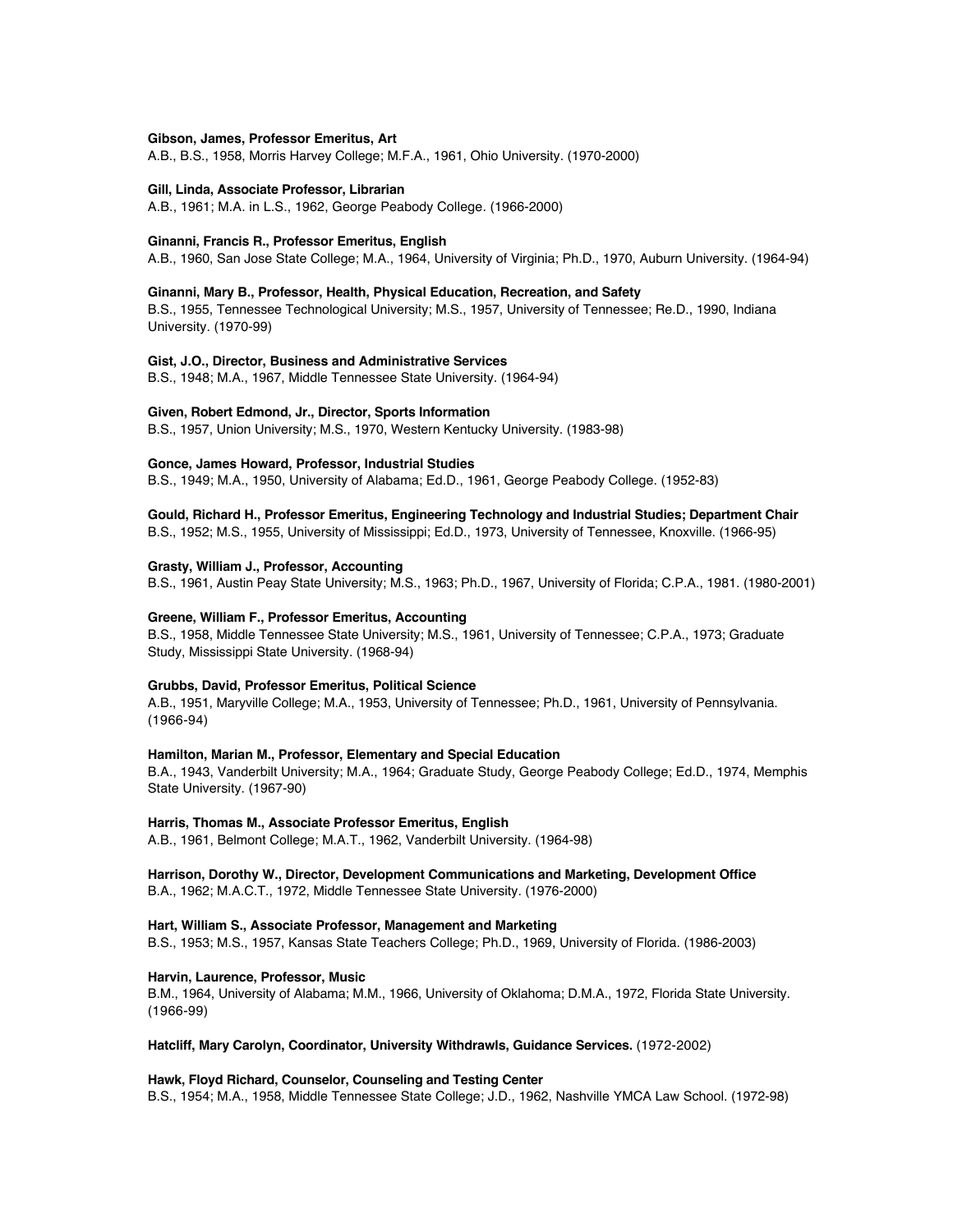### **Hayes, Ann C., Sixth Grade, Pittard Campus School**

B.S., 1966; M.Ed., 1973, Middle Tennessee State University. (1974-86)

#### **Hayes, Joe Black, Associate Professor, Health, Physical Education, Recreation, and Safety**

B.S., 1939, University of Tennessee; M.A., 1950; Graduate Study, George Peabody College. (1950-81)

#### **Heller, Peter L., Professor, Sociology and Anthropology**

B.A., 1960, University of Indianapolis; M.A., 1964, Pennsylvania State University; Ph.D., 1972, University of Nevada, Reno. (1988-2003)

# **Helm, John Thomas, Professor, Engineering Technology and Industrial Studies**

B.S., 1957; M.S.M.E., 1969, Vanderbilt University. (1991-99)

# **Henry, Carlene T., Administrative Assistant to the President**

C.P.S., 1975. (1973-2002)

# **Heritage, Jeannette, Professor, Psychology**

B.S., 1953, Auburn University; M.A., 1969, University of South Alabama; Ph.D., 1971, University of Southern Mississippi. (1971-2003)

#### **Herrick, William C., Associate Professor, Aerospace**

B.S., 1987; M.Ed., 1988; Ed.S., 1989, Middle Tennessee State University; Ph.D., 1991, University of Tennessee. (1992-2001)

#### **Herring, Robert, Professor, English**

A.B., 1960; M.A., 1961, Mississippi College; Graduate Study, University of Tennessee. (1966-99)

#### **Hill, Donald E., Assistant Professor, Journalism**

B.S., 1960, University of Alabama; M.S., 1962, South Dakota State University; Ed.D., 1984, University of Missouri. (1972-94)

#### **Hillman, Ralph E., Professor, Speech and Theatre**

B.A., 1962; M.A., 1965, University of Iowa; Ph.D., 1972, Pennsylvania State University. (1974-2002)

### **Himebaugh, Glenn A., Professor, Journalism**

B.S.J., 1958; M.S., 1959, Ohio University; Ph.D., 1978, Southern Illinois University. (1971-2001) **Hinton, Thomas Earl, Professor Emeritus, Music** B.M., 1951; M.M., 1954; Ed.D., 1969, George Peabody College. (1960-94)

#### **Hodge, Harry F., Professor, Psychology**

B.S., 1959; M.S., 1960, University of Tennessee, Knoxville; Ed.D., 1963, Auburn University. (1980-93)

# **Holland, Anne V. Cole, Associate Professor, Health, Physical Education, Recreation, and Safety**

A.B., 1952, University of North Carolina; M.Ed., 1968, Middle Tennessee State University. (1967-2000)

#### **Holland, Molly C., Assistant Professor, Library**

B.A., 1958, Western Kentucky University; M.L.S., 1963, George Peabody College. (1987-2003)

#### **Holland, William, Professor, English**

A.B., 1952, Millsaps College; M.A., 1957; Ph.D., 1966, University of Edinburgh. (1966-93)

# **Hooper, Ernest Walter, Professor Emeritus, History**

B.S., 1942, Middle Tennessee State College; M.A., 1949; Ph.D., 1957, University of North Carolina. (1960-82)

### **Howard, Charles Edwin, Professor Emeritus, English**

B.S., 1947, Troy State Teachers College; M.A., 1948, George Peabody College; Ph.D., 1959, Vanderbilt University. (1951-84)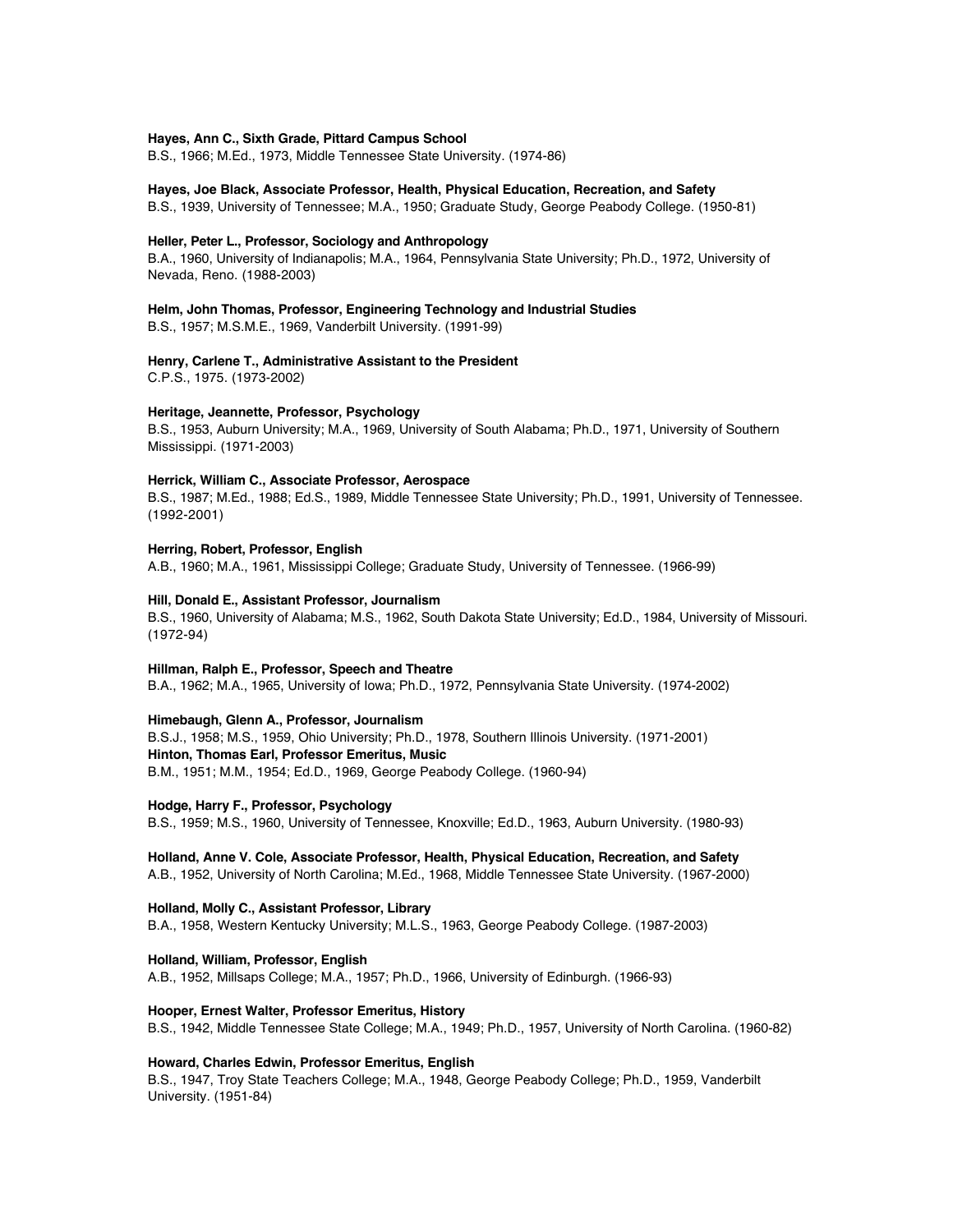# **Howard, Wera Dross, Assistant Professor, Foreign Languages**

B.S., 1950; M.A., 1953, University of Kiel, Germany; Graduate Study, Vanderbilt University. (1969-85)

#### **Howell, Sarah, Professor Emeritus, History**

A.B., 1952; M.A., 1967; Ph.D., 1970, Vanderbilt University. (1970-96)

#### **Huhta, James K., Professor, History; Director, Center for Historic Preservation**

B.A., 1959, Baldwin-Wallace College; M.A., 1963; Ph.D., 1965, University of North Carolina. (1965-2003)

#### **Hunter, Frances G., Assistant Professor, Librarian**

B.S., 1947, George Peabody College; M.A., 1965, Middle Tennessee State University; Graduate Study, George Peabody College. (1965-85)

# **Hutcheson, Paul Henry, Professor Emeritus, Computer Science**

A.B., 1950, David Lipscomb College; M.A., 1951, George Peabody College; Ph.D., 1960, University of Florida. (1960-94)

#### **Hutchinson, James H., Professor Emeritus, Chemistry; Department Chair**

A.B., 1955, University of Southern Mississippi; M.S., 1960, University of Iowa; Ph.D., 1968, Auburn University. (1969-98)

#### **Ingram, Sam H., President**

B.S.E., 1951, Bethel College; M.A., 1953, Memphis State College; Ed.D., 1959, University of Tennessee. (1979 -90)

# **Jack, Jean A., Associate Professor, Aerospace**

B.A., 1938; M.A., 1939, University of Nebraska; Graduate Study, Oregon State College, Ohio State University, University of Tennessee. (1970-80)

# **Jackson, James W., Assistant to Vice President for Business and Finance**

B.S., 1943; M.A., 1954, Middle Tennessee State College. (1951-79)

# **Jackson, Nina, Assistant Professor, Nursing**

R.N., 1944, Knoxville General Hospital; B.S.P.H.N., 1962, George Peabody College; M.A., 1965, Middle Tennessee State University. (1966-80)

# **Jackson, William Dayton, Associate Professor, Radio-Television/**

# **Photography**

B.S., 1952, Auburn University; M.S., 1958; Ed.D., 1967, Indiana University. (1974-92)

#### **James, John B., Associate Professor, Economics and Finance**

B.S., 1964, Austin Peay State University; M.S., 1967; Ph.D., 1970, Texas A&M University. (1969-98)

# **James, Mary Jo, Director, Media Services, Learning Resources Center**

B.A., 1963, Oakland University; M.S.L.S., 1967, Wayne State University. (1975-90)

#### **Jamison, King, Professor, Mathematical Sciences**

B.S., 1952, Union University; M.A., 1953; Ph.D., 1962, George Peabody College. (1966-2002)

# **Jansen, Charles, Professor, Art**

B.A., 1971, MacMurray College; M.A., 1973; Ed.S., 1974, University of Iowa; Ph.D., 1991, University of Georgia. (1976-2003)

# **Jennings, Raymond Oakley, Associate Professor, Chemistry and Physics**

B.S., 1947, Middle Tennessee State College; M.A., 1951; Graduate Study, George Peabody College. (1962-85)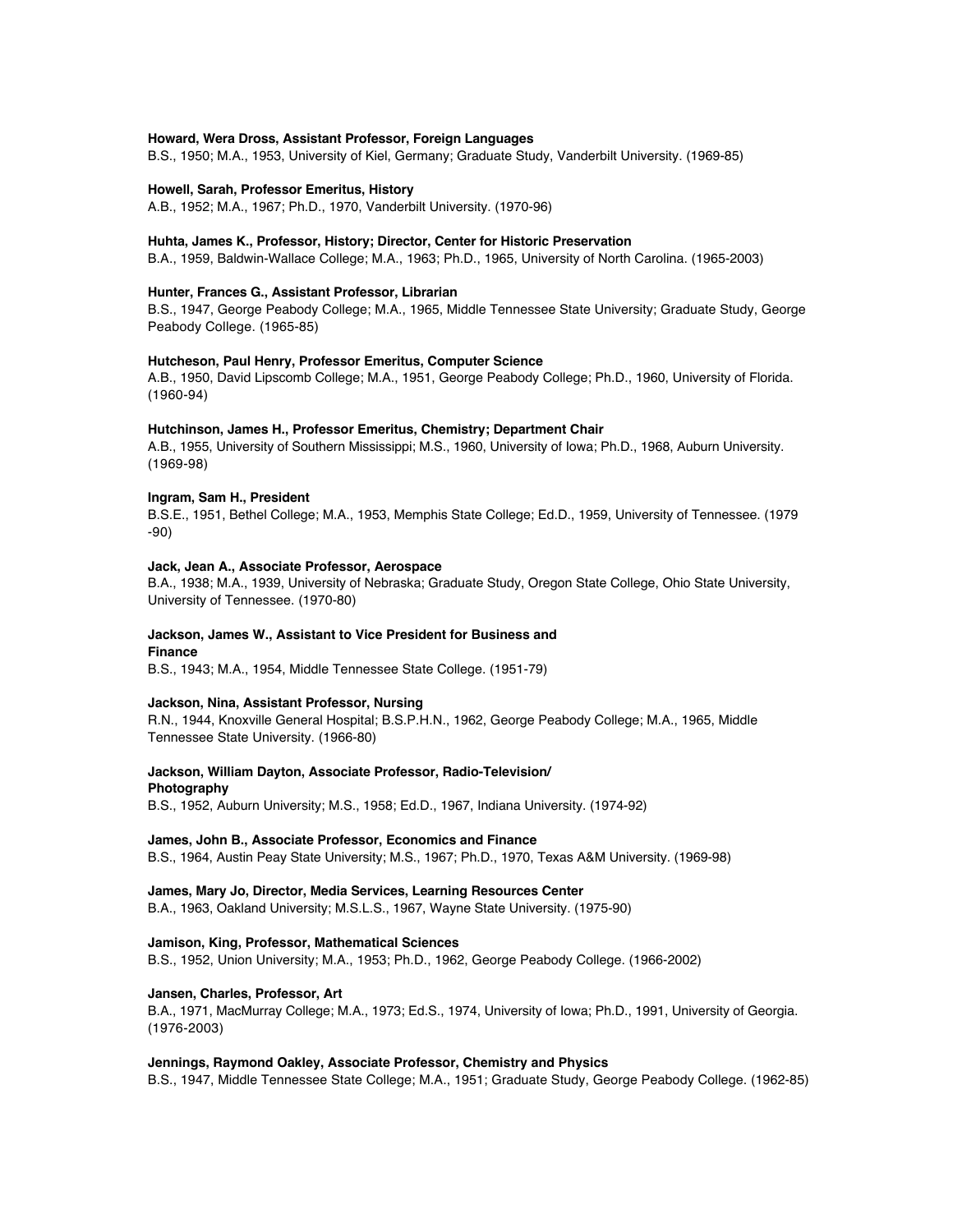#### **Jewell, Harold S., Professor Emeritus, Industrial Studies**

B.S., 1948; M.A., 1953, Middle Tennessee State College. (1955-91)

# **Johnson, Carolyn H., Assistant to Associate Vice President for Enrollment Management; Associate Director of Records**

B.A., 1970, Middle Tennessee State University; A.S., 1982, Nashville State Technical Institute. (1983-2001)

### **Jolly, Ella T., Third Grade, Campus School**

B.S., 1955; M.Ed., 1972, Middle Tennessee State University. (1973-92)

### **Jones, Bertha, Assistant Professor, Home Economics**

B.S., 1953, East Carolina College; M.Ed., 1955, University of North Carolina; Graduate Study, University of Maryland. (1968-73)

# **Jones, Grady R., Associate Professor, Aerospace**

B.M.E., 1959, Vanderbilt University; M.Ed., 1980, Middle Tennessee State University. (1985-2002)

# **Kallenberger, Klaus H., Professor, Art**

B.F.A., 1961, Bethany College; M.F.A., 1966, Kansas University. (1966-2002)

# **Keem, George, Professor, Elementary Education**

B.S., 1947; M.S., 1952; Ed.D., 1962, Wayne State University. (1969-81)

# **Keese, Earl E., Professor, Mathematical Sciences; Dean, College of Basic and Applied Sciences**

B.S., 1963, Texas A&M University; M.Ed., 1966, West Texas State University; M.Math, 1967, University of South Carolina; Ph.D., 1972, George Peabody College. (1969-99)

### **Keese, Nancy C., Professor, Educational Leadership**

B.A., 1962, Winthrop College; M.M., 1969, University of South Carolina; Ed.S., 1980, Middle Tennessee State University; Ed.D., 1990, University of Tennessee, Knoxville. (1988-2002)

#### **Kemp, James, Associate Professor, Biology**

B.S., 1959; M.A., 1969, Middle Tennessee State University; Graduate Study, North Carolina Central, Shorter College, University of North Carolina. (1971-95)

#### **Key, Charlene B., Assistant Professor, Developmental Studies**

B.S., 1962; M.S.T., 1967; Ed.S., 1992, Middle Tennessee State University. (1986-96)

# **Kinslow, Anita T., Assistant Professor, Nursing**

R.N., 1964, Baptist Hospital; B.S.N., 1969, Florida State University; M.S.N., 1980, Vanderbilt University. (1981 -2003)

# **Kirkman, Loisteen, Assistant Professor, English**

A.B., 1958, Ouachita College; M.A., 1970, Middle Tennessee State University. (1970-93)

### **Kittrell, Frederick J., Professor Emeritus, Economics and Finance**

B.A., 1950, David Lipscomb College; Certificate in Sales Management 1955, General Motors Institute; M.B.A., 1967; Ph.D., 1970, University of Mississippi. (1971-99)

#### **LaLance, Richard, Professor, Health, Physical Education, Recreation, and Safety**

B.S., 1964, West Virginia University; M.Ed., 1970; D.A., 1975, Middle Tennessee State University. (1970-99)

# **LaLance, Robert C., Jr., Assistant Professor Emeritus, Health, Physical Education, Recreation, and Safety; Vice President for Student Affairs**

B.S., 1962, West Virginia University; M.S., 1963, University of Tennessee; D.A., 1974, Middle Tennessee State University. (1963-98)

# **Leaming, Deryl R., Professor, Journalism; Dean, College of Mass Communication**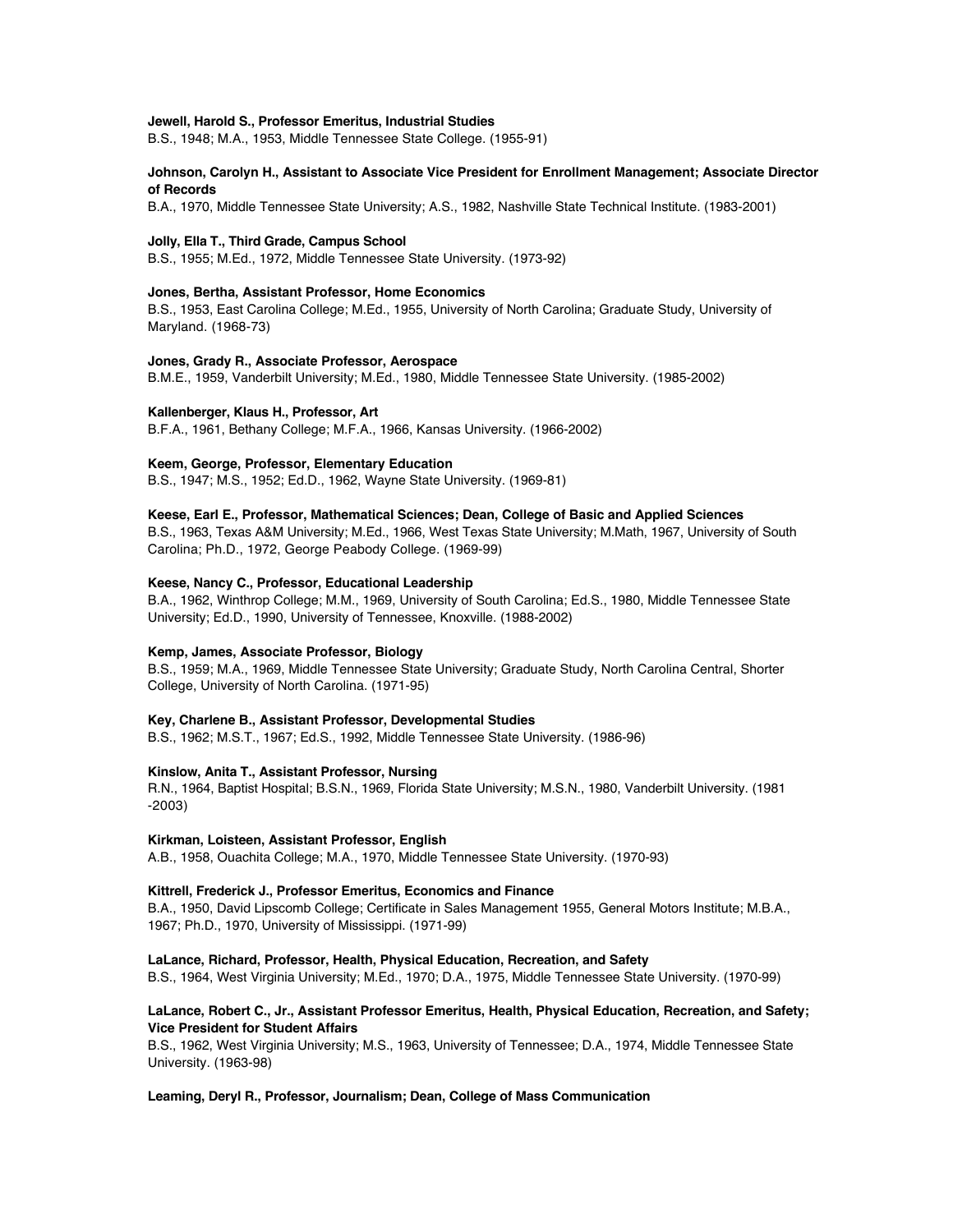A.B., 1957, Fort Hays State University; M.A., 1965, University of Nebraska; Ph.D., 1969, Syracuse University. (1993-2001)

# **LeDoux, David G., Professor Emeritus, Art**

A.B., 1947, Louisiana College; M.A., 1950, Louisiana State University; Graduate Study, Ohio State University. (1956-94)

### **Levi, Lester Wright, Associate Professor, Mathematical Sciences**

A.B., 1949, Carson-Newman College; B.D., 1952, Southern Baptist Seminary; M.A., 1960; Graduate Study, George Peabody College. (1961-90)

# **Lindsey, Richard, Associate Professor, Youth Education and School Personnel Services**

B.S., 1948; M.S., 1951, Indiana State College; Ed.D., 1962, George Peabody College. (1969-81)

# **Lorenz, James H., Professor, Engineering Technology and Industrial Studies; Department Chair**

B.S., 1964, University of Wisconsin-Stout; M.A., 1970, University of Minnesota; Ed.D., 1974, University of Georgia. (1973-2001)

# **Lowe, Larry V., Professor Emeritus, Speech and Theatre**

A.B., 1952, Mercer University; M.F.A., 1959, University of Georgia; Ph.D., 1965, Michigan State University. (1963 -97)

# **Maples, Wallace, Professor Emeritus, Aerospace; Department Chair**

B.S., 1963, Middle Tennessee State University; M.S., 1965, University of Tennessee; Ed.D., 1970, Indiana University. (1969-1995)

# **Marshall John David, Professor Emeritus, Librarian; University Bibliographer**

B.A., 1950, Bethel College; M.A. in L.S., 1951, Florida State University; Graduate Study, Oxford University. (1967 -94)

# **Martin, Barbara L., Director, Health Services**

R.N., 1956, St. Thomas Hospital, Nashville; B.S., 1961; M.A., 1965, Middle Tennessee State University. (1974-98)

### **Martin, Mary W., Professor Emeritus, Educational Leadership; Dean, College of Graduate Studies**

B.S., 1952, Ohio State University; M.A., 1965, Memphis State University; Ed.D., 1967, University of Tennessee, Knoxville. (1968-94)

# **Martin, Norman, Manager, Athletic Budgets**

B.S., 1964, Middle Tennessee State University. (1966-97)

# **Mason, Franklin Curtis, Professor, Physics and Astronomy**

B.S., 1959, Middle Tennessee State College; M.A.T., 1960, Vanderbilt University; M.S., 1965, Miami University of Ohio; Ph.D., 1972, Ohio State University. (1972-96)

# **Mast, John A., Assistant Professor, English**

B.S., 1960; M.A., 1962, Appalachian State Teachers College. (1962-79)

### **McBroom, James, Associate Professor, Sociology, Anthropology, and Social Work**

B.S., 1941, Auburn University; M.A., 1947, George Peabody College; Graduate Study, Vanderbilt University. (1966-85)

# **McClaran, James C., Assistant Director, Human Resource Services**

B.S., 1955; M.A., 1956, Middle Tennessee State University. (1973-95)

# **McCord, Charles, Associate Professor, Librarian**

B.S., 1949, Auburn University; M.A., 1952; M.A.L.S., 1959, George Peabody College. (1961-92)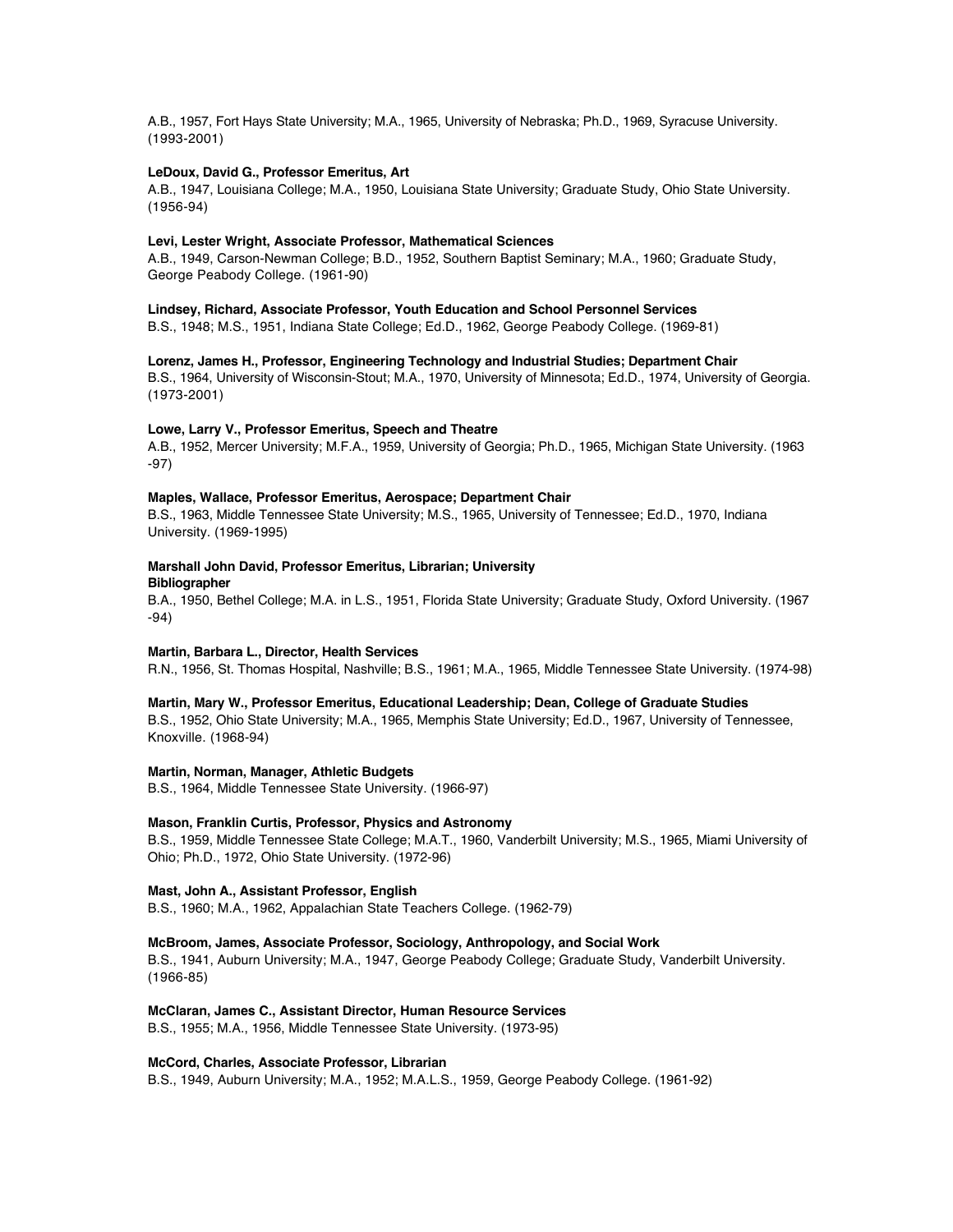#### **McCord, Richard L., Professor, Mathematical Sciences**

B.S., 1953, Middle Tennessee State College; M.A., 1956; Ph.D., 1970, George Peabody College. (1956-96)

#### **McCullough, Martin A., Professor, Educational Leadership**

B.S., 1954; M.Ed., 1960, Middle Tennessee State University; Ed.D., 1963, Peabody College. (1987-99)

#### **McFall, Betty N., Assistant Professor, Librarian**

B.A., 1963, Mississippi University for Women; M.L.S., 1980, University of South Carolina. (1986-98)

# **McFerrin, Florence, Assistant Professor, Mathematics and Computer Science**

A.B., 1936, Tennessee College for Women; M.A., 1961, Middle Tennessee State College; Ed.S., 1970, George Peabody College. (1965-78)

**McMurry, Daniel W., Professor Emeritus, Sociology, Anthropology, and Social Work**

B.A., 1958; M.A., 1962; Graduate Study, University of North Carolina. (1968-97)

**McNeill, Mary Frances Snell, Eighth Grade, Pittard Campus School**

B.S., 1930, Middle Tennessee State College; M.A., 1933, Columbia University. (1938-71)

### **Milligan, Barbara, Assistant Professor, Educational Leadership**

B.A., 1950, Cumberland University; M.A., 1957; Ed.S., 1980, Middle Tennessee State University; Ph.D., 1990, Peabody College of Vanderbilt University. (1997-2003)

# **Moody, Thomas L., Professor, Physics and Astronomy**

B.S., 1961, Auburn University; M.S., 1965, University of Tennessee. (1966-99)

# **Moore, Newell S., Professor Emeritus, History**

B.S., 1948; M.A., 1949; Ph.D., 1954, George Peabody College. (1954-95)

# **Moore, Sarah, Assistant Professor, Librarian**

B.S., 1931; B.S. in L.S., 1946, George Peabody College. (1955-74)

# **Morris, Larry W., Professor, Psychology; Department Chair**

B.A., 1966, Arlington State College; Ph.D., 1969, Vanderbilt University. (1969-2003)

# **Moser, Jean H., Instructor, Developmental Studies**

B.A., 1954; M.A., 1962, Middle Tennessee State University. (1985-94)

# **Mueller, Hans G., Professor Emeritus, Economics and Finance**

A.B., 1955, University of Washington; Ph.D., 1968, Vanderbilt University. (1961-93)

# **Mullins, William E., Assistant Professor, Industrial Studies**

B.S.E.E., 1962, University of Louisville; M.S., 1983; Graduate Study, Middle Tennessee State University. (1984 -94)

# **Naylor, Tom L., Professor Emeritus, Music**

B.S., 1961, Bob Jones University; M.A., 1962, Appalachian State University; M.M., 1969; D.M., 1973, Indiana University. (1967-98)

# **Neal, James H., Professor Emeritus, History**

B.S., 1958; M.A., 1963, University of Houston; Ph.D., 1971, Vanderbilt University. (1968-99)

#### **Norwood, Francis W., Instructor, Criminal Justice Administration**

B.S., 1940, Mississippi State University; M.P.A., 1974, Middle Tennessee State University, University of Tennessee. (1977-82)

# **Ordoubadian, Margaret, Associate Professor, English**

B.A., 1957, Duke University; M.A., 1966, Middle Tennessee State University; J.D., 1987, Nashville School of Law.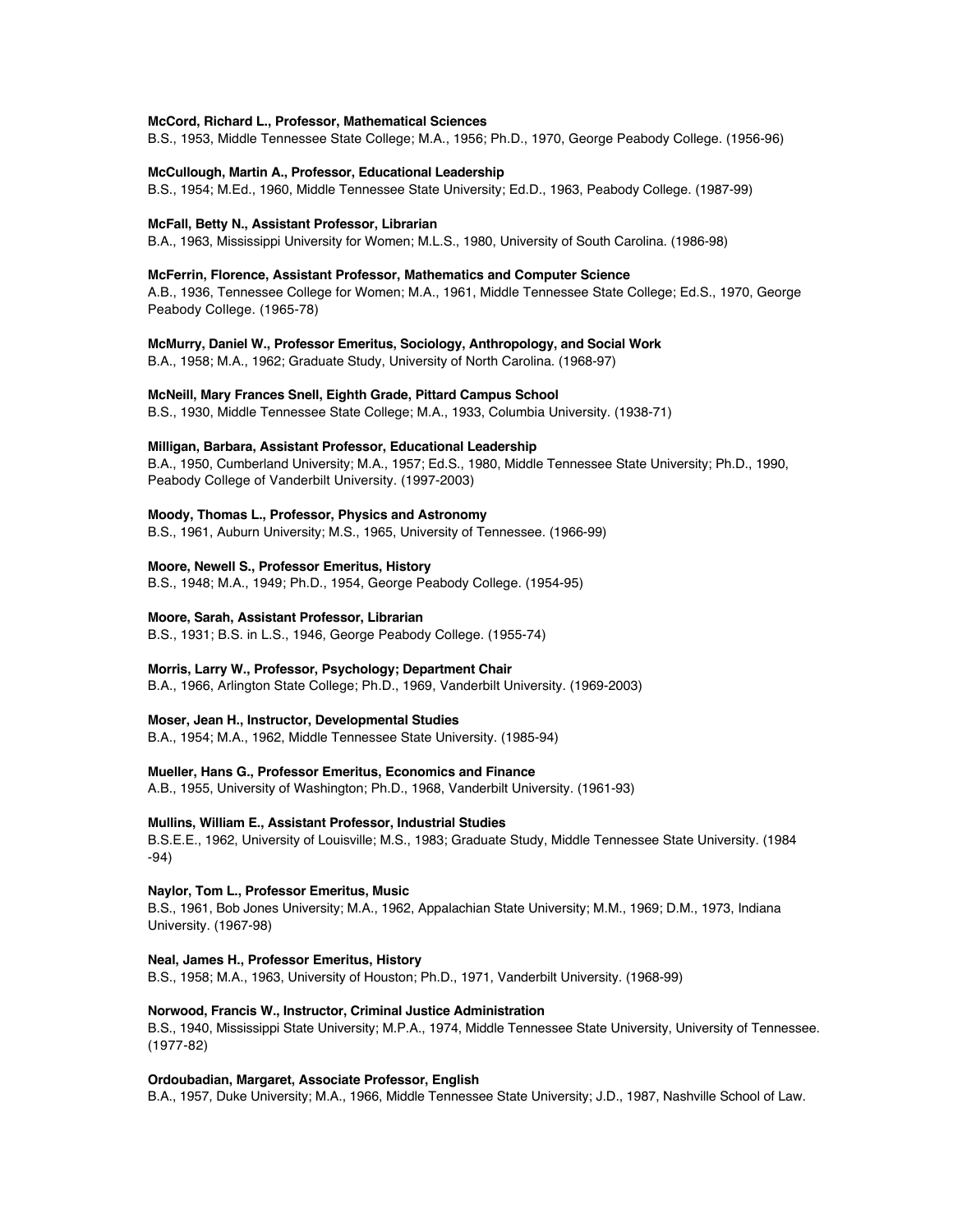(1968-2003)

# **Ordoubadian, Reza, Professor, English**

B.A., 1954, Teheran University; Graduate Study, Duke University, Vanderbilt University; M.A., 1965; Ph.D., 1968, Auburn University. (1962-89)

### **Parker, Austin D., Financial Management Analyst**

B.S., 1958, University of Tennessee; M.B.A., 1973, Middle Tennessee State University. (1967-95)

# **Parker, Chester, Associate Professor, Psychology**

B.A., 1945; B.D., 1951, Butler University; M.A., 1968; Ed.D., 1971, Ball State University. (1971-87)

# **Parker, Harold, Professor Emeritus, Philosophy; Department Chair**

B.A., 1956, Eastern Nazarene College; M.A., 1958, University of Kansas; Ph.D., 1967, Emory University. (1968-95)

# **Patterson, Linda, Assistant Professor, Health, Physical Education, Recreation, and Safety**

B.S., 1967; M.Ed., 1968, Middle Tennessee State University; Graduate Study, Indiana University. (1968-99)

# **Patton, Dewey, Associate Professor, Aerospace**

B.A.S., 1960, University of Maryland; M.A., 1966, University of Southern California. (1971-96)

# **Payne, Roberta S., Assistant Professor, Librarian**

B.S., 1956, Austin Peay State College; M.A. in L.S., 1964, George Peabody College. (1962-76)

# **Penny, Guy, Professor Emeritus, Health, Physical Education, Recreation, and Safety; Director, The Wellness Center**

B.S., 1950; M.Ed., 1958, University of Mississippi; Ed.D., 1970, University of Southern Mississippi. (1970-93)

### **Penrod, William, Professor Emeritus, Psychology**

B.A., 1951, Carson-Newman College; M.S., 1959, University of Miami; Ph.D., 1962, University of Florida. (1970-93)

# **Peters, Mary Jane, Coordinator, Correspondence Courses, Special Academic Programs, Division of Continuing Studies and Public Service**

B.S., 1980, Louisiana State University. (1993-2003)

### **Phillips, Burns, Associate Professor, Mathematics and Computer Science**

B.S., 1948, Middle Tennessee State College; M.A., 1949; Graduate Study, George Peabody College. (1957-83)

# **Phillips, E. Ray, Professor, Mathematical Sciences; Associate Dean, College of Graduate Studies; Interim Dean, College of Basic and Applied Sciences**

B.S., 1966, Middle Tennessee State University; M.A., 1968, University of Arkansas; Ph.D., 1971, Purdue University. (1990-2003)

### **Phillips, Robert E., Associate Professor, Aerospace**

B.S., 1962; M.Ed., 1973, Middle Tennessee State University; FAA Airframe and Powerplant Certificate, 1982. (1982-2003)

# **Pigg, Charles, Director, Campus Planning**

B.S., 1955; M.Ed., 1976, Middle Tennessee State University. (1965-92)

# **Pleas, John Roland, Professor, Psychology**

B.A., 1960, McKendree College; M.Ed., 1967, University of Illinois; Ph.D., 1980, Vanderbilt University. (1985-2004)

# **Poole, Finis W., Associate Professor, Psychology; Counselor, Guidance and Counseling Center**

A.B., 1948; M.A., 1949, Highlands University; Graduate Study, George Peabody College. (1954-84)

# **Poole, Jane, Associate Professor, Elementary and Special Education**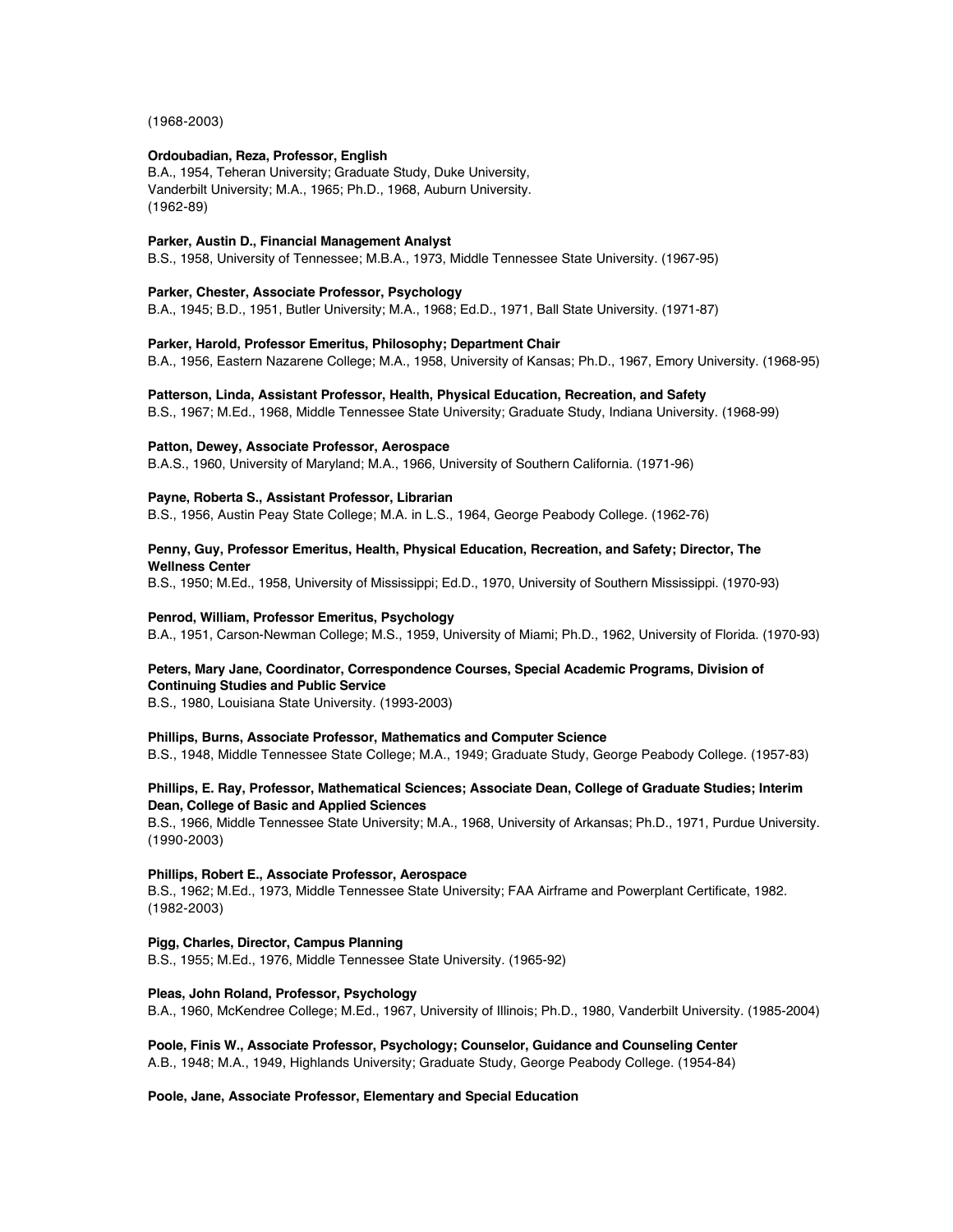B.S., 1954, George Peabody College; M.Ed., 1972; Ed.S., 1979, Middle Tennessee State University. (1975-2000)

# **Porter, T. Coy, Professor, Foreign Languages**

B.A., 1944, Harding College; M.A., 1946; Ph.D., 1968, Vanderbilt University. (1964-85)

# **Potts, Marie T., Assistant Professor, Nursing**

B.S.N., 1959, St. John College of Cleveland; M.S.N., 1987, University of Tennessee, Knoxville. (1981-96)

# **Pratt, James O., Associate Professor, Engineering Technology and Industrial Studies**

B.S., 1976, Southern Missionary College; M.A.T., 1977, Middle Tennessee State University. (1981-97)

# **Price, Kathryn, Associate Professor, Human Sciences**

B.S., 1964, Austin Peay State University; M.Ed., 1970, University of Illinois. Graduate Study, United States International University, Middle Tennessee State University. (1975-98)

# **Price, Robert Gregg, Associate Professor, Business Education, Marketing Education, and Office Management**

B.S., B.A., 1958, University of Kansas; M.S., 1970, Pittsburg State University; Ph.D., 1973, Kansas State University. (1979-2001)

# **Price, William H., Associate Professor, Mathematical Sciences**

B.S., 1962, Austin Peay State College; M.A., 1963, George Peabody College; Graduate Study, University of Illinois and George Peabody College. (1964-97)

### **Pugh, E. Hixson, Purchasing Agent**

B.S., 1950, University of Tennessee. (1965-87)

# **Raper, Elmer, Professor, Education**

A.B., 1946, University of Chattanooga; M.S., 1950; Ed.D., 1957, University of Tennessee. (1957-74)

# **Rawlins, N. Omri, Professor, Agribusiness and Agriscience**

B.S.A., 1961; M.S., 1963, University of Georgia; Ph.D., 1968, Texas A&M University. (1968-99)

# **Ray, John B., Professor, Geography and Geology**

B.S., 1951, Indiana State College of Pennsylvania; M. Litt., 1956, University of Pittsburgh; Ph.D., 1968, Indiana University. (1975-91)

# **Read, Ida Dunaway, Assistant Professor, Librarian**

A.B., 1945, Tennessee College for Women; M.A., 1959, Middle Tennessee State College. (1965-87)

# **Reeder, Ernestine N., Professor Emeritus, Human Sciences; Department Chair**

B.S., 1959, East Carolina College; M.S., 1962, University of Tennessee; Ed.S., 1972, George Peabody College; Ph.D., 1977, University of Tennessee. (1972-94)

# **Reeder, Glen P., Professor Emeritus, Health, Physical Education, Recreation, and Safety**

B.S., 1949; M.S., 1954, University of Tennessee; Ph.D., 1959, State University of Iowa. (1971-93)

# **Reyes, Mary de los, Professor, Biology**

B.S., 1965, Louisiana State University; M.S., 1970, Eastern Kentucky University; Ph.D., 1973, Auburn University. (1981-2003)

# **Riel, Francis J., Professor Emeritus, Health, Physical Education, Recreation, and Safety**

A.B., 1939; M.S., 1941, University of Massachusetts; Ed.D., 1951, Boston University. (1949-77)

# **Rob, Peter, Professor, Computer Information Systems**

B.A., 1964; M.A.T., 1965, University of Florida; Ph.D., 1970, University of Arkansas. (1981-2002)

# **Rogers, Walter B., Professor, Economics and Finance**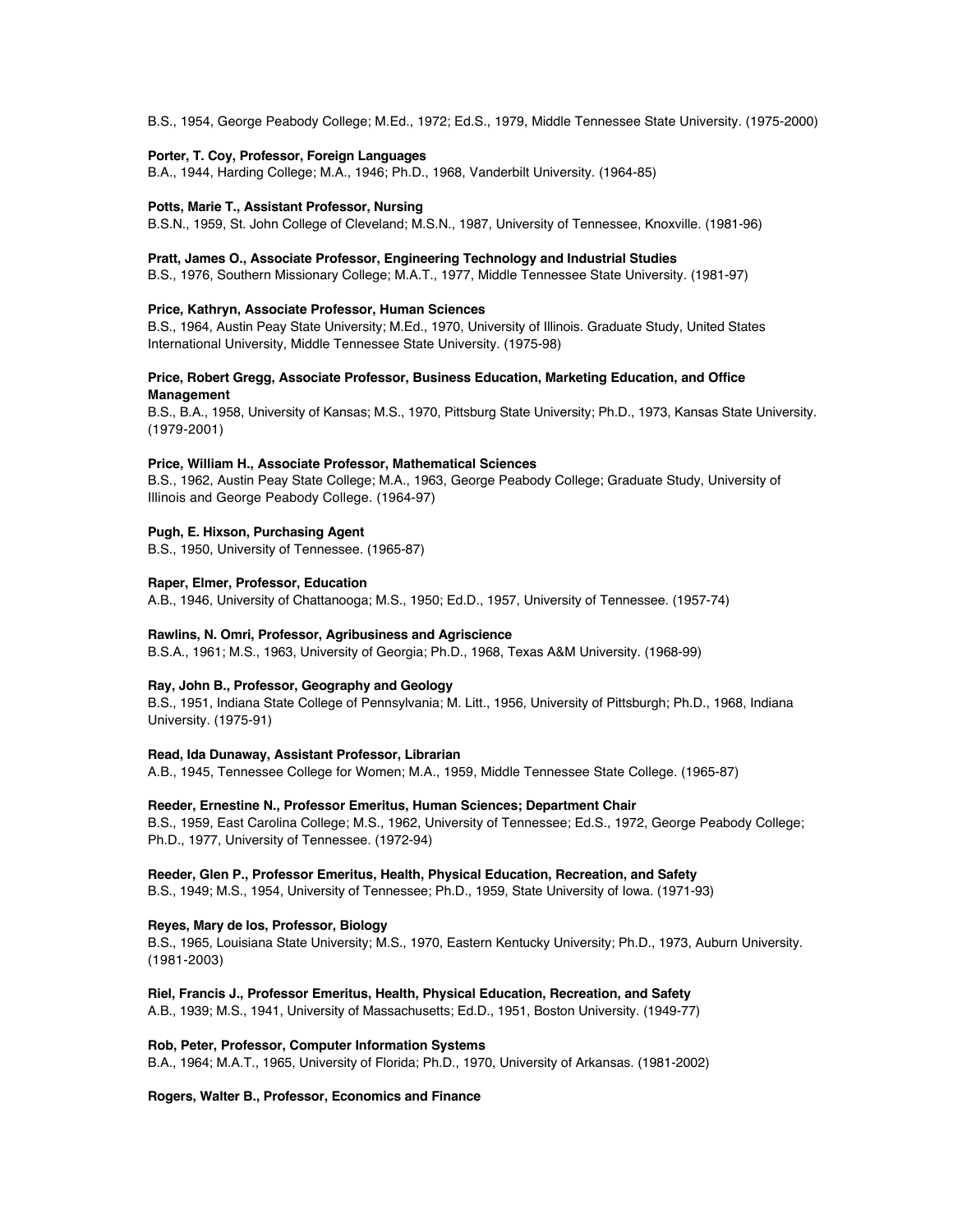B.S., 1951, Texas Technological University; M.S., 1953, University of Arizona; Ph.D., 1959, Oklahoma State University. (1981-99)

# **Rolater, Frederick S., Professor Emeritus, History**

A.B., 1960, Wake Forrest College; M.S., 1963; Ph.D., 1970, University of Southern California. (1967-2000)

#### **Roose, Robert S., Director, Technical Assistance**

B.S., 1942, Otterbein College. (1983-90)

# **Rosovsky, Candace, Director, June Anderson Women's Center**

B.A., 1968, University of Washington; M.A.T., 1970, Brown University; Ph.D., 1986, University of Washington. (1992-2003)

#### **Rucker, Ellis S., Jr., Professor, Biology**

B.S., 1935, Middle Tennessee State College; M.A., 1938; Ph.D., 1946, George Peabody College. (1946-79)

#### **Rucker, Nannie, First Grade, Pittard Campus School**

B.S., 1948; M.S., 1957, A & I State University. (1969-80)

### **Sakas, Joseph, Associate Professor, Youth Education and School Personnel Services**

B.S., 1962; M.A., 1963, Austin Peay State University; Ed.D., 1967, George Peabody College. (1966-84)

### **Sams, Everette E., Professor, Educational Leadership**

B.S., 1953, East Tennessee State University; M.A., 1956; Ed.S., 1961, George Peabody College; Ed.D., 1969, University of Tennessee.

(1964-96)

**Sawyer, Joe E., Associate Professor, Business Education, Marketing Education, and Office Management** B.S., 1957, Troy State College; M.A., 1963; Graduate Study, University of Alabama, University of Oklahoma. (1963-2003)

#### **Scales, Mary C., Associate Dean, Continuing Education and Public Service**

B.S., 1961, Tennessee State University; M.Ed., 1967, Middle Tennessee State University. (1982-87)

# **Schukert, Michael A., Professor, Aerospace**

B.A., 1963, University of Arizona; M.Ed., 1969, University of Florida; Ph.D., 1976, Ohio University. (1988-2000)

**Scott, Dan, Professor Emeritus, Chemistry and Physics; Department Chair**

B.S., 1950, Middle Tennessee State College; M.A., 1954; Ph.D., 1963, George Peabody College. (1955-92)

#### **Scott, Margaret W., Associate Professor, Librarian**

B.S., 1966, Middle Tennessee State University; M.L.S., 1969, George Peabody College; M.A., 1984, Middle Tennessee State University. (1971-92)

### **Self, Helen H., Assistant Professor, Elementary and Special Education**

B.A., 1949, University of Alabama; M.Ed., 1962, Auburn University; Ed.D., 1969, University of Alabama. (1972-81)

# **Shewmake, Ivan, Director, Student Ombudsman**

B.S., 1972; M.A., 1974, Middle Tennessee State University. (1974-98)

# **Sikes, Lewright, Professor Emeritus, History**

A.B., 1966, Maryville College; M.A., 1968; Ph.D., 1973, University of Tennessee, Knoxville. (1969-96)

### **Singer, David, Professor, Educational Leadership**

B.S., 1955; M.A., 1958, Middle Tennessee State College; Ed.D., 1968, Wayne State University. (1968-96)

# **Smith, Harold, Director, Student Unions and Programming; Interim Dean, Student Services**

B.S., 1966; M.A., 1970, Middle Tennessee State University. (1968-2003)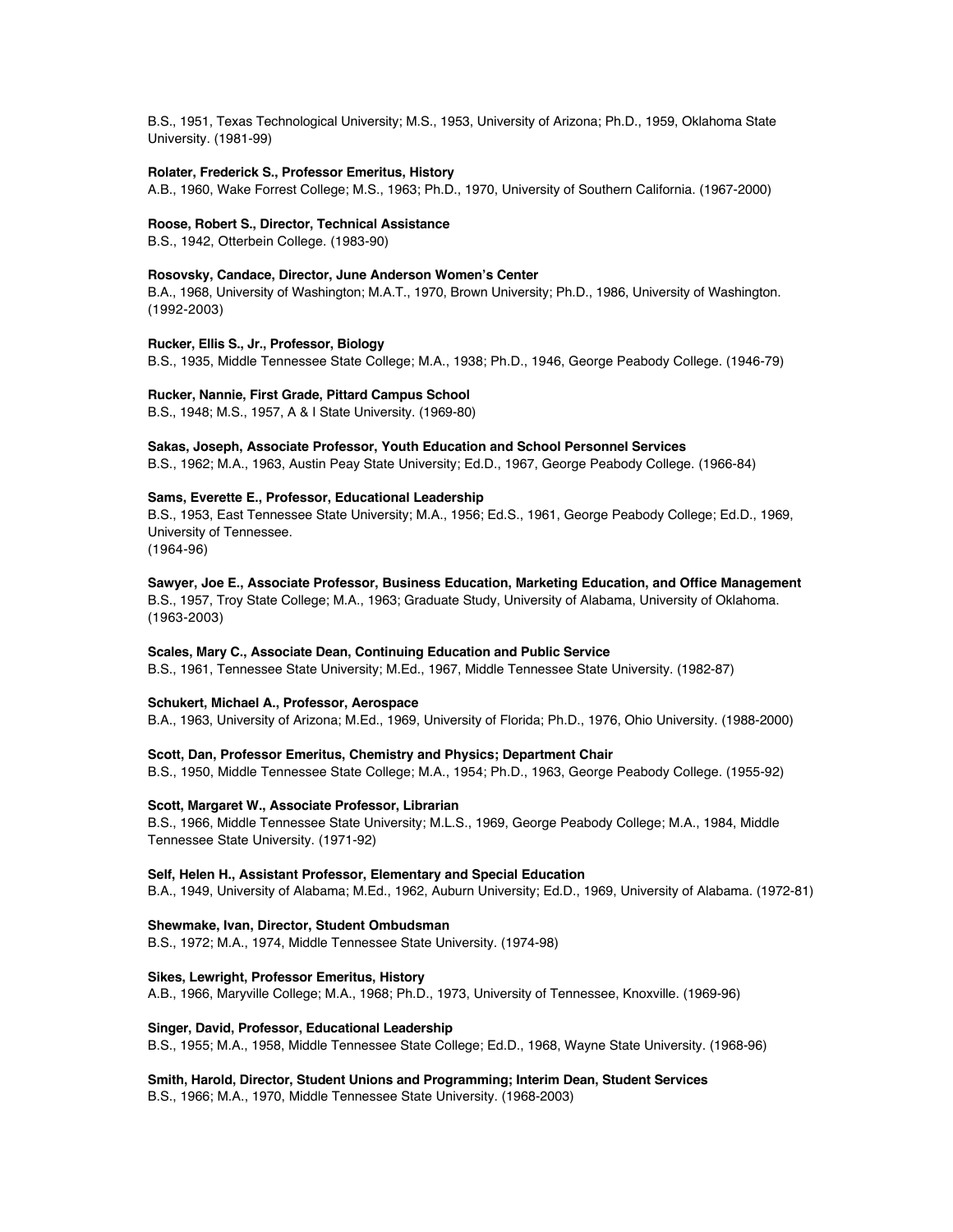### **Smith, Joseph, Professor Emeritus, Music**

B.S., 1951; M.A., 1957, Middle Tennessee State College. (1957-94)

**Smith, Judy, Instructor, Sociology, Anthropology, and Social Work; Associate Dean of Students** B.S., 1960, Middle Tennessee State University; M.S.S.W., 1962, School of Social Work, University of Tennessee. (1966-94)

### **Smith, Patricia H. Grimes, Associate Professor, Educational Leadership**

B.A., 1959, Hunter College; M.Ed., 1972; M.Ed., 1974; Ed.S., 1976; Ed.D., 1982, Florida Atlantic. (1998-2003)

# **Smith, Rebecca L., Associate Professor, Librarian**

B.S., 1949, David Lipscomb College; M.A., 1952, George Peabody College. (1969-88)

# **Smotherman, Charlotte, Assistant Professor, Home Economics**

B.S., 1941, Tennessee Technological University; M.A., 1942, George Peabody College. (1966-79)

# **Smotherman, William C., Director, Construction Administration and Environmental Health and Safety** B.E., 1959; Graduate Study, Vanderbilt University. (1973-2000)

**Solomon, A.H., Professor Emeritus, Health, Physical Education, Recreation, and Safety**

A.B., 1956, Union College; M.A., 1960; Ed.D., 1968, George Peabody College. (1969-97)

# **Spraker, Harold Stephen, Professor Emeritus, Mathematics and Statistics; Department Chair**

B.S., 1950, Roanoke College; M.E., 1955; Ed.D., 1960, University of Virginia. (1960-92)

# **Stancliff, Leon Donald, Associate Professor, Chemistry and Physics**

A.B., 1953, David Lipscomb College; M.A., 1961; Ed.S., 1976, Middle Tennessee State University. (1961-88)

# **Stanford, John E., Assistant Professor, Health, Physical Education, Recreation, and Safety; Athletic Planning**

B.S., 1962; M.A., 1964, Middle Tennessee State University. (1973-96)

#### **Staley, James G., Coordinator, Receiving Services**

B.S., 1963; M.S., 1966; Ph.D., 1970, University of Tennessee. (1977-98)

# **Steward, James F., Professor Emeritus, Business Education, Marketing Education, and Office Management** B.S., 1969, Memphis State University; M.A., 1971, George Peabody College; Ed.D., 1982, Vanderbilt University. (1982-2000)

#### **Strobel, Eugene F., Associate Professor, Biology**

B.S., 1951; M.A., 1951, George Peabody College; Graduate Study, Louisiana State University. (1968-94)

**Strobel, Katherine B., Professor Emeritus, Health, Physical Education, Recreation, and Safety** B.S., 1952, Delta State Teachers College; M.A., 1954, Texas State College for Women; Ph.D., 1986, Texas Women's University. (1971-96)

# **Stubblefield, Mary Frances, Professor Emeritus, Mathematical Sciences** B.S., 1946, Tennessee Polytechnic Institute; M.A., 1958; Graduate Study, George Peabody College. (1959-97)

**Taylor, Robert Love, Jr., Professor, History** B.A., 1961, Vanderbilt University; M.A., 1964; Ph.D., 1971, University of Tennessee. (1969-2002)

# **Taylor, Thomas A., Manager, Operations, Office of Information Technology** (1971-96)

### **Tenpenny, Ann, Professor Emeritus, Nursing**

R.N., 1954, Henry Ford Hospital; B.S.N., 1962; M.S.N., 1963, Wayne State University. (1967-94)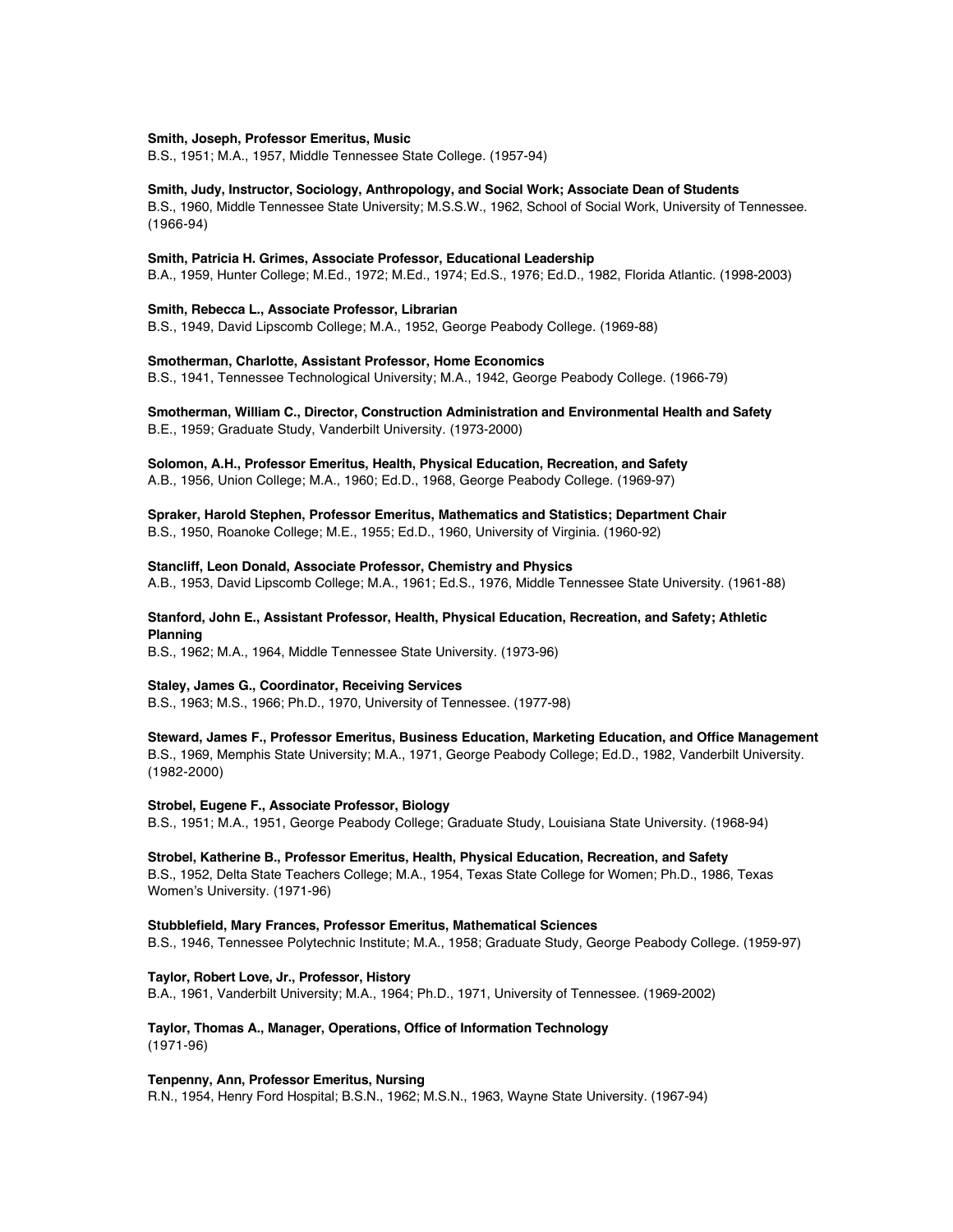# **Terrell, R. Paul, Professor, Geography and Geology**

B.S., 1937, Western Kentucky; M.A., 1941, George Peabody College; Ph.D., 1949, Clark University. (1969-80)

#### **Todd, Aaron W., Professor Emeritus, Chemistry**

B.S., 1959; Ph.D., 1964, Georgia Institute of Technology. (1963-99)

#### **Todd, Fowler I., Professor Emeritus, Management and Marketing**

B.S., 1940, Murray State Teachers College; M.A., 1956, George Peabody College; Ph.D., 1965, University of Illinois. (1965-83)

# **Truitt, Samuel, Professor, Mathematical Sciences**

B.S., 1966; M.S., 1968; Ph.D., 1970, University of North Carolina. (1970-2003)

# **Tucker, Dorethe, Professor Emeritus, Speech and Theatre**

B.S., 1956, Middle Tennessee State College; One Year Study, American Academy of Dramatic Arts. (1956-81)

# **Turner, Jack J., Associate Professor, Political Science**

A.B., 1959, Berea College; Ph.D., 1969, University of Kentucky. (1965-2000)

# **VanDervort, Thomas R., Professor Emeritus, Political Science**

A.B., 1960, University of Tennessee; M.A., 1962, Tufts University; Ph.D., 1967, University of Tennessee. (1963-98)

# **Vermillion, William H., Jr., Professor, Psychology**

B.A., 1959, Northwestern University; M.S., 1961; Ph.D., 1964, Purdue University. (1972-2001)

# **Vickrey, Thomas L., Professor, Mathematics and Statistics**

B.S., 1952; M.A., 1960, University of Oklahoma; Ed.D., 1968, Oklahoma State University. (1969-90)

### **Voorhies, Edwin S., Professor Emeritus, Industrial Studies; Dean, School of Basic and Applied Sciences**

B.S. in M.E, 1942, Georgia School of Technology; M.A., 1953, Middle Tennessee State College; Ed.D., 1965, University of Tennessee. (1957-85)

# **Wall, B.J., Associate Professor, Engineering Technology and Industrial Studies**

B.S., 1956; M.S., 1973, University of Tennessee; P.E., 1974. (1980-2000)

#### **Ward, James L., Professor, Sociology**

B.A., 1934; M.S., 1958, Henderson State College; Ed.D., 1968, University of Mississippi. (1971-75)

#### **Warren, Jessie H., Vice President for Administration**

B.S., 1959; M.A., 1963; Ed.S., 1981, Middle Tennessee State University; Ed.D., 1984, Tennessee State University. (1988-92)

# **Wasson, Woodrow, Professor, Sociology, Anthropology, and Social Work**

A.B., 1939; M.A., 1940, Vanderbilt University; B.D., 1942; Ph.D., 1947, University of Chicago; M.L.S., 1967, George Peabody College. (1969-80)

# **Watts, Exum D., Professor, Chemistry and Physics**

B.S., 1948; M.A., 1948, George Peabody College; Ph.D., 1954, Vanderbilt University. (1954-91)

# **Wells, Marilyn, Professor Emeritus, Sociology and Anthropology**

A.B., 1951, Randolph Macon College; M.A., 1966, Middle Tennessee State University; Ph.D., 1979, University of Tennessee, Knoxville. (1966-98)

#### **Wells, Marion R., Professor, Biology**

B.S., 1960; M.A., 1963, Memphis State University; Ph.D., 1971, Mississippi State University. (1964-2002)

#### **Whaley, Martha A., Professor, Health, Physical Education, Recreation, and Safety; Department Chair**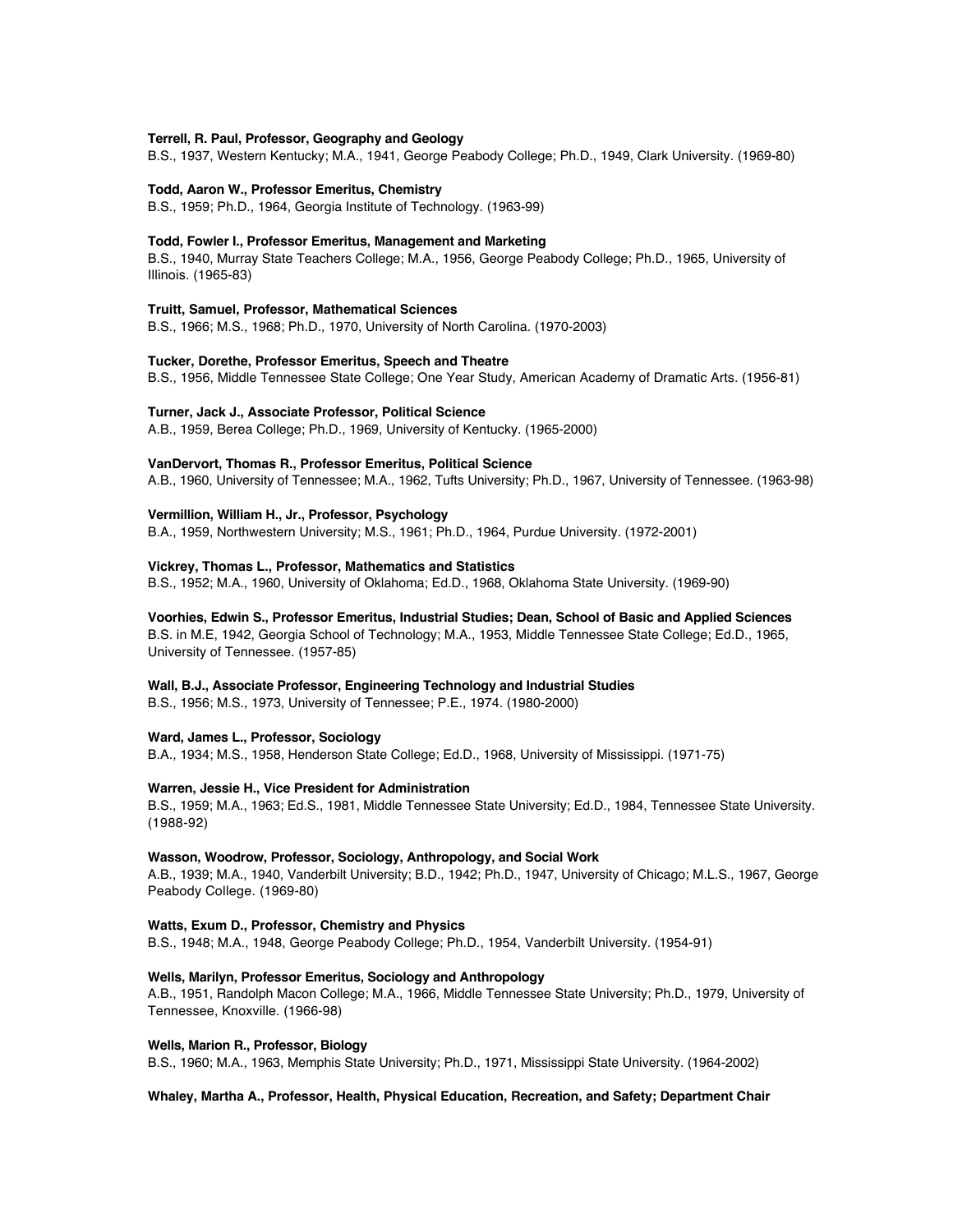B.S., 1957; M.A., 1962; Ed.D., 1967, University of Alabama. (1966-2003)

### **Whicker, Peggy Monfee, Fourth Grade, Pittard Campus School**

B.S., 1964; M.Ed., 1972, Middle Tennessee State University. (1970-90)

## **White, Ralph L., Professor Emeritus, Educational Leadership**

B.S., 1954, University of Tennessee; M.A., 1956, George Peabody College; Ed.D., 1960, University of Tennessee. (1967-96)

# **Wilcox, Sondra Elaine, Professor, Health, Physical Education, Recreation, and Safety**

B.S., 1958, David Lipscomb College; M.A., 1963; Ed.S., 1968, George Peabody College; Ed.D., 1976, Boston University. (1963-2003)

### **Wilkinson, Virginia, Associate Professor, Librarian**

B.S., 1938, Middle Tennessee State College; M.A. in L.S., 1952, George Peabody College. (1952-80)

#### **Williams, Jerry W., Professor, Agribusiness and Agriscience**

B.S., 1965; M.S., 1966, East Texas State University; Ph.D., 1975, University of Tennessee. (1966-2003)

### **Williams, John D., Professor, Elementary and Special Education**

B.S., 1943; M.S., 1946, University of Tennessee; Ed.D., 1954, University of Tennessee, Knoxville; Post-doctoral Scholar, University of California at Los Angeles. (1964-91)

# **Windham, William Thomas, Professor Emeritus, History; Department Chair**

B.S., 1946, Illinois Institute of Technology; M.A., 1950; Ph.D., 1955, University of Alabama. (1955-89)

### **Wiser, C. Wymer, Professor Emeritus, Biology**

B.S., 1945, Harding College; M.A., 1946, George Peabody College; Ph.D., 1956, Vanderbilt University. (1956-95)

### **Wolfe, William R., Professor Emeritus, English**

A.B., 1960, St. Ambrose College; M.A., 1964, Marquette University; Ph.D., 1972, University of Virginia. (1969-96)

#### **Womack, Morris W., Assistant Professor, Developmental Studies**

B.S., 1963, Ball State Teacher's College; M.S.T., 1986; Ed.S., 1992, Middle Tennessee State University. (1987 -2003)

### **Wood, Randall C., Associate Professor, Aerospace; Department Chair**

B.S., 1947, Middle Tennessee State College; M.A., 1949, George Peabody College; F.A.A. Instrument Flight Instructor, 1968. (1968-84)

# **Woods, Alvin Edwin, Professor Emeritus, Chemistry**

B.S., 1956, Middle Tennessee State College; M.S., 1958; Ph.D., 1962, North Carolina State College. (1961-98)

#### **Wrenn, Robert Winston, Director, Student Financial Aid**

B.S., 1963; M.S., 1971; Ed.S., 1976, Middle Tennessee State University. (1973-97)

### **Wyatt, Jacqueline E., Professor, Computer Information Systems**

B.S.B.A., 1971, Franklin University; M.B.A., 1973, Xavier University; C.D.P., 1977; Ed.D., 1980, University of Cincinnati; C.D.E., 1985; C.P.I.M., 1988; B.S., 1988, Middle Tennessee State University. (1986-2000)

# **Yates, Frank H., Jr., Director, Institutional Research**

B.A., 1948, David Lipscomb College; M.A., 1950; Ed.D., 1960, George Peabody College. (1973-89)

# **Young, Joseph Earl, Professor, Agribusiness and Agriscience**

B.S., 1952, Southwestern Louisiana University; M.S., 1957, North Carolina State College. (1957-95)

### **Youree, Beverly W., Professor, Educational Leadership**

B.A., 1969, Union University; M.L.S., 1970, George Peabody College; Ed.D., 1984, George Peabody College at